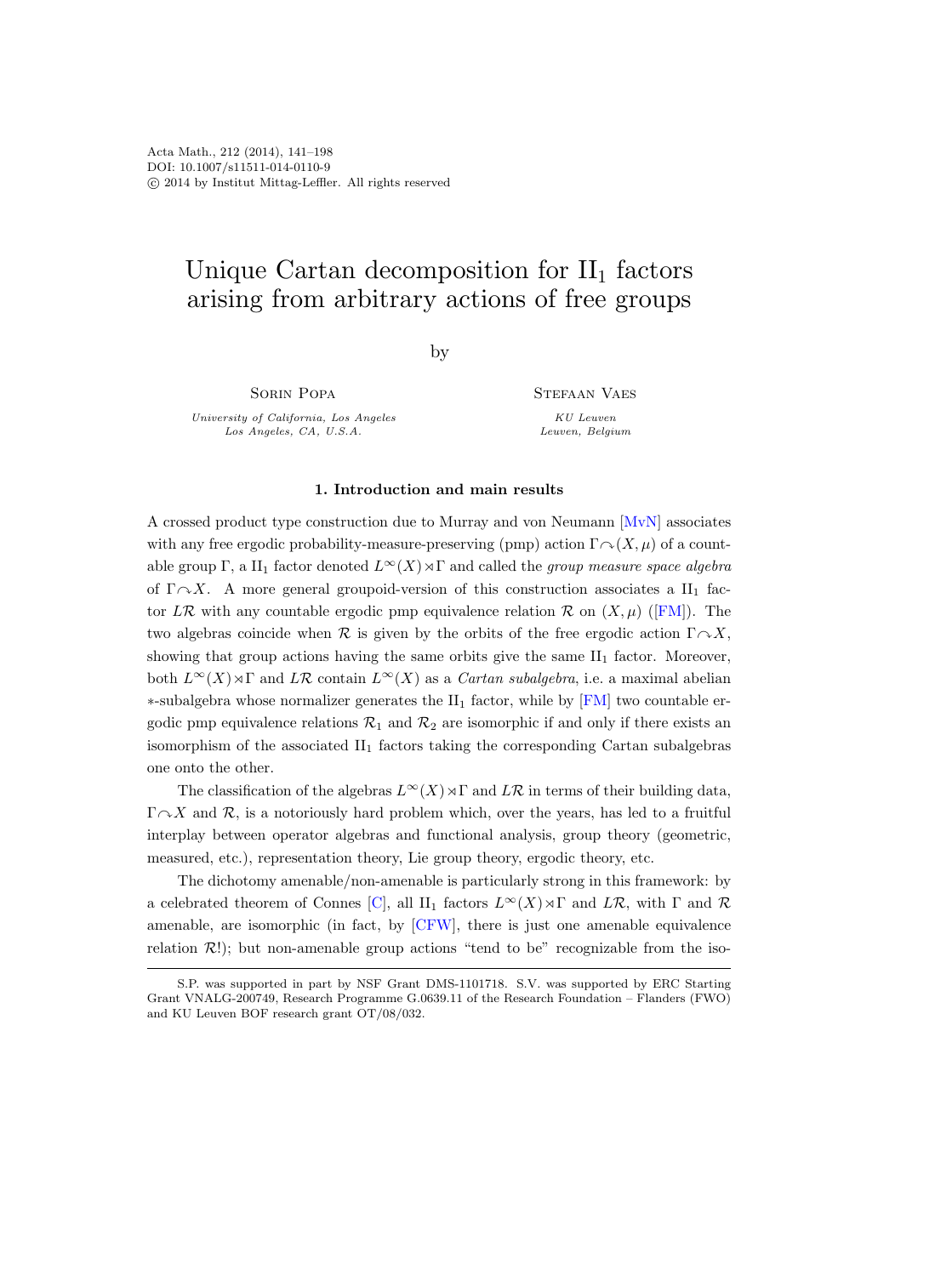morphism class of their associated algebra. In fact, the prevailing point of view in recent years has been to approach the non-amenable case of this classification problem as a rigidity paradigm, seeking to prove that an isomorphism of group measure space  $II_1$ factors forces the corresponding building data (e.g.,  $\Gamma$  and  $\mathcal{R}$ ) to share some common properties, or even coincide.

There has been intense activity in this direction over the last decade, with the emergence of new tools of investigation and the discovery of many surprising rigidity results. But one of the most intriguing questions in this area, asking whether an isomorphism  $L^{\infty}(X) \rtimes \mathbb{F}_n \simeq L^{\infty}(Y) \rtimes \mathbb{F}_m$ , arising from two *arbitrary* free ergodic pmp actions  $\mathbb{F}_n \sim X$ and  $\mathbb{F}_m \cap Y$  of the free groups with n and respectively m generators, forces  $n=m$ , has remained open. There was supporting evidence for this conjecture from results in [\[Po2\]](#page-56-1) and [\[OP1\]](#page-56-2), showing that this is indeed the case if the two actions are either HT or compact. But this was not known for other actions, such as the Bernoulli actions  $\mathbb{F}_n \cap [0, 1]^{\mathbb{F}_n}$ .

We solve this problem here, in the affirmative. More precisely, we prove that any group measure space II<sub>1</sub> factor  $M = L^{\infty}(X) \rtimes \mathbb{F}_n$ , arising from an arbitrary free ergodic pmp action  $\mathbb{F}_n \cap X$ , "remembers" the associated equivalence relation  $\mathcal{R}_{\mathbb{F}_n}$ . We do this by showing that M has a unique Cartan subalgebra, up to conjugacy by a unitary operator in M. This in turn reduces the problem to whether equivalence relations arising from free ergodic pmp actions of free groups with different number of generators are always non-isomorphic, which does hold true by a well-known result in  $[G1]$  and  $[G2]$ . Note that our result gives an answer to the wreath product version of the famous free group factor problem: if  $L(\mathbb{Z}\wr \mathbb{F}_n)\simeq L(\mathbb{Z}\wr \mathbb{F}_m)$  then  $n=m$ . In fact, by combining our theorem with the work in [\[Bo1\]](#page-55-5) and [\[Bo2\]](#page-55-6), we obtain a complete classification of the amplifications of  $II_1$ factors arising from Bernoulli actions of free groups,  $(L^{\infty}([0,1]^{\mathbb{F}_n}) \rtimes \mathbb{F}_n)^t$ , for which we show that the number  $(n-1)/t$  is a complete invariant.

Note that our result provides the first groups  $\Gamma$  with the property that any group measure space II<sub>1</sub> factor  $L^{\infty}(X) \rtimes \Gamma$ , arising from an *arbitrary* free ergodic pmp Γ-action, has a unique Cartan subalgebra, up to unitary conjugacy, a class of groups that we call  $\mathcal{C}\text{-rigid}$ . Indeed, the results in [\[OP1\]](#page-56-2), which were the first to provide a class of factors with unique Cartan decomposition up to unitary conjugacy, only covered group measure space II<sub>1</sub> factors arising from *profinite* actions of  $\mathbb{F}_n$ .

We in fact prove C-rigidity for much larger classes of groups  $\Gamma$  than the free groups. For instance, we show that any weakly amenable group  $\Gamma$  with non-zero first  $\ell^2$ -Betti number,  $\beta_1^{(2)}(\Gamma) > 0$ , is C-rigid. We conjecture that in fact any  $\Gamma$  with at least one non-zero  $\ell^2$ -Betti number,  $\beta_n^{(2)}(\Gamma) > 0$ , is C-rigid. Note that if this conjecture would be true then, since the  $\ell^2$ -Betti numbers of groups are invariant under orbit equivalence (cf. [\[G2\]](#page-55-4)), it would follow that  $\beta_n^{(2)}(\Gamma)$  are isomorphism invariants for arbitrary group measure space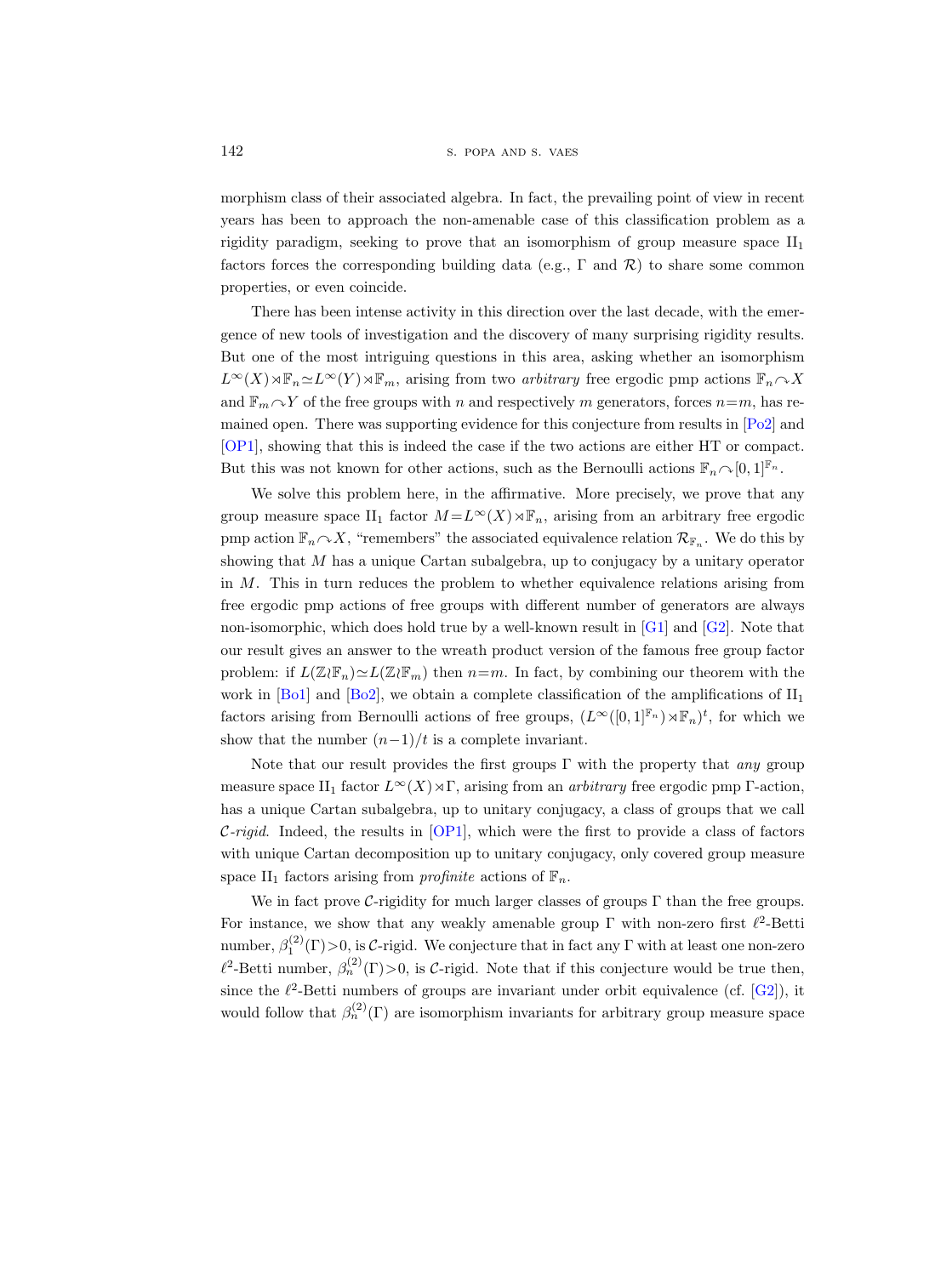II<sub>1</sub> factors  $L^{\infty}(X) \rtimes Γ$ .

There is further supporting evidence for the above conjecture. For instance, in [\[PV4\]](#page-56-3) we proved that a fairly large class of free product groups  $\Gamma = \Gamma_1 * \Gamma_2$ , including all those where  $\Gamma_1$  is an infinite property (T) group and  $\Gamma_2$  is non-trivial, has the property that  $L^{\infty}(X) \rtimes \Gamma$  $L^{\infty}(X) \rtimes \Gamma$  $L^{\infty}(X) \rtimes \Gamma$  has a unique group measure space Cartan subalgebra(<sup>1</sup>) for any Γ-action. We call groups  $\Gamma$  with this property  $C_{\text{gms}}$ -rigid. More generally, it was established in [\[CP\]](#page-55-7) that all groups that have at the same time a non-vanishing first  $\ell^2$ -Betti number and a non-amenable subgroup with the relative property  $(T)$ , are  $\mathcal{C}_{\text{gms}}$ -rigid (see also the expository paper [\[V2\]](#page-57-0)). Very recently it was shown in [\[I2\]](#page-56-4) that  $L^{\infty}(X) \rtimes \Gamma$  has a unique group measure space Cartan subalgebra if  $\beta_1^{(2)}(\Gamma) > 0$  and  $\Gamma \cap (X, \mu)$  is a rigid (in the sense of [\[Po2\]](#page-56-1)) free ergodic pmp action.

One should point out that the unique Cartan decomposition results for profinite actions of [\[OP1\]](#page-56-2) and [\[OP2\]](#page-56-5) have been generalized in [\[CS\]](#page-55-8) and [\[CSU\]](#page-55-9) to show that group measure space II<sub>1</sub> factors  $L^{\infty}(X) \rtimes \Gamma$  arising from *profinite* free ergodic pmp actions of any hyperbolic group or direct product of hyperbolic groups, have a unique Cartan subalgebra up to unitary conjugacy. In the follow-up paper [\[PV5\]](#page-57-1), the main innovations of our article (§4 and §5) are combined with the methods of [\[CS\]](#page-55-8) and [\[CSU\]](#page-55-9) to prove that any product of hyperbolic groups is C-rigid. So, the uniqueness of the Cartan subalgebra of  $L^{\infty}(X) \rtimes \Gamma$  holds without assuming the profiniteness of the action  $\Gamma \curvearrowright (X, \mu)$ .

While a characterization of all C-rigid groups seems even difficult to guess, it would be very interesting to find other sufficient conditions for this property to hold. As for necessary conditions, let us point out that in [\[CJ\]](#page-55-10) it was shown that any direct product  $\Gamma = H \times G$  between a non-amenable group G and a certain type of locally finite infinite non-commutative group  $H$ , is not C-rigid. Another class of groups that are not C-rigid was found in [\[OP2\]](#page-56-5) and it consists of certain semidirect products  $\Gamma = H \rtimes G$ , with H abelian, notably  $\Gamma = \mathbb{Z}^2 \rtimes SL(2, \mathbb{Z})$ . More generally, it was shown in [\[PV4,](#page-56-3) §5.5] that a semidirect product  $\Gamma = H \rtimes G$  with H infinite abelian, is never C-rigid. We believe that in fact groups  $\Gamma$  with an infinite amenable normal subgroup are never  $\mathcal{C}\text{-rigid}$ . Since by [\[CG\]](#page-55-11) (see also [\[L,](#page-56-6) Theorem 7.2(2)]) all  $\ell^2$ -Betti numbers of such groups  $\Gamma$  vanish, this is compatible with the conjecture that all groups with at least one non-zero  $\ell^2$ -Betti number are C-rigid, as formulated above. On the other hand, it would be interesting to find examples of non-C-rigid groups that admit no infinite amenable quasi-normal subgroup.

<span id="page-2-0"></span>To state our results in more details, we first need some terminology.

 $(1)$  A maximal abelian subalgebra A of a II<sub>1</sub> factor M is a group measure space Cartan subalgebra if M can be decomposed as a crossed product  $M=A\rtimes\Lambda$ . Not all Cartan subalgebras in II<sub>1</sub> factors are of this form.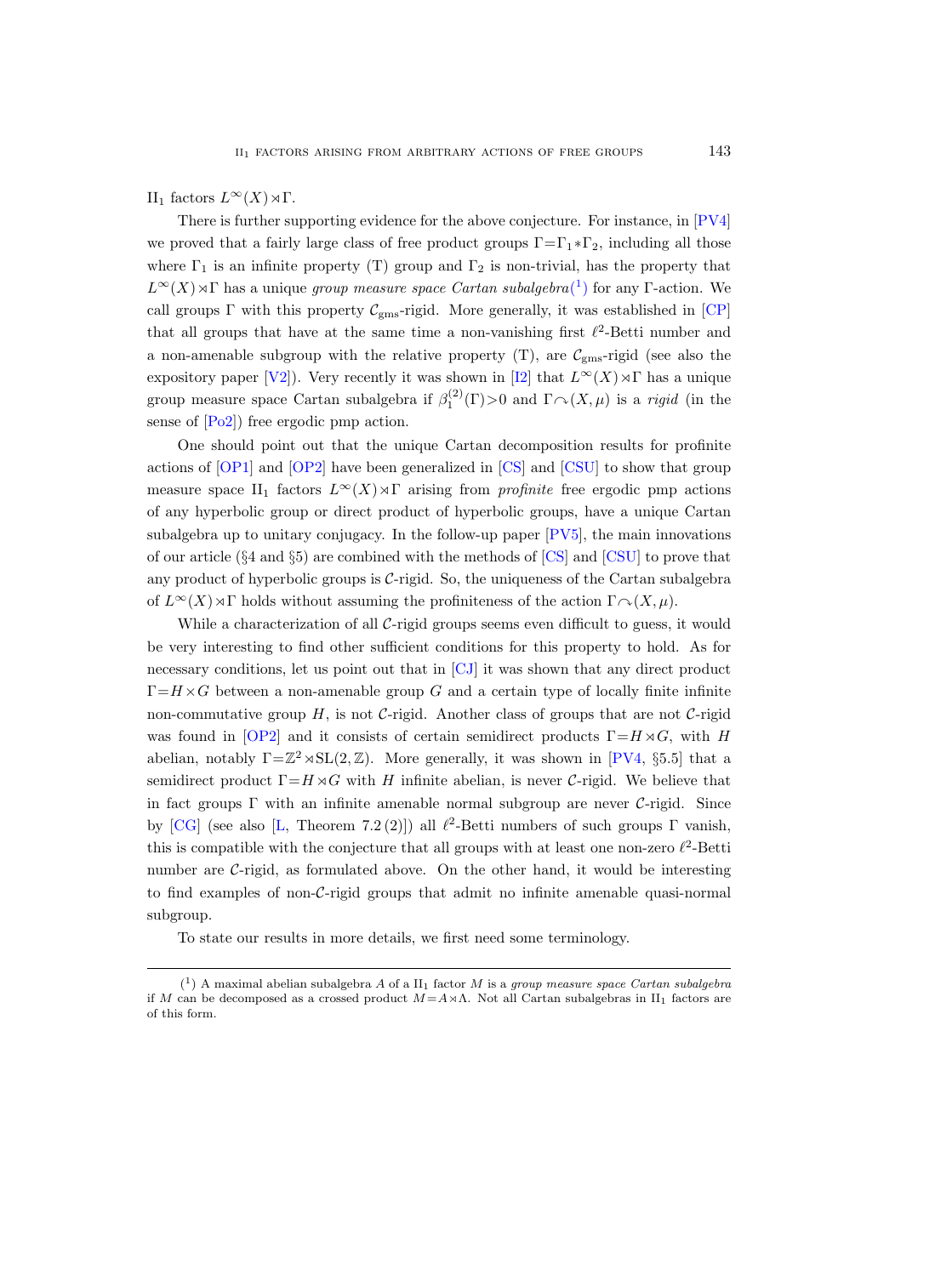144 S. POPA AND S. VAES

Definition 1.1. A Herz–Schur multiplier on a countable group  $\Gamma$  is a map  $f:\Gamma\to\mathbb{C}$ such that the corresponding map  $u_g \mapsto f(g)u_g$  extends to a normal completely bounded map  $m_f : L(\Gamma) \to L(\Gamma)$ . In that case we write  $||f||_{cb} := ||m_f||_{cb}$ . A countable group Γ is weakly amenable (see [\[CH\]](#page-55-12)) if it admits a sequence of finitely supported Herz–Schur multipliers  $f_n: \Gamma \to \mathbb{C}$  that tend to 1 pointwise and that satisfy lim  $\sup_{n\to\infty} ||f_n||_{cb} < \infty$ . If  ${f_n}_{n\in\mathbb{N}}$  can be chosen in such a way that  $\limsup_{n\to\infty} ||f_n||_{cb}=1$ , we say that  $\Gamma$  has the complete metric approximation property (CMAP), see [\[Ha\]](#page-55-13).

Let  $\Gamma$  be a countable group and  $\eta: \Gamma \to \mathcal{O}(K_{\mathbb{R}})$  be an orthogonal representation. A 1-cocycle for  $\Gamma$  into the orthogonal representation  $\eta$  is a map  $c: \Gamma \to K_{\mathbb{R}}$  satisfying

$$
c(gh) = c(g) + \eta_g c(h)
$$
 for all  $g, h \in \Gamma$ .

We say that c is proper if  $||c(g)|| \rightarrow \infty$  whenever  $g \rightarrow \infty$ .

Following [\[Be,](#page-55-14) Definition 1.1], we say that a unitary representation  $\eta: \Gamma \to \mathcal{U}(K)$ is amenable if  $B(K)$  admits an  $(Ad \eta_q)_{q \in \Gamma}$ -invariant state. A unitary representation  $\eta:\Gamma\to\mathcal U(K)$  is mixing if for all  $\xi,\xi'\in K$  we have that  $\langle \eta_g\xi,\xi'\rangle\to 0$  whenever  $g\to\infty$ , i.e. when the matrix coefficients of  $\eta$  tend to zero at infinity.

<span id="page-3-0"></span>THEOREM 1.2. For all of the following groups  $\Gamma$ , all group measure space  $II_1$  factors  $M := L^{\infty}(X) \rtimes \Gamma$  with respect to arbitrary free ergodic pmp actions  $\Gamma \curvearrowright (X, \mu)$  have  $L^{\infty}(X)$ as their unique Cartan subalgebra up to unitary conjugacy.

(1) All weakly amenable groups  $\Gamma$  such that  $\beta_1^{(2)}(\Gamma) > 0$ . More generally, all weakly amenable groups  $\Gamma$  that admit an unbounded 1-cocycle into a mixing non-amenable representation.

(2) All weakly amenable groups  $\Gamma$  that admit a proper 1-cocycle into a non-amenable representation.

Actually a more general statement holds: whenever  $A\subset M$  is a maximal abelian subalgebra whose normalizer is a finite index subfactor of  $M$ , we must have that  $A$  is unitarily conjugate to  $L^{\infty}(X)$ .

Remark 1.3. Theorem [1.2](#page-3-0) covers a rather large family of groups. In [\[OP2,](#page-56-5) Definition 1 a countable group  $\Gamma$  is said to have the property  $(HH)^+$  if  $\Gamma$  has the CMAP and if  $\Gamma$  admits a proper 1-cocycle into a non-amenable representation. Obviously all groups with the property  $(HH)^+$  belong to the second family of Theorem [1.2.](#page-3-0) By [\[OP2,](#page-56-5) Theorem 2.3, the class  $(HH)^+$  contains all lattices in  $SL(2,\mathbb{R})$ ,  $SL(2,\mathbb{C})$ ,  $SO(n,1)$  with  $n\geqslant 2$ , and SU(n, 1). Furthermore the class (HH)<sup>+</sup> contains the free groups  $\mathbb{F}_n$ ,  $2\leqslant n\leqslant\infty$ , and contains all free products  $\Lambda_1 * \Lambda_2$  of amenable groups  $\Lambda_1$  and  $\Lambda_2$  with  $|\Lambda_1| \geq 2$  and  $|\Lambda_2| \geq 3$ . Also, the class  $(HH)^+$  is stable under free products and direct products.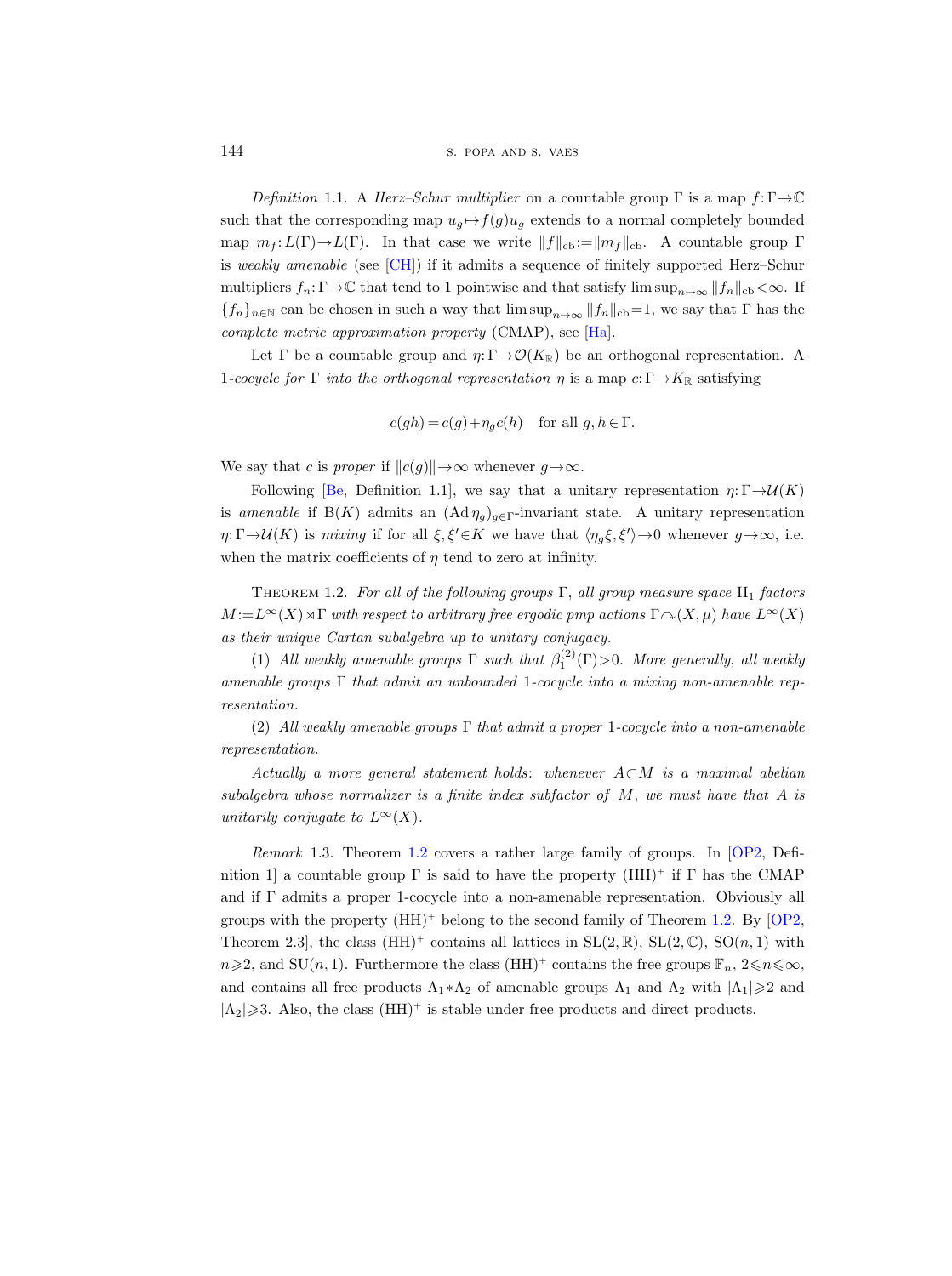Definition 1.4. We say that a countable group  $\Gamma$  is C-rigid (Cartan-rigid) if for every free ergodic pmp action  $\Gamma \cap (X, \mu)$ , the II<sub>1</sub> factor  $L^{\infty}(X) \rtimes \Gamma$  has  $L^{\infty}(X)$  as its unique Cartan subalgebra up to unitary conjugacy.

In view of [\[OP1,](#page-56-2) Proposition 4.12] we say that a countable group  $\Gamma$  is  $\mathcal{C}_s$ -rigid[\(](#page-4-0)<sup>2</sup>) if for every free ergodic pmp action  $\Gamma \cap (X, \mu)$ , the II<sub>1</sub> factor  $M = L^{\infty}(X) \rtimes \Gamma$  has the following property: every maximal abelian subalgebra  $A\subset M$  whose normalizer  $\mathcal{N}_M(A)''$ is a finite-index subfactor of M is unitarily conjugate to  $L^{\infty}(X)$ .

As already mentioned above, Theorem [1.2](#page-3-0) has some immediate consequences in the classification of free group measure space  $II_1$  factors. Recall that, if M is a  $II_1$  factor and  $s>0$ , then  $M<sup>s</sup>$  denotes the Murray–von Neumann amplification of M by s.

<span id="page-4-1"></span>THEOREM 1.5. (1) If  $n \neq m$  and  $\mathbb{F}_n \cap (X, \mu)$  and  $\mathbb{F}_m \cap (Y, \eta)$  are arbitrary free ergodic pmp actions, then

$$
L^{\infty}(X) \rtimes \mathbb{F}_n \ncong L^{\infty}(Y) \rtimes \mathbb{F}_m.
$$

(2) If  $(X_0, \mu_0)$  and  $(Y_0, \eta_0)$  are non-trivial standard probability spaces, then, for  $2\leq n, m\leq \infty$  and  $s, t>0$ , we have

$$
(L^{\infty}(X_0^{\mathbb{F}_n})\rtimes \mathbb{F}_n)^s\cong (L^{\infty}(Y_0^{\mathbb{F}_m})\rtimes \mathbb{F}_m)^t\quad \textit{if and only if}\quad \frac{n-1}{s}=\frac{m-1}{t}.
$$

In particular for the wreath product groups  $\mathbb{Z}(\mathbb{F}_n = \mathbb{Z}^{(\mathbb{F}_n)} \rtimes \mathbb{F}_n$  we get that

$$
L(\mathbb{Z}\wr \mathbb{F}_n)^s\cong L(\mathbb{Z}\wr \mathbb{F}_m)^t\quad \text{if and only if}\quad \frac{n-1}{s}=\frac{m-1}{t}.
$$

(i) If  $\mathcal{R}_1$  is a treeable ergodic pmp equivalence relation and if  $LR_1 \cong LR_2$  for some other pmp equivalence relation  $\mathcal{R}_2$ , then  $\mathcal{R}_1 \cong \mathcal{R}_2$ .

Theorem [1.2](#page-3-0) also has a number of consequences for the fundamental groups of group measure space II<sub>1</sub> factors. Recall that the *fundamental group*  $\mathcal{F}(M)$  of a II<sub>1</sub> factor M is the group of positive real numbers s>0 such that  $M^s \cong M$ . In [\[PV3\]](#page-56-7) we introduced the invariants  $\mathcal{S}_{\text{factor}}(\Gamma)$  and  $\mathcal{S}_{\text{eqrel}}(\Gamma)$  of a countable group  $\Gamma$ , as the set of subgroups of  $\mathbb{R}_+$  that can arise as the fundamental group of a group measure space  $II_1$  factor  $L^{\infty}(X) \rtimes \Gamma$ , resp. an orbit-equivalence relation  $\mathcal{R}(\Gamma \cap X)$ , for some free ergodic pmp action of Γ. In [\[PV2\]](#page-56-8) we proved that  $\mathcal{S}_{\text{factor}}(\mathbb{F}_{\infty})$  and  $\mathcal{S}_{\text{egrel}}(\mathbb{F}_{\infty})$  are huge. They for instance contain subgroups of  $\mathbb{R}_+$  that can have any Hausdorff dimension between 0 and 1. On the other hand, from [\[G2,](#page-55-4) Théorème 6.3] we know that  $\mathcal{S}_{\text{eare}}(\mathbb{F}_n) = \{\{1\}\}\$  for all  $2 \leq n < \infty$ . Whenever Γ is a C-rigid group we have  $S_{\text{factor}}(\Gamma) = S_{\text{eqrel}}(\Gamma)$ . So it follows

<span id="page-4-0"></span> $(2)$  The notation  $\mathcal{C}_s$ -rigid can be read as "strongly Cartan-rigid", but also as "stably Cartan-rigid" because of the stability results in [\[OP1,](#page-56-2) Proposition 4.12].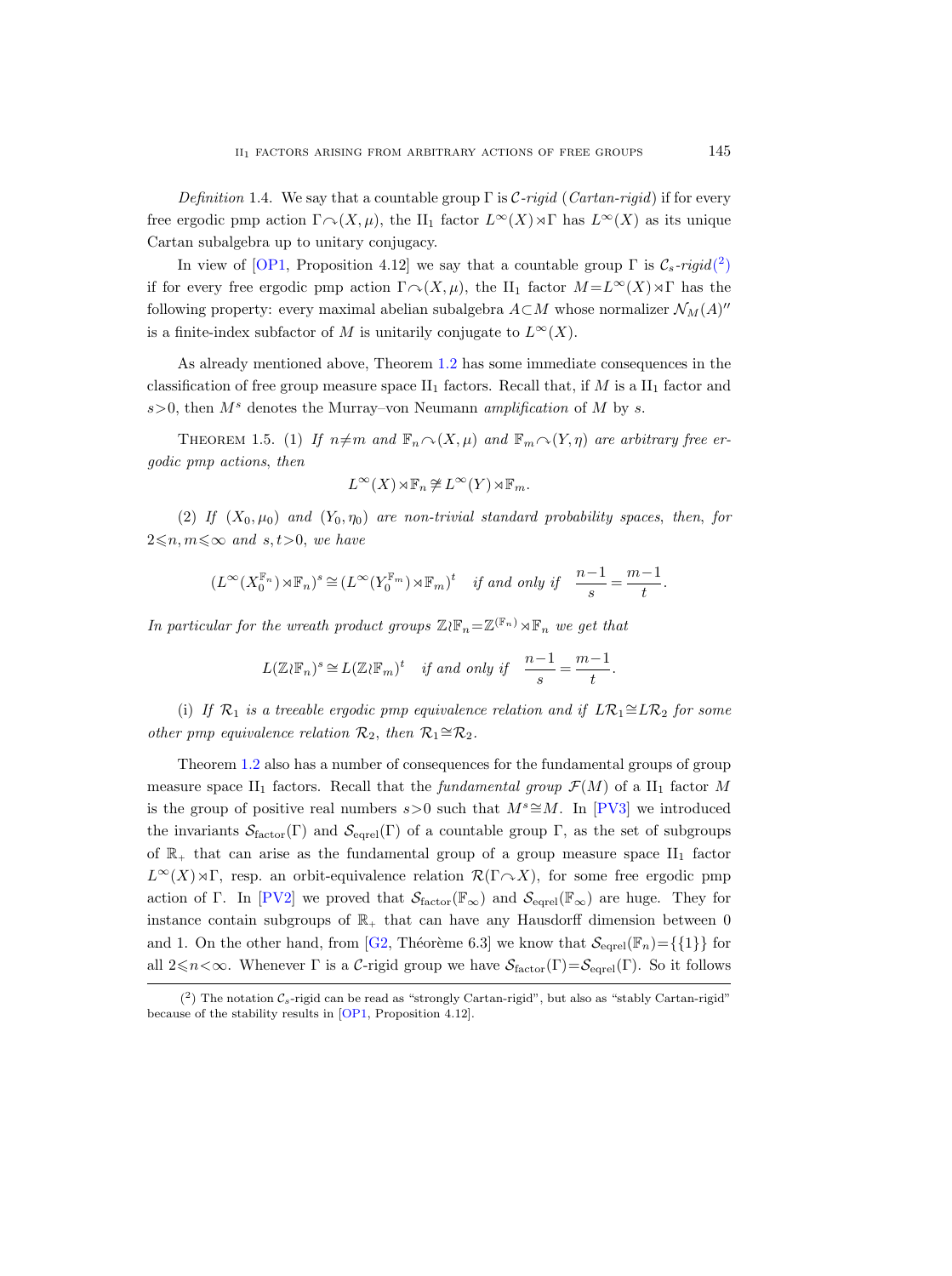from Theorem [1.2](#page-3-0) that also  $\mathcal{S}_{\text{factor}}(\mathbb{F}_n) = \{\{1\}\}\$ for all  $2 \le n < \infty$ , confirming our conjecture in [\[PV3\]](#page-56-7).

Throughout this article we say that  $(M, \tau)$  is a tracial von Neumann algebra if M is a von Neumann algebra equipped with a faithful normal tracial state  $\tau$ .

Following [\[O1\]](#page-56-9) a tracial von Neumann algebra  $(M, \tau)$  is called *solid* if the relative commutant  $A' \cap M$  of any diffuse von Neumann subalgebra  $A \subset M$  is amenable. It is shown in [\[O1\]](#page-56-9) that the group von Neumann algebras  $L\Gamma$  of any hyperbolic group is solid. Then in  $[OP1]$ ,  $(M, \tau)$  is called *strongly solid* if even the normalizer of any diffuse amenable subalgebra of  $M$  is still amenable, and it is shown that the free group factors  $L\mathbb{F}_n$  are strongly solid. It has been recently proved in [\[CS\]](#page-55-8) that in fact all group von Neumann algebras LΓ of arbitrary hyperbolic groups are strongly solid.

Crossed products  $B \rtimes \Gamma$  are of course typically not strongly solid, but we establish the following relative strong solidity property: for certain groups  $\Gamma$  we prove the dichotomy that an amenable subalgebra A of an arbitrary crossed product  $B \rtimes \Gamma$  with B amenable either embeds into  $B$  (in the sense of intertwining-by-bimodules, see Definition [2.1\)](#page-9-0), or has an amenable normalizer. More generally one can replace "amenability" by "amenability relative to  $B$ " in the sense of Definition [2.2,](#page-12-0) resulting in the following statement.

<span id="page-5-0"></span>THEOREM 1.6. Let  $\Gamma$  be a weakly amenable group that admits a proper 1-cocycle into an orthogonal representation that is weakly contained in the regular representation. Let  $\Gamma \stackrel{\sigma}{\curvearrowright} (B,\tau)$  be any trace-preserving action on a tracial von Neumann algebra  $(B,\tau)$ . Set  $M = B \rtimes \Gamma$  and let  $A \subset M$  be a von Neumann subalgebra such that A is amenable relative to B.

Either  $A \prec_M B$  or the normalizer  $P := \mathcal{N}_M(A)^{\prime\prime}$  is amenable relative to B.

Theorem [1.6](#page-5-0) immediately implies that, for all II<sub>1</sub> factors B and all  $2 \leq n \leq \infty$ , the tensor product  $B\overline{\otimes} L\mathbb{F}_n$  has no Cartan subalgebra, thus improving [\[OP1,](#page-56-2) Corollary 2] which required B to have the complete metric approximation property.

If  $\Gamma = \Gamma_1 \times ... \times \Gamma_n$  is a direct product of  $n \geq 2$  non-amenable groups, Theorem [1.6](#page-5-0) does not hold since, for instance, the relative commutant of a subalgebra of  $L(\Gamma_1)$  contains  $L(\Gamma_2)$ . Nevertheless we obtain the following precise description of what exactly can happen. The notion of strong intertwining  $A \prec_M^f Q$  is explained in Definition [2.1.](#page-9-0)

<span id="page-5-1"></span>THEOREM 1.7. Let  $\Gamma = \Gamma_1 \times ... \times \Gamma_n$  be a direct product of weakly amenable groups such that every  $\Gamma_i$  admits a proper 1-cocycle into an orthogonal representation that is weakly contained in the regular representation of  $\Gamma_i$ . Let  $\Gamma \stackrel{\sigma}{\curvearrowright} (B,\tau)$  be any tracepreserving action on a tracial von Neumann algebra  $(B, \tau)$ . Set  $M = B \rtimes \Gamma$  and let  $A \subset M$ be a von Neumann subalgebra that is amenable relative to B. Denote by  $P := \mathcal{N}_M(A)^n$ the normalizer of A inside M.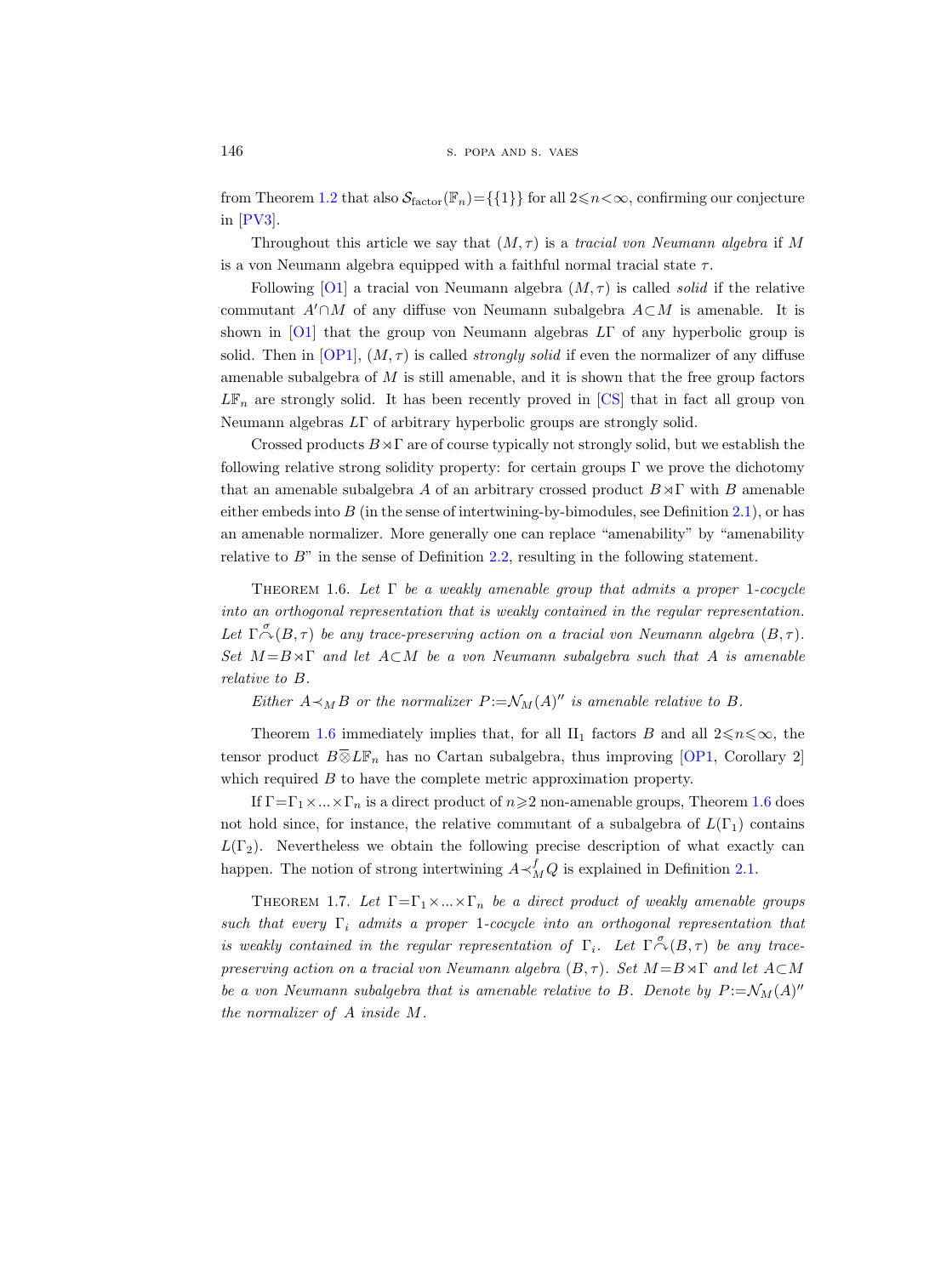Then there exist projections  $p_0, ..., p_n \in \mathcal{Z}(P)$ , some of which might be zero, such that  $p_0 \vee ... \vee p_n = 1$  and

- $P_{p_0}$  is amenable relative to B;
- for every  $i=1,...,n$  we have  $Ap_i \prec_M^f B \rtimes \widehat{\Gamma}_i$ , where  $\widehat{\Gamma}_i$  is the product of all  $\Gamma_j$ ,  $j \neq i$ .

Note that each Γ covered by Theorem [1.7](#page-5-1) with the factors  $\Gamma_i$  being non-amenable, also belongs to the second family of Theorem [1.2](#page-3-0) and hence is  $C$ -rigid and  $C_s$ -rigid.

We obtain the following similar result for crossed products  $B \rtimes \Gamma$  by arbitrary actions of weakly amenable free products  $\Gamma = \Lambda_1 * \Lambda_2$ . Note that these groups belong to the first family in Theorem [1.2](#page-3-0) and hence also are  $C$ -rigid and  $C_s$ -rigid.

<span id="page-6-0"></span>THEOREM 1.8. Let  $\Gamma = \Lambda_1 * \Lambda_2$  be any weakly amenable free product group (e.g. the free product of two groups with the CMAP). Let  $\Gamma \overset{\sigma}{\curvearrowright} (B,\tau)$  be any trace-preserving action on a tracial von Neumann algebra  $(B, \tau)$ . Set  $M = B \rtimes \Gamma$  and let  $A \subset M$  be a von Neumann subalgebra that is amenable relative to B. Denote by  $P:=\mathcal{N}_M(A)''$  the normalizer of A inside M.

Then there exist projections  $q, p_0, p_1, p_2 \in \mathcal{Z}(P)$ , some of which might be zero, such that  $q \vee p_0 \vee p_1 \vee p_2 = 1$  and

- $Aq \prec_M^f B;$
- $P_{p_0}$  is amenable relative to B;
- $P p_i \prec_M^f B \rtimes \Lambda_i$  for  $i=1,2$ .

All the results above will follow from a key technical theorem that we state as Theorem [3.1](#page-22-0) in §[3.](#page-21-0)

As a consequence of the above uniqueness theorems for Cartan subalgebras, we obtain several W<sup>\*</sup>-superrigidity results. Recall that a free ergodic pmp action  $\Gamma \sim (X, \mu)$ is W<sup>\*</sup>-superrigid if the group measure space  $\text{II}_1$  factor  $L^\infty(X) \rtimes \Gamma$  "remembers" the group action  $\Gamma \curvearrowright (X, \mu)$ : any other group measure space construction yielding an isomorphic II<sub>1</sub> factor must come from an isomorphic group and a conjugate action (see §[12](#page-51-0) for precise definitions). In  $[Pe2]$  the existence of virtually W<sup>\*</sup>-superrigid group actions was proven. In  $[PV4]$  we obtained the first concrete  $W^*$ -superrigidity theorem, for Bernoulli actions of a large class of amalgamated free product groups. In [\[I1\]](#page-56-11) it was shown that Bernoulli actions of icc property  $(T)$  groups are  $W^*$ -superrigid. In the present paper, a combination of our unique Cartan decomposition (Theorem [1.2\)](#page-3-0) and the OE superrigidity theorems in [\[Po4\]](#page-56-12) and [\[Po5\]](#page-56-13) will allow us to deduce the following result (see also Theorem [12.1](#page-52-0) and Remark [12.3](#page-52-1) thereafter).

THEOREM 1.9. Let  $\Lambda$ ,  $\Gamma_1$  and  $\Gamma_2$  be weakly amenable icc groups that admit a proper 1-cocycle into a non-amenable representation.

• Put  $\Gamma = \Gamma_1 \times \Gamma_2$ . All free actions of  $\Gamma$  that arise as a quotient of the Bernoulli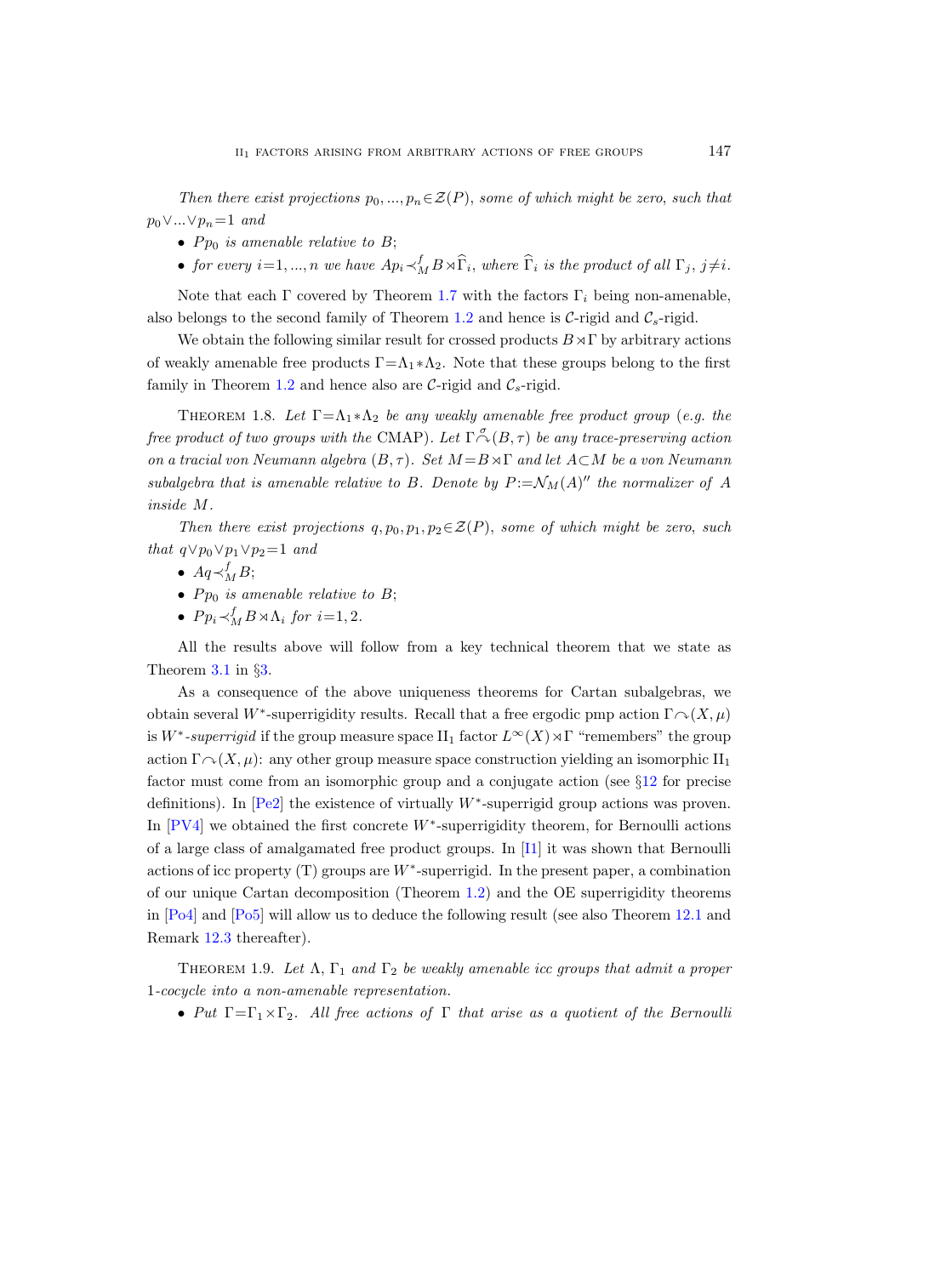action  $\Gamma \cap [0,1]^\Gamma$  are W<sup>\*</sup>-superrigid.

• Consider  $\Lambda \times \Lambda \sim \Lambda$  by left-right multiplication. All free actions of  $\Lambda \times \Lambda$  that arise as a quotient of the generalized Bernoulli action  $\Lambda \times \Lambda \cap [0,1]^\Lambda$  are  $W^*$ -superrigid.

We finally deduce a strong rigidity theorem for crossed products by outer actions. Recall that an action  $(\alpha_q)_{q\in\Gamma}$  by automorphisms of a factor R is *outer* if no  $\alpha_q$ ,  $q\in e$ , is an inner automorphism Ad u,  $u \in \mathcal{U}(R)$ . Two outer actions  $\alpha: \Gamma \cap P$  and  $\beta: \Lambda \cap Q$  are cocycle conjugate if there exists an isomorphism  $\pi: P \to Q$ , an isomorphism  $\delta: \Gamma \to \Lambda$  and a map  $w: \Gamma \rightarrow \mathcal{U}(P)$  such that

$$
\pi(w_g\alpha_g(x)w_g^*)=\beta_{\delta(g)}(\pi(x))\ \ \text{and}\ \ w_{gh}=w_g\alpha_g(w_h)\quad \text{for all $g,h\in\Gamma$ and $x\in P$}.
$$

<span id="page-7-0"></span>THEOREM 1.10. If  $\Gamma$  and  $\Lambda$  are icc groups in one of the families of Theorem [1.2](#page-3-0) and if  $\Gamma \cap R$  and  $\Lambda \cap R$  are outer actions on the hyperfinite II<sub>1</sub> factor R such that  $R \rtimes \Gamma \cong R \rtimes \Lambda$ , then  $\Gamma \cong \Lambda$  and the actions  $\Gamma \cap R$  and  $\Lambda \cap R$  are cocycle conjugate.

#### Comments on the proofs

In order to explain the main ideas of the paper, we outline the proof of the following special case of Theorem [1.6.](#page-5-0) Assume that  $\Gamma$  is a group with the CMAP and with a proper 1-cocycle into the infinite multiple  $\ell^2_{\mathbb{R}}(\Gamma)^{\oplus \infty}$  of the regular representation. Note that the free groups  $\Gamma = \mathbb{F}_n$  satisfy these properties. Assume that  $\Gamma \cap (B, \tau)$  is an arbitrary tracepreserving action on the tracial von Neumann algebra  $(B, \tau)$  and put  $M = B \rtimes \Gamma$ . Let A⊂M be a von Neumann subalgebra that we assume, in this rough sketch, to be plainly amenable. Put  $P := \mathcal{N}_M(A)''$ . We want to prove that either  $A \prec_M B$  or that P is amenable relative to B.

Step 1. Reduction to the trivial action. As we will see in Lemma [4.1,](#page-22-1) we may assume that  $\Gamma \cap (B, \tau)$  is the trivial action. To make this reduction from arbitrary actions to the trivial action, we use the comultiplication trick. So denote by  $\Delta: M \to M \overline{\otimes} L(\Gamma)$ the normal \*-homomorphism defined by  $\Delta(bu_q)=bu_q\otimes u_q$  for all  $b\in B$  and  $q\in \Gamma$ . We view  $M\overline{\otimes}L(\Gamma)$  as the crossed product of  $\Gamma$  acting trivially on M. We consider  $\Delta(A)\subset$  $M\overline{\otimes}L(\Gamma)$ . As we will see, it is rather straightforward to prove that *I*  $\curvearrowright$ (*B*, *T*) is the trivial action. It<br>trivial action, we use the comultij<br>normal \*-homomorphism defined b<br> $M \overline{\otimes} L(\Gamma)$  as the crossed product  $\iota$ <br> $L(\Gamma)$ . As we will see, it is rather st<br>•  $A \prec_M B$  if and onl

•  $A \prec_M B$  if and only if  $\Delta(A) \prec_M \overline{\otimes} L(\Gamma) M \otimes 1;$ 

• P is amenable relative to B if and only if  $\Delta(P)$  is amenable relative to  $M \otimes 1$ .

So the result for arbitrary actions is an immediate consequence of the result for the trivial action.

From now on we will assume that  $\Gamma \cap B$  is the trivial action. Hence M equals the tensor product  $M = B \overline{\otimes} L(\Gamma)$ .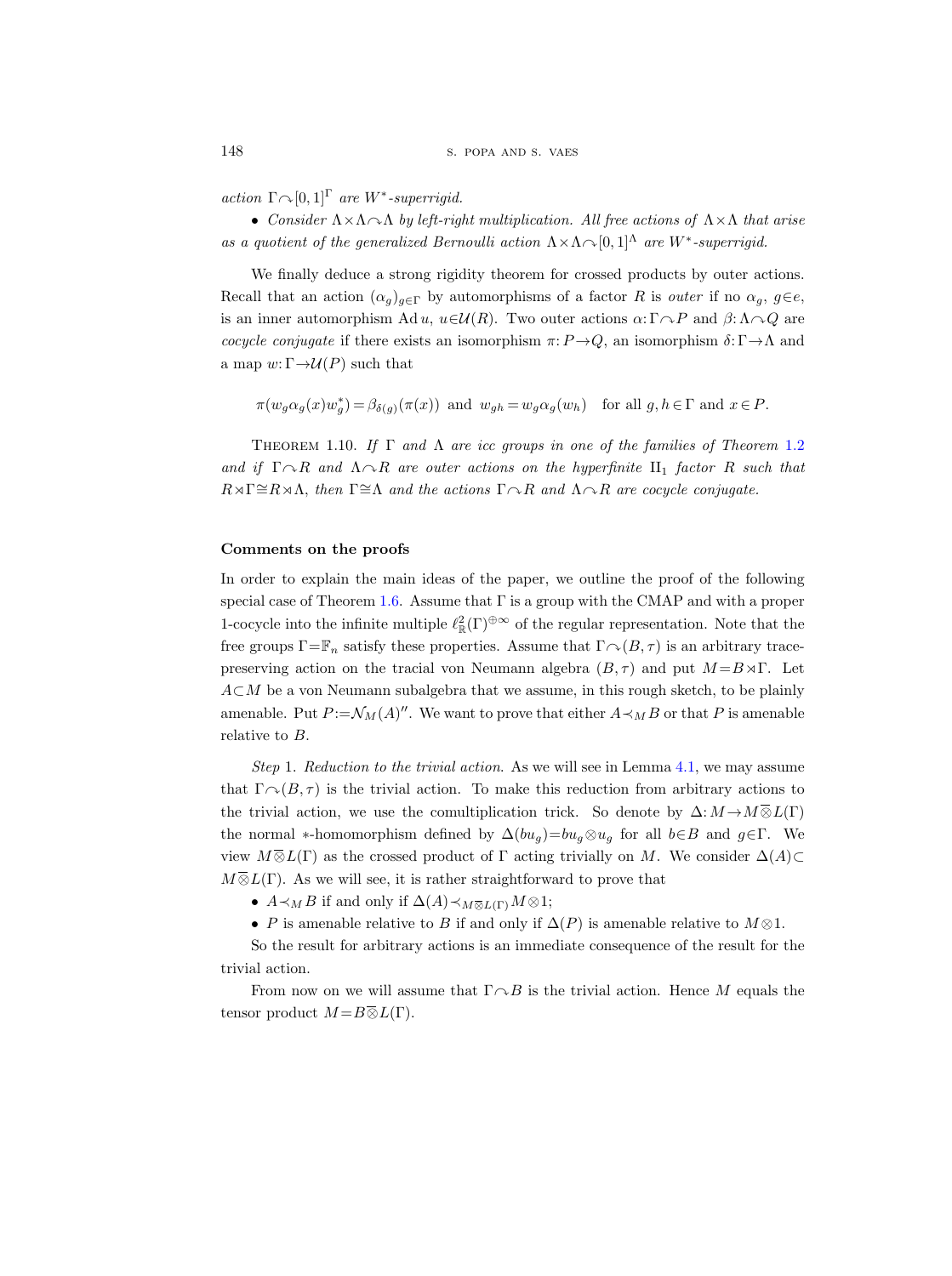Step 2. Weak compactness relative to B. The most important novelty of this paper is the proof that the action  $\mathcal{N}_M(A)\cap A$  satisfies a relative version with respect to B of the weak compactness property of [\[OP1,](#page-56-2) Definition 3.1]. For this we only use the CMAP of Γ. So take a sequence of finitely supported Herz–Schur multipliers  $f_n: \Gamma \to \mathbb{C}$  that tend to 1 pointwise and that satisfy  $\limsup_{n\to\infty} ||f_n||_{cb}=1$ . Denote by  $\varphi_n: M \to M$  the associated completely bounded maps given by  $\varphi_n(b\otimes u_g)=f_n(g)b\otimes u_g$  for all  $b\in B$  and  $g \in \Gamma$ . The formula

$$
\mu_n: M \otimes_{\min} P^{\text{op}} \longrightarrow \mathbb{C},
$$
  

$$
x \otimes y^{\text{op}} \longmapsto \tau(\varphi_n(x) E_A(y)) \text{ for } x \in M \text{ and } y \in P,
$$

provides a sequence of continuous functionals on the  $C^*$ -algebra  $M \otimes_{min} P^{\text{op}}$  satisfying

- $\limsup_{n\to\infty} ||\mu_n||=1;$
- $\lim_{n\to\infty} ||\mu_n \circ \text{Ad}(u\otimes \bar{u}) \mu_n||=0$  for all  $u \in \mathcal{N}_M(A)$ , where  $\bar{u} = (u^{\text{op}})^*$ .

Since moreover  $\mu_n(1) \to 1$ , it follows that  $\|\mu_n - \omega_n\| \to 0$ , where  $\omega_n$  denotes the state on  $M \otimes_{\min} P^{\text{op}}$  defined as  $\omega_n = ||\mu_n||^{-1} |\mu_n|$ .

A crucial point in the continuation of the argument will be to construct a von Neumann algebra completion  $\mathcal N$  of  $M\otimes_{\min} P^{\rm op}$  with the following two properties:

• the states  $\omega_n$  are normal on N;

• the von Neumann algebra  $\mathcal N$  splits as a tensor product  $\mathcal N = N \overline{\otimes} L(\Gamma)$ , with the natural copy of  $L(\Gamma)$  inside  $M \subset \mathcal{N}$  corresponding to the copy of  $L(\Gamma)$  inside  $N \overline{\otimes} L(\Gamma)$ .

Choosing a standard representation of N on the Hilbert space H, it follows that  $\mathcal N$ is standardly represented on  $H \otimes \ell^2(\Gamma)$ . The states  $\omega_n$  are then implemented by canonical positive vectors  $\xi_n \in H \otimes \ell^2(\Gamma)$ . These vectors  $\xi_n$  inherit the almost invariance properties of  $\omega_n$ .

Step 3. Applying a malleable deformation  $(\alpha_t)_{t\in\mathbb{R}}$  to the vectors  $\xi_n$ . The group  $\Gamma$ admits a proper 1-cocycle  $c: \Gamma \to \ell_{\mathbb{R}}^2(\Gamma)^{\oplus \infty}$  into an infinite multiple of the regular representation. Associated with c is a one-parameter family  $(\psi_t)_{t>0}$  of unital completely positive maps on  $\mathcal N$  given by

$$
\psi_t(x \otimes u_g) = \exp(-t||c(g)||^2)(x \otimes u_g) \quad \text{for all } x \in N \text{ and } g \in \Gamma.
$$

By [\[S\]](#page-57-2) the one-parameter family  $(\psi_t)_{t>0}$  dilates as a malleable deformation  $(\alpha_t)_{t\in\mathbb{R}}$  by automorphisms of a larger von Neumann algebra  $\widetilde{\mathcal{N}} \supset \mathcal{N}$ . This construction comes with a conditional expectation  $E: \widetilde{\mathcal{N}} \to \mathcal{N}$  such that

$$
\psi_{t^2/2}(x) = E(\alpha_t(x))
$$
 for all  $x \in \mathcal{N}$  and  $t \in \mathbb{R}$ .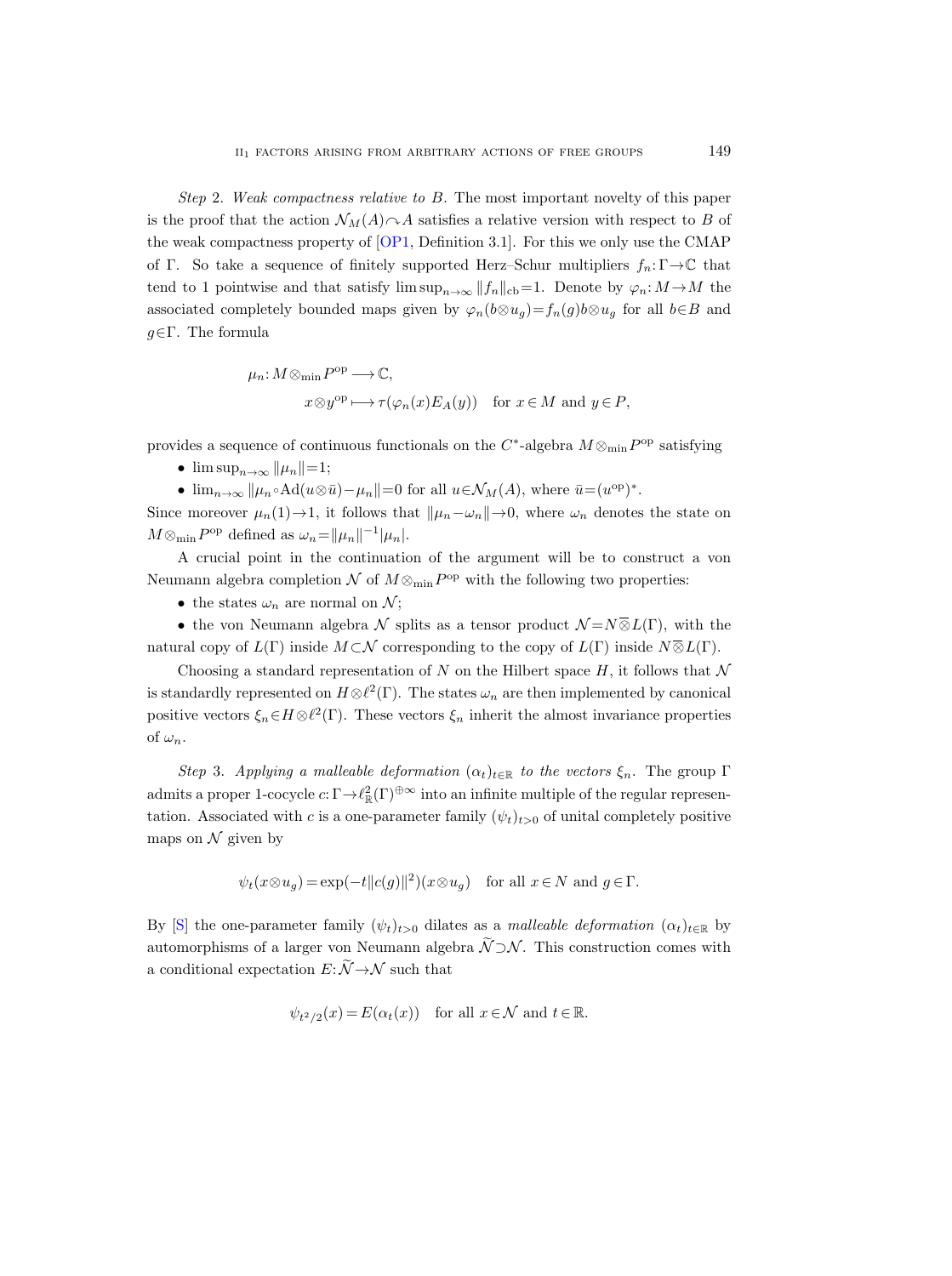The dichotomy in the conclusion of the theorem then arises as follows.

• Either the deformation  $(\alpha_t)_{t\in\mathbb{R}}$  significantly moves the vectors  $\xi_n$ . Since these vectors  $\xi_n$  have a certain almost invariance property under all  $u \in \mathcal{N}_M(A)$ , this will lead to the amenability of  $P$  relative to  $B$ .

• Or the deformation  $(\alpha_t)_{t\in\mathbb{R}}$  does not significantly move the vectors  $\xi_n$ . By the properness of the 1-cocycle c, this will lead to  $A \prec_M B$ .

## 2. Preliminaries

To make this article as self-contained as possible we have chosen to include a rather extensive section with preliminaries.

# 2.1. Terminology

As we said above, we call  $(M, \tau)$  a tracial von Neumann algebra if M is a von Neumann algebra equipped with a faithful normal tracial state  $\tau$ .

Whenever M is a von Neumann algebra and  $A\subset M$  is a von Neumann subalgebra, we denote by  $\mathcal{N}_M(A)$  the group of unitary elements  $u \in \mathcal{U}(M)$  that satisfy  $uAu^* = A$ . We call the von Neumann algebra  $\mathcal{N}_M(A)''$  the normalizer of A inside M. We say that  $A\subset M$  is regular if its normalizer equals M. A Cartan subalgebra of a II<sub>1</sub> factor M is a maximal abelian regular von Neumann subalgebra.

Let  $(M, \tau)$  and  $(Q, \tau)$  be tracial von Neumann algebras. A right Q-module is any Hilbert space equipped with a normal  $*$ -anti-representation of Q. An  $M-Q$ -bimodule is any Hilbert space equipped with a normal ∗-representation of M and a normal ∗-antirepresentation of Q with commuting ranges. We usually simply write  $x \cdot \xi \cdot y$  to denote the left and right module actions of  $x \in M$  and  $y \in Q$  on the vector  $\xi$ .

If  $N$  is a von Neumann algebra and  $M\subset\mathcal{N}$  is a von Neumann subalgebra, a functional  $\Omega$  on N is M-central if  $\Omega(Sx) = \Omega(xS)$  for all  $S \in \mathcal{N}$  and  $x \in M$ .

A tracial von Neumann algebra  $(M, \tau)$  is amenable if there exists an M-central state on  $B(L^2(M))$  whose restriction to M equals  $\tau$ . We refer to §[2.5](#page-12-1) for more background on amenability.

#### 2.2. Intertwining by bimodules

<span id="page-9-0"></span>We recall from  $[P_03,$  Theorem 2.1 and Corollary 2.3 the theory of *intertwining-by*bimodules, summarized in the following definition.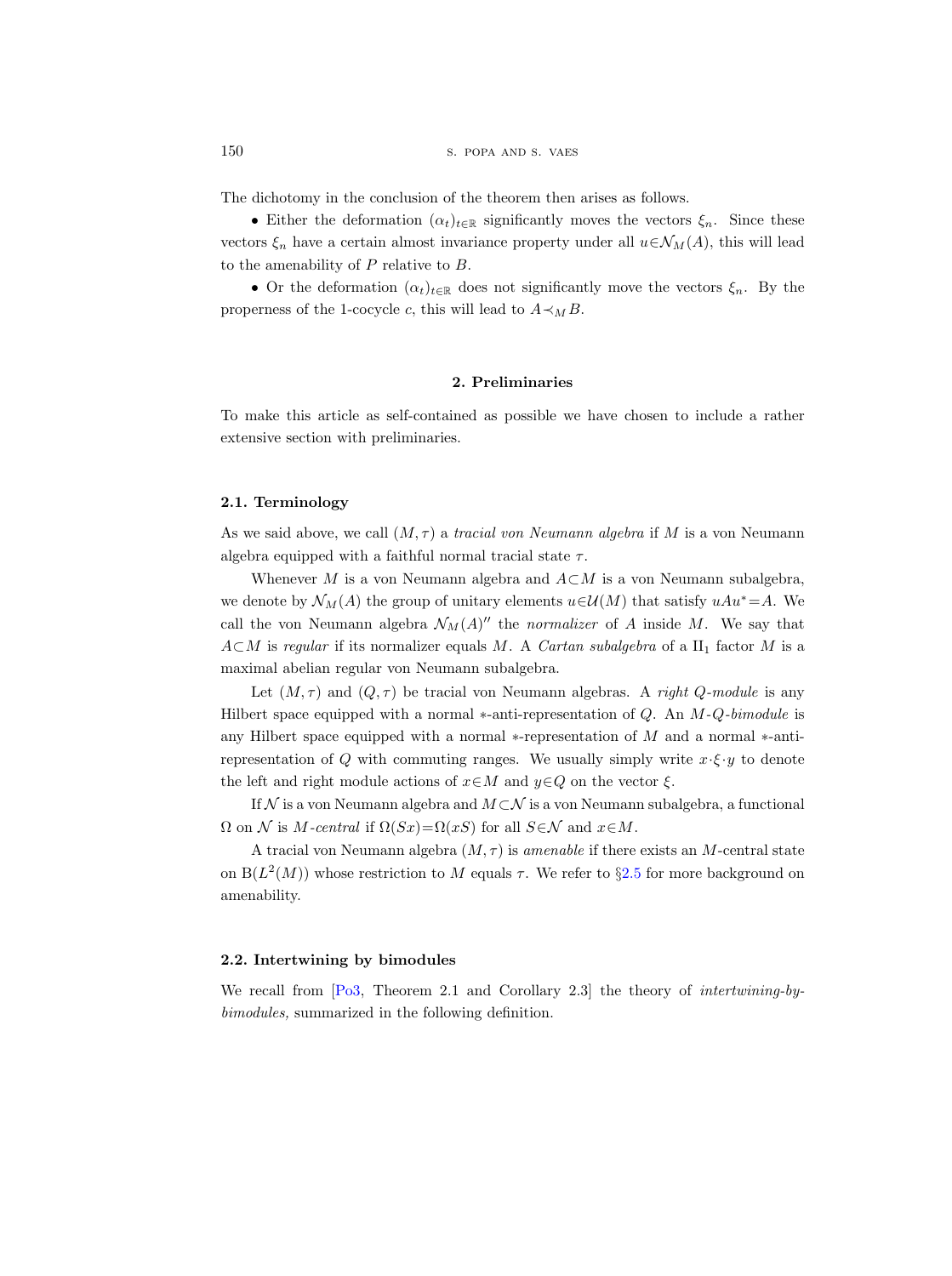Definition 2.1. Let  $(M, \tau)$  be a tracial von Neumann algebra and P, Q⊂M be (possibly non-unital) von Neumann subalgebras. We write  $P \prec_M Q$ , and say that P embeds into  $Q$  inside  $M$ , when one of the following equivalent conditions is satisfied:

• there exist projections  $p \in P$  and  $q \in Q$ , a normal \*-homomorphism  $\varphi: pPp \rightarrow qQq$ and a non-zero partial isometry  $v \in pMq$  such that  $xv=v\varphi(x)$  for all  $x \in pPp$ ;

• it is impossible to find a net of unitary elements  $u_n \in \mathcal{U}(P)$  satisfying

 $||E_Q(xu_ny^*)||_2 \to 0$  for all  $x, y \in 1_QM1_P$ .

We write  $P \prec_M^f Q$  if  $Pp \prec_M Q$  for every projection  $p \in P' \cap 1_P M 1_P$ .

## <span id="page-10-0"></span>2.3. Basic construction, Jones index, Connes tensor product

Let  $(Q, \tau)$  be a tracial von Neumann algebra and  $\mathcal{K}_Q$  be a right Hilbert Q-module. Then the von Neumann algebra  $\mathcal{N} := B(\mathcal{K}) \cap (Q^{\text{op}})'$  carries a canonical semifinite faithful normal trace Tr that can be characterized as follows: first recall that a vector  $\xi \in \mathcal{K}$  is right bounded if there exists a  $\varkappa \geq 0$  such that  $||\xi x|| \leq \varkappa ||x||_2$  for all  $x \in Q$ . When  $\xi \in \mathcal{K}$  is right bounded we denote by  $L_{\xi} \in B(L^2(Q), \mathcal{K})$  the operator defined as  $L_{\xi}x = \xi x$  for all  $x \in Q$ . For all right bounded vectors  $\xi, \eta \in \mathcal{K}$  we have that  $L_{\xi} L_{\eta}^* \in \mathcal{N}$ , while  $L_{\eta}^* L_{\xi} \in Q$ . The right bounded vectors form a dense subspace of  $K$  and the corresponding elements  $L_{\xi}L_{\eta}^*{\in}\mathcal{N}$ span a dense ∗-subalgebra of  $\mathcal N$ . The trace Tr on  $\mathcal N$  can be characterized by the formula

 $\text{Tr}(L_{\xi}L_{\eta}^*) = \tau(L_{\eta}^*L_{\xi})$  for all right bounded vectors  $\xi, \eta \in \mathcal{K}$ .

When  $Q\subset (M, \tau)$  is a von Neumann subalgebra, we denote by  $e_Q$  the orthogonal projection of  $L^2(M)$  onto  $L^2(Q)$ . Jones' basic construction  $\langle M, e_Q \rangle$  is the von Neumann algebra generated by M and  $e_Q$  on the Hilbert space  $L^2(M)$ . We have

$$
\langle M, e_Q \rangle = B(L^2(M)) \cap (Q^{\text{op}})'.
$$

So, applying the above construction to the right Q-module  $L^2(M)_Q$ , we recover the usual semifinite faithful normal trace Tr on  $\langle M, e_{Q} \rangle$  characterized by

$$
\text{Tr}(xe_Qy) = \tau(xy) \quad \text{for all } x, y \in M.
$$

The number Tr(1) is called the *Jones index* of  $Q \subset M$  and is denoted by [M:Q].

We also recall the Connes tensor product of bimodules. Assume that  $_M\mathcal{K}_Q$  and  $_Q\mathcal{H}_P$ are bimodules between tracial von Neumann algebras M, Q and P. Denote by  $K_0 \subset \mathcal{K}$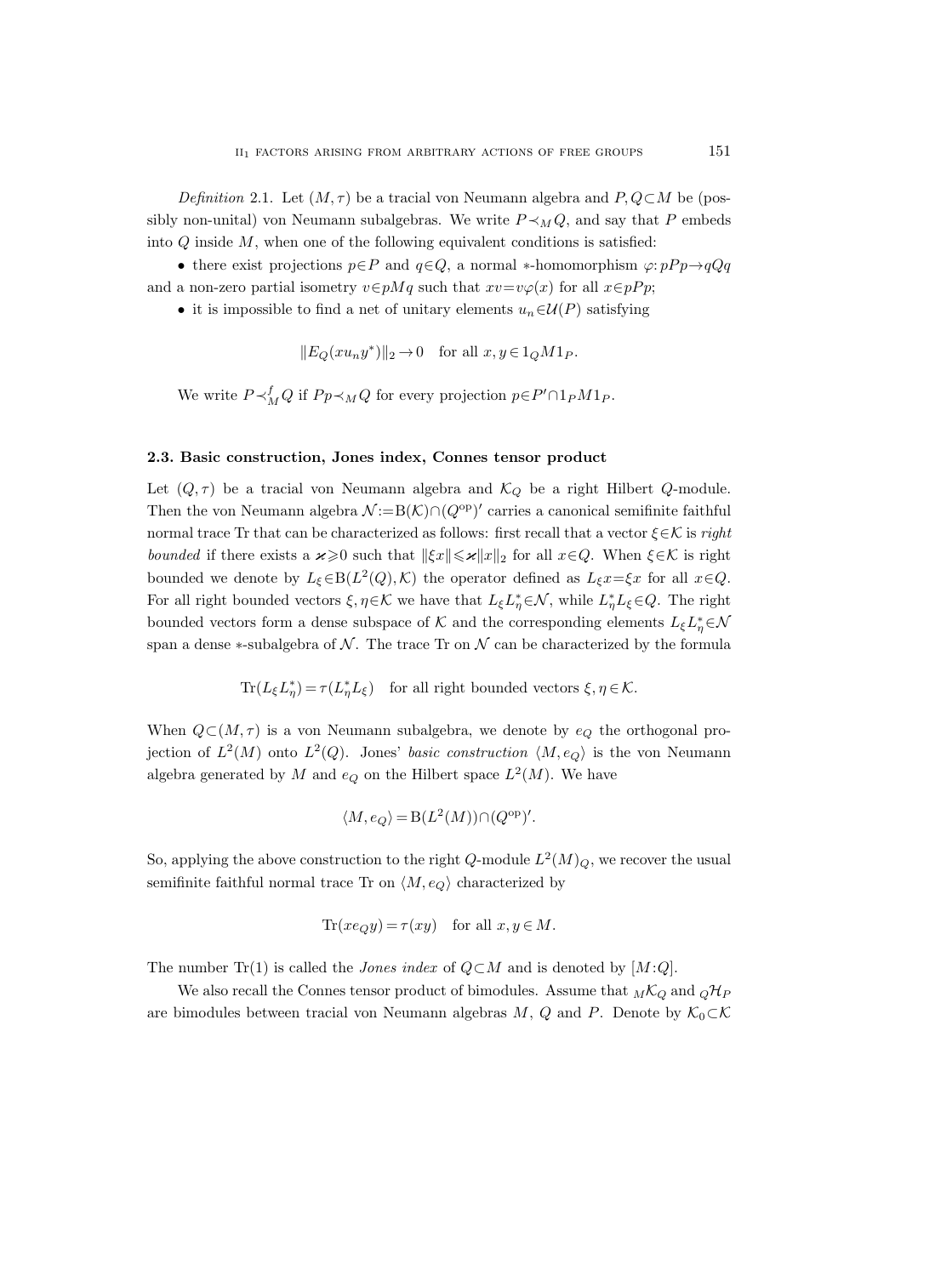the subspace of right Q-bounded vectors in K. The separation/completion of  $K_0 \otimes_{\text{alg}} \mathcal{H}$ with respect to the scalar product

$$
\langle \xi \otimes_Q \eta, \xi' \otimes_Q \eta' \rangle := \langle (L_{\xi'}^* L_{\xi}) \eta, \eta' \rangle,
$$

together with the bimodule action

$$
x\!\cdot\!(\xi\!\otimes_Q\!\eta)\!\cdot\! y\!:=\!x\xi\!\otimes_Q\!\eta y,
$$

yields an *M*-P-bimodule that is denoted by  $K \otimes_Q \mathcal{H}$ .

If  $_M\mathcal{K}_Q$  is an M-Q-bimodule between the tracial von Neumann algebras  $(M, \tau)$  and  $(Q, \tau)$ , we denote by  $\overline{Q}K_M$  the contragredient bimodule on the adjoint Hilbert space  $\overline{K}$ of  $K$  with bimodule action

$$
x \cdot \overline{\xi} \cdot y := \overline{y^* \xi x^*} \quad \text{for all } \xi \in \mathcal{K}, \ x \in Q \text{ and } y \in M.
$$

Assume that  $_M\mathcal{K}_Q$  is an M-Q-bimodule between the tracial von Neumann algebras  $(M, \tau)$  and  $(Q, \tau)$ . Set as above  $\mathcal{N} := B(\mathcal{K}) \cap (Q^{\text{op}})'$ , equipped with its canonical semifinite normal faithful trace Tr as explained above. Denote by  $\mathcal{K}_0 \subset \mathcal{K}$  the subspace of right  $Q$ bounded vectors. One checks that the formula

$$
\mathcal{K}_0 \otimes_{\text{alg}} \overline{\mathcal{K}}_0 \longrightarrow L^2(\mathcal{N}, \text{Tr}),
$$
  

$$
\xi \otimes_Q \overline{\eta} \longmapsto L_{\xi} L_{\eta}^*,
$$

extends to an M-M-bimodular unitary operator of  $\mathcal{K} \otimes_Q \overline{\mathcal{K}}$  onto  $L^2(\mathcal{N}, \text{Tr})$ .

Finally assume that  $M = B \times \Gamma$  is the crossed product of a countable group  $\Gamma$  with a trace-preserving action  $\Gamma \cap (B, \tau)$ . Whenever  $\varrho: \Gamma \rightarrow \mathcal{U}(K)$  is a unitary representation, we consider the M-M-bimodule  $_M\mathcal{K}^{\rho}{}_M$  on the Hilbert space  $\mathcal{K}^{\rho} = K \otimes L^2(M)$  with bimodule action

<span id="page-11-0"></span>
$$
(bu_g) \cdot (\xi \otimes x) \cdot y = \varrho_g \xi \otimes bu_g xy \quad \text{for all } b \in B, g \in \Gamma, \xi \in K \text{ and } x, y \in M. \tag{2.1}
$$

If  $\rho$  and  $\eta$  are unitary representations, one has

$$
{}_M(\mathcal{K}^{\varrho} \otimes_M \mathcal{K}^{\eta})_M \cong {}_M\mathcal{K}^{\varrho \otimes \eta}{}_M
$$

as M-M-bimodules.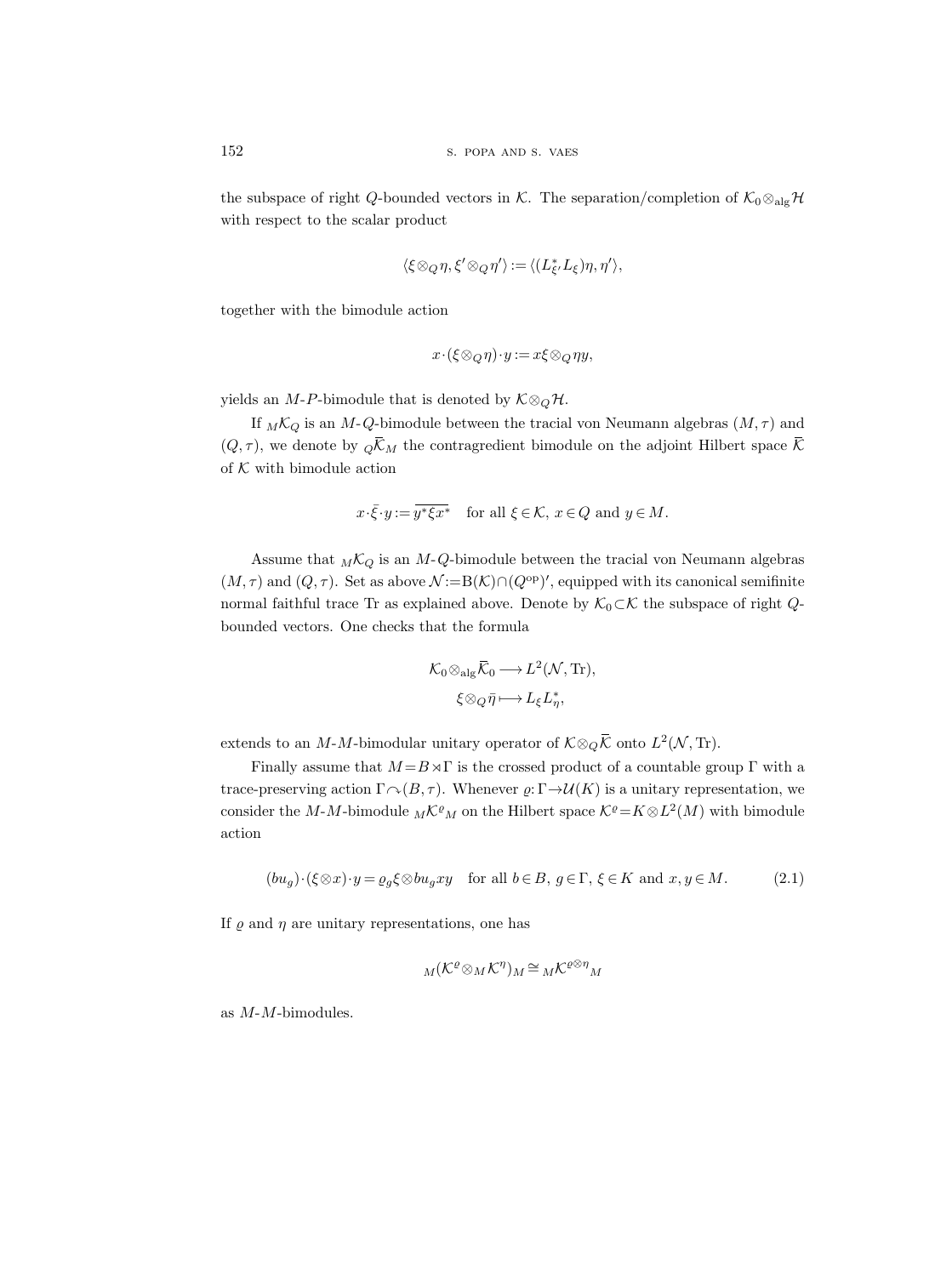## <span id="page-12-3"></span>2.4. Weak containment of representations and bimodules

If  $\rho: \Gamma \rightarrow \mathcal{U}(K)$  and  $\pi: \Gamma \rightarrow \mathcal{U}(H)$  are unitary representations of a countable group Γ, one says that  $\varrho$  is weakly contained in  $\pi$  if  $\|\varrho(a)\| \le \|\pi(a)\|$  for all  $a \in \mathbb{C}\Gamma$ . Similarly, if  $M\mathcal{K}_Q$ and  $_M\mathcal{H}_Q$  are bimodules between tracial von Neumann algebras  $(M, \tau)$  and  $(Q, \tau)$ , we say that K is weakly contained in H if  $\|\pi_K(x)\| \le \|\pi_H(x)\|$  for all  $x \in M \otimes_{\text{alg}} Q^{\text{op}}$ , where we denote by  $\pi_K$ , resp.  $\pi_H$ , the obvious ∗-representation associated with the bimodule structure.

Weak containment of bimodules is well behaved with respect to the Connes tensor product. If  $_M\mathcal{K}_Q$  is weakly contained in  $_M\mathcal{H}_Q$ , then  $K\otimes_Q \mathcal{L}$  is weakly contained in  $\mathcal{H}\otimes_Q \mathcal{L}$ for all  $Q-P$ -bimodules  $\mathcal L$ . A similar statement holds for weak containment in the second variable.

If  $M = B \rtimes \Gamma$  is a crossed product von Neumann algebra by a trace-preserving action  $\Gamma \cap (B, \tau)$  and if  $\rho: \Gamma \rightarrow \mathcal{U}(K)$  and  $\pi: \Gamma \rightarrow \mathcal{U}(H)$  are unitary representations, then  $\rho$  is weakly contained in  $\pi$  if and only if the M-M-bimodule  $\mathcal{K}^{\varrho}$  described in [\(2.1\)](#page-11-0) is weakly contained in the  $M-M$ -bimodule  $K^{\pi}$ .

## <span id="page-12-1"></span>2.5. Relative amenability of subalgebras and left amenability of bimodules

A tracial von Neumann algebra  $(M, \tau)$  is amenable if there exists an M-central state on  $B(L^2(M))$  whose restriction to M equals  $\tau$ . Connes' fundamental theorem in [\[C\]](#page-55-1) says that a tracial von Neumann algebra  $M$  is amenable if and only if  $M$  is hyperfinite, i.e.  $M$ admits an increasing net of finite-dimensional von Neumann subalgebras whose union is weakly dense in M. Also, M is amenable if and only if the trivial bimodule  $_{M}L^{2}(M)_{M}$ is weakly contained in the coarse bimodule  $_M(L^2(M) \otimes L^2(M))_M$ .

<span id="page-12-0"></span>Definition2.2. ([\[OP1,](#page-56-2) §2.2]) Let  $(M, \tau)$  be a tracial von Neumann algebra and let  $P \subset pMp$  and  $Q \subset M$  be von Neumann subalgebras. We say that P is amenable relative to Q if the von Neumann algebra  $p\langle M, e_Q \rangle p$  admits a P-central positive functional whose restriction to  $pMp$  coincides with  $\tau$ .

Recall that the basic construction von Neumann algebra  $\langle M, e_{\mathcal{O}} \rangle$  coincides with the commutant of  $Q^{\rm op}$  acting on  $L^2(M)$ . Replacing in the above definition  $\langle M, e_Q \rangle =$  $(Q^{op})' \cap B(L^2(M))$  by  $(Q^{op})' \cap B(K)$  for an arbitrary M-Q-bimodule K, we arrive at the following definition (cf.  $[S, Theorem 2.2]$ ).

<span id="page-12-2"></span>Definition 2.3. Let  $(M, \tau)$  and  $(Q, \tau)$  be tracial von Neumann algebras and  $P \subset M$ be a von Neumann subalgebra. We say that an  $M-Q$ -bimodule  $_M\mathcal{K}_Q$  is left P-amenable if there exists a P-central state  $\Omega$  on  $B(K) \cap (Q^{\text{op}})'$  whose restriction to M equals  $\tau$ .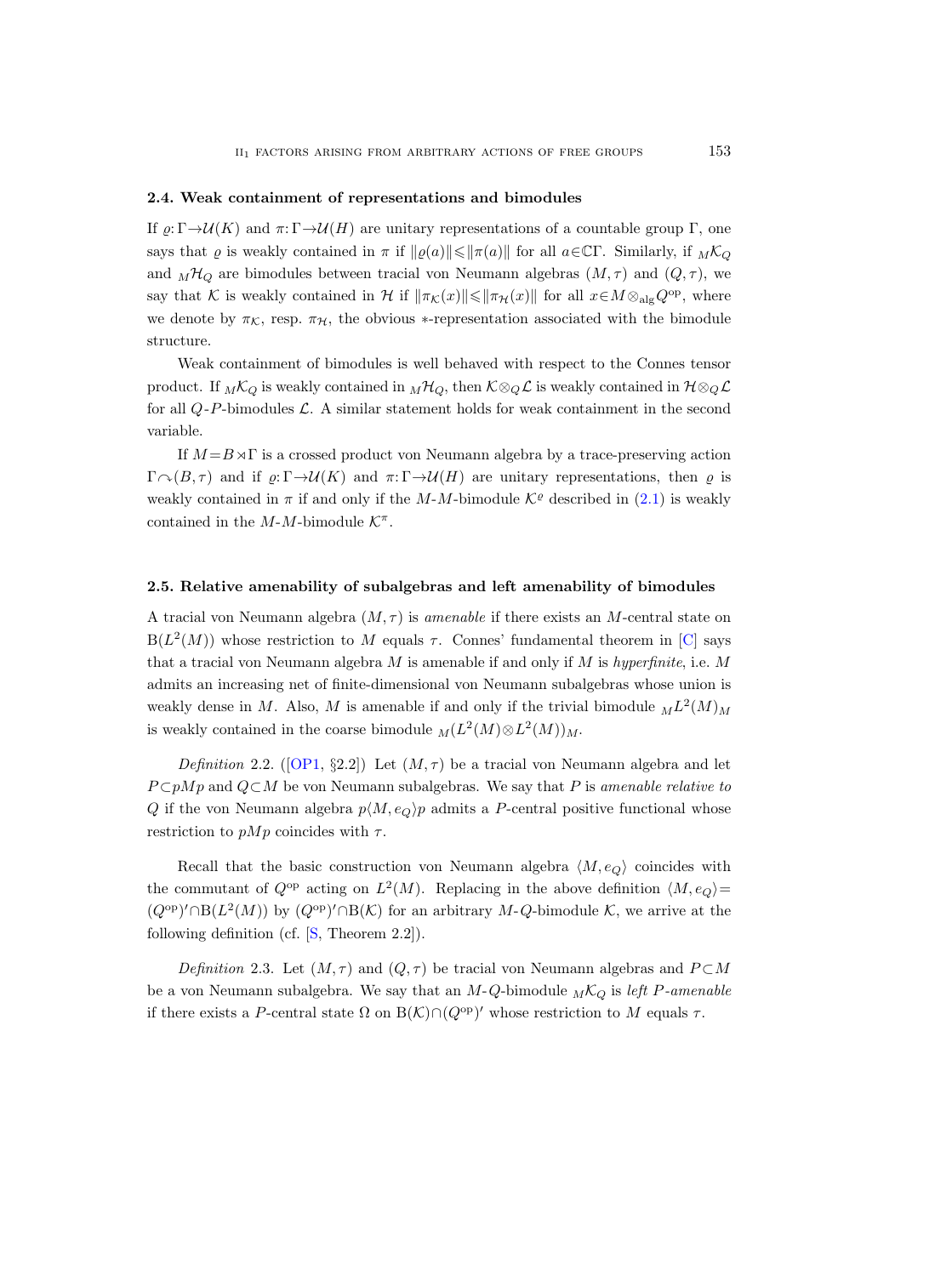154 S. POPA AND S. VAES

So by definition, for  $P \subset pMp$  and  $Q \subset M$  we have that P is amenable relative to Q if and only if the  $pMp-Q$ -bimodule  $_{pMp}pL^2(M)_Q$  is left P-amenable. Even more specifically, recall from [\[Po1,](#page-56-15) Definition 3.2.1] and [\[A,](#page-55-15) Definition 2.1] that a von Neumann subalgebra  $Q \subset M$  is co-amenable if the whole of M is amenable relative to Q. So  $Q \subset M$ is co-amenable if and only if the bimodule  $_{M}L^{2}(M)_{Q}$  is left M-amenable.

Next note that Definition [2.3](#page-12-2) generalizes the notion of left amenability of bimodules introduced in [\[A\]](#page-55-15). More precisely, an  $M-Q$ -bimodule  $_M\mathcal{K}_Q$  is left M-amenable in the sense of Definition [2.3](#page-12-2) if and only if  $_M\mathcal{K}_Q$  is left amenable in the sense of [\[A,](#page-55-15) Definition 2.1]. This follows immediately from Proposition [2.4](#page-13-0) below.

Finally left amenability of bimodules has its origin in the concept of an amenable representation, see [\[Be\]](#page-55-14). To make this link explicit, assume that  $M := B \rtimes \Gamma$  is the crossed product of a countable group by a trace-preserving action  $\Gamma \cap (B, \tau)$ . Every unitary representation  $\varrho: \Gamma \to \mathcal{U}(K)$  gives rise to an M-M-bimodule  $\mathcal{K}^{\varrho}$  given by [\(2.1\)](#page-11-0). This M-M-bimodule  $\mathcal{K}^{\varrho}$  is left M-amenable if and only if  $\varrho$  is an amenable representation in the sense of [\[Be,](#page-55-14) Definition 1.1], i.e. if and only if B(K) admits an  $(\text{Ad}\,\varrho_g)_{g\in\Gamma}$ -invariant state (see e.g.  $[A,$  Proposition 3.3]).

The proof of the following proposition is almost identical to the proof of [\[OP1,](#page-56-2) Theorem 2.1]. Part of the proposition also appears in [\[S,](#page-57-2) Theorem 2.2]. We nevertheless provide full details for the convenience of the reader. We refer to §[2.3](#page-10-0) and §[2.4](#page-12-3) for the relevant terminology on bimodules, tensor products and weak containment.

<span id="page-13-0"></span>PROPOSITION 2.4. Let  $(M, \tau)$  and  $(Q, \tau)$  be tracial von Neumann algebras,  $P \subset M$ be a von Neumann subalgebra,  $_M\mathcal{K}_Q$  be an M-Q-bimodule and set  $\mathcal{N}:=B(\mathcal{K})\cap (Q^{\rm op})'$ , with its canonical semifinite trace Tr as in  $\S 2.3$  $\S 2.3$ . Define the contractive linear map

$$
\mathcal{T}: L^1(\mathcal{N}, \text{Tr}) \longrightarrow L^1(M, \tau)
$$

by

$$
\tau(\mathcal{T}(S)x) = \text{Tr}(Sx) \quad \text{for } S \in \mathcal{N} \text{ and } x \in M.
$$

Then the following statements are equivalent:

- (1) The M-Q-bimodule  $_M\mathcal{K}_Q$  is left P-amenable.
- (2) There exists a net  $\xi_n \in L^2(\mathcal{N}, \text{Tr})^+$  satisfying the following properties:
	- $0 \leq \mathcal{T}(\xi_n^2) \leq 1$  for all n and  $\lim_{n \to \infty} ||\mathcal{T}(\xi_n^2) 1||_1 = 0;$
	- For all  $y \in P$  we have  $\lim_{n \to \infty} ||y \xi_n \xi_n y||_2 = 0$ .
- (3) The M-P-bimodule  $_{M}L^{2}(M)_{P}$  is weakly contained in the M-P-bimodule  $\mathcal{K}\otimes_{Q}\overline{\mathcal{K}}$ .

(4) There exists a Q-P-bimodule  $_{Q}H_{P}$  such that  $_{M}L^{2}(M)_{P}$  is weakly contained in the M-P-bimodule  $K \otimes_{\mathcal{O}} \mathcal{H}$ .

(5) There exists a tracial von Neumann algebra  $(N, \tau)$  and a Q-N-bimodule  $_{Q}H_{N}$ such that the M-N-bimodule  $K \otimes_Q \mathcal{H}$  is left P-amenable.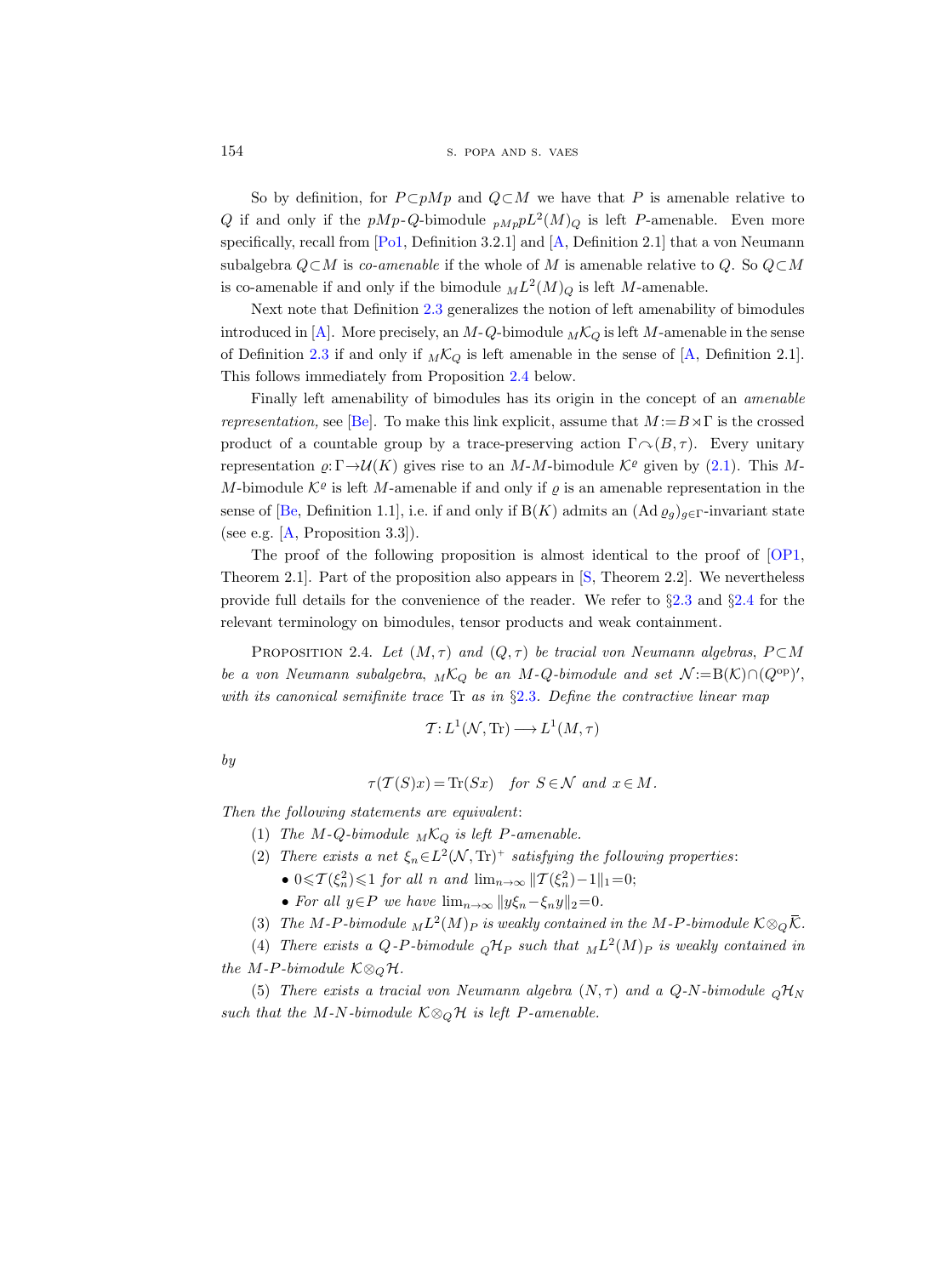*Proof.* Assume that condition (1) holds. Take a P-central state  $\Omega \in \mathcal{N}^*$  whose restriction to M equals  $\tau$ . Identifying  $\mathcal{N}_* = L^1(\mathcal{N}, \text{Tr})$ , we can take a net of positive elements  $S_n \in L^1(\mathcal{N}, \mathrm{Tr})^+$  such that  $\mathrm{Tr}(S_n) = 1$  for all n and such that  $S_n \to \Omega$  in the weak\* topology on  $\mathcal{N}^*$ . It follows that  $\mathcal{T}(S_n) \to 1$  in the weak topology on  $L^1(M, \tau)$  and that for all  $y \in P$  we have that  $yS_n - S_ny \to 0$  in the weak topology on  $L^1(\mathcal{N}, T_r)$ . After a passage to convex combinations we have  $||T(S_n)-1||_1 \to 0$  and  $||yS_n-S_ny||_1 \to 0$  for all  $y \in P$ . We will further modify the net  $(S_n)_n$  in such a way that  $0 \leq T(S_n) \leq 1$  for all n. For this we need the following standard functional calculus manipulations.

For every  $\varepsilon > 0$  and every n denote by  $p_{\varepsilon,n} \in M$  the spectral projection

$$
p_{\varepsilon,n} := \chi_{[0,1+\varepsilon]}(\mathcal{T}(S_n)).
$$

Since  $||1-T(S_n)||_1 \rightarrow 0$ , one checks that for every fixed  $\varepsilon > 0$  we have

$$
||S_n^{1/2}p_{\varepsilon,n} - S_n^{1/2}||_2^2 = \text{Tr}((1 - p_{\varepsilon,n})S_n) = \tau((1 - p_{\varepsilon,n})\mathcal{T}(S_n)) \to 0 \quad \text{as } n \to \infty.
$$

So, for every fixed  $\varepsilon > 0$ , we have  $\lim_{n} ||p_{\varepsilon,n}S_n p_{\varepsilon_n} - S_n||_1 = 0$ . Put

$$
T_{\varepsilon,n} := (1+\varepsilon)^{-1} p_{\varepsilon,n} S_n p_{\varepsilon,n}.
$$

Then, for every  $\varepsilon > 0$ , we have, for all n,

$$
\limsup_n \|T_{\varepsilon,n} - S_n\|_1 \leqslant \varepsilon \quad \text{and} \quad 0 \leqslant \mathcal{T}(T_{\varepsilon,n}) \leqslant 1.
$$

Reorganizing the  $T_{\varepsilon,n}$  we find a net  $T_i \in L^1(\mathcal{N}, \mathrm{Tr})^+$  such that  $0 \leq \mathcal{T}(T_i) \leq 1$  for all i and such that  $||T (T_i)-1||_1 \rightarrow 0$  and  $||yT_i-T_iy||_1 \rightarrow 0$  for all  $y\in P$ .

Defining  $\xi_i = T_i^{1/2}$ , we obtain a net in  $L^2(\mathcal{N}, \text{Tr})^+$  which, due to the Powers–Størmer inequality, satisfies condition (2) in the formulation of the proposition.

Next assume that  $(\xi_n)_n$  is a net in  $L^2(\mathcal{N}, \mathrm{Tr})^+$  satisfying condition (2). Recall from §[2.3](#page-10-0) that  $L^2(\mathcal{N}, \text{Tr})$  can be identified with  $\mathcal{K} \otimes_Q \overline{\mathcal{K}}$  as an M-M-bimodule. Viewing  $\xi_n$  as a net of vectors  $\mathcal{K} \otimes_{\mathcal{Q}} \overline{\mathcal{K}}$ , we get that

$$
\langle x\xi_n y, \xi_n \rangle \to \tau(xy)
$$
 for all  $x \in M$  and  $y \in P$ .

Hence the M-P-bimodule  $_{M}L^{2}(M)_{P}$  is weakly contained in the M-P-bimodule  $\mathcal{K}\otimes_{Q}\overline{\mathcal{K}}$ . So condition (3) holds.

It is trivial that condition (3) implies condition (4).

We next prove that condition (4) implies condition (1). Condition (4) yields a net  $(\xi_n)_n$  in an infinite multiple of  $\mathcal{K} \otimes_Q \mathcal{H}$  satisfying

$$
\langle x\xi_n, \xi_n \rangle \to \tau(x)
$$
 for all  $x \in M$  and  $||y\xi_n - \xi_n y|| \to 0$  for all  $y \in P$ .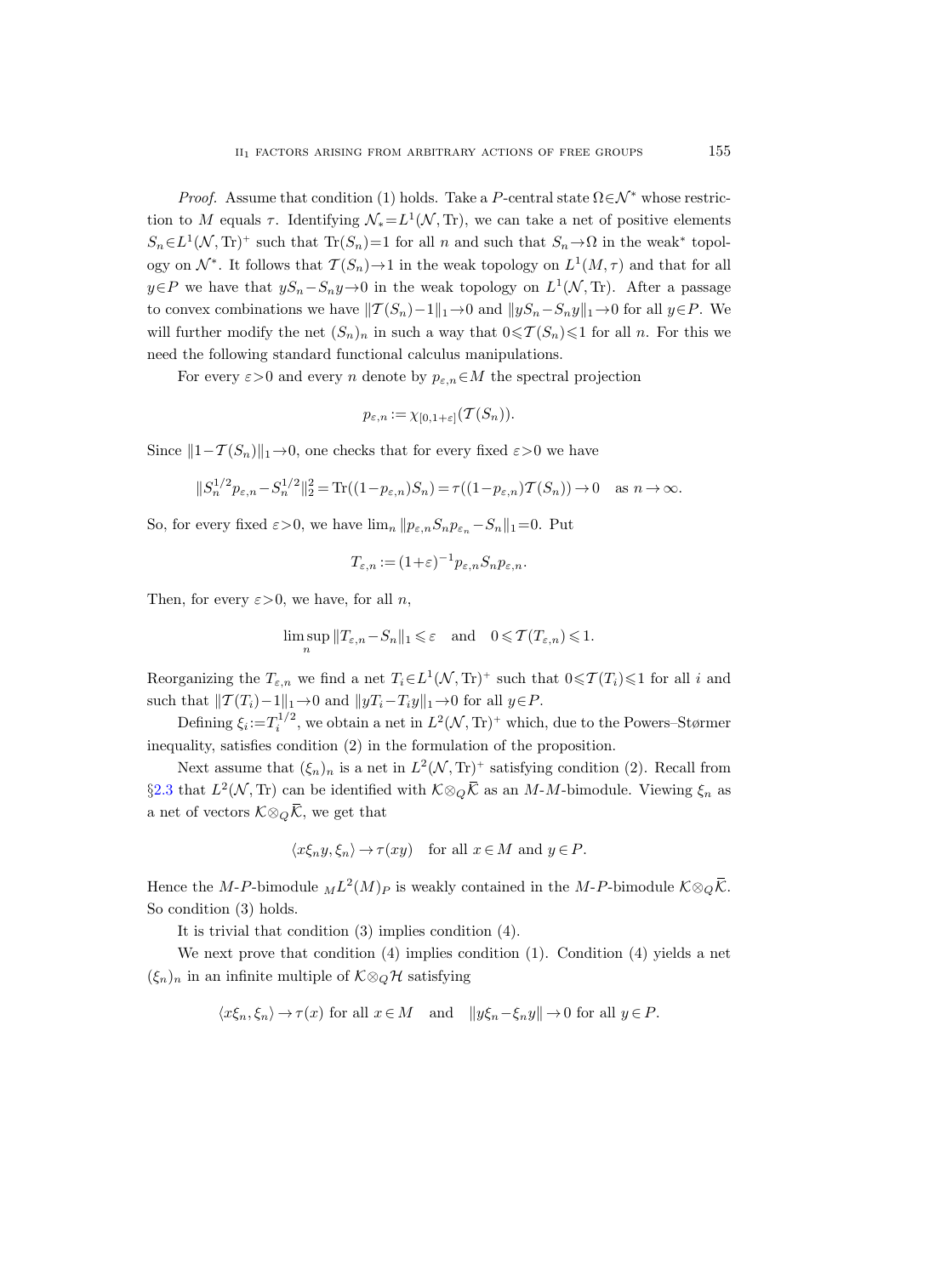The formula  $S(\xi \otimes_{\mathbb{Q}} \eta) = S\xi \otimes_{\mathbb{Q}} \eta$  provides a normal representation of N on  $K \otimes_{\mathbb{Q}} \mathcal{H}$  that commutes with the right P-module action on  $K \otimes_{\mathcal{O}} \mathcal{H}$ . Choosing a state  $\Omega \in \mathcal{N}^*$  as a weak<sup>\*</sup> limit point of the net of states  $S \mapsto \langle S\xi_n, \xi_n \rangle$ , we have found a P-central state  $\Omega$ on  $\mathcal N$  whose restriction to  $M$  equals  $\tau$ . So condition (1) holds.

We finally prove the equivalence of conditions (1) and (5). One implication being trivial by taking  $N=Q$  and  $\mathcal{H}=L^2(Q)$ , assume that the M-N-bimodule  $\mathcal{L}:=\mathcal{K}\otimes_Q\mathcal{H}$  is left P-amenable. The formula  $S(\xi \otimes_{\mathcal{Q}} \eta) = S\xi \otimes_{\mathcal{Q}} \eta$  provides a normal ∗-homomorphism

$$
\Theta: B(\mathcal{K}) \cap (Q^{\text{op}})' \longrightarrow B(\mathcal{L}) \cap (N^{\text{op}})'
$$

whose restriction to M is the identity. Given a P-central state  $\Omega$  on  $B(\mathcal{L}) \cap (N^{\text{op}})'$  with  $\Omega|_M = \tau$ , the composition  $\Omega \circ \Theta$  is a P-central state on  $B(\mathcal{K}) \cap (Q^{\text{op}})'$  whose restriction to M equals  $\tau$ . So condition (1) holds and the proposition is proven.  $\Box$ 

<span id="page-15-1"></span>COROLLARY 2.5. Let  $(M, \tau)$  and  $(Q, \tau)$  be tracial von Neumann algebras and  $P \subset M$ be a von Neumann subalgebra. Let  $_MK_Q$  and  $_MK_Q'$  be M-Q-bimodules. If  $_MK_Q$  is left P-amenable and weakly contained in  $_M{\mathcal K}'_Q$ , then also  $_M{\mathcal K}'_Q$  is left P-amenable.

Proof. Since weak containment of bimodules is transitive and preserved under the Connes tensor product of bimodules, this is a direct consequence of the characterization of left P-amenability by condition (3) in Proposition [2.4.](#page-13-0)  $\Box$ 

<span id="page-15-0"></span>COROLLARY 2.6. Let  $(M, \tau)$  and  $(Q, \tau)$  be tracial von Neumann algebras,  $P_1, P_2 \subset M$ be von Neumann subalgebras and  $_M\mathcal{K}_Q$  be an M-Q-bimodule.

If  $_MK_Q$  is left  $P_1$ -amenable and if  $P_2$  is amenable relative to  $P_1$ , then  $_MK_Q$  is also left  $P_2$ -amenable.

In particular, if  $P_1 \subset P_2$  is an inclusion of finite index and if  $_M\mathcal{K}_Q$  is left  $P_1$ amenable, then  $_M\mathcal{K}_Q$  is also left  $P_2$ -amenable.

*Proof.* By condition (3) in Proposition [2.4,](#page-13-0) we have that  $_{ML}L^2(M)_{P_1}$  is weakly contained in  $\mathcal{K} \otimes_{\mathcal{O}} \overline{\mathcal{K}}$ . Hence

 $M(L^2(M) \otimes_{P_1} L^2(M))_M$  is weakly contained in  $M(\mathcal{K} \otimes_Q \overline{\mathcal{K}})_{P_1} \mathcal{K} \otimes_Q \overline{\mathcal{K}})_M$ .

Since  $P_2$  is amenable relative to  $P_1$ , we know from condition (3) in Proposition [2.4](#page-13-0) that  $_{M}L^{2}(M)_{P_{2}}$  is weakly contained in  $_{M}(L^{2}(M)\otimes_{P_{1}}L^{2}(M))_{P_{2}}$ . In combination with the previous line and writing  ${}_{Q}\mathcal{H}_{P_2} := {}_{Q}(\overline{\mathcal{K}} \otimes_{P_1} \mathcal{K} \otimes_Q \overline{\mathcal{K}})_{P_2}$ , we conclude that

 $_{M}L^{2}(M)_{P_{2}}$  is weakly contained in  $_{M}(\mathcal{K}\otimes_{Q}\mathcal{H})_{P_{2}}$ .

Condition (4) in Proposition [2.4](#page-13-0) implies that  $_M\mathcal{K}_Q$  is left  $P_2$ -amenable.

If  $P_1 \subset P_2$  has finite index, then  $P_2$  is trivially amenable relative to  $P_1$ , and hence also the final statement is proven. $\Box$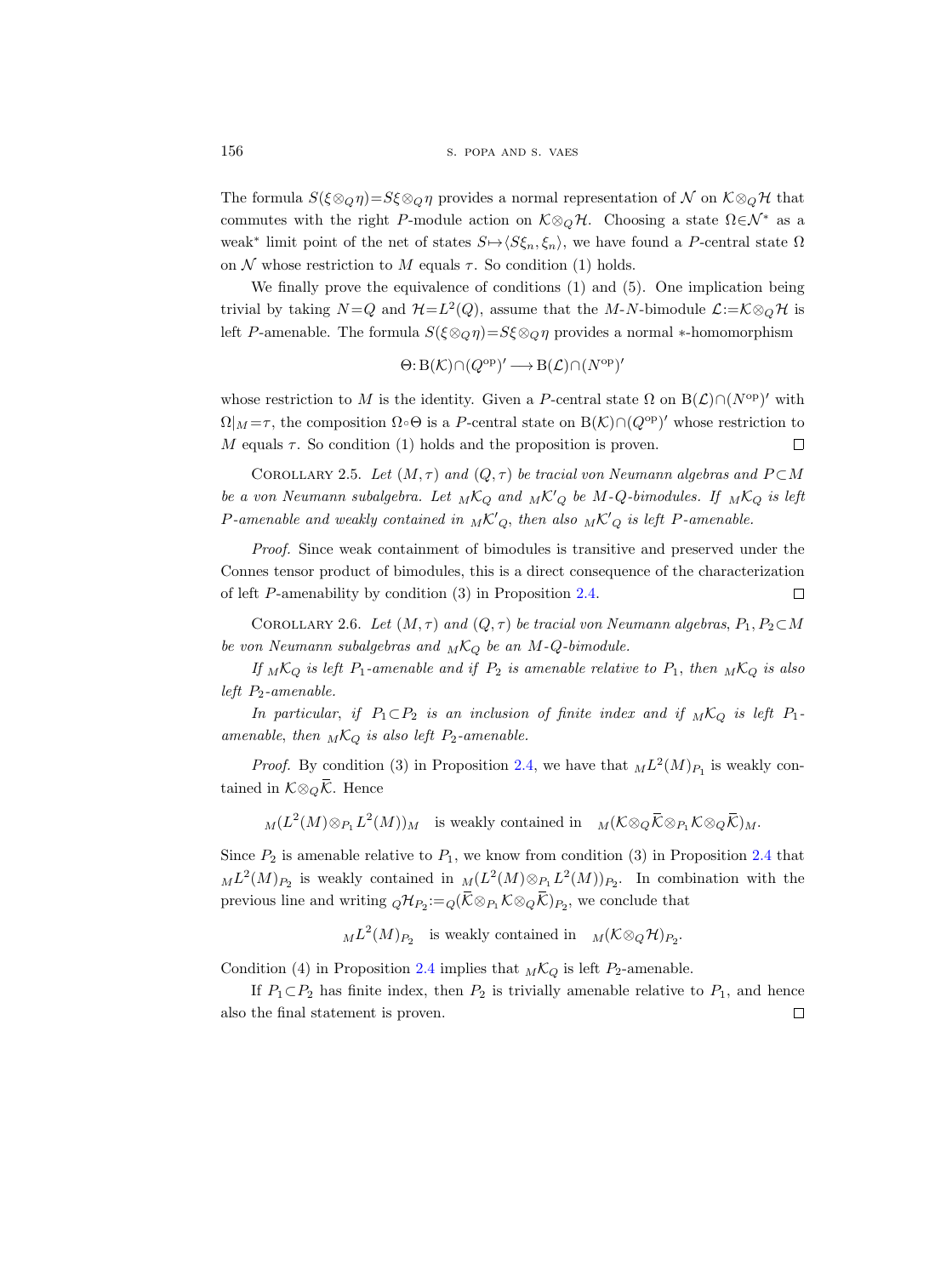We next prove a result where the amenability of  $P$  relative to two subalgebras  $Q_1$ and  $Q_2$  implies the amenability of P relative to  $Q_1 \cap Q_2$ . Obviously such a result cannot hold if  $Q_1$  and  $Q_2$  are in a generic position where typically  $Q_1 \cap Q_2 = \mathbb{C}1$ . So recall that two von Neumann subalgebras of a tracial von Neumann algebra  $(M, \tau)$  are said to form a commuting square if  $E_{Q_1} \circ E_{Q_2} = E_{Q_2} \circ E_{Q_1}$ , where  $E_{Q_i}$  denotes the unique tracepreserving conditional expectation of M onto  $Q_i$ . In that case  $E_{Q_1} \circ E_{Q_2}$  is the unique trace-preserving conditional expectation of M onto  $Q_1 \cap Q_2$ .

<span id="page-16-3"></span>PROPOSITION 2.7. Let  $(M, \tau)$  be a tracial von Neumann algebra with von Neumann subalgebras  $Q_1, Q_2 \subset M$ . Assume that  $Q_1$  and  $Q_2$  form a commuting square and that  $Q_1$ is regular in M.

If a von Neumann subalgebra  $P \subset pMp$  is amenable relative to both  $Q_1$  and  $Q_2$ , then P is amenable relative to  $Q_1 \cap Q_2$ .

Proof. We define

$$
\mathcal{T}_i: L^1(\langle M, e_{Q_i} \rangle) \longrightarrow L^1(M)
$$

by

$$
\tau(\mathcal{T}_i(S)x) = \text{Tr}(Sx) \quad \text{for } S \in L^1(\langle M, e_{Q_i} \rangle) \text{ and } x \in M.
$$

Since P is amenable relative to  $Q_1$  and relative to  $Q_2$ , condition (2) in Proposition [2.4](#page-13-0) provides nets  $\mu_i \in pL^2(\langle M, e_{Q_1} \rangle)^+ p$  and  $\xi_j \in pL^2(\langle M, e_{Q_2} \rangle)^+ p$  satisfying the following properties:

$$
0 \leqslant \mathcal{T}_1(\mu_i^2) \leqslant p \text{ for all } i, \quad \|\mathcal{T}_1(\mu_i^2) - p\|_1 \to 0 \quad \text{and} \quad \|y\mu_i - \mu_i y\|_2 \to 0 \text{ for all } y \in P,
$$

and similarly for  $(\xi_j)_j$ .

Consider the M-M-bimodule

$$
\mathcal{H} := L^2(\langle M, e_{Q_1} \rangle) \otimes_M L^2(\langle M, e_{Q_2} \rangle).
$$

We will prove below that H admits a net of vectors  $\eta_k \in p\mathcal{H}p$  such that

<span id="page-16-0"></span>
$$
||y\eta_k - \eta_k y|| \to 0 \text{ for all } y \in P \text{ and } \langle x\eta_k, \eta_k \rangle \to \tau(x) \text{ for all } x \in pMp. \tag{2.2}
$$

Note that for every  $\mu \in L^2(\langle M, e_{Q_1} \rangle)$  and every j, the vector  $\mu \otimes_M \xi_j \in \mathcal{H}$  is well defined and satisfies

<span id="page-16-1"></span>
$$
\|\mu \otimes_M \xi_j\| = \langle \mu T_2(\xi_j^2), \mu \rangle^{1/2} \le \|\mu\|_2.
$$
 (2.3)

Similarly, for every  $\xi \in L^2(\langle M, e_{Q_2} \rangle)$  and every i, the vector  $\mu_i \otimes_M \xi$  is well defined and satisfies

<span id="page-16-2"></span>
$$
\|\mu_i \otimes_M \xi\| \le \|\xi\|_2. \tag{2.4}
$$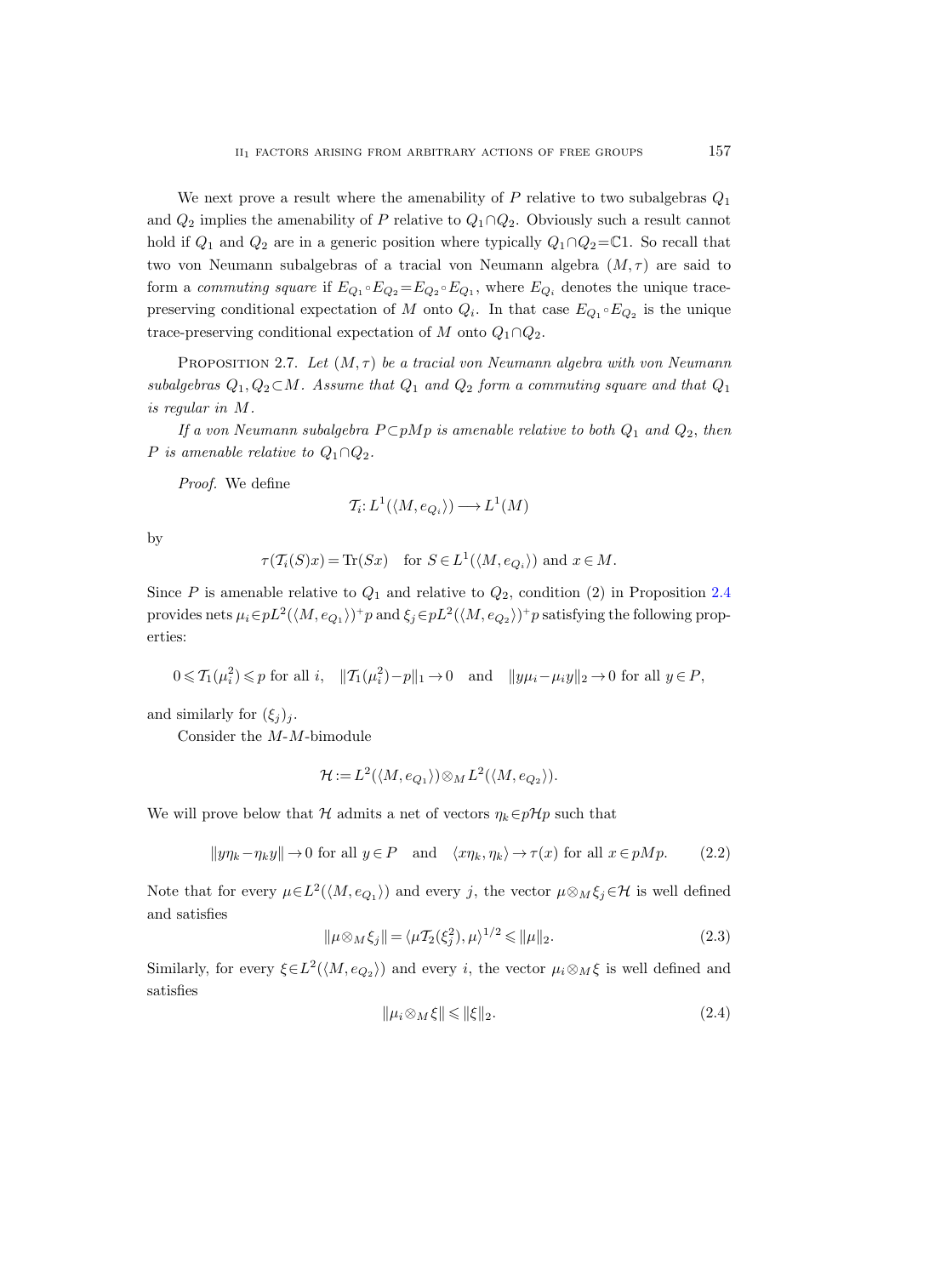Fix finite subsets  $\mathcal{F} \subset P$ ,  $\mathcal{G} \subset pMp$  and fix  $\varepsilon > 0$ . We will produce a vector  $\eta \in pHp$  such that

<span id="page-17-1"></span><span id="page-17-0"></span>
$$
||y\eta - \eta y|| \leq 2\varepsilon \qquad \text{for all } y \in \mathcal{F},\tag{2.5}
$$

$$
|\langle x\eta, \eta \rangle - \tau(x)| \leq 2\varepsilon \quad \text{for all } x \in \mathcal{G}.\tag{2.6}
$$

Once these two statements are proven, we find a net  $(\eta_k)_k$  in H satisfying conditions  $(2.2).$  $(2.2).$ 

First fix i such that  $||y\mu_i - \mu_i y||_2 \leq \varepsilon$  for all  $y \in \mathcal{F}$  and  $|\langle x\mu_i, \mu_i \rangle - \tau(x)| \leq \varepsilon$  for all  $x \in \mathcal{G}$ .

Since  $0 \le T_1(\mu_i^2) \le p$ , it follows that, for every  $x \in M$ , the element  $T_1(\mu_i x \mu_i) \in L^1(M)$ is bounded in the uniform norm and hence belongs to  $pMp$ . Put  $\mathcal{G}' := \{ \mathcal{T}_1(\mu_i x \mu_i) : x \in \mathcal{G} \}.$ Then fix j such that  $||y\xi_j-\xi_jy||_2\leq \varepsilon$  for all  $y\in\mathcal{F}$  and  $|\langle x\xi_j,\xi_j\rangle-\tau(x)|\leq \varepsilon$  for all  $x\in\mathcal{G}'$ .

Put  $\eta := \mu_i \otimes_M \xi_j$ . Note that  $\eta \in p\mathcal{H}p$ . We now prove that  $\eta$  satisfies [\(2.5\)](#page-17-0) and [\(2.6\)](#page-17-1). Take  $y \in \mathcal{F}$ . As  $||y\mu_i-\mu_iy||_2 \leq \varepsilon$ , it follows from [\(2.3\)](#page-16-1) that  $||y\eta-\mu_iy||_2 \leq \varepsilon$ . Note that  $\mu_i y \otimes_M \xi_j = \mu_i \otimes_M y \xi_j$ . As  $||y \xi_j - \xi_j y||_2 \leq \varepsilon$ , it follows from  $(2.4)$  that  $||\mu_i \otimes_M y \xi_j - \eta y|| \leq \varepsilon$ . So [\(2.5\)](#page-17-0) holds.

To prove  $(2.6)$ , take  $x \in \mathcal{G}$ . Note that

$$
\langle x\eta, \eta \rangle = \langle x\mu_i \otimes_M \xi_j, \mu_i \otimes_M \xi_j \rangle = \langle \mathcal{T}_1(\mu_i x \mu_i) \xi_j, \xi_j \rangle.
$$

Since  $\mathcal{T}_1(\mu_i x \mu_i) \in \mathcal{G}'$ , it follows from our choice of j that

$$
|\langle x\eta,\eta\rangle-\tau(\mathcal{T}_1(\mu_ix\mu_i))|\leqslant\varepsilon.
$$

But  $\tau(\mathcal{T}_1(\mu_i x \mu_i)) = \text{Tr}(\mu_i x \mu_i) = \langle x \mu_i, \mu_i \rangle$  and also  $|\langle x \mu_i, \mu_i \rangle - \tau(x)| \leq \varepsilon$ . Hence also [\(2.6\)](#page-17-1) follows.

So we have proven the existence of a net  $(\eta_k)_k$  in  $p\mathcal{H}p$  satisfying the conditions [\(2.2\)](#page-16-0). It follows that the bimodule  $_{pMp}L^2(pMp)_P$  is weakly contained in the bimodule  $_{pMp}(pHp)_{P}$ .

We claim that the M-M-bimodule H is contained in a multiple of  $_{M}L^{2}(\langle M, e_{Q} \rangle)_{M}$ with  $Q=Q_1\cap Q_2$ . Whenever  $u, v \in \mathcal{N}_M(Q_1)$ , denote by  $\mathcal{H}_{u,v} \subset \mathcal{H}$  the closed linear span of the vectors  $\{xe_{Q_1}u\otimes_Mve_{Q_2}y:x,y\in M\}$ . Note that  $\mathcal{H}_{u,v}$  is an  $M$ -M-sub-bimodule of  $\mathcal{H}$ . The commuting square condition together with the formula  $\text{Ad}(uv)^* \circ E_{Q_1} = E_{Q_1} \circ \text{Ad}(uv)^*$ guarantees that the formula

$$
xe_{Q_1}u\otimes_Mve_{Q_2}y\longmapsto xuv\otimes_Qy
$$

defines an M-M-bimodular unitary operator of  $\mathcal{H}_{u,v}$  onto  $L^2(\langle M, e_Q \rangle)$ . Since  $Q_1$  is regular in M, the sub-bimodules  $\{\mathcal{H}_{u,v}:u,v \in \mathcal{N}_M(Q_1)\}\$  span a dense subspace of  $\mathcal{H}$ . It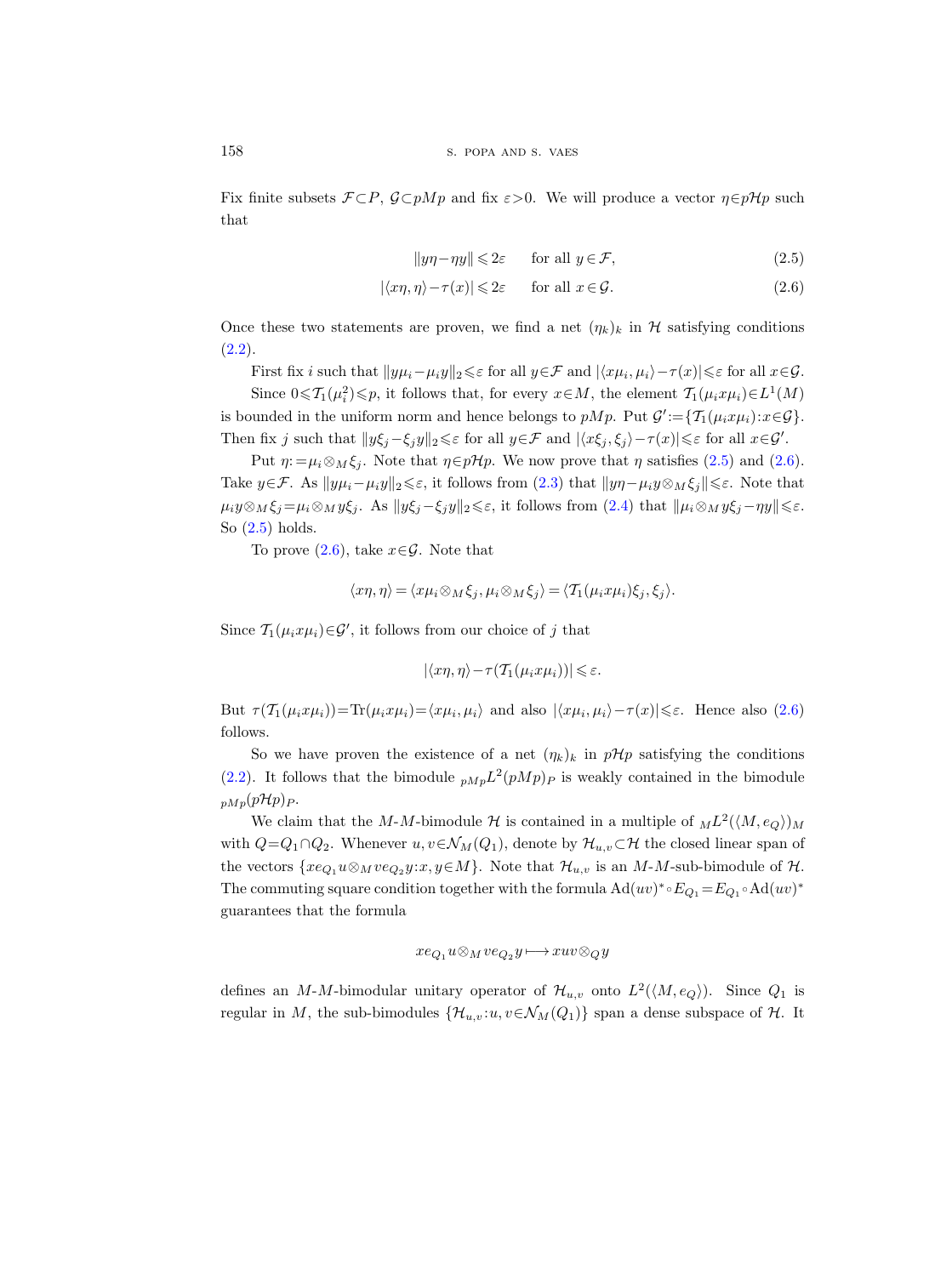then follows that H is indeed contained in a multiple of  $L^2(\langle M, e_Q \rangle)$ , and the claim is proven.

Using the claim, it follows that the bimodule  $_{pMp}L^2(pMp)p$  is weakly contained in the bimodule

$$
_{pMp}(pL^{2}(\langle M,e_{Q}\rangle)p)_{P} = {}_{pMp}(pL^{2}(M)\otimes_{Q}L^{2}(M)p)_{P}.
$$

By condition (3) in Proposition [2.4](#page-13-0) this means that  $P$  is amenable relative to  $Q$ .  $\Box$ 

We finally prove the following easy lemma. Its proof is almost identical to the proof of [\[OP1,](#page-56-2) Lemma 3.6].

<span id="page-18-0"></span>LEMMA 2.8. Assume that  $(M, \tau)$  is a tracial von Neumann algebra with von Neumann subalgebra  $A \subset M$ . Let  $\Lambda < \mathcal{N}_M(A)$  be a countable subgroup. Assume that  $\Lambda$  is amenable. Then  $(A \cup \Lambda)$ <sup>"</sup> is amenable relative to A.

Note that the von Neumann algebra  $(A\cup\Lambda)''$  need not be a crossed product  $A\rtimes\Lambda$ . In the extreme (and uninteresting) case we might even have that  $\Lambda \subset \mathcal{U}(A)$ .

Proof. Define

 $K := \{ \Omega \in \langle M, e_A \rangle^* : \Omega \text{ is an } A\text{-central state satisfying } \Omega \mid M = \tau \}.$ 

Equipped with the weak<sup>\*</sup> topology,  $K$  is compact and convex. Also  $K$  is non-empty since the state on  $\langle M, e_A \rangle \subset B(L^2(M))$  implemented by the vector  $1 \in L^2(M)$  belongs to K.

The formula  $\alpha_g(\Omega) = g \cdot \Omega \cdot g^*$  defines an action of  $\Lambda$  on K by affine weak<sup>\*</sup> homeomorphisms. Since  $\Lambda$  is amenable, this action has a fixed point  $\Omega \in K$ . So  $\Omega$  is a state on  $\langle M, e_A \rangle$  that is x-central for all  $x \in span{ag: a \in A}$  and  $g \in \Lambda$ } and that satisfies  $\Omega|_M = \tau$ . It remains to prove that  $\Omega$  is  $(A \cup \Lambda)$ "-central. This follows immediately as span ${ag: a \in A \text{ and } g \in \Lambda}$  is  $\|\cdot\|_2$ -dense in  $(A \cup \Lambda)$ <sup>n</sup> and since the Cauchy–Schwarz inequality implies that for all  $x, y \in M$  we have

$$
||x \cdot \Omega - y \cdot \Omega|| \le \Omega((x - y)^*(x - y))^{1/2} = ||x - y||_2,
$$

and similarly  $\|\Omega \cdot x - \Omega \cdot y\| \leq \|x - y\|_2$ .

2.6. A lemma on non-normal states

The following lemma is distilled from [\[OP1,](#page-56-2) Corollary 2.3] and [\[O2,](#page-56-16) Lemma 5], with a very similar proof but a more generic formulation of the result.

<span id="page-18-1"></span>LEMMA 2.9. Let  $\mathcal N$  be a von Neumann algebra and  $M\subset\mathcal N$  be a von Neumann subalgebra. Let  $G_1 \subset G_2 \subset \mathcal{U}(\mathcal{N})$  be subgroups such that all  $u \in G_2$  normalize M. Assume that  $\tau$  is a faithful normal tracial state on M that is  $(\text{Ad }u)_{u \in \mathcal{G}_2}$ -invariant.

 $\Box$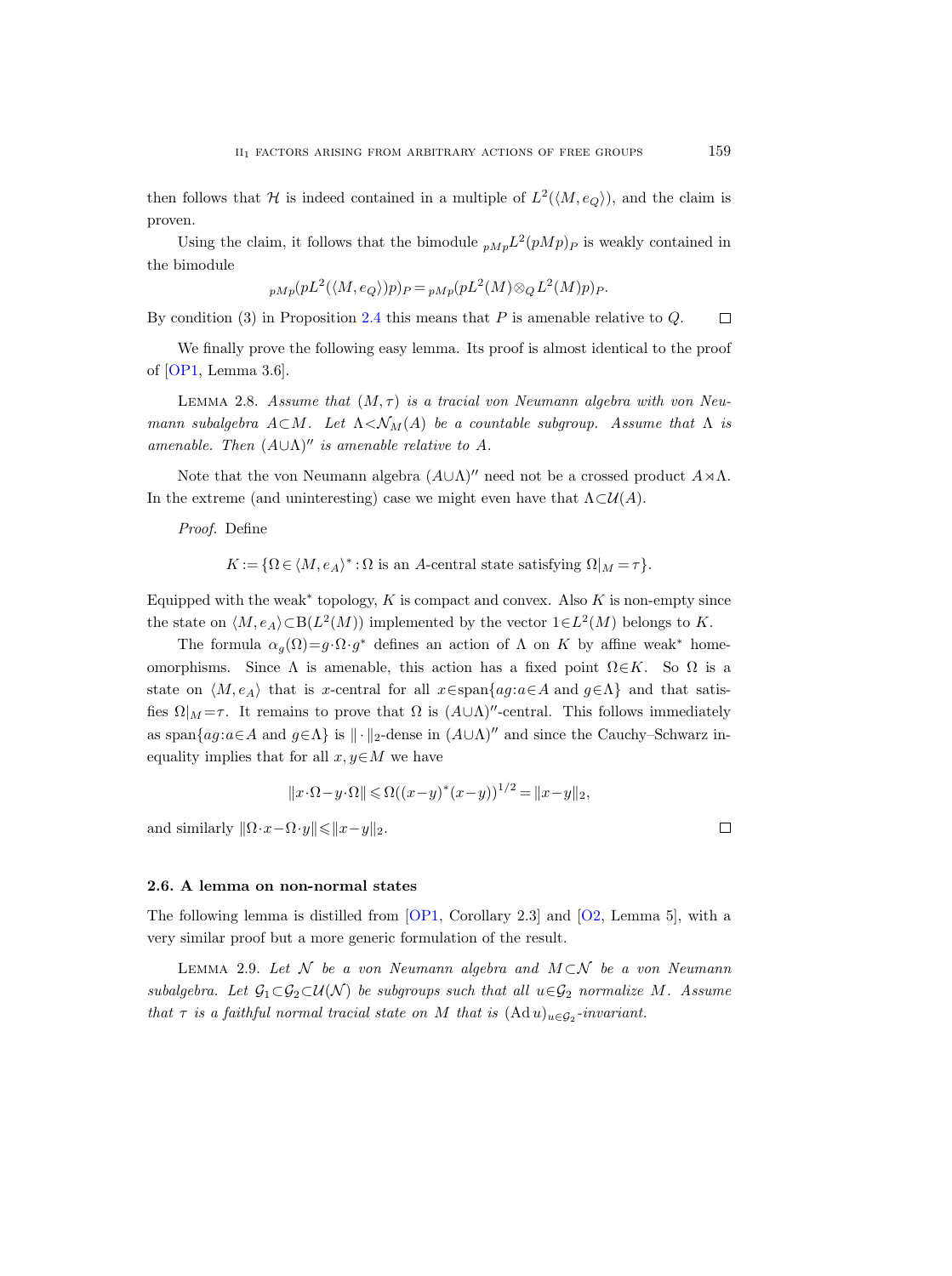Assume that, for every non-zero  $(\mathrm{Ad} u)_{u \in \mathcal{G}_2}$ -invariant projection  $p \in M$ , there exists a (typically non-normal) positive functional  $\Psi$  on  $\mathcal N$  satisfying the following three properties:

(1)  $\Psi(vp) = \Psi(p)$  for all  $v \in \mathcal{G}_1$ ;

(2)  $\Psi \circ \text{Ad} \, u = \Psi$  for all  $u \in \mathcal{G}_2$ ;

(3) either  $\Psi|_{pMp}$  is normal and non-zero, or  $\Psi|_{pMp}$  is faithful in the sense that  $\Psi(q) > 0$  for all non-zero projections  $q \in pMp$ .

Then there exists a state  $\Omega$  on N such that  $\Omega(v)=1$  for all  $v \in \mathcal{G}_1$ ,  $\Omega \circ \mathrm{Ad} u = \Omega$  for all  $u \in \mathcal{G}_2$  and  $\Omega(x) = \tau(x)$  for all  $x \in M$ .

*Proof.* We first claim that for every non-zero  $(\text{Ad } u)_{u \in \mathcal{G}_2}$ -invariant projection  $p \in M$ , there exists a non-zero  $(\text{Ad }u)_{u \in \mathcal{G}_2}$ -invariant projection  $p_0 \in pMp$  and a positive functional  $\Psi_0$  on  $p_0 \mathcal{N} p_0$  such that

- $\Psi_0(vp_0) = \Psi_0(p_0)$  for all  $v \in \mathcal{G}_1$ ;
- $\Psi_0 \circ \text{Ad} \, u = \Psi_0$  for all  $u \in \mathcal{G}_2$ ;
- the restriction of  $\Psi_0$  to  $p_0Mp_0$  is normal and faithful.

Given a non-zero  $(\mathrm{Ad} u)_{u \in \mathcal{G}_2}$ -invariant projection  $p \in M$ , take a positive functional  $\Psi$  on  $\mathcal N$  satisfying properties  $(1)$ – $(3)$  in the formulation of the lemma. First assume that  $\Psi|_{pMp}$  is normal and non-zero. Since  $\Psi|_{pMp}$  is  $(\text{Ad }u)_{u \in \mathcal{G}_2}$ -invariant, the support of the non-zero normal positive functional  $\Psi|_{pMp}$  is also  $(\text{Ad }u)_{u \in \mathcal{G}_2}$ -invariant. We denote this support by  $p_0$  and define  $\Psi_0(S) := \Psi(p_0 S p_0)$ . Note that  $p_0$  is a non-zero projection in  $pMp$ and that  $\Psi(p-p_0)=0$ . Hence the Cauchy–Schwarz inequality implies that  $\Psi(v(p-p_0))=0$ for all  $v \in \mathcal{G}_1$ . We conclude that  $\Psi_0(vp_0) = \Psi_0(p_0)$  for all  $v \in \mathcal{G}_1$ . The other conditions are obvious and we have shown the claim in the case where  $\Psi|_{pMp}$  is normal and non-zero.

Next assume that  $\Psi|_{pMp}$  is faithful. Replacing  $\Psi$  by  $\Psi(p \cdot p)$ , properties (1) and (2) in the formulation of the lemma remain valid and  $\Psi(S) = \Psi(Sp) = \Psi(pS)$  for all  $S \in \mathcal{N}$ . Still  $\Psi|_{pMp}$  is faithful. We prove now that the claim holds with  $p_0=p$ .

We consider the bidual von Neumann algebras  $M^{**}$  and  $\mathcal{N}^{**}$ . We view M (resp. N) as weakly dense  $C^*$ -subalgebras of  $M^{**}$  (resp.  $\mathcal{N}^{**}$ ). We denote by  $\theta: M^{**} \to \mathcal{N}^{**}$  the bidual of the inclusion  $M\subset N$ . Then  $\theta$  is the unique normal \*-homomorphism satisfying  $\theta(x)=x$  for all  $x\in M$ . We denote by  $\pi: M^{**}\to M$  the unique normal \*-homomorphism satisfying  $\pi(x)=x$  for all  $x\in M$ . Define the central projection  $z\in M^{**}$  as the support projection of  $\pi$ . Recall from [\[Ta1,](#page-57-3) Definition III.2.15] that for all  $\omega \in M^*$  we have that  $\omega=\omega\cdot z+\omega\cdot(1-z)$  corresponds to the unique decomposition of  $\omega$  as a sum of a normal and a singular functional on M.

Whenever  $\alpha \in \text{Aut}(M)$ , we denote by  $\alpha^{**}$  the bidual automorphism of  $M^{**}$ . Since  $\alpha \circ \pi = \pi \circ \alpha^{**}$ , it follows that  $\alpha^{**}(z) = z$  for all  $\alpha \in \text{Aut}(M)$ . For every  $u \in \mathcal{G}_2$ , we define  $\alpha_u \in \text{Aut}(M)$  given by  $\alpha_u(x) = uxu^*$  for all  $x \in M$ . Note that  $u\theta(x)u^* = \theta(\alpha_u(x))$  for all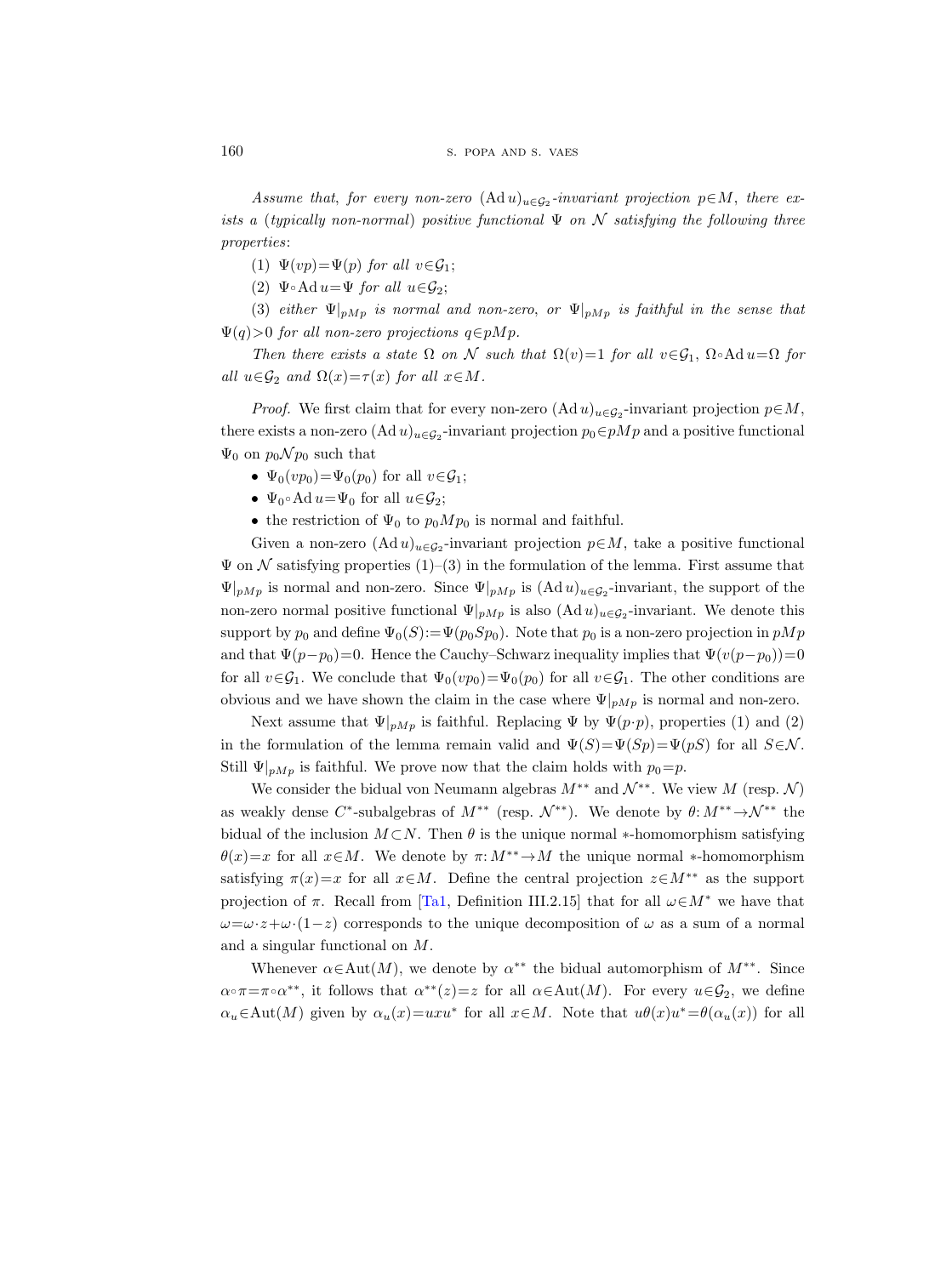$u \in \mathcal{G}_2$  and  $x \in M$ . Hence we get that  $u \theta(x) u^* = \theta(\alpha_u^{**}(x))$  for all  $x \in M^{**}$ . It follows in particular that  $u\theta(z)u^* = \theta(z)$  for all  $u \in \mathcal{G}_2$ .

Define the positive functional  $\Psi_0$  on  $p\mathcal{N}p$  by the formula  $\Psi_0(S)=\Psi(\theta(z)S\theta(z))$ . Note that the projection  $\theta(z)$  commutes with  $x=\theta(x)$  for all  $x\in M$ . So, since  $\Psi(1-p)=0$ , also  $\Psi_0(1-p)=0$  and  $\Psi_0(S)=\Psi_0(Sp)=\Psi_0(pS)$  for all  $S\in\mathcal{N}$ . As explained above,  $\theta(z)$  also commutes with all  $u \in \mathcal{G}_2$ . Since  $\Psi \circ \text{Ad } u = \Psi$  for all  $u \in \mathcal{G}_2$ , also  $\Psi_0 \circ \text{Ad } u = \Psi_0$  for all  $u \in \mathcal{G}_2$ .

Next take  $v \in \mathcal{G}_1$ . Set  $d=1-\frac{1}{2}(v+v^*)$ . Note that d is a positive element in N and that  $\Psi(d) = \Psi(dp) = 0$ . Since  $\theta(z)$  commutes with v, we also have that  $\theta(z)$  commutes with d. Therefore, using the Cauchy–Schwarz inequality,

$$
\Psi_0(d)^2 = |\Psi(\theta(z)d\theta(z))|^2 = |\Psi(\theta(z)d)|^2 \leq \Psi(\theta(z)d^{1/2}\theta(z))\Psi(d) = 0.
$$

We conclude that  $\Psi_0(vp) = \Psi_0(v) = \Psi_0(1) = \Psi_0(p)$  for all  $v \in \mathcal{G}_1$ .

Denote by  $\omega$  the restriction of  $\Psi$  to  $pMp$ . Denote by  $\omega = \omega_n + \omega_s$  the unique decomposition of  $\omega$  as the sum of a normal and a singular functional. As observed above the restriction of  $\Psi_0$  to pMp equals  $\omega_n$ . We know that  $\omega$  is faithful on pMp. It remains to show that  $\omega_n$  is still faithful. Assume that  $q \in pMp$  is a projection and that  $\omega_n(q)=0$ . We have to prove that  $q=0$ . By [\[Ta1,](#page-57-3) Theorem III.3.8] we can take an increasing sequence of projections  $p_k \in M$  such that  $p_k \to 1$  strongly and  $\omega_s(p_k)=0$  for all k. Consider the projections  $q \wedge p_k$  and note that  $q \wedge p_k \rightarrow q$  strongly. Indeed, since the projection  $q-q \wedge p_k$ is equivalent with the projection  $q \vee p_k - p_k$ , we have

$$
\tau(q-q\wedge p_k)=\tau(q\vee p_k)-\tau(p_k)\leqslant 1-\tau(p_k)\to 0.
$$

As  $q \wedge p_k \leq q$  and  $\omega_n(q)=0$ , we have  $\omega_n(q \wedge p_k)=0$  for all k. Since  $q \wedge p_k \leq p_k$  and  $\omega_s(p_k)=0$ , we have  $\omega_s(q \wedge p_k)=0$  for all k. Hence,  $\omega(q \wedge p_k)=0$  for all k. As  $\omega$  is faithful on  $pMp$ , we conclude that  $q \wedge p_k = 0$  for all k. Since  $q \wedge p_k \rightarrow q$  strongly, also  $q=0$ . So we have established the claim in the beginning of the proof.

Using Zorn's lemma take a maximal sequence  $\{(p_n, \Psi_n)\}_{n\in\mathbb{N}}$  where the  $p_n$  are mutually orthogonal  $(\mathrm{Ad} u)_{u \in \mathcal{G}_2}$ -invariant non-zero projections in M and the  $\Psi_n$  are positive functionals on  $p_n \mathcal{N} p_n$  such that  $\Psi_n(vp_n) = \Psi_n(p_n)$  for all  $v \in \mathcal{G}_1$ ,  $\Psi_n \circ \mathrm{Ad} u = \Psi_n$  for all  $u \in \mathcal{G}_2$  and the restriction of  $\Psi_n$  to  $p_n Mp_n$  is a faithful normal positive functional  $\omega_n$ .

By the claim in the beginning of the proof and by the maximality of the family  $(p_n, \Psi_n)$ , it follows that  $\sum_{n=1}^{\infty} p_n = 1$ . Define the normal faithful  $(\text{Ad }u)_{u \in \mathcal{G}_2}$ -invariant state  $\omega$  on M given by

$$
\omega(x) = \sum_{k=1}^{\infty} \frac{\tau(p_k)}{\omega_k(p_k)} \omega_k(p_k x p_k).
$$

Define the sequence of positive functionals  $\Phi_n$  on  $\mathcal N$  given by the formula

$$
\Phi_n(S) := \sum_{k=1}^n \frac{\tau(p_k)}{\Psi_k(p_k)} \Psi_k(p_k Sp_k).
$$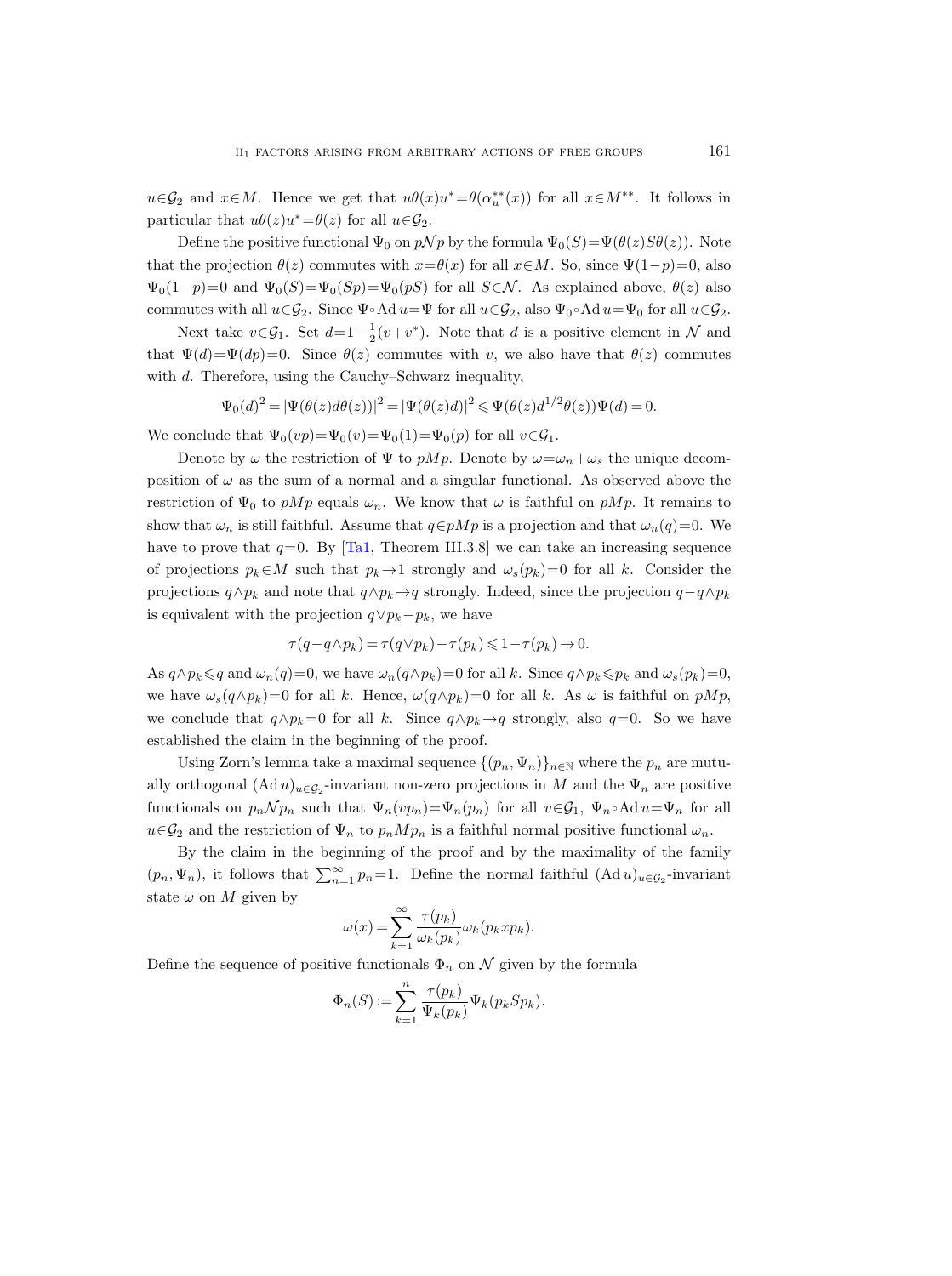162 S. POPA AND S. VAES

Choose a state  $\Phi$  on  $\mathcal N$  as a weak\* limit point of the sequence  $\{\Phi_n\}_{n\in\mathbb N}$ . By construction, we have that  $\Phi(v)=\Phi(1)$  for all  $v\in\mathcal{G}_1$ , that  $\Phi\circ\text{Ad }u=\Phi$  for all  $u\in\mathcal{G}_2$  and that  $\Phi|_M=\omega$ .

Take  $h \in L^1(M)^+$  such that  $\omega(x) = \tau(xh)$  for all  $x \in M$ . Note that the kernel of h is trivial because  $\omega$  is a faithful normal state on M. Since both  $\omega$  and  $\tau$  are  $(\text{Ad }u)_{u \in \mathcal{G}_2}$ invariant, it follows that h is  $(\text{Ad }u)_{u \in \mathcal{G}_2}$ -invariant. Define  $\Omega \in \mathcal{N}^*$  as any weak<sup>\*</sup> limit point of the sequence of positive functionals

$$
S \longmapsto \Phi\bigg( \bigg(h + \frac{1}{k}\bigg)^{-1/2} S\bigg(h + \frac{1}{k}\bigg)^{-1/2} \bigg).
$$

By construction  $\Omega(x) = \tau(x)$  for all  $x \in M$ . As both  $\Phi$  and  $(h+1/k)^{-1/2}$  are  $(\text{Ad }u)_{u \in \mathcal{G}_2}$ invariant, also  $\Omega \circ \text{Ad} u = \Omega$  for all  $u \in \mathcal{G}_2$ . Finally, take  $v \in \mathcal{G}_1$  and put  $d:=1-\frac{1}{2}(v+v^*)$ . Since  $G_1 \subset G_2$ , we see that d commutes with  $(h+1/k)^{-1/2}$  for all k. Using the Cauchy-Schwarz inequality we get for every  $k$  that

$$
\Phi\left(\left(h+\frac{1}{k}\right)^{-1/2}d\left(h+\frac{1}{k}\right)^{-1/2}\right)^{2} = \left|\Phi\left(\left(h+\frac{1}{k}\right)^{-1}d\right)\right|^{2}
$$
  

$$
\leq \Phi\left(\left(h+\frac{1}{k}\right)^{-1}d\left(h+\frac{1}{k}\right)^{-1}\right)\Phi(d) = 0.
$$

So also  $\Omega(d)=0$  and hence  $\Omega(v)=1$  for all  $v \in \mathcal{G}_1$ .

### 3. Formulation of the key technical theorem

<span id="page-21-0"></span>If  $c: \Gamma \to K_{\mathbb{R}}$  is a 1-cocycle into the orthogonal representation  $\eta: \Gamma \to \mathcal{O}(K_{\mathbb{R}})$ , the function  $g \mapsto ||c(g)||^2$  is conditionally of negative type. By Schoenberg's theorem, the formula

$$
\psi_t: \Gamma \longrightarrow \mathbb{R},
$$
  

$$
g \longmapsto \exp(-t||c(g)||^2),
$$

defines a one-parameter family  $(\psi_t)_{t>0}$  of functions of positive type on Γ.

Let  $M = B \rtimes \Gamma$  be a crossed product of  $\Gamma$  by a trace-preserving action  $\Gamma \sim (B, \tau)$ . Associated with the 1-cocycle  $c: \Gamma \to K_{\mathbb{R}}$ , we get a one-parameter group  $(\psi_t)_{t>0}$  of unital completely positive normal trace-preserving maps

$$
\psi_t: M \longrightarrow M,
$$
  
\n
$$
bu_g \longmapsto \exp(-t||c(g)||^2)bu_g \quad \text{for } b \in B \text{ and } g \in \Gamma.
$$
\n(3.1)

<span id="page-21-2"></span><span id="page-21-1"></span>Recall from [\(2.1\)](#page-11-0) that we associated with every unitary representation  $\eta: \Gamma \rightarrow \mathcal{U}(K)$ an  $M-M$ -bimodule  $K^{\eta}$  defined by

$$
\mathcal{K}^{\eta} := K \otimes L^{2}(M),
$$
  
\n
$$
(bu_{g}) \cdot (\xi \otimes x) \cdot y = \eta_{g} \xi \otimes bu_{g} xy \quad \text{for } b \in B, g \in \Gamma, \xi \in K \text{ and } x, y \in M.
$$
\n
$$
(3.2)
$$

 $\Box$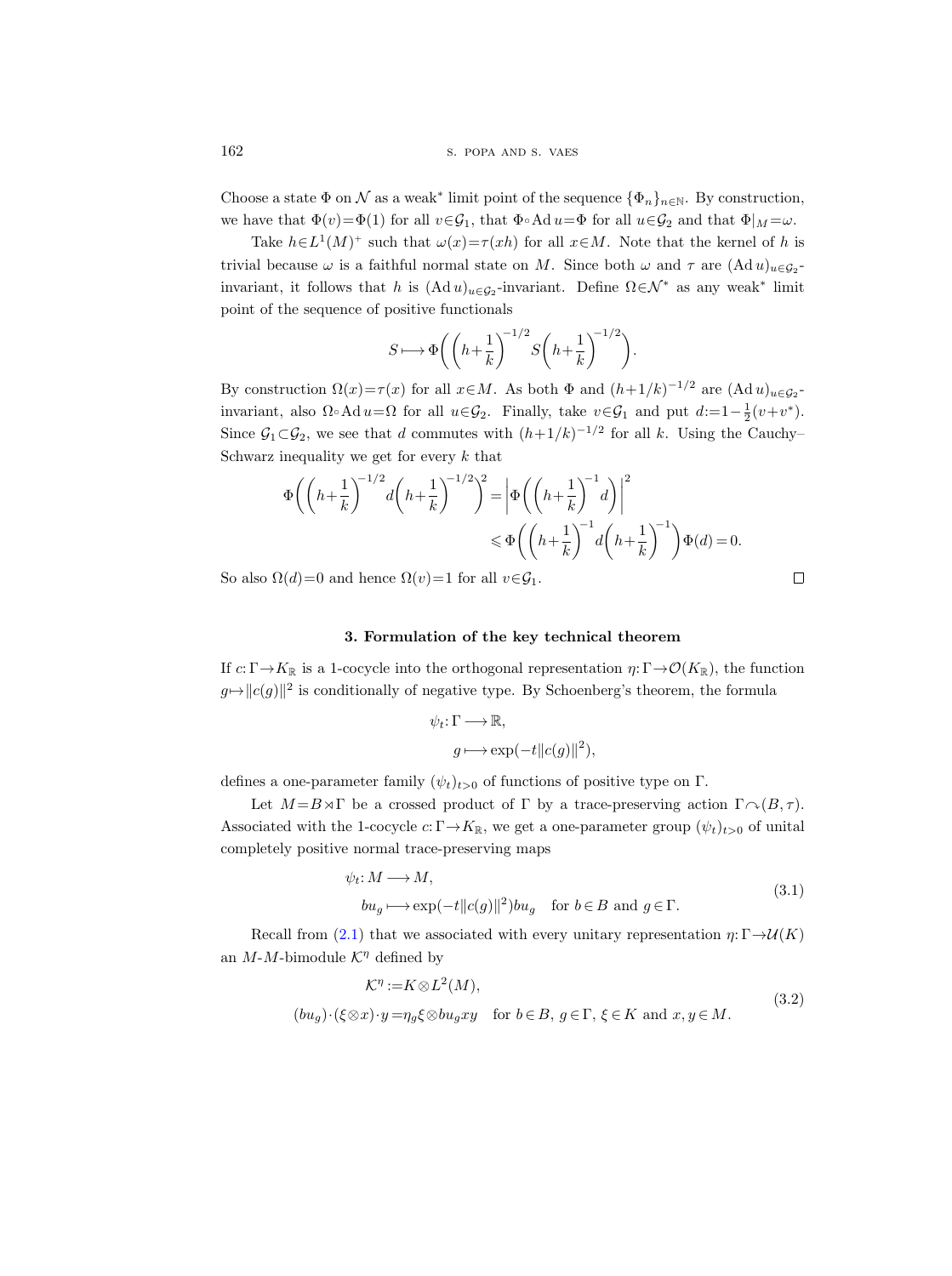Whenever  $K_{\mathbb{R}}$  is a real Hilbert space, we denote by K its complexification. If

$$
\eta\colon\Gamma\longrightarrow\mathcal{O}(K_\mathbb{R})
$$

is an orthogonal representation, we still denote by  $\eta$  the corresponding unitary representation on K.

<span id="page-22-0"></span>THEOREM 3.1. Let  $\Gamma$  be a weakly amenable group and  $c: \Gamma \rightarrow K_{\mathbb{R}}$  be a 1-cocycle into the orthogonal representation  $\eta : \Gamma \to \mathcal{O}(K_{\mathbb{R}})$ .

Let  $\Gamma \stackrel{\sigma}{\curvearrowright} (B,\tau)$  be any trace-preserving action on a tracial von Neumann algebra  $(B, \tau)$ . Set  $M = B \rtimes \Gamma$ . We consider the M-M-bimodule  $\mathcal{K}^{\eta}$  associated with the complexification of  $\eta$  as in [\(3.2\)](#page-21-1). We denote by  $(\psi_t)_{t>0}$  the one-parameter group of completely positive maps associated with  $c: \Gamma \rightarrow K_{\mathbb{R}}$  as in [\(3.1\)](#page-21-2).

Let  $q \in M$  be a projection and  $A \subset qMq$  be any von Neumann subalgebra that is amenable relative to B. Denote by  $P := \mathcal{N}_{qMq}(A)^{n}$  its normalizer. Then at least one of the following statements holds:

- the qMq-M-bimodule  $_{qMq}(q\mathcal{K}^{\eta})_M$  is left P-amenable in the sense of Definition [2.3;](#page-12-2)
- or there exist  $t, \delta > 0$  such that  $\|\psi_t(a)\|_2 \geq \delta$  for all  $a \in \mathcal{U}(A)$ .

## 4. Proof of Theorem [3.1:](#page-22-0) reduction to Γ acting trivially

<span id="page-22-1"></span>LEMMA 4.1. It suffices to prove Theorem [3.1](#page-22-0) for the trivial action  $\Gamma \cap (B, \tau)$  on arbitrary tracial von Neumann algebras  $(B, \tau)$ .

*Proof.* Assume that Theorem [3.1](#page-22-0) holds for the trivial action of  $\Gamma$  on an arbitrary tracial von Neumann algebra. Let then  $\Gamma \cap (B, \tau)$  be an any trace-preserving action. Set  $M = B \rtimes \Gamma$  and let  $A \subset qMq$  be a von Neumann subalgebra that is amenable relative to B. Denote by  $P := \mathcal{N}_{qMq}(A)^{n}$  the normalizer of A inside  $qMq$ . As in the formulation of Theorem [3.1,](#page-22-0) we consider the M-M-bimodule  $\mathcal{K}^{\eta}$  on the Hilbert space  $\mathcal{K}^{\eta} = K \otimes L^2(M)$ , and we consider the one-parameter group  $(\psi_t)_{t>0}$  of completely positive maps on M, associated with the 1-cocycle  $c: \Gamma \rightarrow K_{\mathbb{R}}$ .

Put  $\mathcal{M}:=M\overline{\otimes}L(\Gamma)$  and view  $\mathcal M$  as the crossed product of M with the trivial action of Γ. Define

$$
\Delta: M \longrightarrow \mathcal{M},
$$
  

$$
bu_g \longmapsto bu_g \otimes u_g \quad \text{for } b \in B \text{ and } g \in \Gamma.
$$

Define  $\tilde{q}:=\Delta(q)$ ,  $\mathcal{A}:=\Delta(A)$  and  $\mathcal{P}:=\mathcal{N}_{\tilde{q}\mathcal{M}\tilde{q}}(\mathcal{A})''$ . Note that  $\Delta(P)\subset\mathcal{P}$ .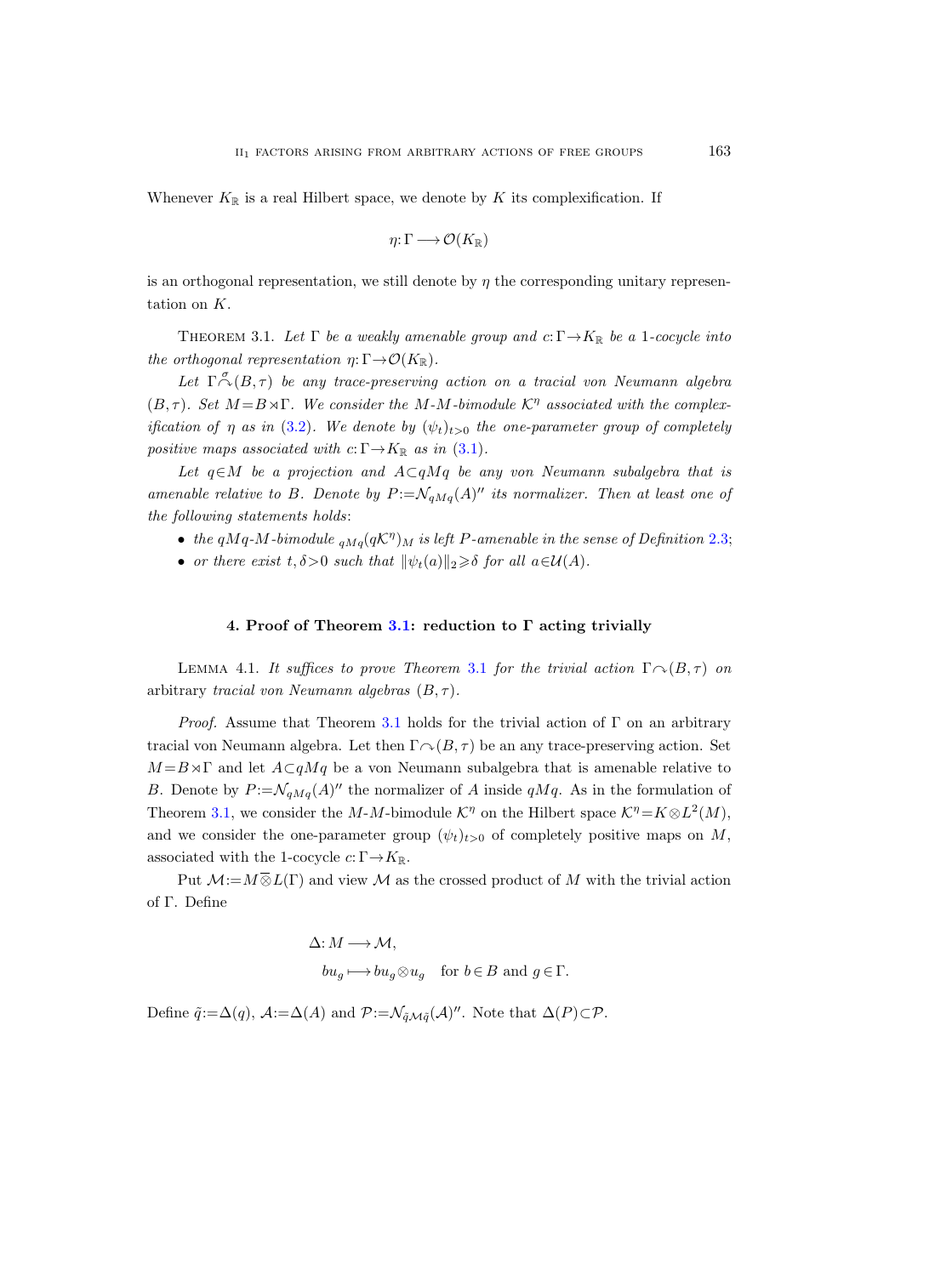We prove that A is amenable relative to  $M \otimes 1$ . Since A is amenable relative to B, it follows from Proposition [2.4](#page-13-0)(3) that the bimodule  $_{qMq}L^2(qMq)_A$  is weakly contained in the bimodule  $_{qMq}(qL^2(M)\otimes_B L^2(M)q)_A$ . We take on the left the Connes tensor product with the bimodule  $_{\tilde{q}\mathcal{M}\tilde{q}} L^2(\tilde{q}\mathcal{M}\tilde{q})_{\Delta(qMq)}$ , in which the right-module action of  $x \in qMq$  is given by the right multiplication with  $\Delta(x)$ . It follows that the bimodule  $_{\tilde{q}}\mathcal{M}\tilde{q}L^2(\tilde{q}\mathcal{M}\tilde{q})_{\Delta(A)}$  is weakly contained in the bimodule

$$
\tilde{q}_{\mathcal{M}\tilde{q}}\mathcal{L}_A := (\tilde{q}_{\mathcal{M}\tilde{q}} L^2(\tilde{q}_{\mathcal{M}\tilde{q}})_{\Delta(qMq)}) \otimes_{qMq} (q_{Mq}(qL^2(M)\otimes_B L^2(M)q)_A).
$$

The following direct computation shows that the map

$$
S \otimes_{qMq} (x \otimes_B y) \longmapsto S\Delta(x) \otimes_{M \otimes 1} \Delta(y)
$$

extends to a bimodular isometry of  $_{\tilde{q}\mathcal{M}\tilde{q}}\mathcal{L}_A$  into the bimodule

$$
{}_{\tilde{q}\mathcal{M}\tilde{q}}(\tilde{q}L^2(\mathcal{M})\otimes_{M\otimes 1}L^2(\mathcal{M})\tilde{q})_{\Delta(A)}.
$$

Indeed, for all  $S, T \in \tilde{q} \mathcal{M} \tilde{q}$ ,  $x, a \in qM$  and  $y, b \in Mq$ , we have

$$
\langle S \otimes_{qMq} (x \otimes_B y), T \otimes_{qMq} (a \otimes_B b) \rangle = \tau((b^* \otimes 1) E_{B \otimes 1}(\Delta(a^*) T^* S \Delta(x))(y \otimes 1))
$$
  

$$
= \tau((E_B(yb^*) \otimes 1)\Delta(a^*) T^* S \Delta(x))
$$
  

$$
= \tau(E_{M \otimes 1}(\Delta(yb^*))\Delta(a^*) T^* S \Delta(x))
$$
  

$$
= \tau(\Delta(yb^*) E_{M \otimes 1}(\Delta(a^*) T^* S \Delta(x)))
$$
  

$$
= \langle S \Delta(x) \otimes_{M \otimes 1} \Delta(y), T \Delta(a) \otimes_{M \otimes 1} \Delta(b) \rangle.
$$

So the bimodule  $_{\tilde{q}\mathcal{M}\tilde{q}}(\tilde{q}L^2(\mathcal{M})\otimes_{M\otimes 1}L^2(\mathcal{M})\tilde{q})_{\Delta(A)}$  weakly contains  $_{\tilde{q}\mathcal{M}\tilde{q}}L^2(\tilde{q}\mathcal{M}\tilde{q})_{\Delta(A)}$ . Proposition [2.4](#page-13-0) (3) then says that  $\Delta(A)$  is amenable relative to  $M \otimes 1$ .

For the trivial crossed product M, we also consider the M-M-bimodule  $\mathcal{K}^{\eta}$  on the Hilbert space  $\mathcal{K}^{\eta} = K \otimes L^2(\mathcal{M})$ , and the one-parameter group of completely positive maps  $(\tilde{\psi}_t)_{t>0}$  on M. Since we assumed that Theorem [3.1](#page-22-0) holds for the trivial action and since we have proven above that A is amenable relative to  $M \otimes 1$ , at least one of the following statements is true:

- the  $\tilde{q}\mathcal{M}\tilde{q}\mathcal{-M}$ -bimodule  $\tilde{q}\tilde{\mathcal{K}}^{\eta}$  is left  $\mathcal{P}$ -amenable;
- or there exist  $t, \delta > 0$  such that  $\|\tilde{\psi}_t(a)\|_2 \geq \delta$  for all  $a \in \mathcal{U}(\mathcal{A})$ .

We now prove that these options lead respectively to the left P-amenability of  $_{qMq}(q\mathcal{K}^{\eta})_M$ , or the inequality  $\|\psi_t(a)\|_2 \geq \delta$  for all  $a \in \mathcal{U}(\mathcal{A})$ . Once this is proven, also the lemma is proven.

First assume that the  $\tilde{q}M\tilde{q}\text{-}M$ -bimodule  $\tilde{q}\tilde{K}^{\eta}$  is left  $P$ -amenable. View  $\tilde{K}^{\eta}$  as an M-M-bimodule using the left module action by  $\Delta(x)$ ,  $x \in M$ . So a fortiori  $_{qMq}(\tilde{q}\tilde{\mathcal{K}}^{\eta})_{\mathcal{M}}$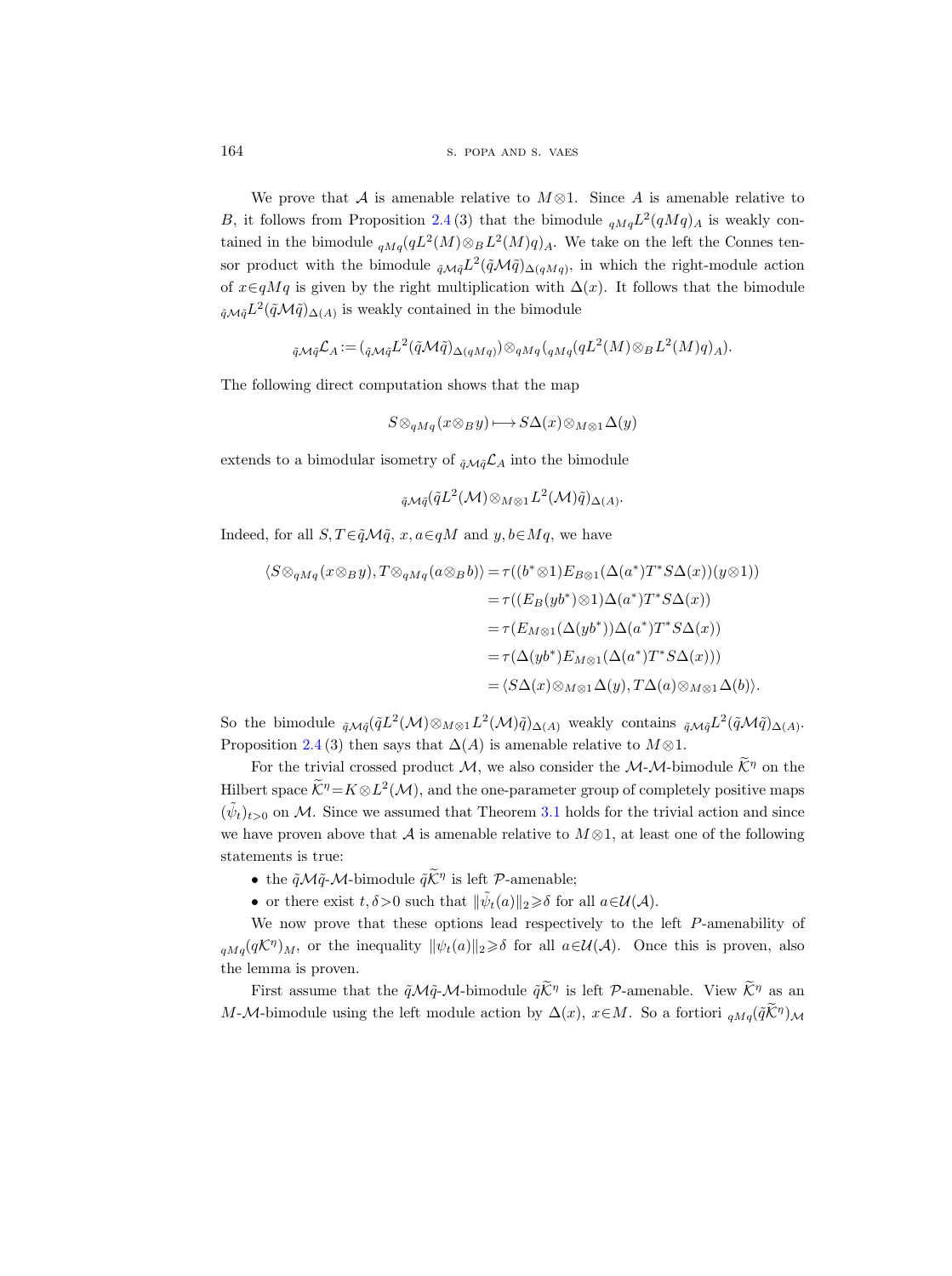is left P-amenable. Viewing  $L^2(\mathcal{M})$  as an M-M-bimodule by using also here the left module action by  $\Delta(x)$ ,  $x \in M$ , we observe that  $\overline{M} \widetilde{K}^{\eta}$  is canonically isomorphic with  $_M(\mathcal{K}^{\eta}\otimes_M L^2(\mathcal{M}))_{\mathcal{M}}$ . We conclude that the bimodule  $_{qMq}(q\mathcal{K}^{\eta}\otimes_M L^2(\mathcal{M}))_{\mathcal{M}}$  is left P-amenable. By condition (5) in Proposition [2.4,](#page-13-0) we get that also  $_{qMq}(qK^{\eta})_M$  is left Pamenable.

Since  $\tilde{\psi}_t \circ \Delta = \Delta \circ \psi_t$ , the inequality  $\|\tilde{\psi}_t(a)\|_2 \geq \delta$  for all  $a \in \mathcal{U}(\mathcal{A})$  immediately implies that  $\|\psi_t(a)\|_2 \geq \delta$  for all  $a \in \mathcal{U}(A)$ .  $\Box$ 

#### 5. Weak amenability produces almost invariant states

We prove the following theorem, which will be the first step towards the proof of Theo-rem [3.1.](#page-22-0) We use the notation  $\bar{u} := (u^{\text{op}})^*$ .

<span id="page-24-0"></span>THEOREM 5.1. Let  $\Gamma$  be a weakly amenable group and  $(B, \tau)$  be any tracial von Neumann algebra. Write  $M := B \overline{\otimes} L(\Gamma)$  and assume that  $A \subset M$  is a von Neumann subalgebra that is amenable relative to B. Denote its normalizer by  $P := \mathcal{N}_M(A)^{\prime\prime}$ . Define N as the von Neumann algebra generated by B and  $P^{\rm op}$  on the Hilbert space  $L^2(M) \otimes_A L^2(P)$ . Put  $\mathcal{N} := N \overline{\otimes} L(\Gamma)$  and define the tautological embeddings

$$
\pi: M \longrightarrow \mathcal{N}, \qquad and \qquad \theta: P^{\text{op}} \longrightarrow \mathcal{N},
$$
  

$$
b \otimes u_g \longmapsto b \otimes u_g, \qquad \qquad y^{\text{op}} \longmapsto y^{\text{op}} \otimes 1,
$$

for  $b \in B$ ,  $q \in \Gamma$  and  $y \in P$ .

Then there exists a net of normal states  $\omega_i \in \mathcal{N}_*$  satisfying the following properties:

- $\omega_i(\pi(x)) \rightarrow \tau(x)$  for all  $x \in M$ ;
- $\omega_i(\pi(a)\theta(\bar{a})) \rightarrow 1$  for all  $a \in \mathcal{U}(A)$ ;
- $\|\omega_i \circ \text{Ad}(\pi(u)\theta(\bar{u})) \omega_i\| \to 0$  for all  $u \in \mathcal{N}_M(A)$ .

# 5.1. Easy proof of Theorem [5.1](#page-24-0) when Γ has the CMAP

In the case where  $\Gamma$  has the CMAP, the proof of Theorem [5.1](#page-24-0) is very similar to the proof of [\[OP1,](#page-56-2) Theorem 3.5].

Fix a sequence  $f_n: \Gamma \to \mathbb{C}$  of finitely supported functions tending to 1 pointwise and satisfying  $\limsup_{n\to\infty} ||f_n||_{cb}=1$ . Let  $m_n: L(\Gamma) \to L(\Gamma)$  be the corresponding normal completely bounded maps given by  $m_n(u_g)=f_n(g)u_g$  for all  $g\in\Gamma$ . We also define  $\varphi_n: M\to M$ by  $\varphi_n = id \otimes m_n$ .

Define the von Neumann algebras N and N, together with the embeddings  $\pi: M \rightarrow \mathcal{N}$ and  $\theta: P^{\text{op}} \to \mathcal{N}$  as in the formulation of Theorem [5.1.](#page-24-0) Note that  $\pi(M)$  commutes with  $\theta(P^{\rm op})$  and that together they generate N.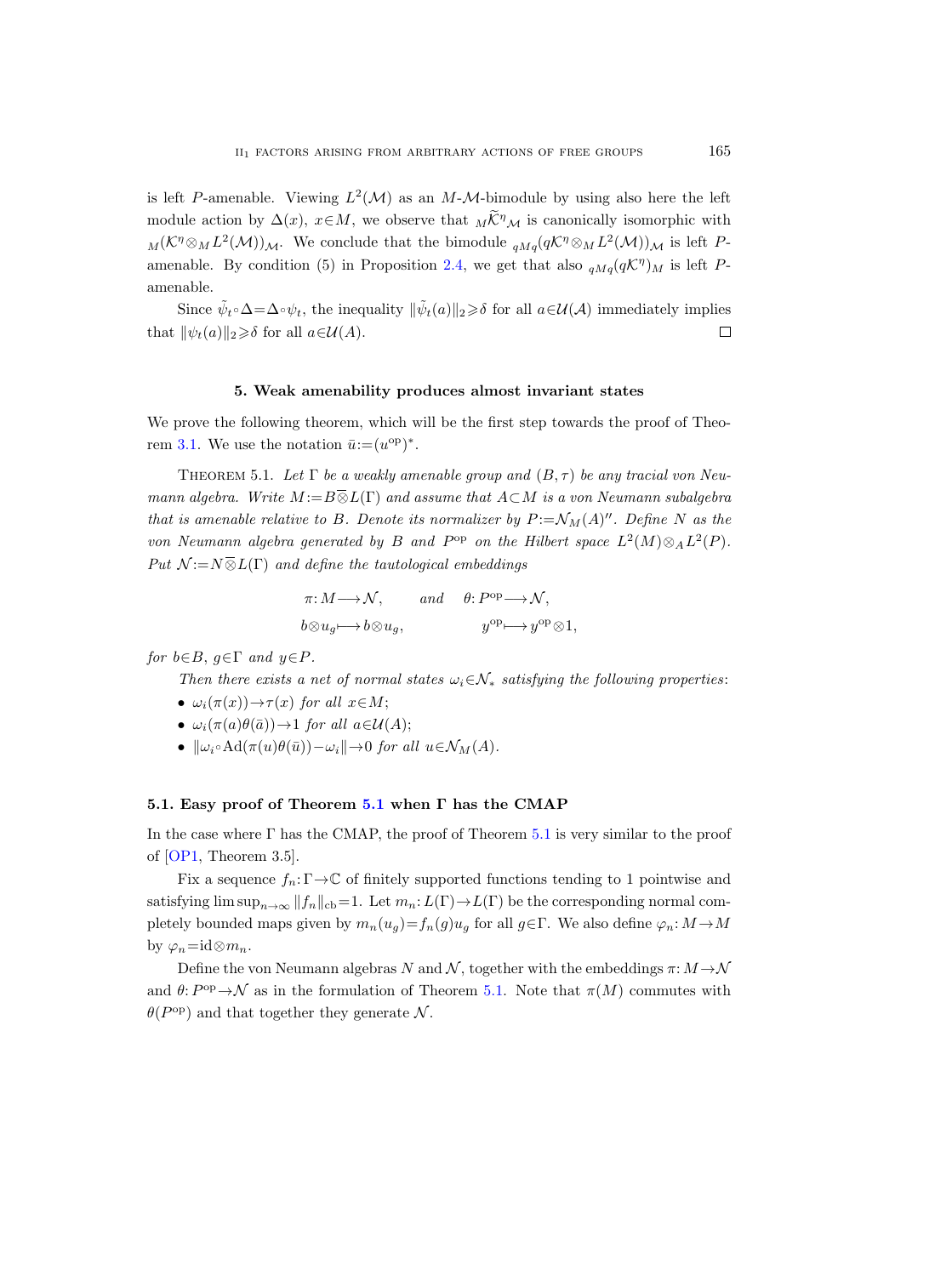166 S. POPA AND S. VAES

Proof of Theorem [5.1](#page-24-0) in the case when  $\Gamma$  has the CMAP. Let  $_M\mathcal{K}_M$  be the M-Mbimodule  $K := L^2(M) \otimes_B L^2(M)$  and explicitly denote by  $\lambda: M \to B(\mathcal{K})$  and  $\varrho: M^{\text{op}} \to B(\mathcal{K})$ the normal ∗-homomorphisms given by the left- and the right-bimodule actions. Define the von Neumann algebra  $S_A := \lambda(M) \vee \varrho(A^{\text{op}})$ .

We claim that there exists a normal completely positive unital map  $\mathcal{E}: \mathcal{N} \rightarrow \mathcal{S}_A$  satisfying

$$
\mathcal{E}(\pi(x)\theta(y^{\text{op}})) = \lambda(x)\varrho(E_A(y)^{\text{op}}) \quad \text{for all } x \in M \text{ and } y \in P.
$$

To prove this claim, recall that  $\mathcal N$  is defined as the von Neumann algebra acting on  $(L^2(M) \otimes_A L^2(P)) \otimes \ell^2(\Gamma)$  generated by  $\pi(M)$  and  $\theta(P^{\text{op}})$ . The formula

$$
V: \mathcal{K} \longrightarrow (L^2(M) \otimes_A L^2(P)) \otimes \ell^2(\Gamma),
$$
  
\n
$$
(b \otimes u_g) \otimes_B x \longmapsto (bx \otimes_A 1) \otimes \delta_g \qquad \text{for } b \in B, g \in \Gamma \text{ and } x \in M,
$$

yields a well-defined isometry and  $\mathcal E$  can be defined by the formula  $\mathcal E(z) = V^* z V$  for all  $z \in \mathcal{N}$ . This proves the claim.

We next claim that there exists a sequence of normal functionals  $\mu_n^A \in (S_A)_*$  satisfying

$$
\mu_n^A(\lambda(x)\varrho(a^{\text{op}})) = \tau(\varphi_n(x)a) \quad \text{for all } x \in M \text{ and } a \in A.
$$

This claim follows from a direct computation and the formula

$$
\mu_n^A(T) = \sum_{g \in \text{supp } f_n} f_n(g) \langle T(1 \otimes_B (1 \otimes u_g)), ((1 \otimes u_g) \otimes_B 1) \rangle \text{ for all } T \in \mathcal{S}_A,
$$

which is meaningful because  $f_n$  is finitely supported.

We define  $\gamma_n \in \mathcal{N}_*$  by the formula  $\gamma_n = \mu_n^A \circ \mathcal{E}$  and put  $\omega_n := ||\gamma_n||^{-1} |\gamma_n|$ . We will prove that  $\omega_n \in \mathcal{N}_*$  is a sequence of normal states that satisfies the conclusion of Theorem [5.1.](#page-24-0) Note that, by definition,

<span id="page-25-0"></span>
$$
\gamma_n(\pi(x)\theta(y^{\text{op}})) = \tau(\varphi_n(x)E_A(y)) \quad \text{for all } x \in M \text{ and } y \in P. \tag{5.1}
$$

For every  $u \in \mathcal{N}_M(A)$  the expression  $\text{Ad}(\lambda(u)\varrho(\bar{u}))$  defines an automorphism of  $\mathcal{S}_A$ . We will prove the following two statements:

(1)  $\limsup_{n \to \infty} ||\mu_n^A|| = 1;$ 

(2)  $\lim_{n\to\infty} ||\mu_n^A \circ \text{Ad}(\lambda(u)\varrho(\bar{u})) - \mu_n^A|| = 0$  for all  $u \in \mathcal{N}_M(A)$ .

Once these two statements are proven, we get  $\limsup_{n\to\infty} ||\gamma_n||=1$  because  $\gamma_n=\mu_n^A\circ\mathcal{E}$ . As  $\gamma_n(1) \to 1$ , it will follow that  $\|\gamma_n-\omega_n\| \to 0$ . Since  $\mathcal{E} \circ \mathrm{Ad}(\pi(u)\theta(\bar{u}))=\mathrm{Ad}(\lambda(u)\varrho(\bar{u}))\circ \mathcal{E}$ for all  $u \in \mathcal{N}_M(A)$ , we also get that

$$
\lim_{n \to \infty} ||\gamma_n \circ \mathrm{Ad}(\pi(u)\theta(\bar{u})) - \gamma_n|| = 0 \quad \text{for all } u \in \mathcal{N}_M(A).
$$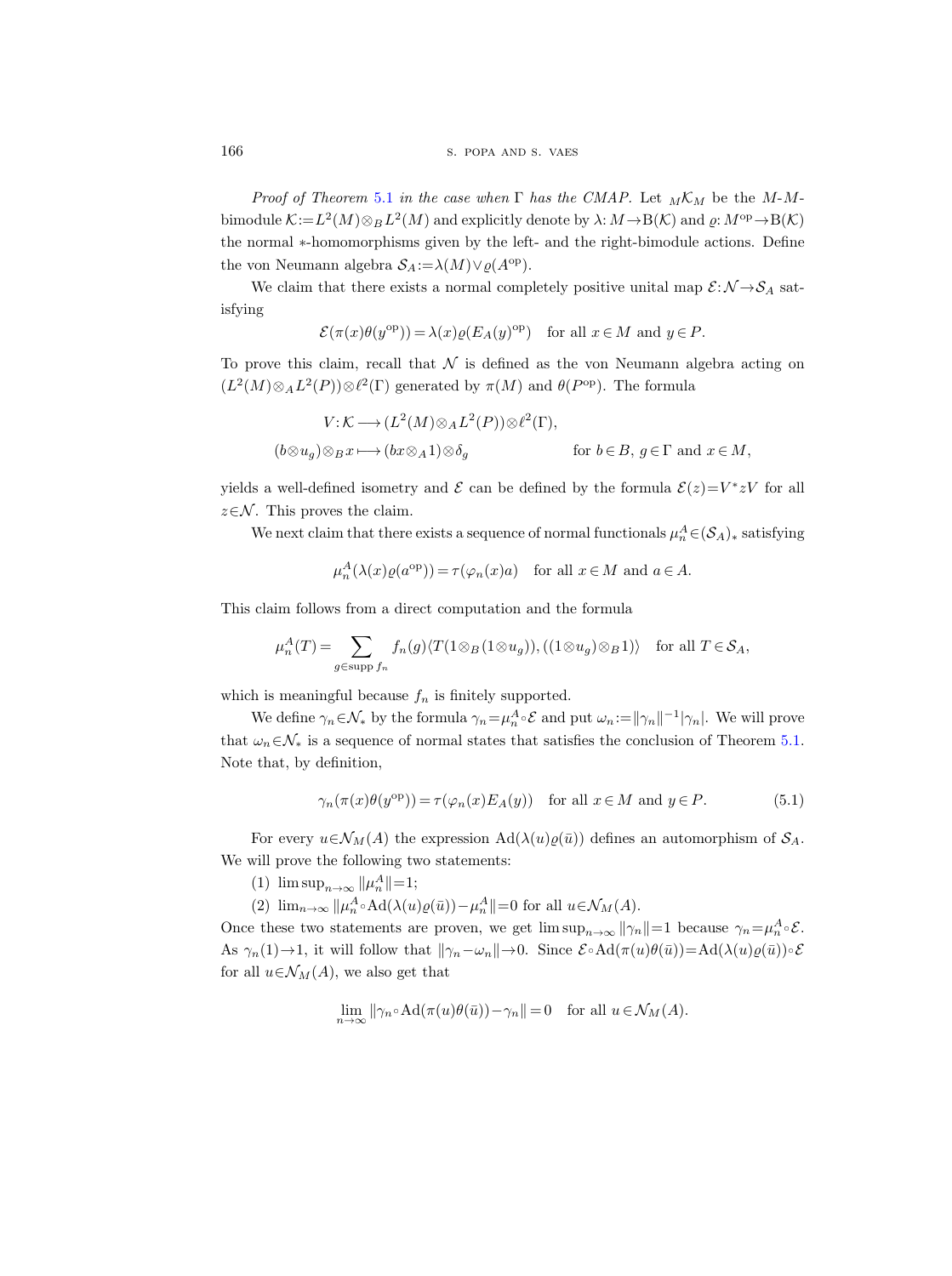Then the same holds for  $\omega_n$  instead of  $\gamma_n$  and all the required properties of  $\omega_n$  are proven, or follow directly from [\(5.1\)](#page-25-0) and the fact that  $\|\gamma_n-\omega_n\|\to 0$ .

It remains to prove statements (1) and (2) above. Define  $S_A$  as the  $C^*$ -algebra acting on K generated by  $\lambda(M)$  and  $\varrho(A^{\text{op}})$ . Note that  $S_A$  is a dense C<sup>\*</sup>-subalgebra of  $S_A$ . Since the norm of a normal functional coincides with the norm of its restriction to a dense  $C^*$ -subalgebra, we from now on consider  $\mu_n^A$  as a continuous functional on  $S_A$ and compute all norms inside  $S_A^*$ .

Whenever  $Q \subset P$  is a von Neumann subalgebra, we define  $S_Q$  as the C<sup>\*</sup>-algebra acting on K generated by  $\lambda(M)$  and  $\varrho(Q^{\text{op}})$ . As with  $\mu_n^A$  above, the formula

$$
\mu_n^Q: S_Q \longrightarrow \mathbb{C},
$$
  

$$
\lambda(x)\varrho(y^{\mathrm{op}}) \longmapsto \tau(\varphi_n(x)y) \quad \text{for } x \in M \text{ and } y \in Q,
$$

defines a sequence of continuous functionals  $\mu_n^Q$  on  $S_Q$ . We claim that, if Q is amenable relative to B, then  $\limsup_{n\to\infty} ||\mu_n^Q|| = 1$ . The special case  $Q = A$  then yields statement (1) above. To prove this claim, first observe that there is a sequence of completely bounded maps  $\widetilde{\varphi}_n: S_Q \to S_Q$  satisfying

$$
\widetilde{\varphi}_n(\lambda(x)\varrho(y^{\mathrm{op}})) = \lambda(\varphi_n(x))\varrho(y^{\mathrm{op}}) \quad \text{for all } x \in M \text{ and } y \in Q
$$

and

$$
\|\widetilde{\varphi}_n\|_{\mathrm{cb}} = \|f_n\|_{\mathrm{cb}}.
$$

To see this, it suffices to consider the unitary operator

$$
U: \mathcal{K} \longrightarrow L^2(B) \otimes \ell^2(\Gamma) \otimes \ell^2(\Gamma),
$$
  

$$
(b \otimes u_g) \otimes_B (c \otimes u_h) \longmapsto bc \otimes \delta_g \otimes \delta_h \qquad \text{for } b, c \in B \text{ and } g, h \in \Gamma,
$$

which satisfies  $U\lambda(b\otimes u_g)U^*=b\otimes u_g\otimes 1$  for all  $b\in B$  and  $g\in\Gamma$ , and

$$
U\varrho(Q^{\rm op})U^* \subset B(L^2(B))\overline{\otimes} 1\overline{\otimes} B(\ell^2(\Gamma)).
$$

We can then define  $\tilde{\varphi}_n(z) = U^*({\rm id} \otimes m_n \otimes {\rm id})(UzU^*)U$  for all  $z \in S_Q$ .

Since  $Q$  is amenable relative to  $B$ , we know from point  $(3)$  in Proposition [2.4](#page-13-0) that the bimodule  $_{M}L^{2}(M)_{Q}$  is weakly contained in the bimodule  $_{M}\mathcal{K}_{Q}$ . Denoting by  $\lambda_{L^{2}(M)}$ and  $\varrho_{L^2(M)}$  the left- and right-module actions of M and  $M^{\text{op}}$  on  $L^2(M)$ , we then get a continuous \*-homomorphism  $\Theta: S_Q \to B(L^2(M))$  satisfying

$$
\Theta(\lambda(x)\varrho(y^{\mathrm{op}})) = \lambda_{L^2(M)}(x)\varrho_{L^2(M)}(y^{\mathrm{op}}) \quad \text{for all } x \in M \text{ and } y \in Q.
$$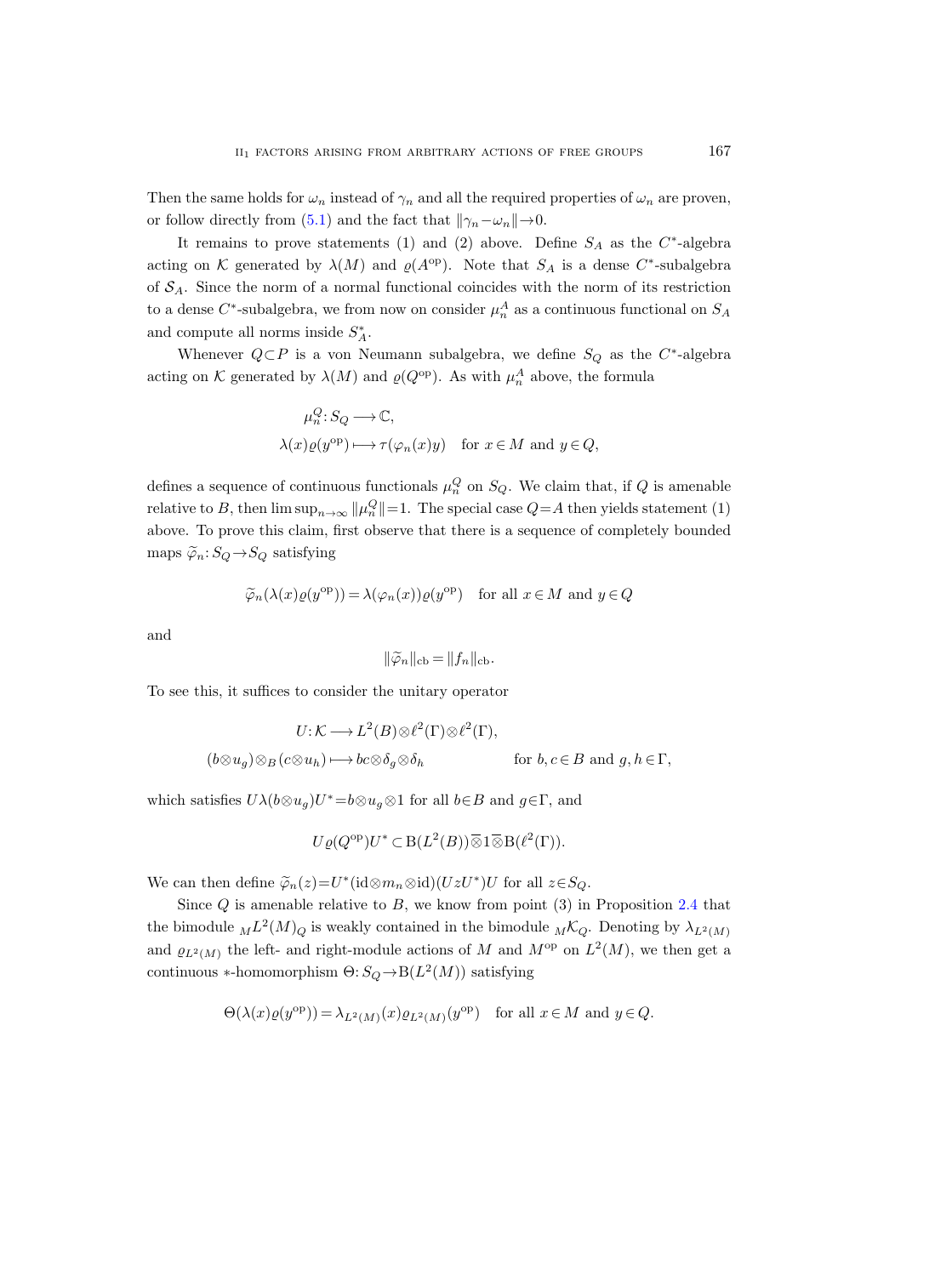Since

$$
\mu_n^Q(z) = \langle \Theta(\widetilde{\varphi}_n(z))1, 1 \rangle \quad \text{for all } z \in Q,
$$

the above claim follows and also statement (1) is proven.

To prove statement (2), fix  $u \in \mathcal{N}_M(A)$  and define  $Q \subset P$  as the von Neumann algebra generated by A and u. By Lemma [2.8,](#page-18-0)  $Q$  is amenable relative to A. Since A is amenable relative to  $B$ , it then follows from Corollary [2.6](#page-15-0) that also  $Q$  is amenable relative to  $B$ . Therefore we have  $\limsup_{n\to\infty} ||\mu_n^Q|| = 1$ . The definition of  $\mu_n^Q$  immediately gives us

$$
\mu_n^Q(1) = \tau(\varphi_n(1)) \to 1
$$

as well as

$$
\mu_n^Q(\lambda(u)\varrho(\bar{u})) = \tau(\varphi_n(u)E_Q(u^*)) = \tau(\varphi_n(u)u^*) \to 1,
$$

since  $u \in Q$ . As  $\limsup_{n \to \infty} ||\mu_n^Q|| = 1$ , it follows that

 $\|\mu_n^Q \circ \text{Ad}(\lambda(u)\varrho(\bar{u})) - \mu_n^Q\| \to 0.$ 

Restricting the functionals  $\mu_n^Q \circ \text{Ad}(\lambda(u)\varrho(\bar{u}))$  and  $\mu_n^Q$  to  $S_A$ , statement (2) follows.

As explained above, the proof of statements (1) and (2) concludes the proof of the  $\Box$ theorem.

## 5.2. Proof of Theorem [5.1](#page-24-0) for arbitrary weakly amenable Γ

For arbitrary weakly amenable groups  $\Gamma$ , our proof of Theorem [5.1](#page-24-0) follows very closely the proof of  $[O2,$  Theorem B. We start by the following adaptation of  $[O2,$  Lemma 6.

<span id="page-27-1"></span>LEMMA 5.2. Let  $M = B \overline{\otimes} D$  be the tensor product of two tracial von Neumann algebras. Let  $A\subset M$  be a von Neumann subalgebra that is amenable relative to B. Consider the M-A-bimodule  $\mathcal{K}:=L^2(M)\otimes_B L^2(M)$  and denote by  $\lambda(x)$  and  $\varrho(a^{\rm op})$  the left- and the right-module actions of  $x \in M$  and  $a \in A$ . Denote by  $S_A$  the  $C^*$ -algebra generated by  $\lambda(M)$  and  $\rho(A^{\rm op})$ .

We say that a normal completely bounded map  $\psi: M \rightarrow M$  is adapted if there exists a  $4\text{-tuple } (\pi, \mathcal{H}, V, W)$  consisting of a  $*$ -representation  $\pi$  of the  $C^*$ -algebra  $S_A$  on a Hilbert space H and bounded maps  $V, W: \mathcal{N}_M(A) \rightarrow \mathcal{H}$  such that

<span id="page-27-0"></span>
$$
\tau(w^*\psi(x)va) = \langle \pi(\lambda(x)\varrho(a^{\text{op}}))V(v), W(w) \rangle \quad \text{for all } x \in M, a \in A \text{ and } v, w \in \mathcal{N}_M(A).
$$
\n(5.2)

Here we write  $||V||_{\infty}:=\sup{||V(v)||:v\in \mathcal{N}_M(A)}$ . Following the discussion after Lemma 6 in [\[O2\]](#page-56-16), we define  $\|\psi\|_A$  as the infimum of all  $\|V\|_{\infty}\|W\|_{\infty}$ , where  $(\pi, \mathcal{H}, V, W)$  ranges over all 4-tuples satisfying [\(5.2\)](#page-27-0).

(1) If  $m: D \rightarrow D$  is a normal completely bounded map, then  $id \otimes m: M \rightarrow M$  is adapted and  $\|\mathrm{id}\otimes m\|_A \leqslant \|m\|_{\mathrm{cb}}$ .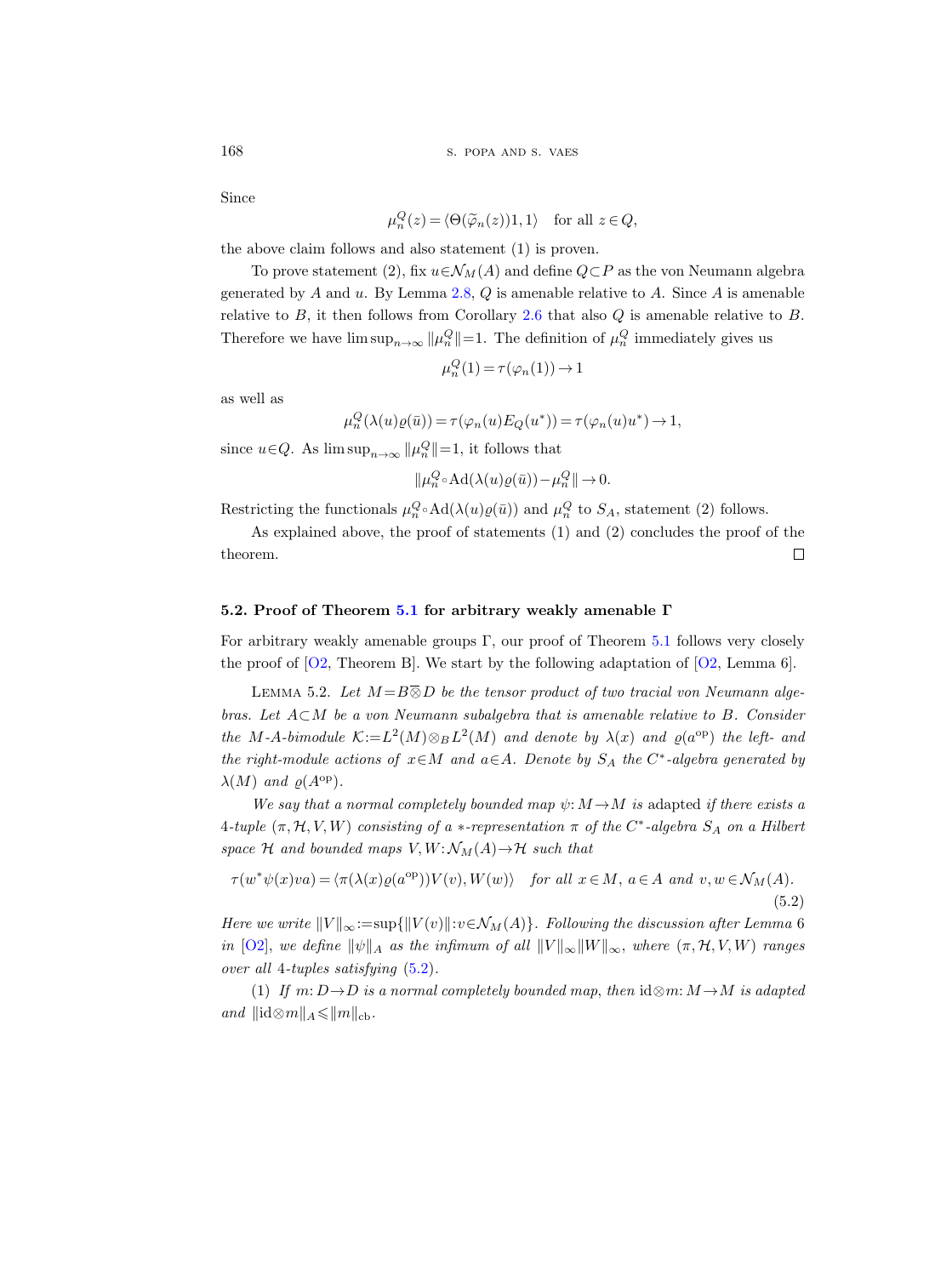(2) If  $\psi: M \to M$  is an adapted normal completely bounded map,  $u_1, u_2 \in \mathcal{N}_M(A)$  and  $x_1, x_2 \in M$ , then also the normal completely bounded map  $x \mapsto u_1^* \psi(x_1^* x x_2) u_2$  is adapted.

*Proof.* We start by proving the first statement. Assume that  $m: D \rightarrow D$  is a normal completely bounded map. The formula

$$
U: K \longrightarrow L^2(B) \otimes L^2(D) \otimes L^2(D),
$$

$$
(b\otimes d)\otimes_B(b'\otimes d')\longmapsto bb'\otimes d\otimes d',
$$

yields a unitary operator satisfying  $U\lambda(b\otimes d)U^* = b\otimes d\otimes 1$  for all  $b\in B$  and  $d\in D$ , and

$$
U\varrho(A^{\mathrm{op}})U^* \subset \mathrm{B}(L^2(B))\overline{\otimes} 1\overline{\otimes} \mathrm{B}(L^2(D)).
$$

So the formula  $\tilde{\psi}(z) := U^*(\text{id} \otimes m \otimes \text{id})(UzU^*)U$  provides a normal completely bounded map  $\tilde{\psi}:S_A{\rightarrow} S_A$  satisfying

$$
\tilde{\psi}(\lambda(x)\varrho(a^{\mathrm{op}})) = \lambda((\mathrm{id}\otimes m)(x))\varrho(a^{\mathrm{op}}) \quad \text{for all } x \in M \text{ and } a \in A.
$$

Note that  $\|\tilde{\psi}\|_{cb}=\|m\|_{cb}$ .

Since  $A$  is amenable relative to  $B$ , we know from point (3) in Proposition [2.4](#page-13-0) that the bimodule  $_{M}L^{2}(M)_{A}$  is weakly contained in the bimodule  $_{M}\mathcal{K}_{A}$ . So we have a continuous  $\ast$ -homomorphism  $Θ: S_A \rightarrow B(L^2(M))$  satisfying

$$
\Theta(\lambda(x)\varrho(a^{\mathrm{op}})) = \lambda_{L^2(M)}(x)\varrho_{L^2(M)}(a^{\mathrm{op}}) \quad \text{for all } x \in M \text{ and } a \in A.
$$

We now apply a Stinespring-type factorization theorem (see, e.g., [\[BO,](#page-55-16) Theorem B.7]) to the completely bounded map  $\Theta \circ \tilde{\psi}$ :  $S_A \to B(L^2(M))$ . We find a \*-representation

$$
\pi\colon S_A\longrightarrow\mathrm{B}(\mathcal{H})
$$

of  $S_A$  on a Hilbert space  $H$  and bounded operators  $V, W: L^2(M) \rightarrow \mathcal{H}$  such that

$$
\Theta(\tilde{\psi}(z)) = W^* \pi(z) V \text{ for all } z \in S_A \text{ and } ||V|| ||W|| = ||\Theta \circ \tilde{\psi}||_{\text{cb}} \le ||\tilde{\psi}||_{\text{cb}} = ||m||_{\text{cb}}.
$$

Define  $V, W: \mathcal{N}_M(A) \to \mathcal{H}$  given by restricting V and W to  $\mathcal{N}_M(A) \subset L^2(M)$ . We have

$$
||V||_{\infty}||W||_{\infty} \leqslant ||V|| \, ||W|| \leqslant ||m||_{\text{cb}}.
$$

A direct computation yields that [\(5.2\)](#page-27-0) holds for  $\psi = id \otimes m$ . So  $id \otimes m$  is adapted and

$$
\|\mathrm{id}\otimes m\|_A\leqslant \|V\|_\infty \|W\|_\infty\leqslant \|m\|_{\mathrm{cb}}.
$$

The proof of the second statement is straightforward. Assume that  $(\pi, \mathcal{H}, V, W)$  sat-isfies [\(5.2\)](#page-27-0) with respect to  $\psi$ . Define  $\tilde{\psi}(x) = u_1^* \psi(x_1^* x x_2) u_2$ . Put  $\tilde{V}(v) = \pi(\lambda(x_2))(V(u_2v))$ and  $\widetilde{W}(w) = \pi(\lambda(x_1))(V(u_1w))$ . It is straightforward to check that property [\(5.2\)](#page-27-0) holds for  $(\pi, \mathcal{H}, \widetilde{V}, \widetilde{W})$  with respect to  $\widetilde{\psi}$ . So  $\widetilde{\psi}$  is adapted. for  $(\pi, \mathcal{H}, \widetilde{V}, \widetilde{W})$  with respect to  $\widetilde{\psi}$ . So  $\widetilde{\psi}$  is adapted.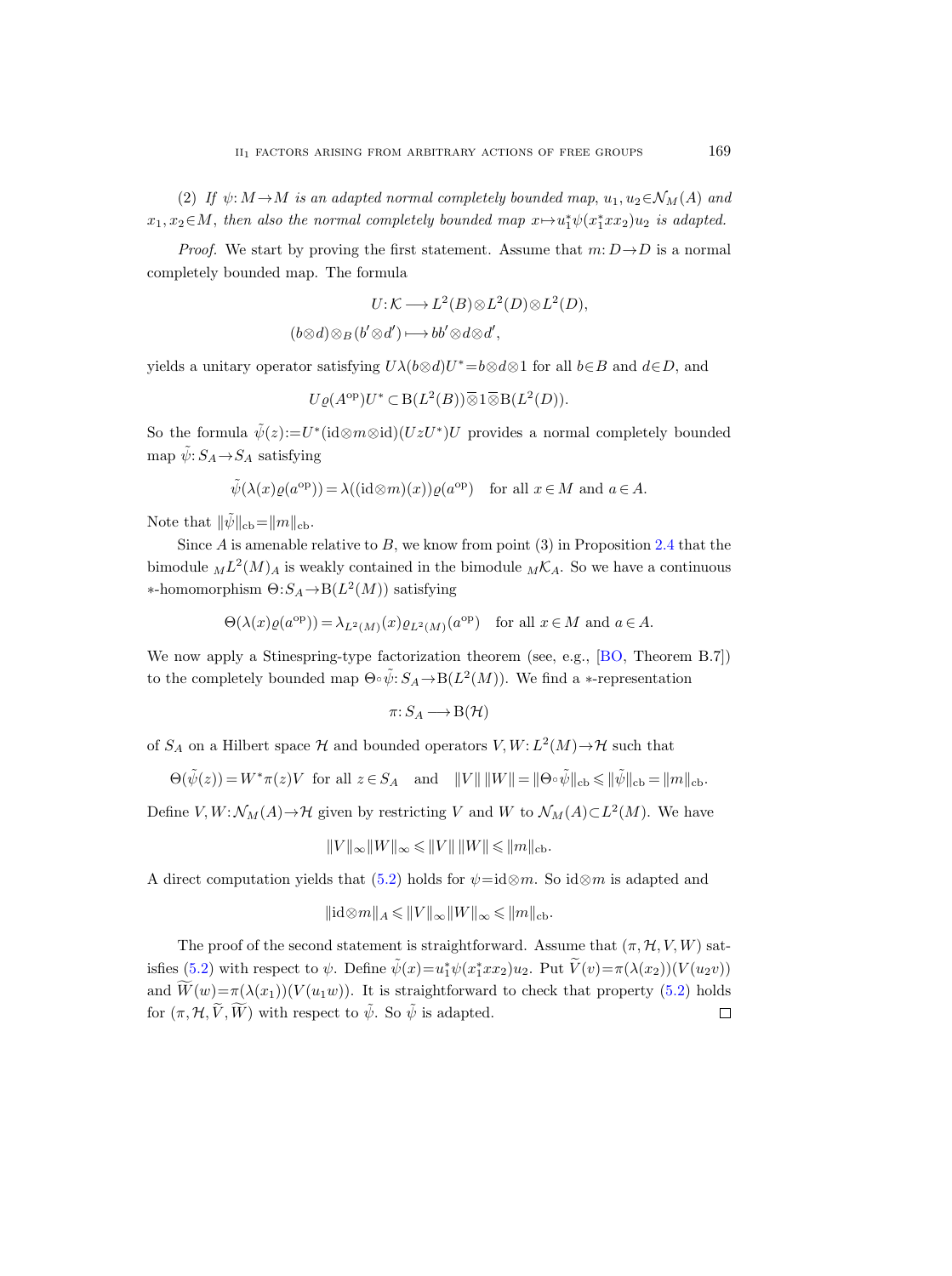170 s. POPA AND S. VAES

<span id="page-29-0"></span>Definition 5.3. Let  $(M, \tau)$  be a tracial von Neumann algebra and  $B\subset M$  be a von Neumann subalgebra. We say that a linear map  $\psi: M \to M$  has *finite rank relative to B* if  $\psi$  can be written as a finite linear combination of the maps  $\{\psi_{y,z,r,t}:y,z,r,t\in M\}$ , where

$$
\psi_{y,z,r,t}: M \longrightarrow M,
$$
  

$$
x \longmapsto yE_B(zxr)t,
$$

and where  $E_B: M \to B$  denotes the unique trace-preserving conditional expectation.

We call a net of linear maps  $\psi_i: M \to M$  an approximate identity relative to B if all the  $\psi_i$  are completely bounded, of finite rank relative to B, and if they satisfy

$$
\sup_{i} \|\psi_i\|_{\text{cb}} < \infty \quad \text{and} \quad \lim_{i} \|\psi_i(x) - x\|_2 = 0 \text{ for all } x \in M.
$$

The following proposition follows by a straightforward "relativization to  $B$ " of the proof of [\[O2,](#page-56-16) Proposition 7]. For completeness we nevertheless give a detailed proof.

<span id="page-29-1"></span>PROPOSITION 5.4. Let  $\Gamma$  be a weakly amenable group and  $(B, \tau)$  be a tracial von Neumann algebra. Put  $M = B \overline{\otimes} L(\Gamma)$  and let  $A \subset M$  be a von Neumann subalgebra that is amenable relative to B. Consider the M-A-bimodule  $\mathcal{K}:=L^2(M)\otimes_B L^2(M)$  and denote by  $\lambda(x)$  and  $\varrho(a^{\rm op})$  the left- and the right-module actions of  $x \in M$  and  $a \in A$ . Denote by  $S_A$  the C<sup>\*</sup>-algebra generated by  $\lambda(M)$  and  $\varrho(A^{\text{op}})$ .

Then M admits an approximate identity relative to B, denoted by  $\psi_i: M \to M$ , such that all the  $\psi_i$  are adapted in the sense of Lemma [5.2](#page-27-1) and such that the functionals  $\mu_i \in S_A^*$  given by

$$
\mu_i: S_A \longrightarrow \mathbb{C},
$$
  

$$
\lambda(x)\varrho(a^{\mathrm{op}}) \longmapsto \tau(\psi_i(x)a) \quad \text{for } x \in M \text{ and } a \in A,
$$

satisfy

- $\sup_i ||\mu_i|| < \infty;$
- $\lim_i ||\mu_i \circ \text{Ad}(\lambda(u)\varrho(\bar{u})) \mu_i|| = 0$  for all  $u \in \mathcal{N}_M(A);$

•  $\lim_i ||(\lambda(v)\varrho(\bar{v}))\cdot\mu_i-\mu_i||=0$  for all  $v\in\mathcal{U}(A)$ , where the functional  $(\lambda(v)\varrho(\bar{v}))\cdot\mu_i$  in  $S_A^*$  is defined by the formula  $((\lambda(v)\varrho(\bar{v}))\cdot\mu_i)(z) = \mu_i(z\lambda(v)\varrho(\bar{v}))$  for all  $z \in S_A$ .

*Proof.* Whenever  $\psi_i: M \to M$  is a normal completely bounded map that is adapted in the sense of Lemma [5.2,](#page-27-1) it follows from  $(5.2)$  that the corresponding functional  $\mu_i$  on  $S_A$  is well defined and continuous, and satisfies  $\|\mu_i\| \le \|\psi_i\|_A$ . Here, and in the rest of the proof, we use the notation  $\|\psi_i\|_A$  introduced in Lemma [5.2.](#page-27-1)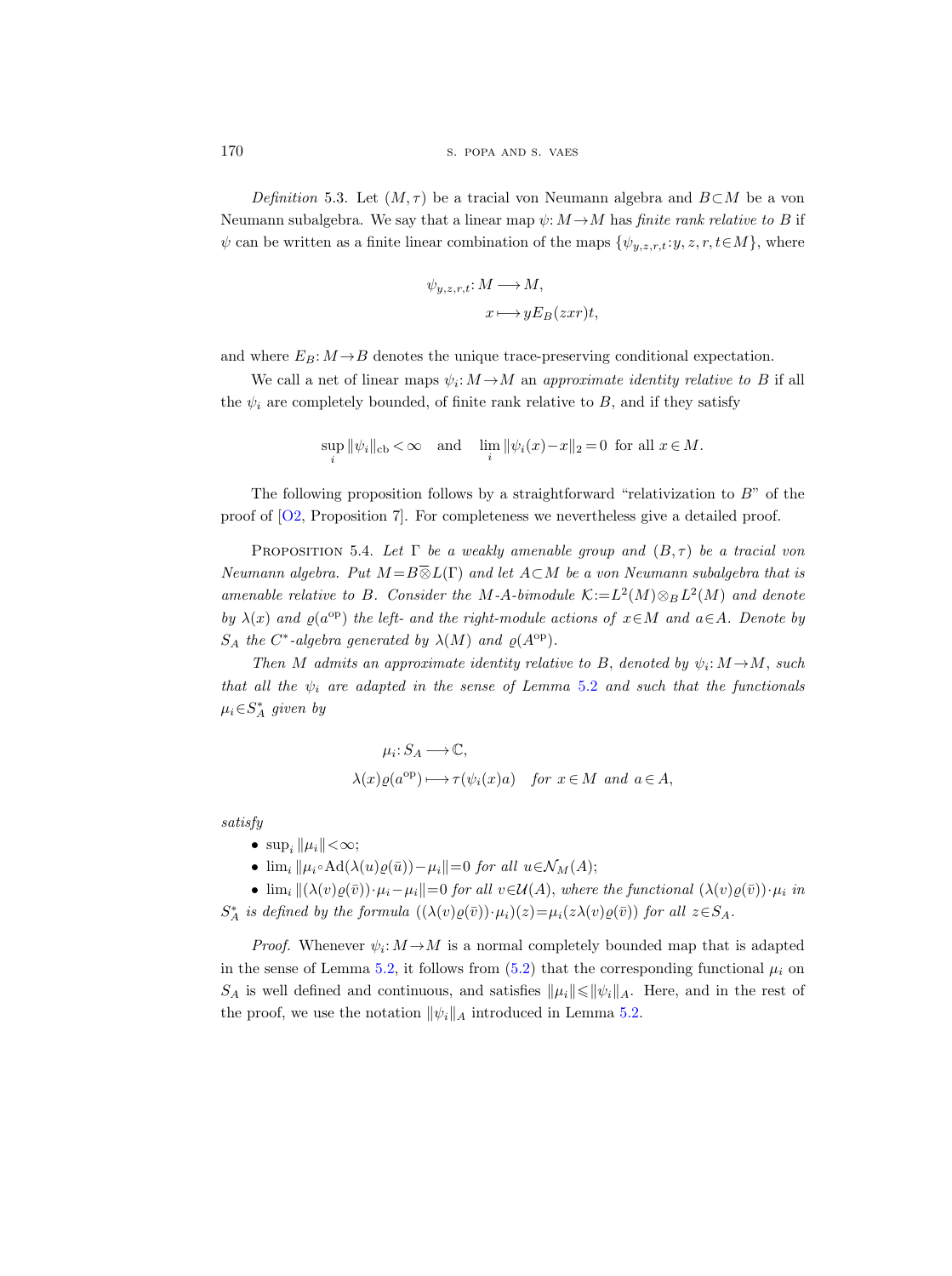As Γ is weakly amenable, we can take a sequence  $f_n: \Gamma \to \mathbb{C}$  of finitely supported functions that tend to 1 pointwise and satisfy  $\limsup_{n\to\infty} ||f_n||_{cb} < \infty$ . Let  $m_n: L(\Gamma) \to L(\Gamma)$ be the corresponding completely bounded maps given by  $m_n(u_g)=f_n(g)u_g$  for all  $g\in\Gamma$ . Then  $id \otimes m_n: M \to M$  forms an approximate identity relative to B. From Lemma [5.2](#page-27-1) (1) we know that  $id \otimes m_n$  is adapted and that

$$
\limsup_{n\to\infty} \|\mathrm{id} \otimes m_n\|_A \leqslant \limsup_{n\to\infty} \|m_n\|_{\mathrm{cb}} = \limsup_{n\to\infty} \|f_n\|_{\mathrm{cb}} < \infty.
$$

Denote by  $\varkappa \geq 1$  the infimum of all the numbers  $\limsup_i ||\psi_i||_A$  where  $(\psi_i)_i$  ranges over all *adapted* approximate identities of  $M$  relative to  $B$ . Because we have the adapted approximate identity relative to B given as  $\{\mathrm{id} \otimes m_n\}_{n\in\mathbb{N}}$ , we know that  $\varkappa < \infty$ .

Then M admits an adapted approximate identity relative to B, denoted  $\psi_i: M \to M$ , and 4-tuples  $(\pi_i, \mathcal{H}_i, V_i, W_i)$  satisfying  $(5.2)$  with respect to  $\psi_i$  and satisfying

$$
\lim_{i} \|V_{i}\|_{\infty} = \sqrt{\varkappa} = \lim_{i} \|W_{i}\|_{\infty}.
$$

We will prove that the net  $(\psi_i)_i$  satisfies the conclusion of the proposition. First fix  $u \in \mathcal{N}_M(A)$  and define

$$
\psi_i^u \colon M \longrightarrow M,
$$
  

$$
x \longmapsto \psi_i(xu^*)u.
$$

Note that every  $\psi_i^u$  still has finite rank relative to B in the sense of Definition [5.3.](#page-29-0) Hence  $(\psi_i^u)_i$  and also  $(\frac{1}{2}(\psi_i + \psi_i^u))_i$  are approximate identities of M relative to B. Define

$$
V_i^u(v) := \pi_i(\lambda(u))^* V_i(v) \quad \text{for all } v \in \mathcal{N}_M(A).
$$

A direct computation shows that  $(\pi_i, \mathcal{H}_i, V_i^u, W_i)$  satisfies [\(5.2\)](#page-27-0) with respect to  $\psi_i^u$ . So the 4-tuple  $(\pi_i, \mathcal{H}_i, \frac{1}{2}(V_i + V_i^u), W_i)$  also satisfies  $(5.2)$  with respect to  $\frac{1}{2}(\psi_i + \psi_i^u)$ . We conclude that  $\frac{1}{2}(\psi_i + \psi_i^u)$ , and all its subnets, are adapted approximate identities relative to B. It follows that  $\liminf_{i} \left\|\frac{1}{2}(\psi_i + \psi_i^u)\right\|_A \geq \varkappa$ , which implies that

$$
\varkappa\leqslant \liminf_i\Big\|\tfrac{1}{2}\big(\psi_i+\psi_i^u\big)\Big\|_A\leqslant \liminf_i\Big\|\tfrac{1}{2}\big(V_i+V_i^u\big)\Big\|_\infty\|W_i\|_\infty\!=\!\sqrt{\varkappa}\liminf_i\Big\|\tfrac{1}{2}\big(V_i+V_i^u\big)\Big\|_\infty.
$$

So we can choose  $v_i \in \mathcal{N}_M(A)$  such that

$$
\liminf_{i} \left\| \frac{1}{2}(V_i(v_i) + V_i^u(v_i)) \right\| \geqslant \sqrt{\varkappa}.
$$

Since  $||V_i(v_i)|| \le ||V_i||_{\infty} \rightarrow \sqrt{\varkappa}$  and also  $||V_i^u(v_i)|| \le ||V_i^u||_{\infty} = ||V_i||_{\infty} \rightarrow \sqrt{\varkappa}$ , the parallelogram law implies that  $||V_i(v_i) - V_i^u(v_i)|| \rightarrow 0$ .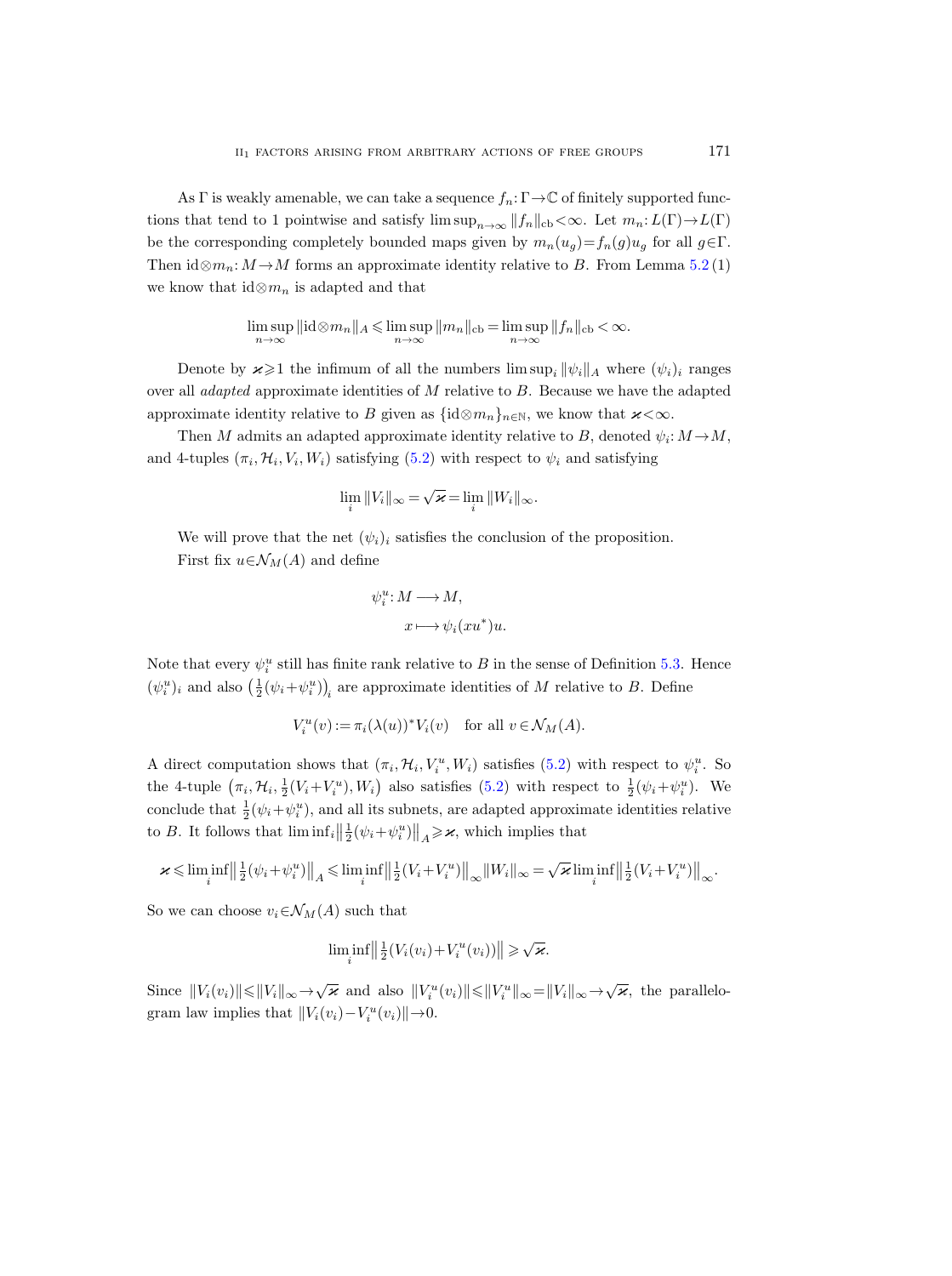Now define the functionals  $\mu_i^u \in S_A^*$  that are associated with  $\psi_i^u$  by the formula

$$
\mu_i^u: S_A \longrightarrow \mathbb{C},
$$
  

$$
\lambda(x)\varrho(a^{\text{op}}) \longmapsto \tau(\psi_i(xu^*)ua) \text{ for } x \in M \text{ and } a \in A.
$$

One computes that, for all  $x \in M$ ,  $a \in A$  and all i,

$$
(\mu_i^u \circ \mathrm{Ad}(\varrho(\bar{v}_i)))(\lambda(x)\varrho(a^{\mathrm{op}})) = \tau(\psi_i(xu^*)uv_iav_i^*) = \langle \pi_i(\lambda(x)\varrho(a^{\mathrm{op}}))V_i^u(v_i), W_i(v_i) \rangle,
$$
  

$$
(\mu_i \circ \mathrm{Ad}(\varrho(\bar{v}_i)))(\lambda(x)\varrho(a^{\mathrm{op}})) = \tau(\psi_i(x)v_iav_i^*) = \langle \pi_i(\lambda(x)\varrho(a^{\mathrm{op}}))V_i(v_i), W_i(v_i) \rangle.
$$

Hence,

$$
||\mu_i^u - \mu_i|| = ||(\mu_i^u - \mu_i) \circ \mathrm{Ad}(\varrho(\bar{v}_i))|| \le ||V_i^u(v_i) - V_i(v_i)|| \, ||W_i(v_i)|| \to 0.
$$

Starting from the approximate identity relative to B given by  $\psi_i^u$ , we can similarly consider the approximate identity relative to B given by  $^u(\psi_i^u): x \mapsto u^* \psi_i^u(ux) = u^* \psi_i(uxu^*)u$ . The net of functionals corresponding to  $({}^u(\psi_i^u))_i$  is precisely  $\mu_i \circ \text{Ad}(\lambda(u)\varrho(\bar{u}))$ . So, by symmetry,

$$
\lim_{i} \|\mu_i \circ \operatorname{Ad}(\lambda(u)\varrho(\bar{u})) - \mu_i^u\| = 0.
$$

Since we have already shown that  $\lim_{i} ||\mu_i^u - \mu_i|| = 0$ , we arrive at the required result that

$$
\lim_{i} \|\mu_i \circ \operatorname{Ad}(\lambda(u)\varrho(\bar{u})) - \mu_i\| = 0
$$

for all  $u \in \mathcal{N}_M(A)$ .

Finally, if  $v \in \mathcal{U}(A)$ , we have  $(\lambda(v^*)\varrho(v^{\text{op}})) \cdot \mu_i = \mu_i^v$ . Since  $v \in \mathcal{U}(A)$  certainly normalizes A, we have already shown that  $||\mu_i^v - \mu_i|| \rightarrow 0$ . Hence also

$$
\lim_{i} \| (\lambda(v^*) \varrho(v^{\text{op}})) \cdot \mu_i - \mu_i \| = 0,
$$

and the proposition is proven.

Finally we are ready to prove Theorem [5.1](#page-24-0)

*Proof of Theorem* [5.1](#page-24-0). Take an adapted approximate identity  $(\psi_i)_i$  of M relative to B satisfying the conclusion of Proposition [5.4.](#page-29-1) This means that the continuous functionals

$$
\mu_i: S_A \longrightarrow \mathbb{C},
$$
  
\n $\lambda(x)\varrho(a^{\text{op}}) \longmapsto \tau(\psi_i(x)a) \text{ for } x \in M \text{ and } a \in A,$ 

 $\Box$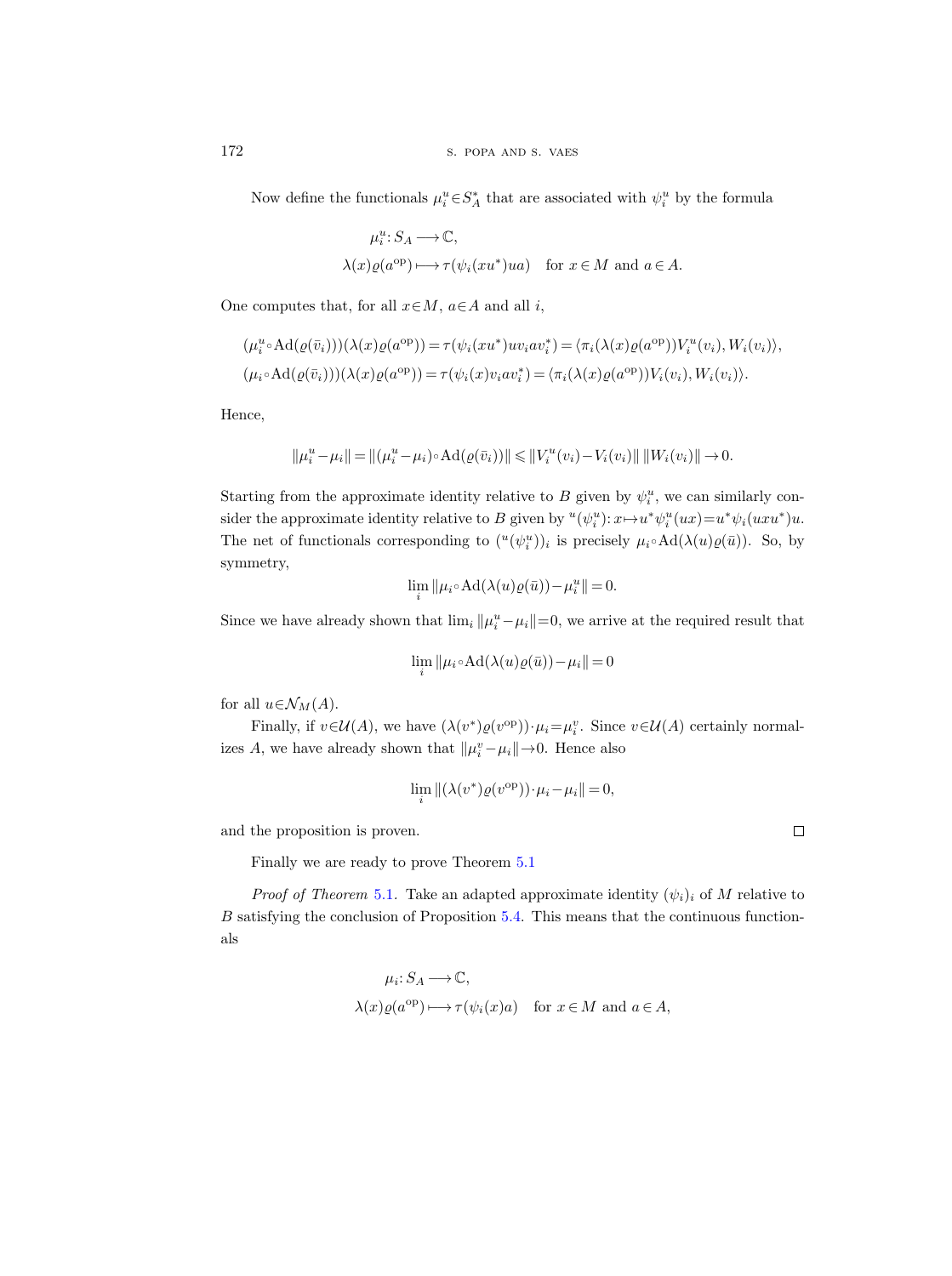satisfy sup<sub>i</sub>  $||\mu_i|| < \infty$ ,

$$
\lim_{i} ||\mu_{i} \circ \mathrm{Ad}(\lambda(u)\varrho(\bar{u})) - \mu_{i}|| = 0 \quad \text{for all } u \in \mathcal{N}_M(A)
$$

and

$$
\lim_{i} \| (\lambda(a)\varrho(\bar{a})) \cdot \mu_i - \mu_i \| = 0 \quad \text{for all } a \in \mathcal{U}(A).
$$

Define the von Neumann algebra  $S_A := \lambda(M) \vee \varrho(A^{\text{op}})$  acting on the Hilbert space  $\mathcal{K} = L^2(M) \otimes_B L^2(M)$ . Observe that  $S_A$  is a weakly dense C<sup>\*</sup>-subalgebra of  $S_A$ . We claim that the functionals  $\mu_i \in S_A^*$  are normal on  $S_A$ . The  $\psi_i$  have finite rank relative to B in the sense of Definition [5.3.](#page-29-0) Using the notation introduced in Definition [5.3,](#page-29-0) in order to prove the claim, it suffices to construct for every  $y, z, r, t \in M$  a normal functional  $\mu_{y,z,r,t} \in (\mathcal{S}_A)_*$  satisfying

$$
\mu_{y,z,r,t}(\lambda(x)\varrho(a^{\text{op}})) = \tau(\psi_{y,z,r,t}(x)a)
$$
 for all  $x \in M$  and  $a \in A$ .

Since  $\mathcal{K} = L^2(M) \otimes_B L^2(M)$ , a straightforward computation yields that we can take  $\mu_{y,z,r,t}$ of the form

$$
\mu_{y,z,r,t}(T) = \langle T(r \otimes_B t), z^* \otimes_B y^* \rangle
$$
 for all  $T \in S_A$ .

This proves the claim on the normality of the functionals  $\mu_i$ .

We next claim that there exists a normal completely positive unital map  $\mathcal{E}: \mathcal{N} \rightarrow \mathcal{S}_A$ satisfying

$$
\mathcal{E}(\pi(x)\theta(y^{\text{op}})) = \lambda(x)\varrho(E_A(y)^{\text{op}}) \quad \text{for all } x \in M \text{ and } y \in P.
$$

To prove this claim, recall that  $\mathcal N$  is defined as the von Neumann algebra acting on  $(L^2(M) \otimes_A L^2(P)) \otimes \ell^2(\Gamma)$  generated by  $\pi(M)$  and  $\theta(P^{\text{op}})$ . The formula

$$
V: \mathcal{K} \longrightarrow (L^2(M) \otimes_A L^2(P)) \otimes \ell^2(\Gamma),
$$
  

$$
(b \otimes u_g) \otimes_B x \longmapsto (bx \otimes_A 1) \otimes \delta_g,
$$

yields a well-defined isometry and  $\mathcal E$  can be defined by the formula  $\mathcal E(z) = V^* z V$  for all  $z \in \mathcal{N}$ . This proves the claim.

Define the normal functionals  $\gamma_i \in \mathcal{N}_*$  by the formula  $\gamma_i := \mu_i \circ \mathcal{E}$ . Note that

<span id="page-32-0"></span>
$$
\gamma_i(\pi(x)\theta(y^{\text{op}})) = \tau(\psi_i(x)E_A(y)) \quad \text{for all } x \in M \text{ and } y \in P. \tag{5.3}
$$

By the defining property [\(5.3\)](#page-32-0) we have that  $\gamma_i(\pi(x)) \to \tau(x)$  for all  $x \in M$ . We also have  $\|\gamma_i\| \le \|\mu_i\|$ , and hence  $\sup_i \|\gamma_i\| < \infty$ .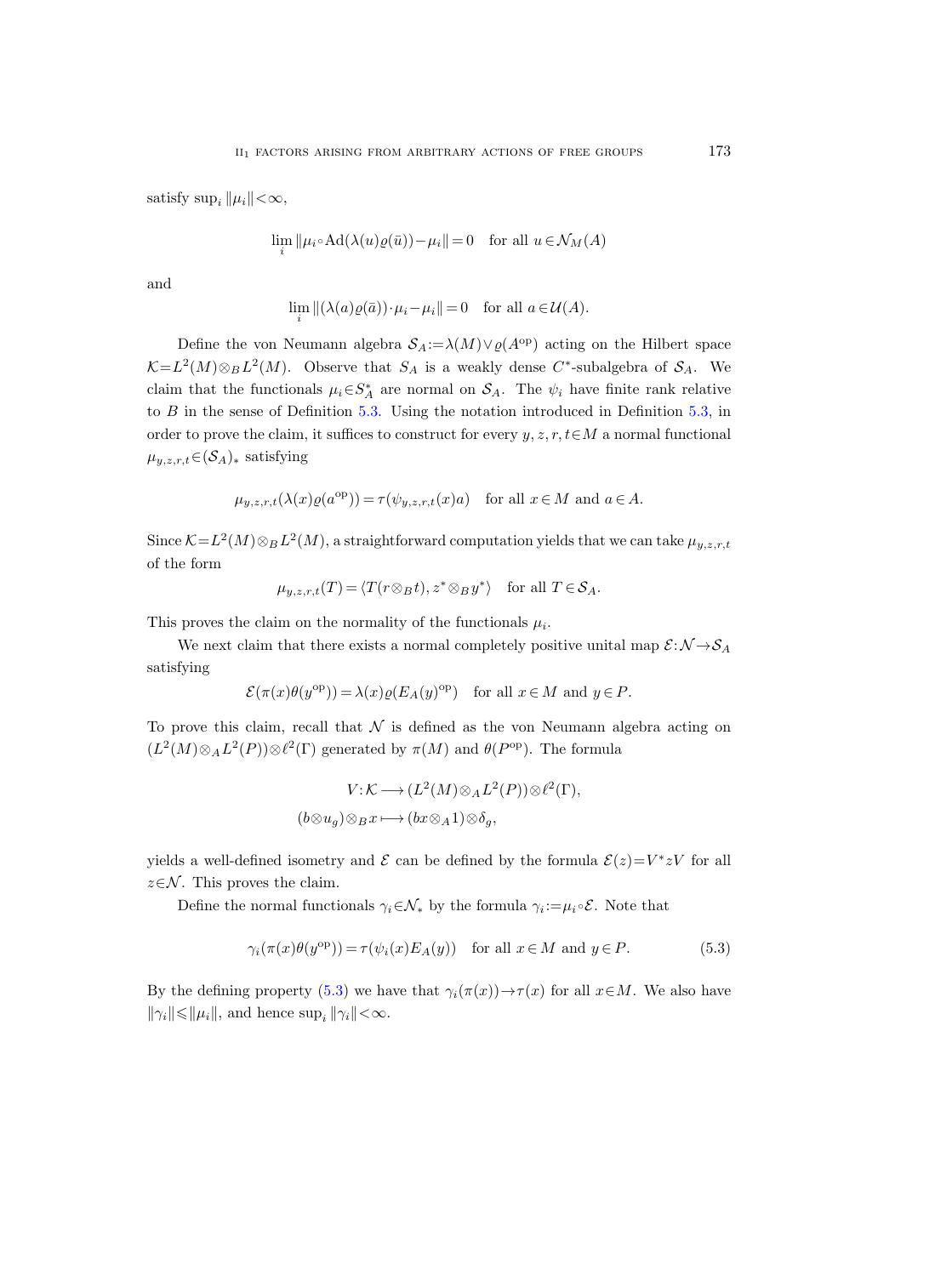Since, for all  $u \in \mathcal{N}_M(A)$ , we have  $\mathcal{E} \circ \text{Ad}(\pi(u)\theta(\bar{u})) = \text{Ad}(\lambda(u)\varrho(\bar{u})) \circ \mathcal{E}$ , we conclude that, for all  $u \in \mathcal{N}_M(A)$ ,

$$
\|\gamma_i\circ \text{Ad}(\pi(u)\theta(\bar{u}))-\gamma_i\|\leqslant \|\mu_i\circ \text{Ad}(\lambda(u)\varrho(\bar{u}))-\mu_i\|\rightarrow 0.
$$

A similar reasoning yields, for all  $a \in \mathcal{U}(A)$ , that

$$
\|(\pi(a)\theta(\bar{a}))\cdot\gamma_i-\gamma_i\|\to 0.
$$

Choose  $\Theta \in \mathcal{N}^*$  as a weak<sup>\*</sup> limit point of the net  $(\gamma_i)_i$ . By construction,

- $\Theta(\pi(x)) = \tau(x)$  for all  $x \in M$ ,
- $(\pi(a)\theta(\bar{a}))\cdot\Theta = \Theta$  for all  $a \in \mathcal{U}(A)$ ,
- $\Theta \circ \text{Ad}(\pi(u)\theta(\bar{u})) = \Theta$  for all  $u \in \mathcal{N}_M(A)$ .

Define the positive functional  $\Psi \in \mathcal{N}_+^*$  given by  $\Psi := |\Theta|$ . For all  $u \in \mathcal{N}_M(A)$  we have

$$
|\Theta| \circ \mathrm{Ad}(\pi(u)\theta(\bar{u})) = |\Theta \circ \mathrm{Ad}(\pi(u)\theta(\bar{u}))| = |\Theta|,
$$

meaning that  $\Psi$  is  $(\mathrm{Ad}(\pi(u)\theta(\bar{u})))_{u\in\mathcal{N}_M(A)}$ -invariant.

For all  $a\in\mathcal{U}(A)$ , we have

<span id="page-33-0"></span>
$$
(\pi(a)\theta(\bar{a}))\cdot\Theta = \Theta.
$$
\n(5.4)

Take a partial isometry  $V \in \mathcal{N}^{**}$  such that  $\Psi(x) = \Theta(Vx)$  for all  $x \in \mathcal{N}$ . Applying V to the equality [\(5.4\)](#page-33-0), we conclude that  $\Psi(\pi(a)\theta(\bar{a}))=\Psi(1)$  for all  $a\in\mathcal{U}(A)$ .

We finally prove that the restriction of  $\Psi$  to  $\pi(M)$  is faithful. Let  $p \in M$  be a non-zero projection. For every  $x \in \mathcal{N}$  we have  $|\Theta(x)|^2 \leq |\Theta| |\Psi(x^*x)|$ . So we get

$$
\tau(p)^2 = |\Theta(\pi(p))|^2 \leq |\Theta| |\Psi(p)|.
$$

Hence  $\Psi(p) > 0$ .

Define the subgroups  $\mathcal{G}_1, \mathcal{G}_2 \subset \mathcal{U}(\mathcal{N})$  by

$$
\mathcal{G}_1 := \{ \pi(a)\theta(\bar{a}) : a \in \mathcal{U}(A) \} \quad \text{and} \quad \mathcal{G}_2 := \{ \pi(u)\theta(\bar{u}) : u \in \mathcal{N}_M(A) \}.
$$

Observe that the unitary elements in  $\mathcal{G}_2$  normalize  $\pi(M)$  and implement an automorphism on  $\pi(M)$  that is inner and hence preserves the trace  $\tau$ . Lemma [2.9](#page-18-1) provides us now with a state  $\Omega \in \mathcal{N}_+^*$  such that

- $\Omega(\pi(x)) = \tau(x)$  for all  $x \in M$ ,
- $\Omega(\pi(a)\theta(\bar{a}))=1$  for all  $a\in\mathcal{U}(A)$ ,
- $\Omega \circ \text{Ad}(\pi(u)\theta(\bar{u})) = \Omega$  for all  $u \in \mathcal{N}_M(A)$ .

Take a net of normal states  $\omega_i \in \mathcal{N}_*$  such that  $\omega_i \to \Omega$  in the weak\* topology. Therefore  $\omega_i(\pi(x)) \to \tau(x)$  for all  $x \in M$  and  $\omega_i(\pi(a)\theta(\bar{a})) \to 1$  for all  $a \in \mathcal{U}(A)$ . Also, for all  $u \in \mathcal{N}_M(A)$ we have that

$$
\omega_i \circ \mathrm{Ad}(\pi(u)\theta(\bar{u}))-\omega_i \to 0 \quad \text{weakly in } \mathcal{N}_*.
$$

After a passage to convex combinations, we find a net of normal states satisfying all the required conditions. $\Box$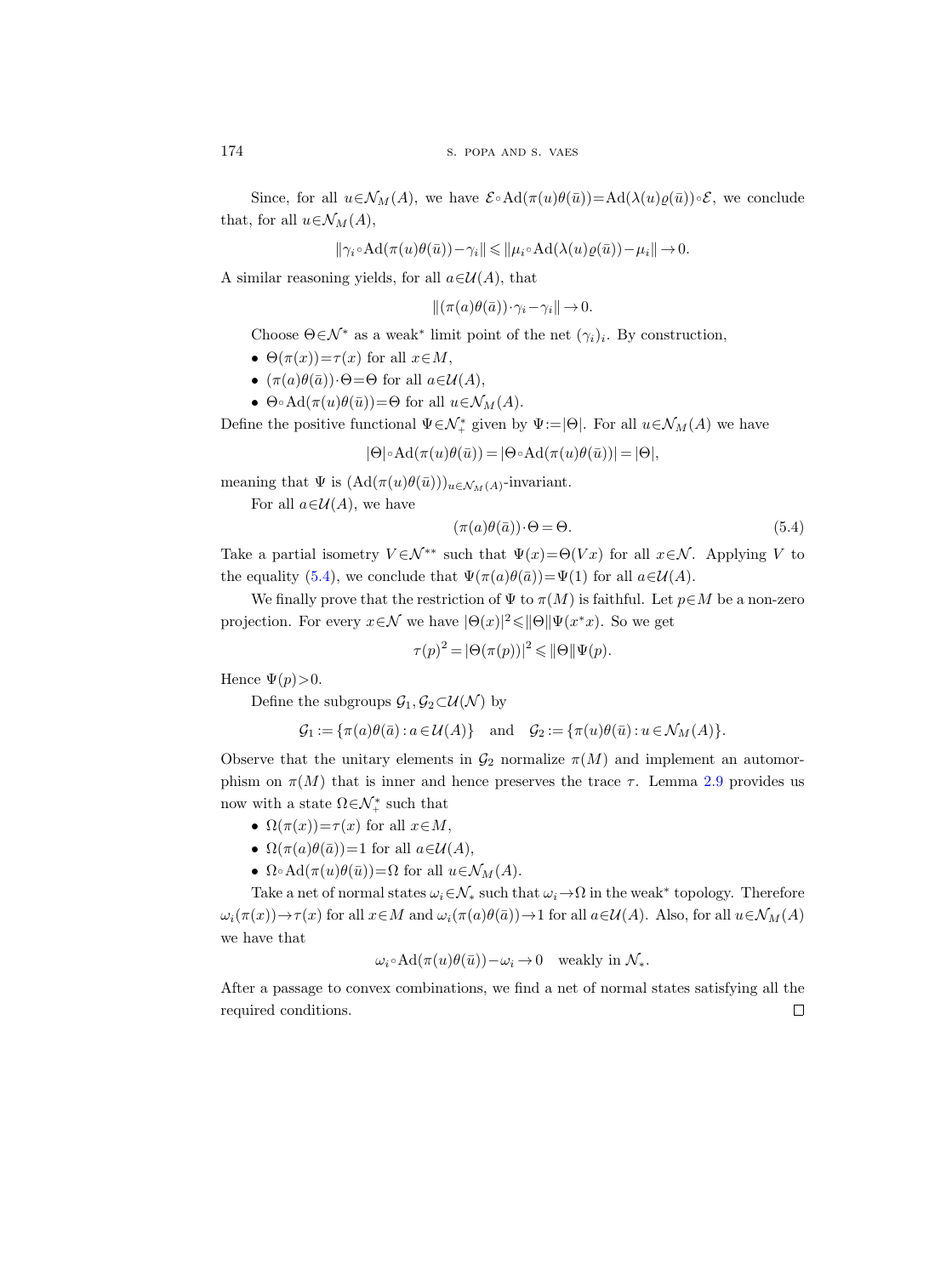## 6. Proof of Theorem [3.1](#page-22-0)

By Lemma [4.1](#page-22-1) it suffices to prove Theorem [3.1](#page-22-0) for the trivial action of  $\Gamma$  on  $(B, \tau)$ . Moreover, for notational convenience, we assume that the projection  $q$  in the formulation of Theorem [3.1](#page-22-0) equals 1. In Remark [6.3](#page-42-0) at the end of this section, we explain the necessary changes that are needed to deal with the general case. These changes are only cosmetic, but notationally cumbersome.

We fix a weakly amenable group Γ, a tracial von Neumann algebra  $(B, \tau)$  and a 1cocycle  $c: \Gamma \to K_{\mathbb{R}}$  into the orthogonal representation  $\eta: \Gamma \to \mathcal{O}(K_{\mathbb{R}})$ . Write  $M := B \overline{\otimes} L(\Gamma)$ and fix a von Neumann subalgebra  $A\subset M$  that is amenable relative to B. Denote by  $P := \mathcal{N}_M(A)''$  its normalizer. We denote by  $(u_g)_{g \in \Gamma}$  the canonical unitary elements in  $L(\Gamma)$ .

As in Theorem [5.1,](#page-24-0) we denote by  $N$  the von Neumann algebra generated by  $B$  and  $P^{\rm op}$  on the Hilbert space  $L^2(M) \otimes_A L^2(P)$ . We always view B and  $P^{\rm op}$  as commuting subalgebras of  $N$  that together generate  $N$ . We fix a standard Hilbert space  $H$  for  $N$ and view  $N$  as acting on  $H$ . This standard representation comes with the anti-unitary involution  $J: H \rightarrow H$ .

We define  $\mathcal{N} := N \overline{\otimes} L(\Gamma)$  and, as in Theorem [5.1,](#page-24-0) we consider the tautological embeddings

$$
\pi: M \longrightarrow \mathcal{N}, \quad \text{and} \quad \theta: P^{\text{op}} \longrightarrow \mathcal{N},
$$
  

$$
b \otimes u_g \longmapsto b \otimes u_g, \quad y^{\text{op}} \longmapsto y^{\text{op}} \otimes 1,
$$

for all  $b \in B$ ,  $g \in \Gamma$  and  $y \in P$ . Clearly  $\pi(M)$  commutes with  $\theta(P^{\text{op}})$  and together they generate N. Being the tensor product of N and  $L(\Gamma)$ , the von Neumann algebra N is standardly represented on  $\mathcal{H}:=H\otimes\ell^2(\Gamma)$  by the formula

$$
(x \otimes u_g) \cdot (\xi \otimes \delta_h) = x \xi \otimes \delta_{gh} \text{ for all } x \in N, g, h \in \Gamma \text{ and } \xi \in H.
$$

The corresponding anti-unitary involution  $\mathcal{J} : \mathcal{H} \to \mathcal{H}$  is given by  $\mathcal{J}(\xi \otimes \delta_q) = J \xi \otimes \delta_{q^{-1}}$ .

Take a net of normal states  $\omega_n \in \mathcal{N}_*$  satisfying the conclusions of Theorem [5.1.](#page-24-0) Denote by  $\xi_n \in \mathcal{H}$  the canonical positive unit vectors that implement  $\omega_n$ . Whenever  $u \in \mathcal{N}_M(A)$ , it follows from  $[Ta2,$  Theorem IX.1.2 (iii)] that the vector

<span id="page-34-2"></span><span id="page-34-1"></span><span id="page-34-0"></span>
$$
\pi(u)\theta(\bar u){\cal J}\pi(u)\theta(\bar u){\cal J}\xi_n
$$

is the canonical positive vector that implements  $\omega_n \circ \text{Ad}(\pi(u^*)\theta(u^{\text{op}}))$ . Using the Powers– Størmer inequality (see, e.g., [\[Ta2,](#page-57-4) Theorem IX.1.2 (iv)]), the conclusion of Theorem [5.1](#page-24-0) can now be rewritten as follows in terms of the net  $(\xi_n)_n$ :

$$
\langle \pi(x)\xi_n, \xi_n \rangle = \omega_n(\pi(x)) \to \tau(x) \quad \text{for all } x \in M,
$$
\n(6.1)

$$
\|\pi(a)\theta(\bar{a})\xi_n - \xi_n\| \to 0 \quad \text{for all } a \in \mathcal{U}(A), \tag{6.2}
$$

$$
\|\pi(u)\theta(\bar{u})\mathcal{J}\pi(u)\theta(\bar{u})\mathcal{J}\xi_n - \xi_n\| \to 0 \quad \text{for all } u \in \mathcal{N}_M(A). \tag{6.3}
$$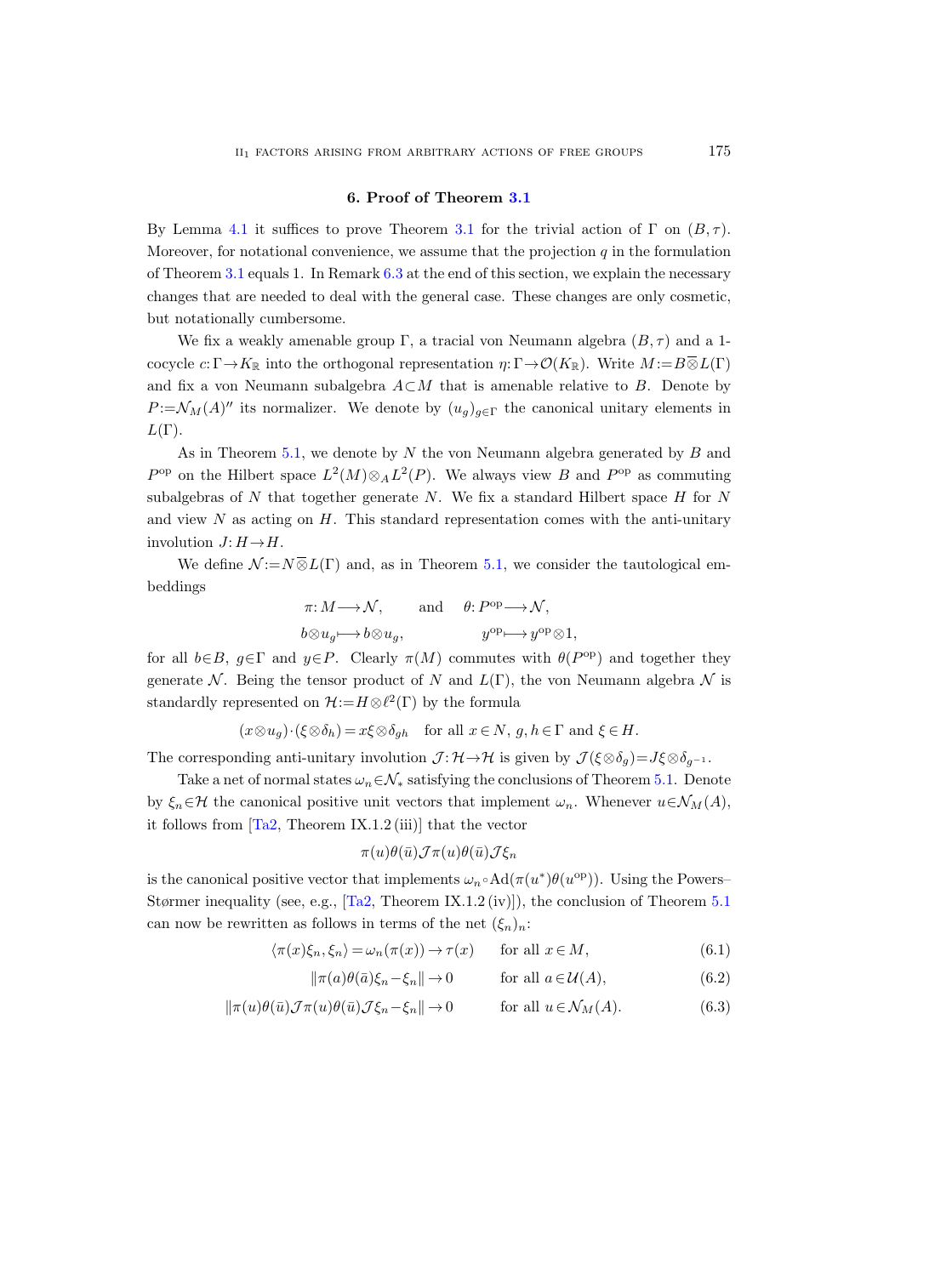176 S. POPA AND S. VAES

To prove Theorem [3.1](#page-22-0) we make use of the malleable deformation  $(\alpha_t)_{t\in\mathbb{R}}$  of N that was associated as follows in [\[S\]](#page-57-2) with the 1-cocycle  $c: \Gamma \to K_{\mathbb{R}}$ . We apply this malleable deformation  $(\alpha_t)_{t\in\mathbb{R}}$  to the net  $(\xi_n)_n$ . With a proof that is very similar to [\[OP1,](#page-56-2) Theorem 4.9], we will reach the conclusion of Theorem [3.1.](#page-22-0)

First apply the Gaussian construction to the real Hilbert space  $K_{\mathbb{R}}$ , yielding a tracial abelian von Neumann algebra  $(D, \tau)$ , generated by unitary elements  $\omega(\xi)$ ,  $\xi \in K_{\mathbb{R}}$ , satisfying

$$
\omega(\xi + \xi') = \omega(\xi)\omega(\xi'), \quad \omega(\xi)^* = \omega(-\xi) \quad \text{and} \quad \tau(\omega(\xi)) = \exp(-\frac{1}{2}||\xi||^2)
$$

for all  $\xi, \xi' \in K_{\mathbb{R}}$ . The orthogonal representation  $\eta: \Gamma \to \mathcal{O}(K_{\mathbb{R}})$  yields a trace-preserving action of Γ on D, denoted by  $(\sigma_g)_{g \in \Gamma}$  and given by  $\sigma_g(\omega(\xi)) = \omega(\eta_g \xi)$  for all  $g \in \Gamma$  and  $\xi \in K_{\mathbb{R}}$ .

Set  $\widetilde{\mathcal{N}}:=N\overline{\otimes}(D\rtimes\Gamma)$  and view  $\mathcal{N}=N\overline{\otimes}L(\Gamma)$  as a von Neumann subalgebra of  $\widetilde{\mathcal{N}}$  in the natural way. We put  $\widetilde{M} := B \overline{\otimes} (D \rtimes \Gamma)$  and extend the embedding  $\pi: M \to \mathcal{N}$  to the still tautological embedding  $\pi: \widetilde{M} \to \widetilde{\mathcal{N}}$  given by

$$
\pi(b \otimes du_g) = b \otimes du_g \quad \text{for all } b \in B, d \in D \text{ and } g \in \Gamma.
$$

We still get

$$
\theta: P^{\text{op}} \longrightarrow \widetilde{\mathcal{N}},
$$
  

$$
y^{\text{op}} \longmapsto y^{\text{op}} \otimes 1 \quad \text{for } y \in P.
$$

We have that  $\pi(M)$  commutes with  $\theta(P^{\text{op}})$  and together they generate  $\hat{N}$ .

The 1-cocycle  $c: \Gamma \to K_{\mathbb{R}}$  yields the malleable deformation  $(\alpha_t)_{t \in \mathbb{R}}$  of [\[S,](#page-57-2) §3], which is the one-parameter group of automorphisms of  $\widetilde{\mathcal{N}}$  given by

<span id="page-35-1"></span>
$$
\alpha_t(x \otimes du_g) = x \otimes d\omega(tc(g))u_g \quad \text{for all } x \in N, d \in D, g \in \Gamma \text{ and } t \in \mathbb{R}.\tag{6.4}
$$

Note that  $\alpha_t$  globally preserves the subalgebra  $\pi(\widetilde{M})\subset \widetilde{\mathcal{N}}$ . We also denote by  $\alpha_t$  the corresponding deformation of  $\tilde{M}$ . Hence  $\alpha_t \circ \pi = \pi \circ \alpha_t$ . Repeating [\(3.1\)](#page-21-2) we denote by

$$
\psi_t: M \longrightarrow M,
$$
  
\n
$$
b \otimes u_g \longmapsto \exp(-t||c(g)||^2)(b \otimes u_g) \quad \text{for } b \in B \text{ and } g \in \Gamma,
$$
\n(6.5)

<span id="page-35-0"></span>the one-parameter group of completely positive maps associated with the 1-cocycle  $c$ . We note the crucial formula

$$
\psi_{t^2/2}(x) = E_M(\alpha_t(x))
$$
 for all  $x \in M$  and  $t \in \mathbb{R}$ .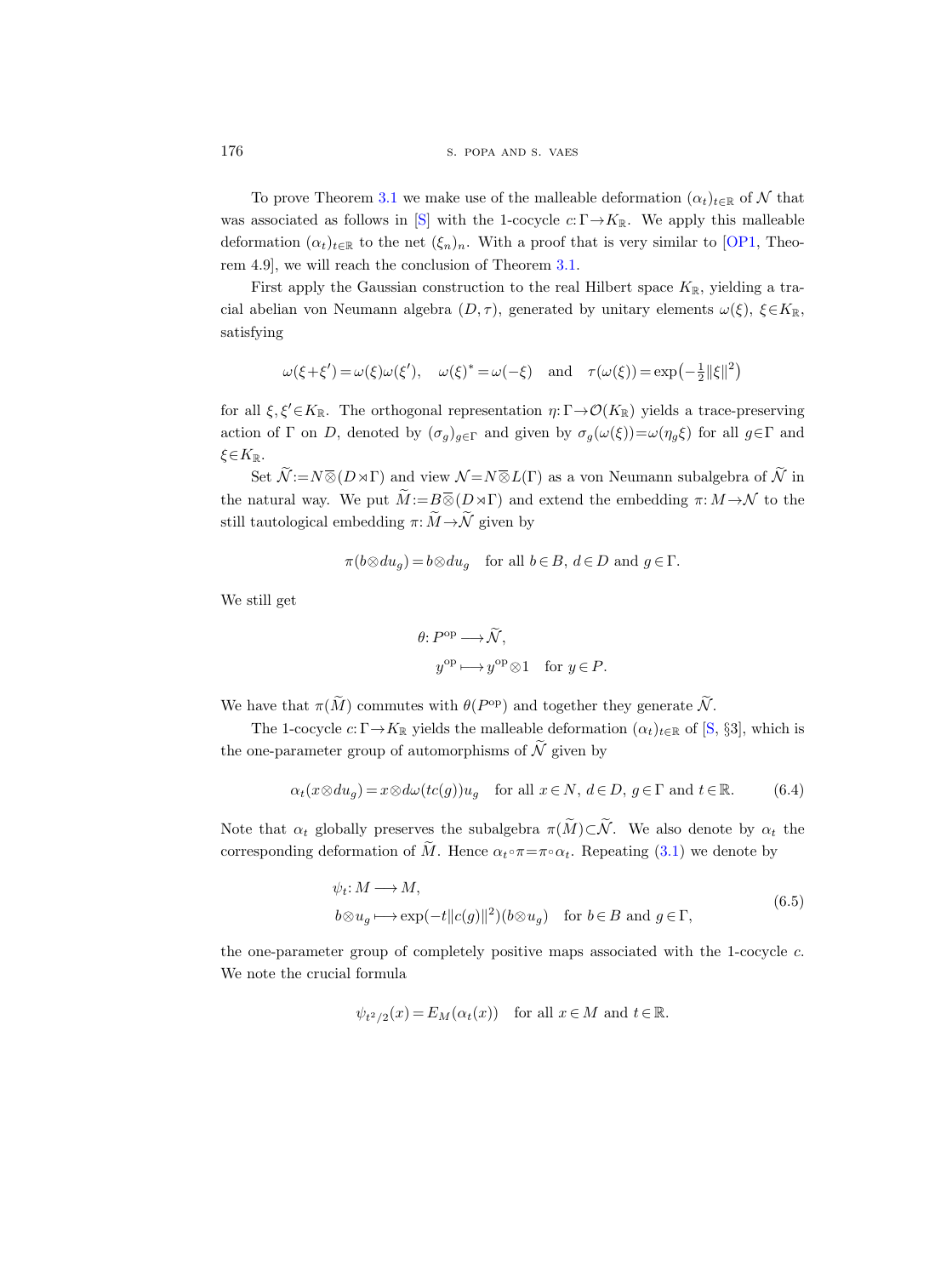Define  $\mathcal{H}:=H\otimes L^2(D)\otimes \ell^2(\Gamma)$ . Then  $\mathcal N$  is standardly represented on  $\mathcal H$  by

$$
(x \otimes du_g) \cdot (\xi \otimes d' \otimes \delta_h) = x \xi \otimes d\sigma_g(d') \otimes \delta_{gh}
$$

for all  $x \in N$ ,  $d, d' \in D$ ,  $g, h \in \Gamma$  and  $\xi \in H$ . The corresponding anti-unitary involution

$$
\widetilde{\mathcal{J}}\colon\widetilde{\mathcal{H}}\longrightarrow\widetilde{\mathcal{H}}
$$

is given by

$$
\widetilde{\mathcal{J}}(\xi\otimes d\otimes \delta_g)=J\xi\otimes \sigma_{g^{-1}}(d)^*\otimes \delta_{g^{-1}}
$$

for all  $\xi \in H$ ,  $d \in D$  and  $g \in \Gamma$ .

<span id="page-36-1"></span>For later use, we record the following formulae:

$$
\pi(b \otimes u_g) \cdot (\xi \otimes d \otimes \delta_h) = b\xi \otimes \sigma_g(d) \otimes \delta_{gh},
$$
  

$$
\widetilde{\mathcal{J}}\pi(b \otimes u_g) \widetilde{\mathcal{J}} \cdot (\xi \otimes d \otimes \delta_h) = JbJ\xi \otimes d \otimes \delta_{hg^{-1}},
$$
  

$$
\theta(a^{\text{op}}) \cdot (\xi \otimes d \otimes \delta_h) = a^{\text{op}}\xi \otimes d \otimes \delta_h,
$$
  

$$
\widetilde{\mathcal{J}}\theta(a^{\text{op}}) \widetilde{\mathcal{J}} \cdot (\xi \otimes d \otimes \delta_h) = Ja^{\text{op}}J\xi \otimes d \otimes \delta_h,
$$
  
(6.6)

for all  $b \in B$ ,  $g, h \in \Gamma$ ,  $d \in D$  and  $\xi \in H$ .

The canonical unitary implementation  $(V_t)_{t \in \mathbb{R}}$  of the malleable deformation  $(\alpha_t)_{t \in \mathbb{R}}$ of  $\widetilde{\mathcal{N}}$  is given by

 $V_t(\xi \otimes d \otimes \delta_q) = \xi \otimes d\omega(tc(g)) \otimes \delta_q$ 

for all  $\xi \in H$ ,  $d \in D$  and  $g \in \Gamma$ , and satisfies  $\widetilde{\mathcal{J}} V_t = V_t \widetilde{\mathcal{J}}$  for all  $t \in \mathbb{R}$ .

Denote by  $e: \mathcal{H} \to \mathcal{H}$  the orthogonal projection, where we identify  $\mathcal{H} = H \otimes \ell^2(\Gamma)$  with the subspace  $H \otimes \mathbb{C}1 \otimes \ell^2(\Gamma)$  of  $\widetilde{\mathcal{H}} = H \otimes L^2(D) \otimes \ell^2(\Gamma)$ . We write  $e^{\perp} := 1 - e$ .

We distinguish the following two cases, which are each other's negation.

Case 1. For every non-zero central projection  $p \in \mathcal{Z}(P)$  and for every  $t > 0$  we have

$$
\limsup_{n} ||e^{\perp} V_t \pi(p) \xi_n || > \frac{1}{8} ||p||_2.
$$

Case 2. There exists a non-zero central projection  $p \in \mathcal{Z}(P)$  and a t >0 such that

$$
\limsup_n ||e^{\perp} V_t \pi(p) \xi_n || \leq \frac{1}{8} ||p||_2.
$$

Denote by  $\gamma: \Gamma \to \mathcal{U}(L^2(D\ominus \mathbb{C}1))$  the Koopman representation for  $\Gamma \curvearrowright D \ominus \mathbb{C}1$ . Denote by  $K^{\gamma}$  the associated M-M-bimodule on the Hilbert space  $K^{\gamma} := L^2(D \oplus \mathbb{C}1) \otimes L^2(M)$  as in [\(3.2\)](#page-21-1).

We first prove in Lemma [6.1](#page-36-0) below that in case 1, the  $M$ - $M$ -bimodule  $K^{\gamma}$  is left P-amenable and that this implies the left P-amenability of the  $M$ -M-bimodule  $\mathcal{K}^{\eta}$  associated with the original orthogonal representation  $\eta: \Gamma \to \mathcal{O}(K_{\mathbb{R}})$ . We next prove in Lemma [6.2](#page-40-0) below that in case 2 there exist  $t, \delta > 0$  such that  $\|\psi_t(a)\|_2 \geq \delta$  for all  $a \in \mathcal{U}(A)$ .

<span id="page-36-0"></span>So, once both Lemmas [6.1](#page-36-0) and [6.2](#page-40-0) are proven, also Theorem [3.1](#page-22-0) is proven.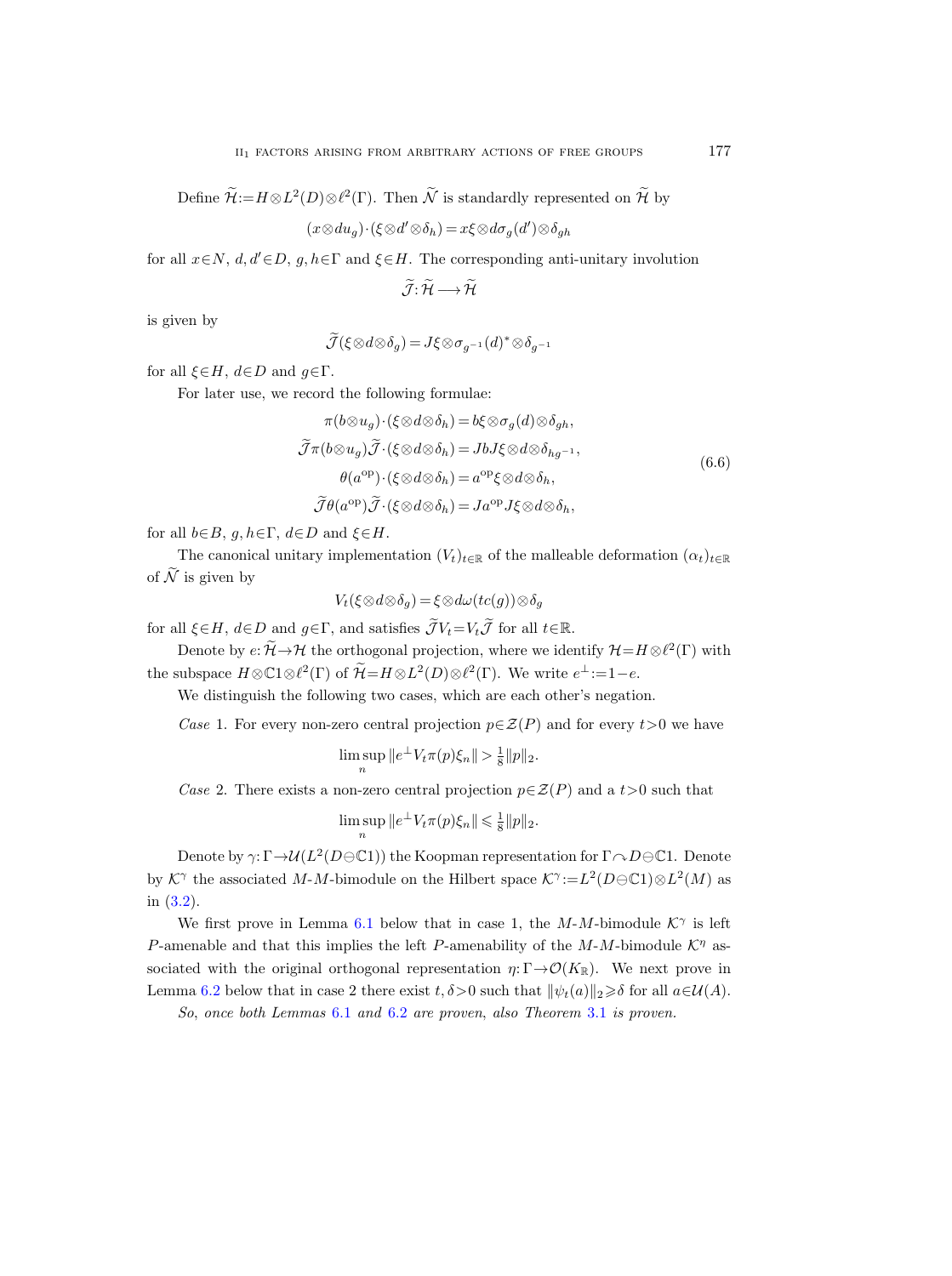LEMMA 6.1. In case 1 the M-M-bimodule  $K^{\eta}$  is left P-amenable.

*Proof.* Throughout the proof we write  $\widetilde{K} := L^2(D \ominus \mathbb{C}1)$ .

The main part of the proof consists in showing the left P-amenability of the M-M-bimodule  $\mathcal{K}^{\gamma}$ . From the definition of the M-M-bimodule  $\mathcal{K}^{\gamma}$  in [\(3.2\)](#page-21-1), we see that  $B(\mathcal{K}^{\gamma}) \cap (M^{\mathrm{op}})'$  can be identified with  $B(\widetilde{K}) \overline{\otimes} M$  in such a way that the left M-module action on  $K^{\gamma}$  corresponds to the embedding

$$
\Delta_{\gamma}: M \longrightarrow B(\widetilde{K}) \overline{\otimes} M,
$$
  

$$
b \otimes u_g \longmapsto \gamma(g) \otimes b \otimes u_g
$$

So to prove the left P-amenability of  $\mathcal{K}^{\gamma}$ , we have to produce a  $\Delta_{\gamma}(P)$ -central state  $\Omega$ on B $(\widetilde{K})\overline{\otimes}M$  satisfying  $\Omega(\Delta_{\gamma}(x))=\tau(x)$  for all  $x\in M$ .

As P is the normalizer of A inside M, we have  $P' \cap M = \mathcal{Z}(P)$ . We apply Lemma [2.9](#page-18-1) to the von Neumann algebra  $\mathrm{B}(\widetilde{K}) \,\overline{\otimes}\, M$  with von Neumann subalgebra  $\Delta_{\gamma}(M)$  and groups of unitary elements  $G_1 = \{1\}$  and  $G_2 = \Delta_{\gamma}(\mathcal{U}(P))$ . To prove the left P-amenability of  $\mathcal{K}^{\gamma}$ , by Lemma [2.9](#page-18-1) it suffices to find for every non-zero central projection  $p\in\mathcal{Z}(P)$  a  $\Delta_{\gamma}(P)$ -central positive functional on  $B(\widetilde{K})\overline{\otimes}M$  whose restriction to  $\Delta_{\gamma}(M)$  is normal and non-zero on  $\Delta_{\gamma}(p)$ . Fix a non-zero central projection  $p \in \mathcal{Z}(P)$ .

Consider the unitary operator

$$
U: \widetilde{K} \otimes H \otimes \ell^2(\Gamma) \longrightarrow \widetilde{\mathcal{H}} \ominus H = H \otimes L^2(D \ominus \mathbb{C}1) \otimes \ell^2(\Gamma),
$$
  

$$
d \otimes \xi \otimes \delta_g \longmapsto \xi \otimes d \otimes \delta_g
$$

for  $d \in D \ominus \mathbb{C}1$ ,  $\xi \in H$  and  $g \in \Gamma$ . Consider  $id \otimes \pi : B(\widetilde{K}) \overline{\otimes} M \to B(\widetilde{K}) \overline{\otimes} \mathcal{N}$  and then define

$$
\Psi: B(\widetilde{K}) \overline{\otimes} M \longrightarrow B(\widetilde{\mathcal{H}} \ominus \mathcal{H}),
$$

$$
S \longmapsto U(\mathrm{id} \otimes \pi)(S)U^*
$$

.

For  $x \in M$  we can view  $\pi(x)$  as an element of  $\widetilde{\mathcal{N}}$ . As such  $\pi(x)$  acts on  $\widetilde{\mathcal{H}} \ominus \mathcal{H}$  and with this point of view we have  $\Psi(\Delta_{\gamma}(x))=\pi(x)$  for all  $x\in M$ . Further note that

$$
\Psi(\mathcal B(\widetilde{K})\,\overline{\otimes}\,M)=B\,\overline{\otimes}\,\mathcal B(L^2(D\ominus\mathbb C 1))\,\overline{\otimes}\,\{\lambda_g:g\in\Gamma\}''.
$$

Using formulae  $(6.6)$ , it follows that

$$
\theta(P^{\text{op}}) \vee \widetilde{\mathcal{J}} \pi(M) \widetilde{\mathcal{J}} \vee \widetilde{\mathcal{J}} \theta(P^{\text{op}}) \widetilde{\mathcal{J}} = (P^{\text{op}} \vee JBJ \vee JP^{\text{op}} J) \overline{\otimes} 1 \overline{\otimes} \{ \varrho_g : g \in \Gamma \}''.
$$

Hence,

<span id="page-37-0"></span>
$$
\Psi(\mathcal{B}(\widetilde{K})\overline{\otimes}M) \quad \text{commutes with} \quad \theta(P^{\text{op}}) \vee \widetilde{\mathcal{J}}\pi(M)\widetilde{\mathcal{J}} \vee \widetilde{\mathcal{J}}\theta(P^{\text{op}})\widetilde{\mathcal{J}}. \tag{6.7}
$$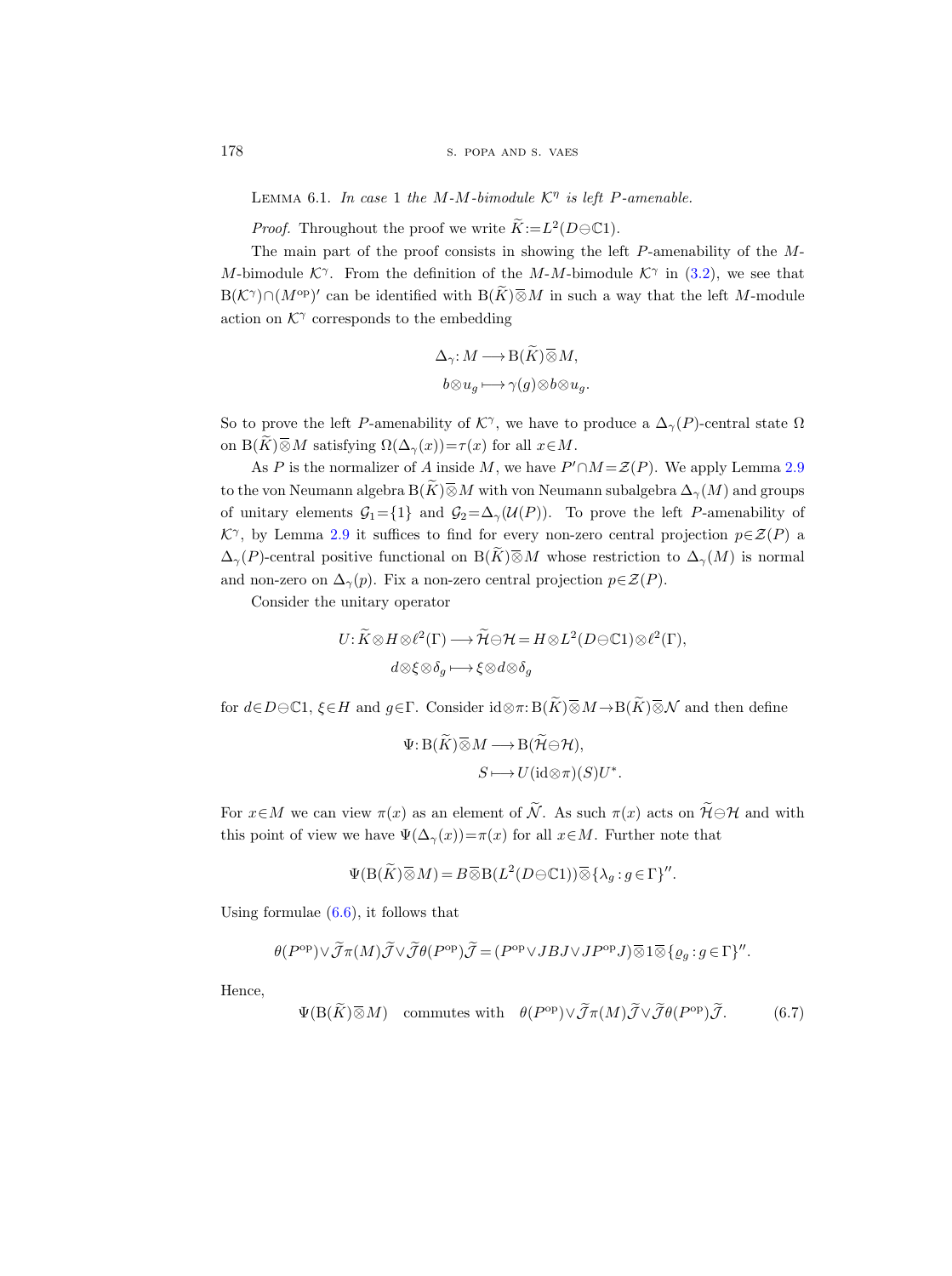We claim that there exists a net of vectors  $\mu_i \in \widetilde{\mathcal{H}} \ominus \mathcal{H}$  such that  $\|\mu_i\| \leq 1$  for all i and

$$
\lim_{i} \|\pi(u)\theta(\bar{u})\widetilde{\mathcal{J}}\pi(u)\theta(\bar{u})\widetilde{\mathcal{J}}\mu_{i}-\mu_{i}\| = 0 \qquad \text{for all } u \in \mathcal{N}_{M}(A), \tag{6.8}
$$

$$
\limsup_{i} \|\pi(x)\mu_i\| \le \|x\|_2 \qquad \text{for all } x \in M,
$$
\n(6.9)

<span id="page-38-2"></span><span id="page-38-1"></span><span id="page-38-0"></span>
$$
\liminf_{i} \|\pi(p)\mu_i\| \geq \frac{1}{16} \|p\|_2.
$$
\n(6.10)

Once this claim is proven and after a passage to a subnet of  $(\mu_i)_i$ , we may assume that the net of positive functionals on  $B(\widetilde{K})\overline{\otimes}M$  given by  $S\mapsto \langle \Psi(S)\mu_i,\mu_i\rangle$  converges weakly<sup>\*</sup> to a positive functional  $\Omega$  on  $B(\widetilde{K})\overline{\otimes}M$ .

We first prove that [\(6.7\)](#page-37-0) and [\(6.8\)](#page-38-0) imply that  $\Omega \circ \text{Ad}\,\Delta_{\gamma}(u)=\Omega$  for all  $u \in \mathcal{N}_M(A)$ . Fix  $S \in B(\widetilde{K}) \overline{\otimes} M$  and  $u \in \mathcal{N}_M(A)$ . Since  $\Psi(\Delta_\gamma(x)) = \pi(x)$  for all  $x \in M$ , by [\(6.8\)](#page-38-0) and [\(6.7\)](#page-37-0) we get that

$$
\Omega(\Delta_{\gamma}(u)S\Delta_{\gamma}(u)^{*}) = \lim_{i} \langle \Psi(S)\pi(u)^{*}\mu_{i}, \pi(u)^{*}\mu_{i} \rangle
$$
  
\n
$$
= \lim_{i} \langle \Psi(S)\theta(\bar{u})\tilde{\mathcal{J}}\pi(u)\theta(\bar{u})\tilde{\mathcal{J}}\mu_{i}, \theta(\bar{u})\tilde{\mathcal{J}}\pi(u)\theta(\bar{u})\tilde{\mathcal{J}}\mu_{i} \rangle
$$
  
\n
$$
= \lim_{i} \langle \Psi(S)\mu_{i}, \mu_{i} \rangle
$$
  
\n
$$
= \Omega(S).
$$

As  $\Psi(\Delta_{\gamma}(x)) = \pi(x)$  for all  $x \in M$ , the formulae [\(6.9\)](#page-38-1) and [\(6.10\)](#page-38-2) imply that

$$
\Omega(\Delta_\gamma(x)) \leqslant \tau(x) \quad \text{for all } x \in M^+
$$

and that  $\Omega(\Delta_\gamma(p)) \geq \frac{1}{256} \tau(p)$ . In particular the restriction of  $\Omega$  to  $\Delta_\gamma(M)$  is normal and non-zero on  $\Delta_{\gamma}(p)$ .

We finally show that  $\Omega$  is  $\Delta_{\gamma}(P)$ -central. Choose  $x \in P$  and  $S \in B(\widetilde{K}) \overline{\otimes} M$  such that  $||x|| \leq 1$  and  $||S|| \leq 1$ . We need to prove  $\Omega(\Delta_{\gamma}(x)) = \Omega(S\Delta_{\gamma}(x))$ . To prove this formula, choose  $\varepsilon > 0$ . Take a finite linear combination y of unitary elements  $u \in \mathcal{N}_M(A)$  such that  $||x-y||_2\leqslant\varepsilon$ . Since  $\Omega\circ\text{Ad}\Delta_{\gamma}(u)=\Omega$  for all  $u\in\mathcal{N}_M(A)$ , we get  $\Omega(\Delta_{\gamma}(y)S)=\Omega(S\Delta_{\gamma}(y)).$ The Cauchy–Schwarz inequality, the inequality  $\Omega(\Delta_{\gamma}(z)) \leq \tau(z)$  for all  $z \in M^{+}$ , and the choice of  $||S|| \leq 1$  imply that

$$
\begin{aligned} |\Omega(\Delta_\gamma(x)S)-\Omega(\Delta_\gamma(y)S)|^2&=|\Omega(\Delta_\gamma(x-y)S)|^2\\ &\leqslant \Omega(\Delta_\gamma((x-y)(x-y)^*))\Omega(S^*S)\leqslant \|x-y\|_2^2\leqslant \varepsilon^2. \end{aligned}
$$

We similarly get that  $|\Omega(S\Delta_{\gamma}(x))-\Omega(S\Delta_{\gamma}(y))|\leq \varepsilon$ . So we have shown that

$$
|\Omega(\Delta_\gamma(x)S) - \Omega(S\Delta_\gamma(x))| \leq 2\varepsilon
$$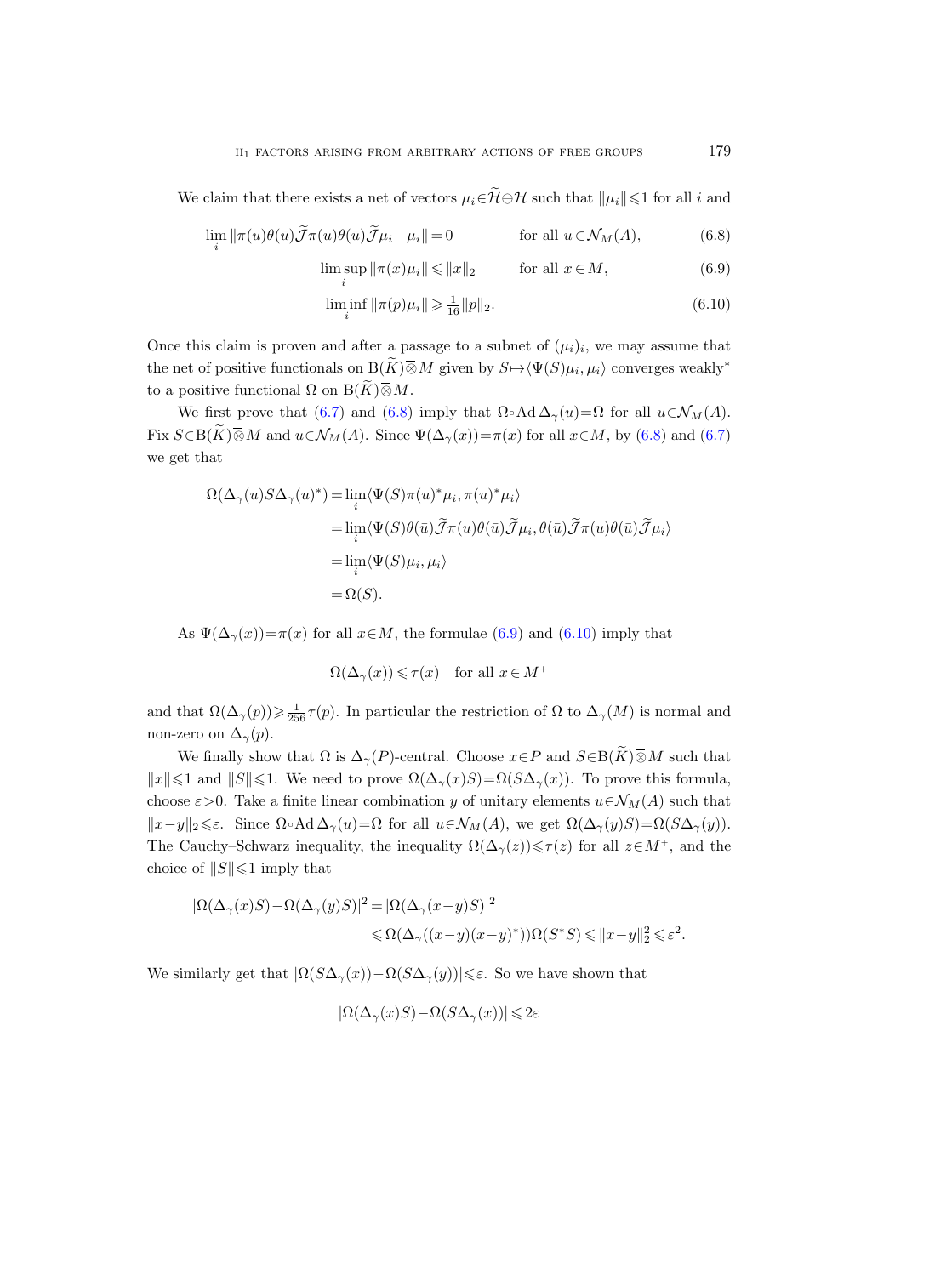for all  $\varepsilon > 0$ . Hence the required formula  $\Omega(\Delta_{\gamma}(x)) = \Omega(S\Delta_{\gamma}(x))$  follows and we have proven the  $\Delta_{\gamma}(P)$ -centrality of  $\Omega$ . As observed in the first paragraph this concludes the proof of the left P-amenability of  $K^{\gamma}$ .

It remains to prove the claim above, i.e. the existence of a net of vectors  $\mu_i \in \widetilde{\mathcal{H}} \ominus \mathcal{H}$ satisfying  $\|\mu_i\|\leq 1$  for all i and satisfying [\(6.8\)](#page-38-0)–[\(6.10\)](#page-38-2). Take finite subsets  $\mathcal{F} \subset \mathcal{N}_M(A)$ ,  $\mathcal{G} \subset M$  and  $\varepsilon > 0$ . It suffices to find a vector  $\mu \in \widetilde{\mathcal{H}} \ominus \mathcal{H}$  such that  $\|\mu\| \leq 1$  and

$$
\|\pi(u)\theta(\bar{u})\tilde{\mathcal{J}}\pi(u)\theta(\bar{u})\tilde{\mathcal{J}}\mu-\mu\|\leqslant 3\varepsilon \qquad \text{for all } u\in\mathcal{F},\tag{6.11}
$$

<span id="page-39-0"></span>
$$
\|\pi(x)\mu\| \le \|x\|_2 + \varepsilon \qquad \text{for all } x \in \mathcal{G}, \tag{6.12}
$$

<span id="page-39-2"></span><span id="page-39-1"></span>
$$
\|\pi(p)\mu\| \geqslant \frac{1}{16} \|p\|_2 - \varepsilon. \tag{6.13}
$$

We will find  $\mu$  of the form  $\mu:=e^{\perp}V_t\pi(p)\xi_n$  by first choosing  $t>0$  small enough and then choosing  $n$  large enough.

Take  $t>0$  small enough such that

 $\overline{a}$ 

$$
\|\alpha_{-t}(u)-u\|_2\leqslant \varepsilon \text{ for all } u\in \mathcal{F} \quad \text{and} \quad \|\alpha_{-t}(p)-p\|_2\leqslant \tfrac{1}{16}\|p\|_2.
$$

Define  $\mu_n = e^{\perp} V_t \pi(p) \xi_n$ . We prove that  $\mu = \mu_n$ , for certain n large enough, satisfies the conditions  $(6.11)$ – $(6.13)$  above.

The projection  $e^{\perp}$  commutes with  $\pi(M)$ ,  $\theta(P^{\text{op}})$  and with  $\tilde{\mathcal{J}}$ . The unitary element  $V_t$  implements  $\alpha_t$  on  $\pi(M)$  and commutes with  $\theta(P^{\text{op}})$  and with  $\tilde{\mathcal{J}}$ . So we get that

$$
\pi(u)\theta(\bar{u})\widetilde{\mathcal{J}}\pi(u)\theta(\bar{u})\widetilde{\mathcal{J}}\mu_n=e^{\bot}V_t\theta(\bar{u})\widetilde{\mathcal{J}}\theta(\bar{u})\widetilde{\mathcal{J}}\pi(\alpha_{-t}(u)p)\widetilde{\mathcal{J}}\pi(\alpha_{-t}(u))\widetilde{\mathcal{J}}\xi_n.
$$

Since  $\widetilde{\mathcal{J}}\xi_n=\xi_n$  and using [\(6.1\)](#page-34-0) we have for all  $u\in\mathcal{F}$  that

$$
\limsup_{n} \|\widetilde{\mathcal{J}}\pi(\alpha_{-t}(u))\widetilde{\mathcal{J}}\xi_n - \widetilde{\mathcal{J}}\pi(u)\widetilde{\mathcal{J}}\xi_n\| = \|\alpha_{-t}(u) - u\|_2 \leq \varepsilon.
$$

We apply  $\pi(\alpha_{-t}(u)p)$  and first observe that

$$
\pi(\alpha_{-t}(u)p)\tilde{\mathcal{J}}\pi(u)\tilde{\mathcal{J}}\xi_n = \tilde{\mathcal{J}}\pi(u)\tilde{\mathcal{J}}\pi(\alpha_{-t}(u)p)\xi_n.
$$

Again by  $(6.1)$  we have

$$
\limsup_{n} \|\pi(\alpha_{-t}(u)p)\xi_n - \pi(up)\xi_n\| = \|\alpha_{-t}(u)p - up\|_2 \leq \varepsilon.
$$

Altogether it follows that, for all  $u \in \mathcal{F}$ ,

$$
\limsup_{n} \|\pi(u)\theta(\bar{u})\tilde{\mathcal{J}}\pi(u)\theta(\bar{u})\tilde{\mathcal{J}}\mu_n - \mu_n\|
$$
  
\$\leqslant 2\varepsilon + \limsup\_{n} \|\pi(p)(\pi(u)\theta(\bar{u})\mathcal{J}\pi(u)\theta(\bar{u})\mathcal{J}\xi\_n - \xi\_n)\|\$.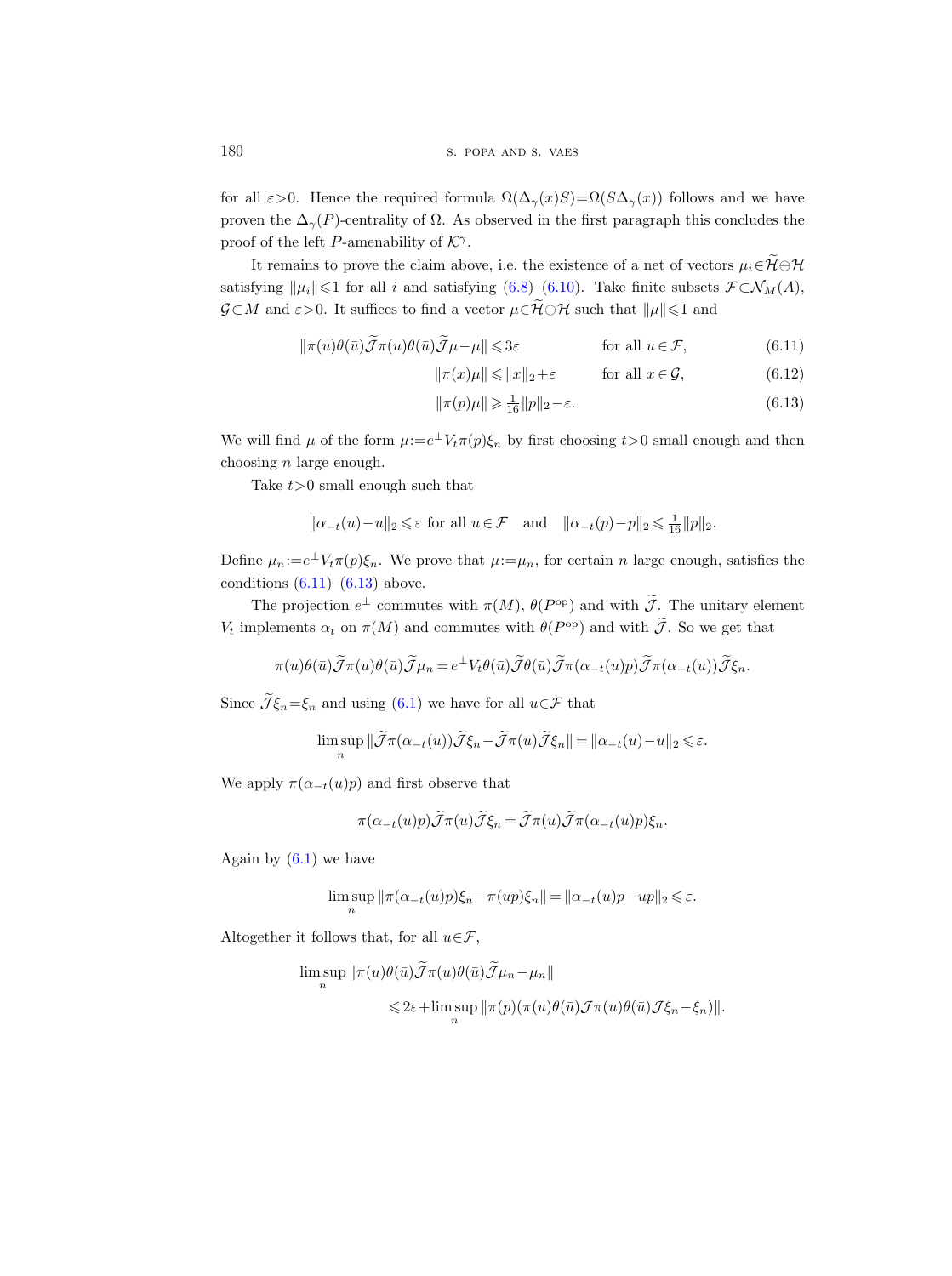By [\(6.3\)](#page-34-1) the lim sup on the right-hand side is 0 and we conclude that [\(6.11\)](#page-39-0) holds for all  $\mu:=\mu_n$  with n large enough.

Next observe that, for all  $x \in M$ ,

$$
\limsup_n \|\pi(x)\mu_n\| \leq \limsup_n \|\pi(\alpha_{-t}(x)p)\xi_n\| = \|\alpha_{-t}(x)p\|_2 \leq \|x\|_2.
$$

Hence also [\(6.12\)](#page-39-2) holds for all  $\mu:=\mu_n$  with n large enough.

Finally, by the assumption of case 1 we know that  $\limsup_n ||\mu_n|| \geq \frac{1}{8} ||p||_2$ . Noticing that

$$
\limsup_n \|\pi(p)\mu_n - \mu_n\| \leq \limsup_n \|\pi(\alpha_{-t}(p)p - p)\xi_n\| = \|\alpha_{-t}(p)p - p\|_2 \leq \frac{1}{16} \|p\|_2,
$$

we conclude that

$$
\limsup_{n} \|\pi(p)\mu_n\| \geq \frac{1}{16} \|p\|_2.
$$

So [\(6.13\)](#page-39-1) holds for certain  $\mu = \mu_n$  where n can be chosen arbitrarily large. Altogether there indeed exists an *n* such that  $\mu := \mu_n$  satisfies all the conditions [\(6.11\)](#page-39-0)–[\(6.13\)](#page-39-1).

So we have proven that  $K^{\gamma}$  is a left P-amenable M-M-bimodule. It remains to prove that also  $K^{\eta}$  is a left P-amenable M-M-bimodule. Denote by  $\varepsilon$  the trivial representation of Γ and define the unitary representation  $\zeta$  of Γ as the direct sum of  $\varepsilon$  and all tensor powers  $\eta^{\otimes k}$ ,  $k \geq 1$ . The Koopman representation  $\gamma: \Gamma \to \mathcal{U}(L^2(D \oplus \mathbb{C}1))$  is isomorphic to the direct sum of all the k-fold  $(k\geq 1)$  symmetric tensor powers of  $\eta$ . Hence  $\gamma$  is a subrepresentation of the tensor product representation  $\eta \otimes \zeta$ . By Corollary [2.5,](#page-15-1) it follows that  $K^{\eta\otimes\zeta}$  also is a left P-amenable M-M-bimodule. But

$$
{}_M{\mathcal K}^{\eta\otimes\zeta}{}_M\cong{}_M({\mathcal K}^\eta\otimes_M{\mathcal K}^\zeta)_{M}.
$$

Condition (5) in Proposition [2.4](#page-13-0) now implies the left P-amenability of  $_M\mathcal{K}^{\eta}{}_M$ .  $\Box$ 

<span id="page-40-0"></span>LEMMA 6.2. In case 2 there exist  $t, \delta > 0$  such that  $\|\psi_t(a)\|_2 \geq \delta$  for all  $a \in \mathcal{U}(A)$ .

*Proof.* Fix a non-zero central projection  $p \in \mathcal{Z}(P)$  and a  $t > 0$  such that

$$
\limsup_n ||e^{\perp} V_t \pi(p) \xi_n || \leq \frac{1}{8} ||p||_2.
$$

A direct computation yields the transversality property of [\[Po5,](#page-56-13) Lemma 2.1]:

$$
||V_{\sqrt{2}t}\mu - \mu|| = \sqrt{2}||e^{\perp}V_t\mu|| \text{ for all } \mu \in \mathcal{H} \subset \widetilde{\mathcal{H}}.
$$

Replacing t by  $\sqrt{2}t$ , we have found a non-zero central projection  $p \in \mathcal{Z}(P)$  and a  $t > 0$  such that

$$
\limsup_n ||V_t \pi(p) \xi_n - \pi(p) \xi_n || \leq \frac{1}{4} ||p||_2.
$$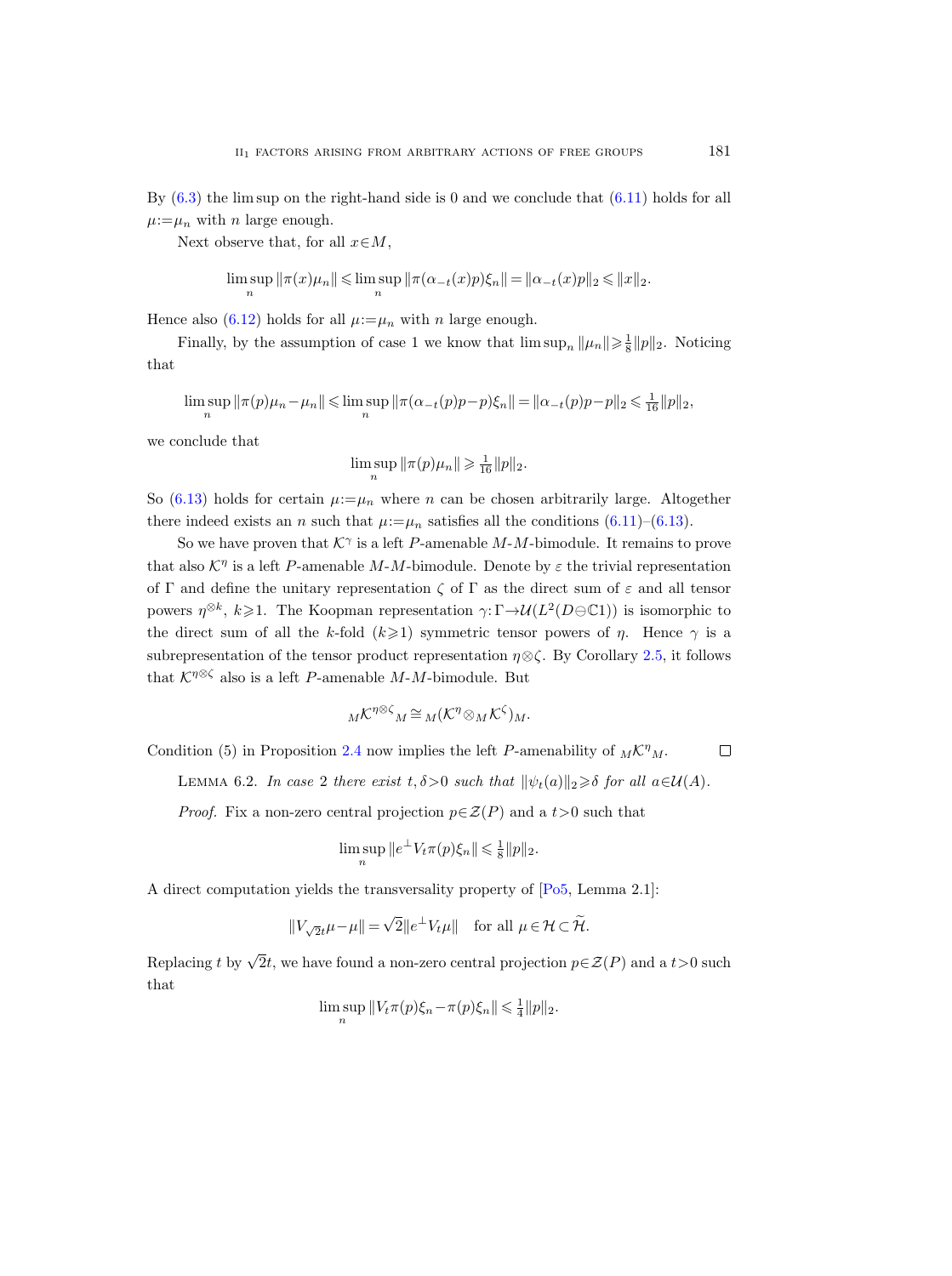Recall from [\(6.5\)](#page-35-0) the definition of the unital completely positive maps  $\psi_t: M \to M$ . Also recall that  $\psi_{s^2/2}(x) = E_M(\alpha_s(x))$  for all  $x \in M$  and  $s \in \mathbb{R}$ . We prove that

<span id="page-41-0"></span>
$$
\|\psi_{t^2/2}(a)\|_2 \ge \frac{1}{2} \|p\|_2 \quad \text{for all } a \in \mathcal{U}(A). \tag{6.14}
$$

Once this inequality is proven, also the lemma is proven.

To prove [\(6.14\)](#page-41-0) fix a unitary element  $a\in\mathcal{U}(A)$ . First notice that for all  $\mu\in\mathcal{H}\subset\widetilde{\mathcal{H}}$ and for all  $x \in M$ , we have

$$
e\pi(\alpha_{-t}(x))\mu = \pi(\psi_{t^2/2}(x))\mu.
$$

Using this formula we next prove that

<span id="page-41-1"></span>
$$
\limsup_{n} |\langle \pi(a)\theta(\bar{a})V_t\pi(p)\xi_n, V_t\pi(p)\xi_n \rangle| \leq \|\psi_{t^2/2}(a)\|_2\|p\|_2.
$$
 (6.15)

Indeed, since  $V_t$  commutes with  $\theta(\bar{a})$  and implements  $\alpha_t$  on  $\pi(M)$ , we observe that

$$
\langle \pi(a)\theta(\bar{a})V_t\pi(p)\xi_n, V_t\pi(p)\xi_n \rangle = \langle \pi(\alpha_{-t}(a)p)\xi_n, \theta(a^{\text{op}})\pi(p)\xi_n \rangle
$$
  

$$
= \langle e\pi(\alpha_{-t}(a)p)\xi_n, \theta(a^{\text{op}})\pi(p)\xi_n \rangle
$$
  

$$
= \langle \pi(\psi_{t^2/2}(a)p)\xi_n, \theta(a^{\text{op}})\pi(p)\xi_n \rangle.
$$

Using  $(6.1)$  the lim sup of the absolute value of the last expression is less than or equal to

$$
\limsup_n \|\pi(\psi_{t^2/2}(a)p)\xi_n\| \|\pi(p)\xi_n\| = \|\psi_{t^2/2}(a)p\|_2 \|p\|_2 \le \|\psi_{t^2/2}(a)\|_2 \|p\|_2.
$$

So  $(6.15)$  is proven.

Secondly, the fact that

$$
\limsup_n ||V_t \pi(p) \xi_n - \pi(p) \xi_n|| \leq \frac{1}{4} ||p||_2, \quad \text{while } \limsup_n ||V_t \pi(p) \xi_n||_2 = ||p||_2,
$$

implies that

$$
\limsup_n |\langle \pi(a)\theta(\bar{a})V_t\pi(p)\xi_n,V_t\pi(p)\xi_n\rangle - \langle \pi(a)\theta(\bar{a})\pi(p)\xi_n,\pi(p)\xi_n\rangle| \leq \frac{1}{2}\tau(p).
$$

Since moreover by  $(6.1)$  and  $(6.2)$  we have

$$
\langle \pi(a)\theta(\bar a)\pi(p)\xi_n, \pi(p)\xi_n\rangle \to \tau(p),
$$

we conclude that

$$
\liminf_n |\langle \pi(a)\theta(\bar a)V_t\pi(p)\xi_n,V_t\pi(p)\xi_n\rangle| \geq \frac{1}{2}\tau(p).
$$

In combination with  $(6.15)$  we find  $(6.14)$  and this ends the proof of the lemma.

 $\Box$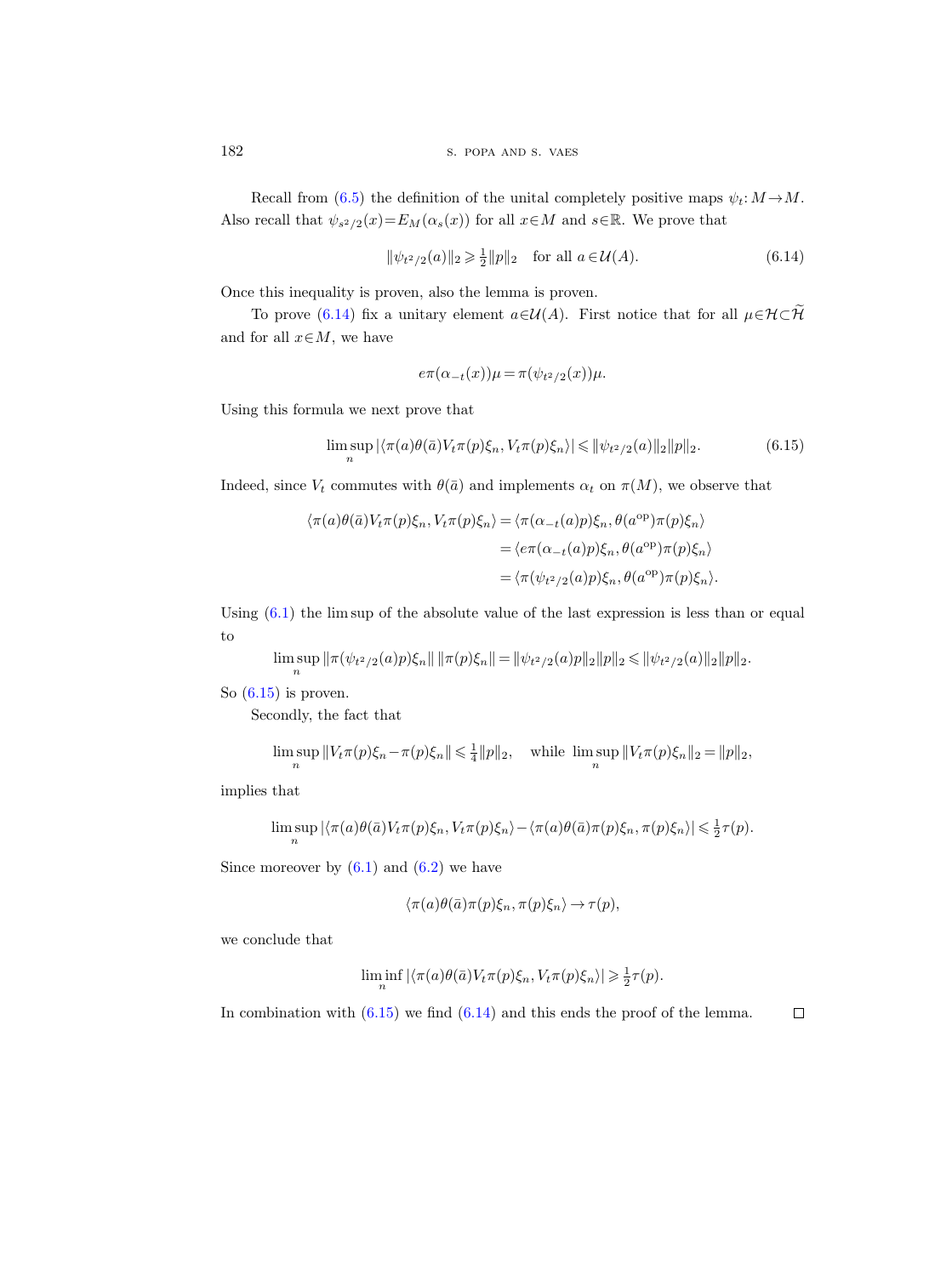<span id="page-42-0"></span>Remark 6.3. Above we only proved Theorem [3.1](#page-22-0) in the special case where the projection q in the formulation of the theorem equals 1. Assume now that  $q$  is an arbitrary non-zero projection and that  $A\subset qMq$  is a von Neumann subalgebra that is amenable relative to  $B$ . Lemma [4.1](#page-22-1) was proven for arbitrary  $q$  so that we can still assume that Γ acts trivially on  $(B, τ)$ . Denote by  $P := \mathcal{N}_{qMq}(A)''$  the normalizer of A inside qMq. Define  $N$  as the von Neumann algebra generated by  $B$  and  $P^{\rm op}$  on the Hilbert space  $L^2(M)q\otimes_A L^2(P)$ . Put  $\mathcal{N}:=N\overline{\otimes}L(\Gamma)$  and define the tautological embeddings

$$
\pi: M \longrightarrow \mathcal{N}, \quad \text{and} \quad \theta: P^{\text{op}} \longrightarrow \mathcal{N},
$$
  

$$
b \otimes u_g \longmapsto b \otimes u_g, \quad y^{\text{op}} \longmapsto y^{\text{op}} \otimes 1,
$$

for all  $b \in B$ ,  $g \in \Gamma$  and  $y \in P$ .

With literally the same proof as the one of Theorem [5.1,](#page-24-0) we find a net of normal positive functionals  $\omega_i \in (\pi(q) \mathcal{N}\pi(q))_*$  satisfying the following properties:

- $\omega_i(\pi(x)) \rightarrow \tau(x)$  for all  $x \in qMq$ ;
- $\omega_i(\pi(a)\theta(\bar{a})) \rightarrow 1$  for all  $a \in \mathcal{U}(A)$ ;
- $\|\omega_i \circ \text{Ad}(\pi(u)\theta(\bar{u})) \omega_i\| \to 0$  for all  $u \in \mathcal{N}_{qMq}(A)$ .

Again we take the canonical implementation of the functionals  $\omega_i$  by positive vectors  $(\xi_i)_i$  in a standard Hilbert space for N. We proceed with these vectors in exactly the same way as above.

#### 7. Proof of Theorem [1.2](#page-3-0)

Using  $[Po2, Theorem A.1]$ , Theorem [1.2](#page-3-0) is an immediate consequence of the following result.

THEOREM 7.1. Let  $\Gamma$  be any of the groups in the formulation of Theorem [1.2](#page-3-0). Take an arbitrary trace-preserving action  $\Gamma \cap (B, \tau)$  and put  $M = B \rtimes \Gamma$ . Assume that  $q \in M$  is a projection and that  $A\subset qMq$  is a von Neumann subalgebra that is amenable relative to B and whose normalizer  $P := \mathcal{N}_{qMq}(A)^{\prime\prime}$  has finite index in qMq. Then  $A \prec_M B$ .

*Proof.* If  $\eta: \Gamma \to \mathcal{O}(K_{\mathbb{R}})$  is an orthogonal representation, we consider its complexification  $\eta: \Gamma \rightarrow \mathcal{U}(K)$  and the corresponding M-M-bimodule  $\mathcal{K}^{\eta}$  given by [\(3.2\)](#page-21-1). Whenever  $c: \Gamma \rightarrow K_{\mathbb{R}}$  is a 1-cocycle into  $\eta$ , we consider the one-parameter family of completely positive maps  $(\psi_t)_{t>0}$  on M given by  $(3.1)$ .

We first prove that if  $\eta: \Gamma \to \mathcal{U}(K)$  is a unitary representation such that the P-Mbimodule  $q\mathcal{K}^{\eta}$  is left P-amenable, then  $\eta$  is an amenable representation.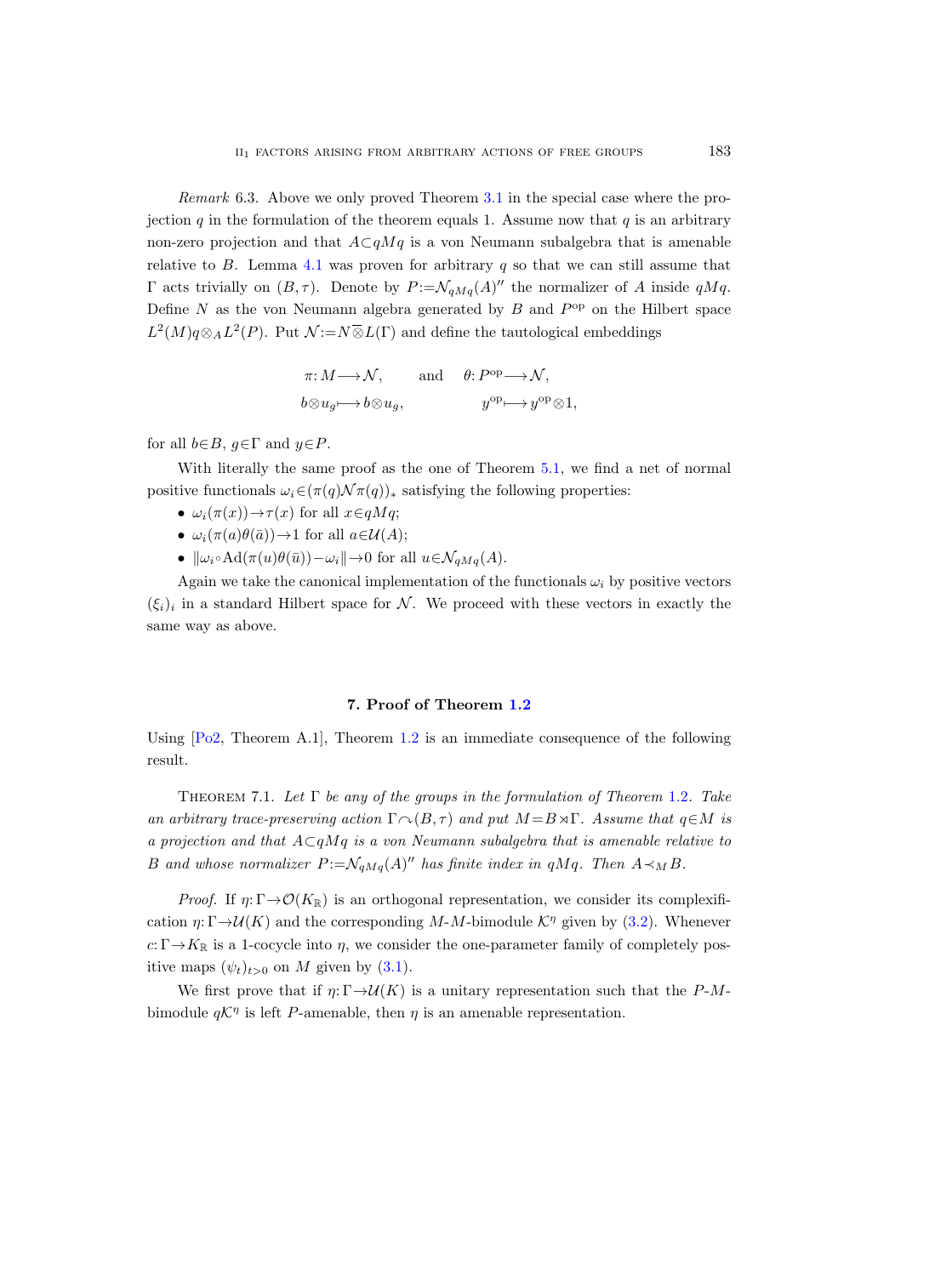So assume that  $q\mathcal{K}^{\eta}$  is a left P-amenable P-M-bimodule. Since  $P \subset qMq$  has finite index, it follows from Corollary [2.6](#page-15-0) that  $q\mathcal{K}^{\eta}$  is also left  $qMq$ -amenable. Defining

$$
\label{eq:2.1} \begin{split} \Delta_{\eta}\!: &M\longrightarrow \mathcal{B}(K)\,\overline{\otimes}\,M,\\ &b u_g\longmapsto \eta_g\!\otimes\! b u_g\qquad \text{ for }b\in B \text{ and }g\in\Gamma, \end{split}
$$

the left  $qMq$ -amenability of  $qK^{\eta}$  precisely amounts to the existence of a positive functional  $\Omega$  on  $B(K)\overline{\otimes}M$  with the following properties:

- $\Omega(1-\Delta_{\eta}(q))=0$  and  $\Omega(\Delta_{\eta}(x))=\tau(x)$  for all  $x \in qMq$ ;
- $\Omega(S\Delta_{\eta}(x)) = \Omega(\Delta_{\eta}(x)S)$  for all  $S \in B(K) \overline{\otimes} M$  and  $x \in qMq$ .

Choose partial isometries  $v_1, ..., v_n \in M$  such that  $v_i^* v_i \leqslant q$  for all i and such that  $\sum_{i=1}^n v_i v_i^*$  is a non-zero central projection  $z \in \mathcal{Z}(M)$ . Define the positive functional  $\tilde{\Omega}$  on  $B(K)\overline{\otimes}M$  by the formula

$$
\widetilde{\Omega}(S) := \sum_{i=1}^{n} \Omega(\Delta_{\eta}(v_i^*) S \Delta_{\eta}(v_i)) \quad \text{for all } S \in B(K) \overline{\otimes} M.
$$

A direct computation yields  $\widetilde{\Omega}(\Delta_{\eta}(x))=\tau(x)$  for all  $x\in Mz$  and  $\widetilde{\Omega}(1-\Delta_{\eta}(z))=0$ .

We now prove that  $\widetilde{\Omega}(S\Delta_{\eta}(x)) = \widetilde{\Omega}(\Delta_{\eta}(x)S)$  for all  $S \in B(K) \overline{\otimes} M$  and  $x \in M$ . Since z is central, we have  $xv_i = zxv_i$  and  $v_j^*xz = v_j^*x$  for all i and j. Also observe that  $v_j^*xv_i \in qMq$ for all  $x \in M$  and all i and j. So we get that

$$
\widetilde{\Omega}(S\Delta_{\eta}(x)) = \sum_{i=1}^{n} \Omega(\Delta_{\eta}(v_{i}^{*})S\Delta_{\eta}(xv_{i}))
$$
\n
$$
= \sum_{i=1}^{n} \Omega(\Delta_{\eta}(v_{i}^{*})S\Delta_{\eta}(zxv_{i}))
$$
\n
$$
= \sum_{i,j=1}^{n} \Omega(\Delta_{\eta}(v_{i}^{*})S\Delta_{\eta}(v_{j})\Delta_{\eta}(v_{j}^{*}xv_{i}))
$$
\n
$$
= \sum_{i,j=1}^{n} \Omega(\Delta_{\eta}(v_{j}^{*}xv_{i}v_{i}^{*})S\Delta_{\eta}(v_{j}))
$$
\n
$$
= \sum_{j=1}^{n} \Omega(\Delta_{\eta}(v_{j}^{*}xz)S\Delta_{\eta}(v_{j}))
$$
\n
$$
= \sum_{j=1}^{n} \Omega(\Delta_{\eta}(v_{j}^{*}x)S\Delta_{\eta}(v_{j}))
$$
\n
$$
= \widetilde{\Omega}(\Delta_{\eta}(xS)).
$$

Define the state  $\Psi$  on B(K) by the formula  $\Psi(S) = \widetilde{\Omega}(1)^{-1} \widetilde{\Omega}(S \otimes 1)$ . The following computation shows that  $\Psi$  is  $(\text{Ad}\,\eta_g)_{g\in\Gamma}$ -invariant, and hence that  $\eta$  is an amenable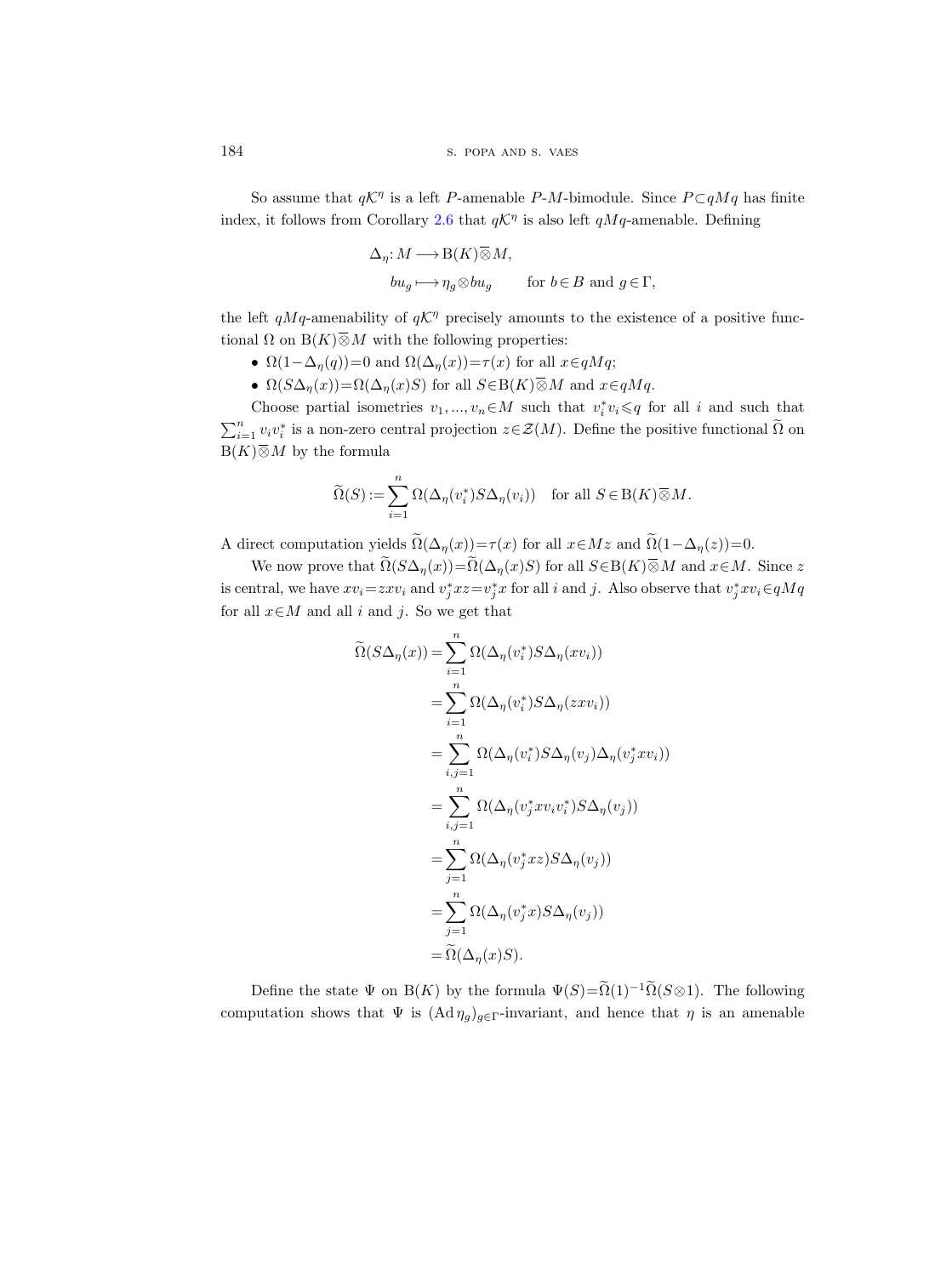representation:

$$
\widetilde{\Omega}(1)\Psi(S\eta_g) = \widetilde{\Omega}(S\eta_g \otimes 1) = \widetilde{\Omega}((S \otimes u_g^*)\Delta_{\eta}(u_g))
$$
  
= 
$$
\widetilde{\Omega}(\Delta_{\eta}(u_g)(S \otimes u_g^*)) = \widetilde{\Omega}(\eta_g S \otimes 1) = \widetilde{\Omega}(1)\Psi(\eta_g S).
$$

We are now ready to prove that for both families of groups  $\Gamma$  in the formulation of Theorem [1.2,](#page-3-0) we get that  $A \prec_M B$ . If  $\beta_1^{(2)}(\Gamma) > 0$ , we know that  $\Gamma$  is non-amenable and that  $\Gamma$  admits an unbounded 1-cocycle  $c$  into a multiple of the regular representation. The regular representation is mixing and is non-amenable by the non-amenability of  $\Gamma$ . So, to cover the first family of groups in Theorem [1.2](#page-3-0) it suffices to consider a weakly amenable group  $\Gamma$  that admits an unbounded 1-cocycle  $c: \Gamma \rightarrow K_{\mathbb{R}}$  into a non-amenable mixing representation  $\eta: \Gamma \to \mathcal{O}(K_{\mathbb{R}})$ . From the discussion above we know that the P-Mbimodule  $q\mathcal{K}^{\eta}$  is not left P-amenable. So, from Theorem [3.1](#page-22-0) we get  $t, \delta > 0$  such that  $\|\psi_t(a)\|_2 \geq \delta$  for all  $a \in \mathcal{U}(A)$ .

As in formula [\(6.4\)](#page-35-1), we consider the malleable deformation  $(\alpha_t)_{t\in\mathbb{R}}$  of the tracial von Neumann algebra  $\widetilde{M} := (B \overline{\otimes} D) \rtimes \Gamma$ , where  $\Gamma \cap (D, \tau)$  is the Gaussian action corresponding to

$$
\eta\colon\Gamma\longrightarrow\mathcal{O}(K_{\mathbb{R}}),
$$

and where  $\Gamma \sim B \overline{\otimes} D$  diagonally. Since  $\eta$  is mixing and  $\|\psi_t(a)\|_2 \geq \delta$  for all  $a \in \mathcal{U}(A)$ , we get from [\[V2,](#page-57-0) Proposition 3.9] a non-zero central projection  $p \in \mathcal{Z}(P)$  such that  $\alpha_t \rightarrow id$ uniformly in  $\|\cdot\|_2$  on the unit ball of Ap. If  $A\not\prec_M B$ , it follows fro[m\(](#page-44-0)<sup>3</sup>) [\[V2,](#page-57-0) Theorem 3.10] that  $\alpha_t \rightarrow$ id uniformly in  $\|\cdot\|_2$  on the unit ball of Pp. Since P ⊂qMq has finite index, also  $Pp\subset pMp$  has finite index. Using a Pimsner–Popa basis,<sup>(4</sup>) it follows that  $\alpha_t \to id$ uniformly in  $\|\cdot\|_2$  on the unit ball of pMp. Denoting by  $z\in\mathcal{Z}(M)$  the central support of p, it follows that  $\alpha_t \rightarrow id$  uniformly in  $\|\cdot\|_2$  on the unit ball of Mz. This means that also  $\psi_t \rightarrow$ id uniformly in  $\|\cdot\|_2$  on the unit ball of Mz. If  $t \rightarrow 0$ , we know that  $\|\psi_t(xz)-\psi_t(x)z\|_2$ is small uniformly in x belonging to the unit ball of  $M$ . So we can fix a  $t>0$  such that

$$
\|\psi_t(x)z\|_2 \geq \frac{1}{2}||z||_2 \quad \text{for all } x \in \mathcal{U}(M).
$$

Since  $c: \Gamma \to K_{\mathbb{R}}$  is unbounded, we can take a sequence  $g_n \in \Gamma$  such that  $||c(g_n)|| \to \infty$ . It follows that  $\|\psi_t(u_{g_n})\|_2 \to 0$  as  $n \to \infty$ . Hence also  $\|\psi_t(u_{g_n})z\|_2 \to 0$ , contradicting the previous estimate. So we have shown that actually  $A \prec_M B$ .

<span id="page-44-0"></span> $(3)$  We refer here to [\[V2\]](#page-57-0) where the notation and formulation is exactly suited for our purposes. Note however that the quoted result is due to Peterson [\[Pe1,](#page-56-17) Theorem 4.5] and Chifan–Peterson [\[CP,](#page-55-7) Theorem 2.5].

<span id="page-44-1"></span> $({}^{4})$  See [\[PP,](#page-56-18) Proposition 1.3] and [\[V1,](#page-57-5) Proposition A.2] for a non-factorial version that can be readily applied here.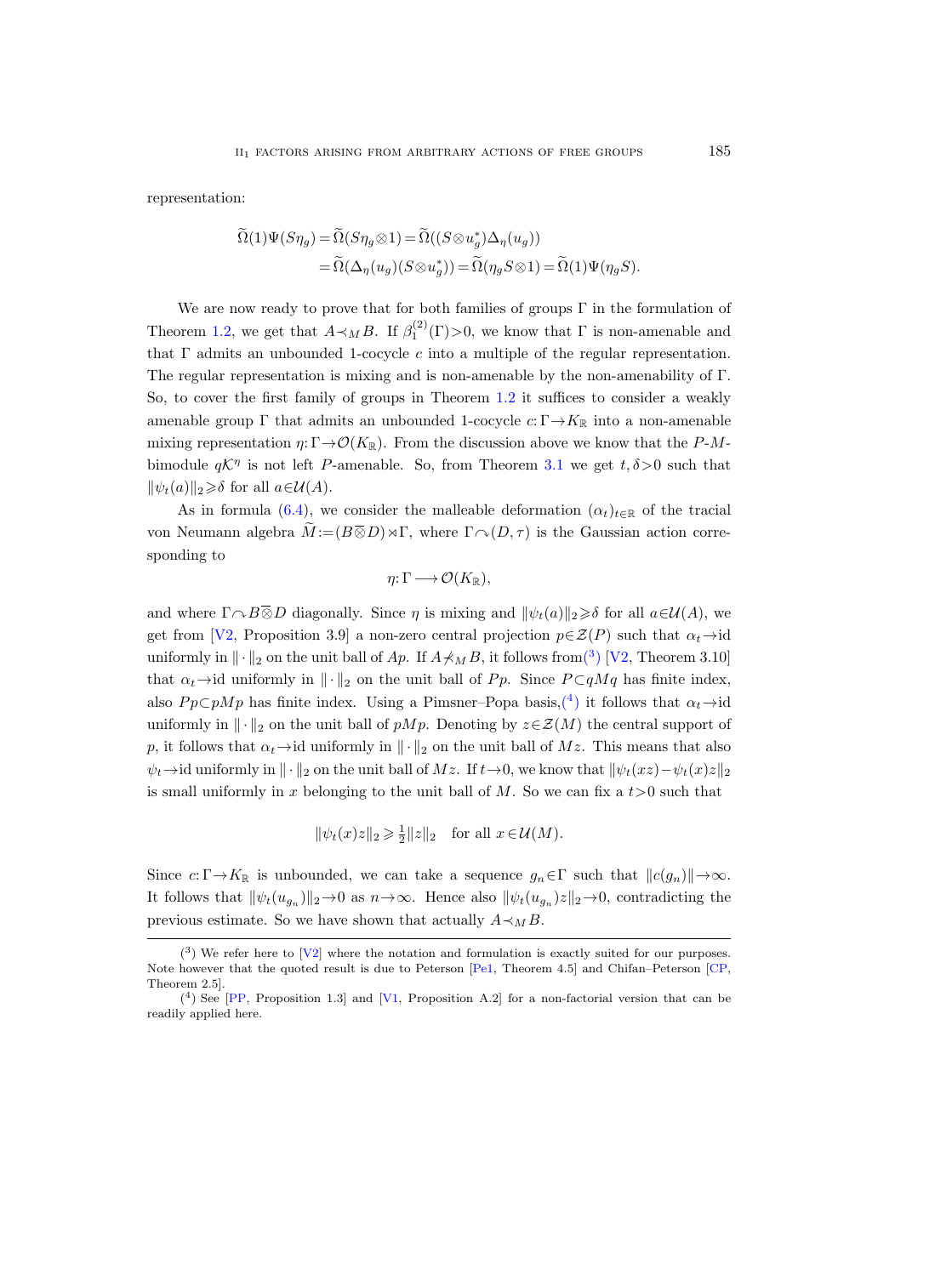186 S. POPA AND S. VAES

Next consider the case where  $\Gamma$  is a weakly amenable group that admits a proper 1-cocycle  $c: \Gamma \to K_{\mathbb{R}}$  into a non-amenable representation  $\eta: \Gamma \to \mathcal{O}(K_{\mathbb{R}})$ . From the first paragraphs of the proof we know that the  $P-M$ -bimodule  $q\mathcal{K}^{\eta}$  is not left P-amenable. So, from Theorem [3.1](#page-22-0) we get  $t, \delta > 0$  such that  $\|\psi_t(a)\|_2 \geq \delta$  for all  $a \in \mathcal{U}(A)$ . Whenever  $x \in M$ , we denote by

<span id="page-45-0"></span>
$$
x = \sum_{g \in \Gamma} x_g u_g, \quad \text{with } x_g \in B \text{ for all } g \in \Gamma,
$$
\n
$$
(7.1)
$$

the Fourier decomposition of  $x$ . A direct computation yields

<span id="page-45-1"></span>
$$
\|\psi_t(x)\|_2^2 = \sum_{g \in \Gamma} \exp(-2t \|c(g)\|^2) \|x_g\|_2^2 \tag{7.2}
$$

for all  $x \in M$  and  $t > 0$ .

If  $A\not\prec_M B$ , Definition [2.1](#page-9-0) yields a sequence of unitary elements  $a_k\in\mathcal{U}(A)$  such that for every fixed  $g \in \Gamma$ , the sequence of gth Fourier coefficients  $(a_k)_{g} \in B$ , defined by [\(7.1\)](#page-45-0), satisfies  $\lim_{k\to\infty} ||(a_k)_q||_2=0$ . The properness of the 1-cocycle  $c:\Gamma\to K_{\mathbb{R}}$ , together with formula [\(7.2\)](#page-45-1), implies that  $\lim_{k\to\infty} ||\psi_t(a_k)||_2=0$ . This is a contradiction to the property that

$$
\|\psi_t(a_k)\|_2 \geq \delta \quad \text{for all } k.
$$

So we also get  $A \prec_M B$  when Γ belongs to the second family of groups in Theorem [1.2.](#page-3-0)

To finally conclude that  $A \prec_M^f B$ , observe that [\[V2,](#page-57-0) Proposition 2.5] provides a projection  $q_0 \in \mathcal{Z}(P)$  such that  $Aq_0 \prec_M^f B$  and  $A(q-q_0) \not\prec_M B$ . Applying the above to the subalgebra  $A(q-q_0)C(q-q_0)M(q-q_0)$  implies that  $q-q_0=0$ .  $\Box$ 

#### 8. Proof of Theorem [1.6](#page-5-0)

Take  $M = B \rtimes \Gamma$  as in the formulation of Theorem [1.6.](#page-5-0) Let  $A \subset M$  be a von Neumann subalgebra that is amenable relative to B and denote by  $P = \mathcal{N}_M(A)''$  its normalizer.

By our assumptions,  $\Gamma$  is weakly amenable and we have a proper 1-cocycle  $c: \Gamma \to K_{\mathbb{R}}$ into an orthogonal representation  $\eta: \Gamma \to \mathcal{O}(K_{\mathbb{R}})$  that is weakly contained in the regular representation. We consider the  $M-M$ -bimodule  $\mathcal{K}^{\eta}$  associated with  $\eta$  as in [\(3.2\)](#page-21-1) and we consider the one-parameter group  $(\psi_t)_{t>0}$  of completely positive maps on M associated with the 1-cocycle c as in  $(3.1)$  $(3.1)$  $(3.1)$ . Theorem 3.1 says that

- either the  $M-M$ -bimodule  $K^{\eta}$  is left P-amenable,
- or there exist  $t, \delta > 0$  such that  $\|\psi_t(a)\|_2 \geq \delta$  for all  $a \in \mathcal{U}(A)$ .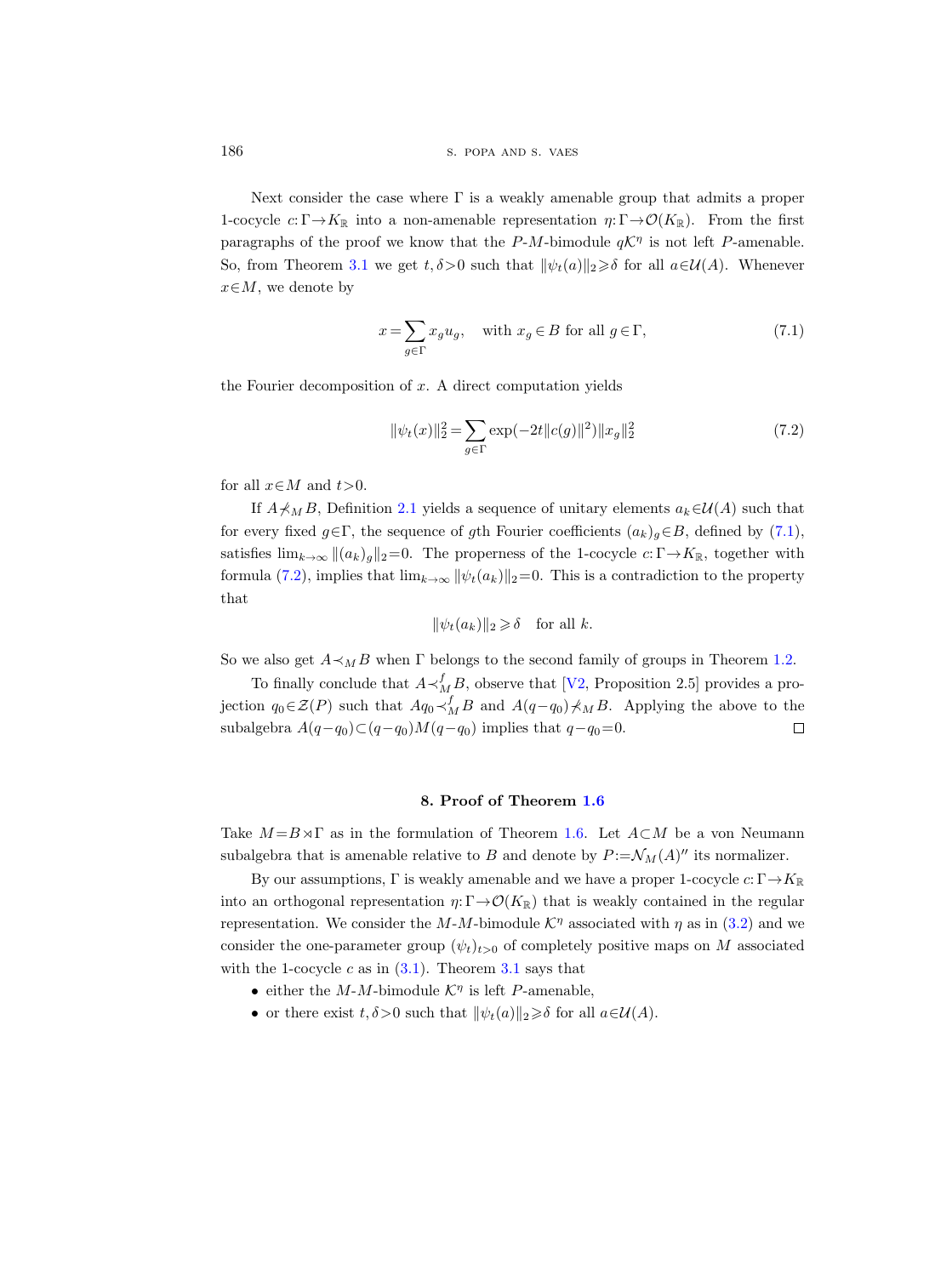First assume that  $\mathcal{K}^{\eta}$  is a left P-amenable M-M-bimodule. Since  $\eta$  is weakly contained in the regular representation  $\lambda$ , it follows that  $\mathcal{K}^{\eta}$  is weakly contained in  $\mathcal{K}^{\lambda}$  as M-M-bimodules. Corollary [2.5](#page-15-1) then implies that  $K^{\lambda}$  is a left P-amenable M-M-bimodule. As an M-M-bimodule,  $\mathcal{K}^{\lambda}$  is isomorphic with the M-M-bimodule  $L^2(M) \otimes_B L^2(M)$ . So  $_M(L^2(M) \otimes_B L^2(M))_M$  is left P-amenable. By condition (5) in Proposition [2.4](#page-13-0) also  $_{M}L^{2}(M)_{B}$  is left P-amenable. This means exactly that P is amenable relative to B.

Finally assume that we have  $t, \delta > 0$  such that  $\|\psi_t(a)\|_2 \geq \delta$  for all  $a \in \mathcal{U}(A)$ . We repeat a paragraph from the proof of Theorem [1.2,](#page-3-0) using the Fourier decomposition of  $x \in M$ as in [\(7.1\)](#page-45-0). If  $A \nless \nparallel_B B$ , Definition [2.1](#page-9-0) yields a sequence of unitary elements  $a_k \in \mathcal{U}(A)$ such that for every fixed  $g \in \Gamma$  we have that  $\lim_{k \to \infty} ||(a_k)g||_2=0$ . The properness of the 1-cocycle  $c: \Gamma \rightarrow K_{\mathbb{R}}$ , together with formula [\(7.2\)](#page-45-1), implies that  $\lim_{k\to\infty} ||\psi_t(a_k)||_2=0$ . This is a contradiction to the property that  $\|\psi_t(a_k)\|_2 \geq \delta$  for all k. So,  $A \prec_M B$  and the theorem is proven.

## 9. Proof of Theorem [1.7](#page-5-1)

Using e.g. [\[V2,](#page-57-0) Proposition 2.5], we find projections  $p_i \in \mathcal{Z}(P)$  such that  $Ap_i \prec_M^f B \rtimes \widehat{\Gamma}_i$ and  $A(1-p_i)\nless M B\rtimes\hat{\Gamma}_i$  for all  $i=1,\dots,n$ . Of course, some or even all of the  $p_i$  could be zero. Define  $p_0 := 1-(p_1 \vee ... \vee p_n)$ . We consider the subalgebra  $Ap_0 \subset p_0Mp_0$ , whose normalizer is given by  $P p_0$ . We need to prove that  $P p_0$  is amenable relative to B.

By construction, for every i we have that  $Ap_0 \nless_M B \rtimes \widehat{\Gamma}_i$ . Viewing M as the crossed product  $M = (B \rtimes \widehat{\Gamma}_i) \rtimes \Gamma_i$ , it then follows from Theorem [1.6](#page-5-0) that  $P p_0$  is amenable relative to  $B \rtimes \widehat{\Gamma}_i$  for every  $i=1, ..., n$ .

All the subalgebras  $B \rtimes \widehat{\Gamma}_i \subset M$  are regular and all the crossed products of B by a certain number of the  $\Gamma_i$ 's are in commuting square position with respect to each other. So, by Proposition [2.7,](#page-16-3) we conclude that  $P p_0$  is amenable relative to B.

## 10. Proof of Theorem [1.8](#page-6-0)

Let  $\Gamma = \Lambda_1 * \Lambda_2$  be any weakly amenable free product group and consider  $M = B \rtimes \Gamma$  as in the formulation of the theorem. Let  $A\subset M$  be a von Neumann subalgebra that is amenable relative to B. Denote by  $P := \mathcal{N}_M(A)''$  its normalizer. Using e.g. [\[V2,](#page-57-0) Proposition 2.5], we can take projections  $q, p_1, p_2 \in \mathcal{Z}(P)$  such that

- $Aq \prec_M^f B$  and  $A(1-q) \nless_M B;$
- $P p_i \prec_M^f B \rtimes \Lambda_i$  and  $P(1-p_i) \nless_M B \rtimes \Lambda_i$  for all  $i=1,2$ .

As above, some or all of the q,  $p_1$  and  $p_2$  might be zero. Set  $p_0=1-(q\vee p_1\vee p_2)$ . We have to prove that  $P p_0$  is amenable relative to  $B$ .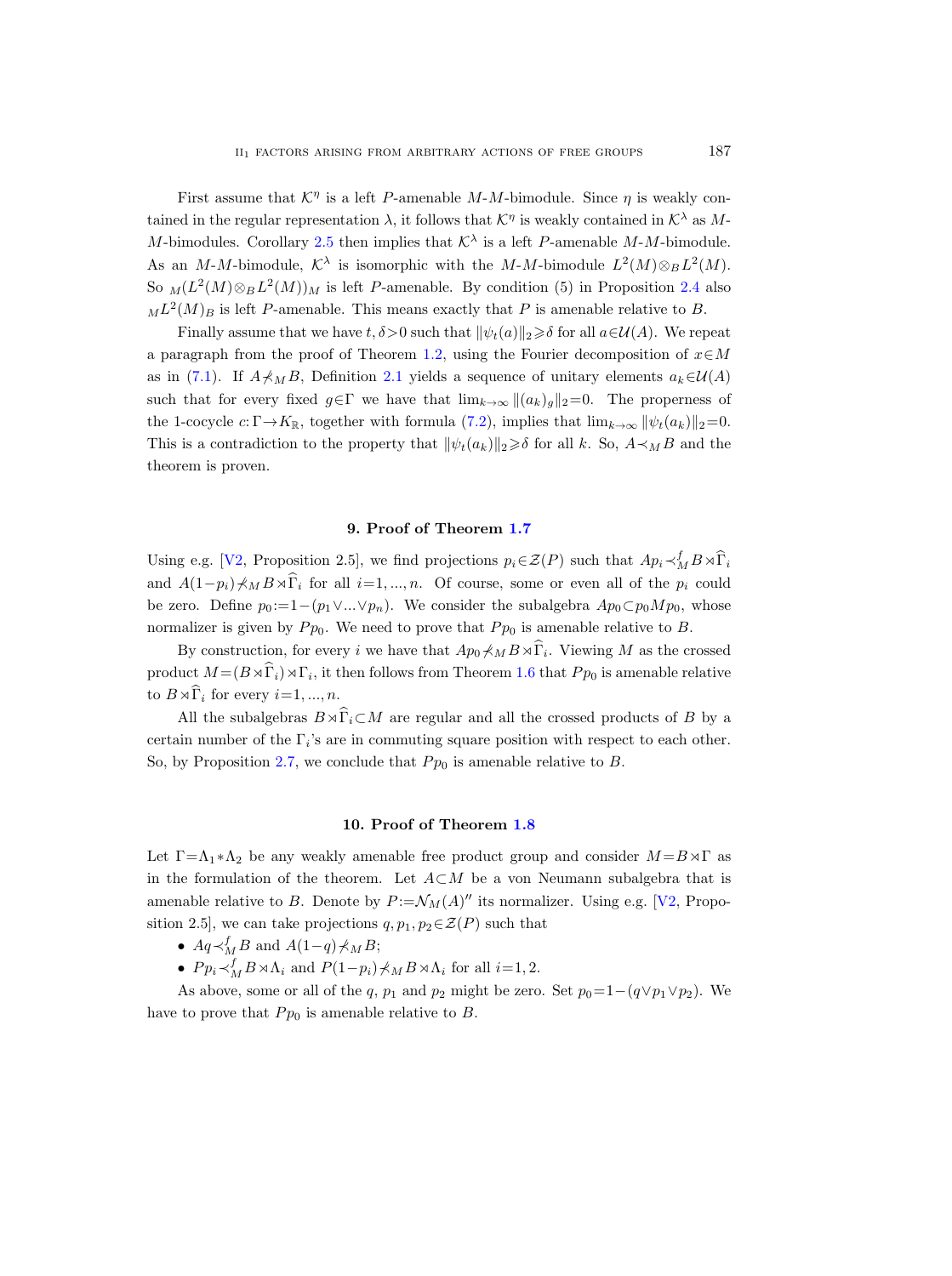188 s. popa and s. vaes

For  $g \in \Gamma$  denote by |g| the length of g, i.e. the number of elements needed to write g as an alternating product of elements in  $\Lambda_1 \setminus \{e\}$  and  $\Lambda_2 \setminus \{e\}$ . Consider the direct sum  $K_{\mathbb{R}}:=\ell_{\mathbb{R}}^2(\Gamma)\oplus\ell_{\mathbb{R}}^2(\Gamma)$  of two copies of the regular representation of  $\Gamma$  and denote this orthogonal representation by  $\eta$ . Define the unique 1-cocycle  $c: \Gamma \rightarrow K_{\mathbb{R}}$  satisfying

$$
c(g)=(\delta_g-\delta_e,0)\;\;\text{for all}\;g\in\Lambda_1\quad\text{and}\quad c(h)=(0,\delta_h-\delta_e)\;\;\text{for all}\;h\in\Lambda_2.
$$

One easily computes that  $||c(g)||^2 = 2|g|$  for all  $g \in \Gamma$ .

We denote by  $\mathcal{K}^{\eta}$  the M-M-bimodule associated with  $\eta$  as in [\(3.2\)](#page-21-1). We consider the one-parameter group  $(\psi_t)_{t>0}$  of completely positive maps on M associated with the 1-cocycle c as in [\(3.1\)](#page-21-2). We apply Theorem [3.1](#page-22-0) to the subalgebra  $Ap_0 \subset p_0Mp_0$ . Note that the normalizer of  $Ap_0$  inside  $p_0Mp_0$  is precisely  $P p_0$ . So, by Theorem [3.1,](#page-22-0) either  $p_0\mathcal{K}^{\eta}$ is a left  $P_{p_0}$ -amenable  $p_0Mp_0$ -M-bimodule, or there exist  $t, \delta > 0$  such that  $\|\psi_t(a)\|_2 \geq \delta$ for all  $a \in \mathcal{U}(Ap_0)$ .

Because by construction  $Ap_0 \nless_M B$  and  $P p_0 \nless_M B \rtimes \Lambda_i$  for all  $i=1, 2$ , it follows from one of the main results in [\[IPP\]](#page-56-19) (and actually by literally applying the version that we presented as [\[PV4,](#page-56-3) Theorem 5.4]) that it is impossible to have  $\|\psi_t(a)\|_2 \geq \delta$  for all  $a\in\mathcal{U}(Ap_0)$ . So  $p_0\mathcal{K}^\eta$  is a left  $Pp_0$ -amenable  $p_0Mp_0$ -*M*-bimodule. Since  $\eta$  is a multiple of the regular representation, this implies in the same way as in the proof of Theorem [1.6,](#page-5-0) that  $P p_0$  is amenable relative to B.

### 11. Stability under measure-equivalence subgroups

Consider the following strengthening of  $\mathcal{C}_s$ -rigidity involving measure-preserving actions on potentially infinite measure spaces.

<span id="page-47-0"></span>Definition 11.1. We say that a countable group  $\Gamma$  has property (\*) if the following holds: for every measure-preserving action  $\Gamma \cap (X, \mu)$  on a standard, possibly infinite, measure space  $(X, \mu)$  and for every abelian von Neumann subalgebra  $A\subset qMq$  where  $M = L^{\infty}(X) \rtimes \Gamma$  and  $q \in L^{\infty}(X)$  is a projection of finite measure, we have the dichotomy that either  $A \prec_{qMq} L^{\infty}(X)q$  or the normalizer  $\mathcal{N}_{qMq}(A)$ " is amenable.

Obviously every non-amenable group  $\Gamma$  satisfying property  $(*)$  is  $\mathcal{C}_s$ -rigid.

We first prove that any weakly amenable group  $\Gamma$  that admits a proper 1-cocycle into an orthogonal representation that is weakly contained in the regular representation, has property (∗). Then we will show that property (∗) is preserved under the passage to measure-equivalence subgroups (ME-subgroups). Also weak amenability is stable under the passage to ME-subgroups. Interestingly enough, it is not known whether having a proper 1-cocycle into an orthogonal representation that is weakly contained in the regular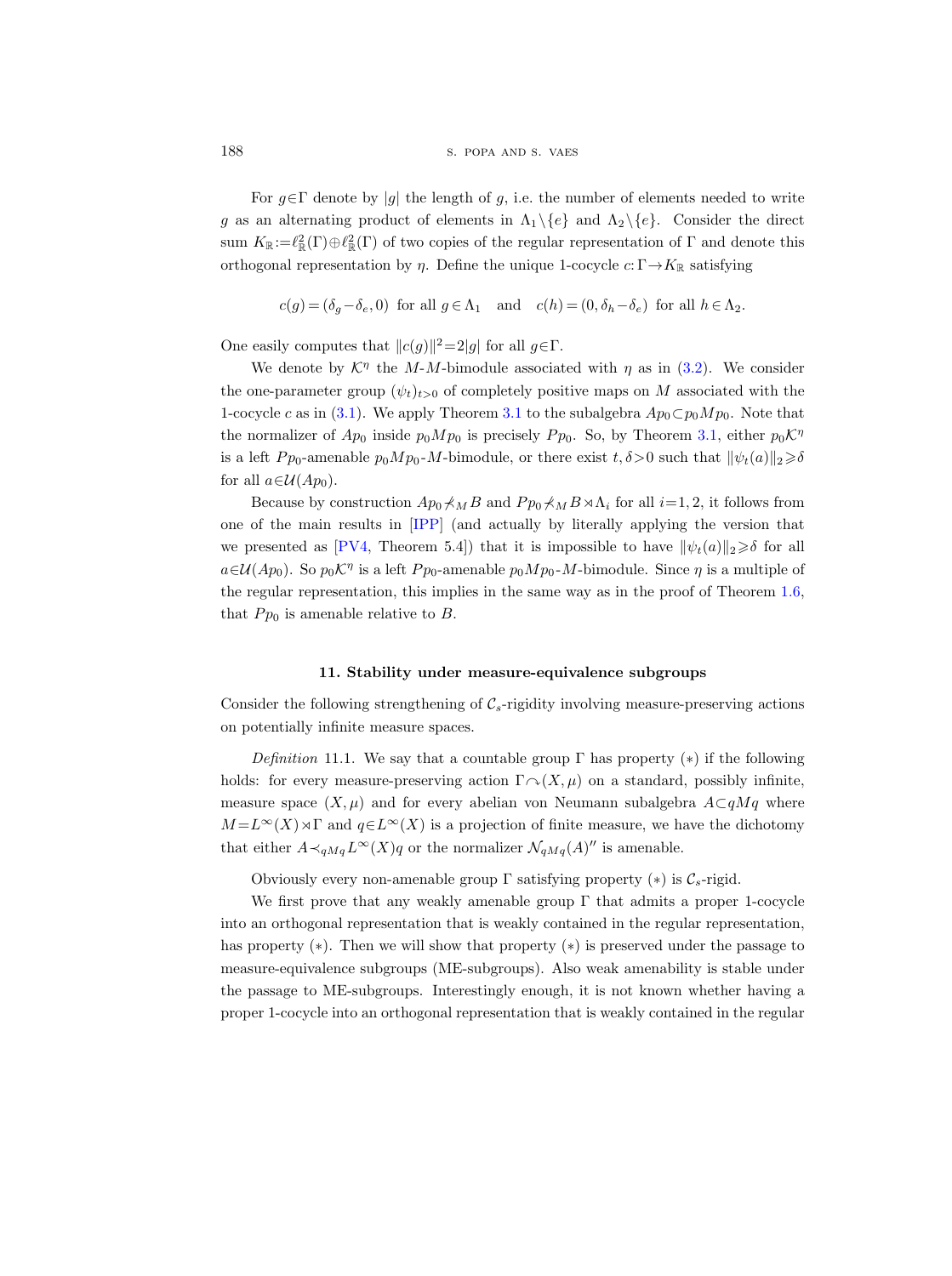representation, is stable under ME-subgroups (or even under measure equivalence). To prove such a stability result one needs an integrability condition on the associated orbitequivalence cocycle (cf. [\[Th,](#page-57-6) Theorem 5.10]).

Recall that a countable group  $\Lambda$  is an ME-subgroup of a countable group  $\Gamma$  if  $\Gamma \times \Lambda$  admits a measure-preserving action on a, typically infinite, standard measure space  $(\Omega, m)$ such that both the actions  $\Gamma \cap \Omega$  and  $\Lambda \cap \Omega$  are free and admit a fundamental domain, with the fundamental domain of  $\Gamma \cap \Omega$  having finite measure. If the actions can be chosen in such a way that also the fundamental domain of  $\Lambda \cap \Omega$  has finite measure, the groups Γ and  $Λ$  are *measure equivalent*.

THEOREM 11.2. Let  $\Gamma$  be a weakly amenable group that admits a proper 1-cocycle into an orthogonal representation that is weakly contained in the regular representation. Then  $\Gamma$  has property  $(*)$  in the sense of Definition [11.1](#page-47-0).

*Proof.* Choose a measure-preserving action  $\Gamma \cap (X, \mu)$ . Put  $B=L^{\infty}(X)$  and let  $q \in B$ be a projection of finite measure. Put  $M = B \rtimes \Gamma$  and let  $A \subset qMq$  be an abelian von Neumann subalgebra. Denote by  $P = \mathcal{N}_{qMq}(A)^{\prime\prime}$  the normalizer of A inside  $qMq$ . Define the normal ∗-homomorphism

$$
\Delta: M \longrightarrow M \overline{\otimes} L(\Gamma),
$$
  

$$
bu_g \longmapsto bu_g \otimes u_g \quad \text{for } b \in B \text{ and } g \in \Gamma.
$$

So  $\Delta(A)$  is an abelian von Neumann subalgebra of  $qMq\overline{\otimes}L(\Gamma)$ . Since  $qMq$  has a finite trace, we can apply Theorem [1.6](#page-5-0) with  $B=qMq$  and  $\Gamma\curvearrowright B$  being the trivial action. This  $\Delta: M -$ <br>  $bu_g$  ⊢<br>
So  $\Delta(A)$  is an abelian von Net<br>
trace, we can apply Theorem 1<br>
means that either  $\Delta(A) \prec_{qM q \overline{Q}}$ means that either  $\Delta(A) \prec_{aMq\overline{\otimes} L(\Gamma)} qMq\otimes 1$  or that  $\Delta(P)$  is amenable relative to  $qMq\otimes 1$ . With exactly the same argument as in the proof of Lemma [4.1,](#page-22-1) it follows that either  $A \prec_{qMq} Bq$  or P is amenable relative to  $Bq$ , which implies that P is plainly amenable.  $\Box$ 

PROPOSITION 11.3. If  $\Gamma$  is a countable group satisfying property (\*), then also all ME-subgroups of  $\Gamma$  satisfy property  $(*)$ .

*Proof.* Part 1. In order to establish property  $(*)$ , it suffices to consider free measurepreserving actions  $\Gamma \cap (X, \mu)$ . Indeed, assume that property (\*) holds for all free measurpreserving actions of Γ and let  $\Gamma \cap (X, \mu)$  be any measure-preserving action. Put M =  $L^{\infty}(X) \rtimes \Gamma$ . Assume that  $q \in L^{\infty}(X)$  is a projection of finite measure and that  $A \subset qMq$ is an abelian von Neumann subalgebra. We have to prove that either  $A \prec_{qMq} L^{\infty}(X)q$  or  $\mathcal{N}_{qMq}(A)$ " is amenable.

Let  $\Gamma \curvearrowright Y$  be any free pmp action, e.g. a Bernoulli action. Then the diagonal action  $\Gamma \curvearrowright Y \times X$  is free. Put  $\tilde{M} = L^{\infty}(Y \times X) \rtimes \Gamma$  and view  $M \subset \tilde{M}$  in the obvious way. Then  $\tilde{q}$ =1⊗q is a projection of finite measure and we can view A as a subalgebra of  $\tilde{q}M\tilde{q}$ .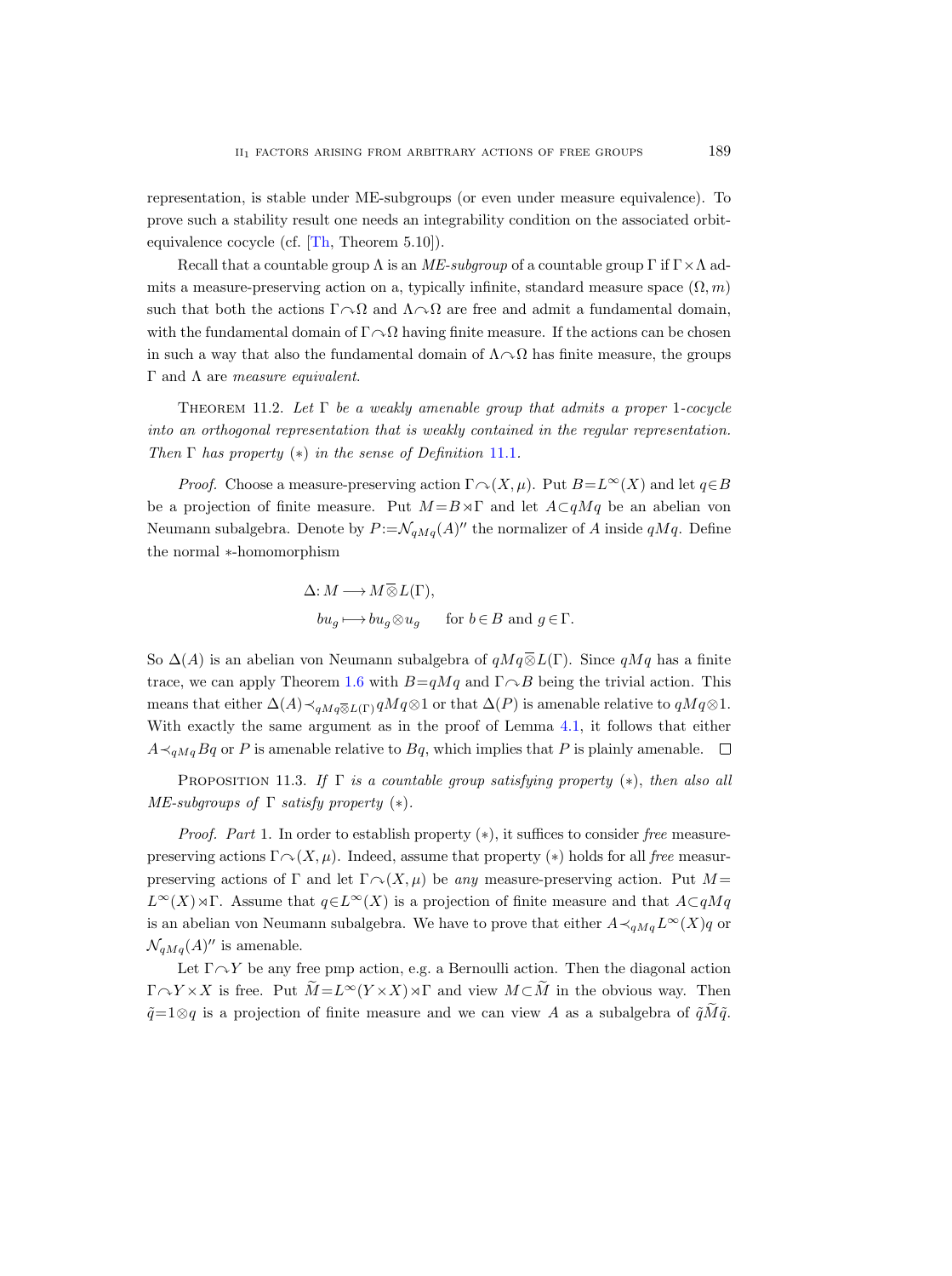Since property (∗) holds for free actions, we have that either  $A \prec_{\tilde{q} \tilde{M}\tilde{q}} L^{\infty}(Y \times X)\tilde{q}$  or that  $\mathcal{N}_{\tilde{q}\tilde{M}\tilde{q}}(A)''$  is amenable. In the first case, it follows that  $A \prec_{qMq} L^{\infty}(X)q$ , while in the second case also the subalgebra  $\mathcal{N}_{qMq}(A)''$  of  $\mathcal{N}_{\tilde{q}\tilde{M}\tilde{q}}(A)''$  is amenable. This ends the proof of part 1.

Part 2. If  $\Gamma$  has property (\*), then  $\Gamma \times G$  has property (\*) for every finite group G. By part 1, it suffices to consider free measure-preserving actions  $\Gamma \times G \cap Y$ . It follows that  $L^{\infty}(Y) \rtimes (\Gamma \times G)$  is isomorphic with  $(L^{\infty}(X) \rtimes \Gamma)^n$ , where  $n=|G|$ ,  $X=Y/G$  and we use the notation  $Q^n$ :=M<sub>n</sub>(C)⊗Q. Moreover, under this isomorphism,  $L^{\infty}(Y)$  corresponds to  $D_n(\mathbb{C})\otimes L^{\infty}(X)$ , where  $D_n(\mathbb{C})\subset M_n(\mathbb{C})$  denotes the subalgebra of diagonal matrices. So take a free measure-preserving action  $\Gamma \cap (X, \mu)$ , write  $B=L^{\infty}(X)$  and take an integer n and a projection of finite measure  $q \in D_n(\mathbb{C}) \otimes B$ . Write  $M := B \rtimes \Gamma$  and assume that  $A\subset qM^nq$  is an abelian von Neumann subalgebra. Assume that  $A\star_{qM^nq}B^nq$ . Set  $P:=\mathcal{N}_{qM^nq}(A)^{\prime\prime}$ . We must prove that P is amenable.

Denote by  $D\subset L^{\infty}(X)$  the subalgebra of Γ-invariant functions. Since  $\Gamma\curvearrowright X$  is free, we have  $D=\mathcal{Z}(M)$  and  $(1\otimes D)q=\mathcal{Z}(qM^nq)$ . Set  $\tilde{A}=\tilde{A}\vee(1\otimes D)q$ . Obviously  $\tilde{A}$  is abelian and  $\tilde{A} \nprec_{qM^nq} qB^nq$ . Set  $\tilde{P} := \mathcal{N}_{qM^nq}(\tilde{A})^{\prime\prime}$ . Every unitary element  $u \in \mathcal{U}(qM^nq)$  that normalizes A, commutes with  $(1 \otimes D)q$  and hence, also normalizes  $\tilde{A}$ . So  $P \subset \tilde{P}$ .

Since  $q \in D_n(\mathbb{C}) \otimes B$ , we write  $q = \sum_{i=1}^n e_{ii} \otimes q_i$ , where  $q_i \in B$  are projections of finite measure. We claim that there exist orthogonal projections  $p_i \in \tilde{A}$ , with sum q, such that, inside  $qM^nq$ , the projections  $p_i$  and  $e_{ii}\otimes q_i$  are equivalent for all  $i=1,\dots,n$ . To prove this claim, it suffices to show that " $\tilde{A}$  is diffuse over the center  $(1\otimes D)q$ ", i.e. it suffices to show that there is no non-zero projection  $p \in \hat{A}$  such that  $\hat{A}p = (1 \otimes D)p$ . This follows immediately since  $(1\otimes D)q\subset qB^nq$  and since we assumed that  $A\prec qB^nq$ .

By the claim in the previous paragraph, we can take partial isometries  $v_1, ..., v_n \in$  $M_{1,n}(\mathbb{C}) \otimes M$  such that  $v_i v_i^* = q_i$  and such that  $v_i^* v_i = p_i$ , where the  $p_i$  are orthogonal projections in  $\tilde{A}$  with sum q. Define  $A_i := v_i \tilde{A} v_i^*$  and  $P_i := v_i \tilde{P} v_i^*$ . By [\[Po3,](#page-56-14) Lemma 3.5],  $P_i$  is the normalizer of  $A_i$  inside  $q_i M q_i$ . Since  $\tilde{A} \nless q_0 B^n q$ , we also have  $A_i \nless q_i M q_i B q_i$ . As property (\*) holds for Γ, it follows that  $P_i$  is amenable for every *i*. Hence,  $p_i P p_i$ is amenable for every i. Since  $\sum_{i=1}^n p_i = q$  and q is the unit of  $\tilde{P}$ , it follows that  $\tilde{P}$  is amenable. Because  $P \subset \widetilde{P}$ , this concludes the proof of part 2.

Part 3. Property (\*) is stable under ME-subgroups. Assume that  $\Gamma$  satisfies property (\*) and that  $\Lambda$  is an ME-subgroup of Γ. Take a measure-preserving action  $\Gamma \times \Lambda \cap (\Omega, m)$ such that the actions  $\Gamma \cap \Omega$  and  $\Lambda \cap \Omega$  are free and both admit a measurable fundamental domain, with the fundamental domain of  $\Gamma \cap \Omega$  having finite measure. Taking the diagonal product of  $\Gamma \times \Lambda \cap \Omega$  with a free pmp action of  $\Gamma \times \Lambda$ , we may assume that  $\Gamma \times \Lambda \cap \Omega$  is free. Choosing an ergodic component, we may further assume that  $\Gamma \times \Lambda \cap \Omega$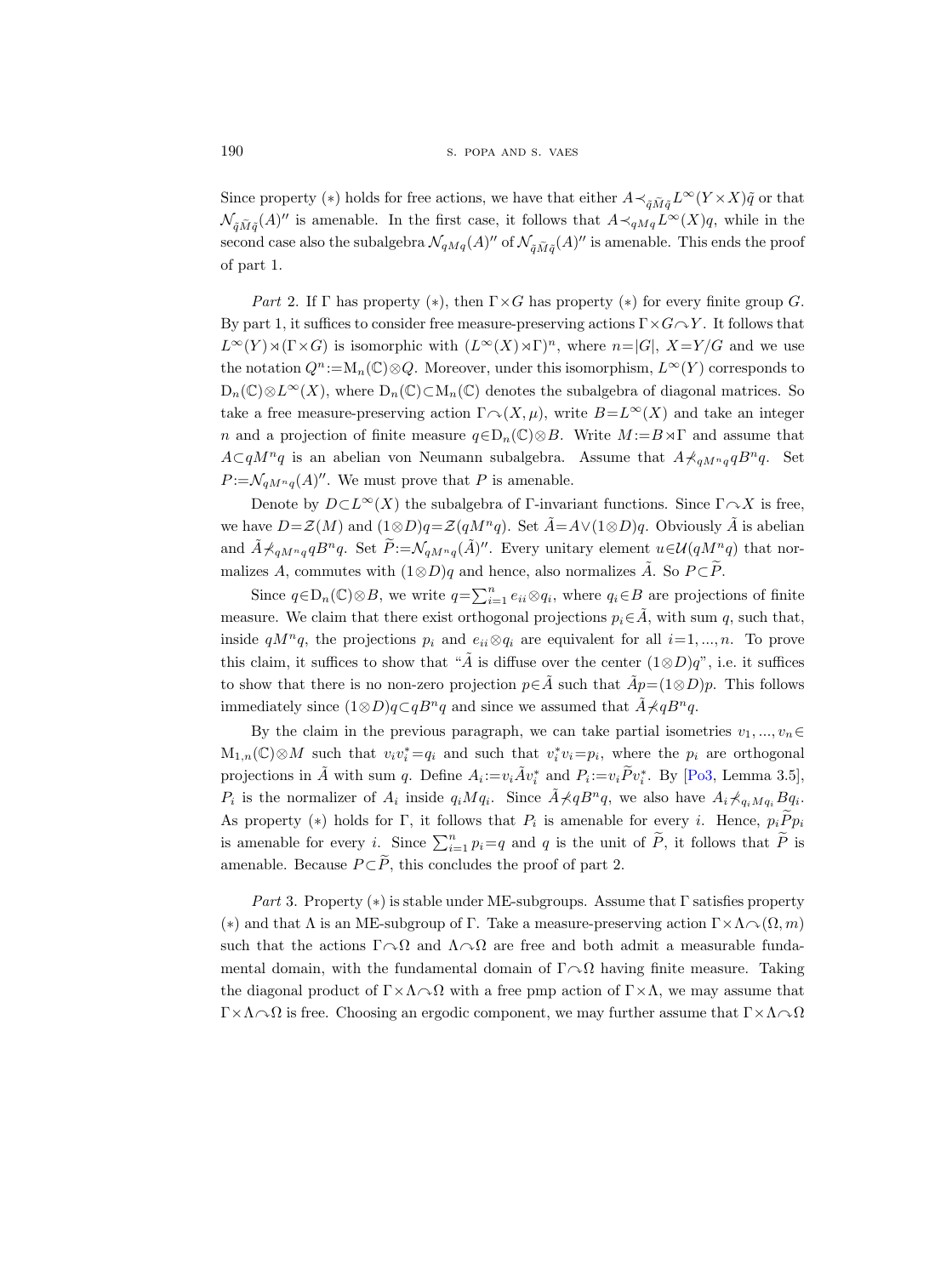is ergodic. Put  $Z = \Omega/\Lambda$ ,  $Y = \Omega/\Gamma$  and consider the natural measure-preserving actions  $\Gamma \cap Z$  and  $\Lambda \cap Y$ , with the measure on Y being finite. Note that both actions are free and ergodic.

As in [\[F1,](#page-55-17) Lemma 3.2 and Theorem 3.3], the free ergodic measure-preserving actions  $\Gamma \cap Z$  and  $\Lambda \cap Y$  are by construction stably orbit equivalent. Let  $t=m(Z)/m(Y)$  be the compression constant of this stable orbit equivalence, where, by convention,  $t=\infty$  if Z has infinite measure. If  $t < 1$ , we replace  $\Gamma \sim Z$  by  $\Gamma \times \mathbb{Z}/n\mathbb{Z} \sim Z \times \mathbb{Z}/n\mathbb{Z}$  for n large enough such that  $1/n \leq t$ . By part 2 of the proof,  $\Gamma \times \mathbb{Z}/n\mathbb{Z}$  still has property (\*). So we may assume that  $t\geqslant1$ . This means that we can find a subset  $Z_0\subset Z$  of finite measure and a measure-scaling isomorphism  $\theta: Z_0 \to Y$  such that  $\theta(Z_0 \cap \Gamma \cdot z) = \Lambda \cdot \theta(z)$  for a.e.  $z \in Z_0$ .

Since  $\Gamma \cap Z$  is ergodic and  $Z_0 \subset Z$  is non-negligible, we can choose a measurable map  $p:Z\rightarrow Z_0$  such that  $p(z)=z$  for a.e.  $z\in Z_0$  and  $p(z)\in\Gamma\cdot z$  for a.e.  $z\in Z$ . Denote by  $\omega: \Gamma \times Z \to \Lambda$  the 1-cocycle for the action  $\Gamma \sim Z$  with values in  $\Lambda$  determined by

$$
\theta(p(g \cdot z)) = \omega(g, z) \cdot \theta(p(z)) \quad \text{for all } g \in \Gamma \text{ and a.e. } z \in Z.
$$

Let  $\Lambda \cap (X, \mu)$  be any measure-preserving action on a standard measure space  $(X, \mu)$ . Put  $B=L^{\infty}(X)$  and  $M=B\rtimes\Lambda$ . Let  $q\in B$  be a projection of finite measure. Assume that  $A\subset qMq$  is an abelian von Neumann subalgebra. We have to prove that either  $A\prec_{qMq}Bq$ or that the normalizer  $\mathcal{N}_{qMq}(A)$ " is amenable.

Define the free measure-preserving action  $\Gamma \cap Z \times X$  given by

$$
g \cdot (z, x) = (g \cdot z, \omega(g, z) \cdot x).
$$

Put  $\widetilde{B}:=L^{\infty}(Z\times X)$  and  $\widetilde{M}:=\widetilde{B}\rtimes\Gamma$ . We write  $p=\chi_{Z_0}\in L^{\infty}(Z)$ . By construction, the restriction of the orbit-equivalence relation of  $\Gamma \cap Z \times X$  to the subset  $Z_0 \times X$  is isomorphic, through  $\theta \times id$ , with the orbit-equivalence relation of the diagonal action  $\Lambda \cap Y \times X$ . So we find an isomorphism of von Neumann algebras

$$
\Psi: (p \otimes 1) \widetilde{M}(p \otimes 1) \longrightarrow L^{\infty}(Y \times X) \rtimes \Lambda
$$

satisfying  $\Psi(F) = F \circ \theta^{-1}$  for all  $F \in L^{\infty}(Z_0 \times X)$ . In particular,  $\Psi^{-1}(1 \otimes q) = p \otimes q$ . Note that  $p \otimes q$  is a projection of finite measure in  $\widetilde{B}$ . Put  $\widetilde{A} := \Psi^{-1}(1 \otimes A)$  and note that  $\widetilde{A}$ is an abelian von Neumann subalgebra of  $(p \otimes q) \widetilde{M}(p \otimes q)$ . Since  $\Gamma$  has property  $(*)$ , we conclude that either  $\tilde{A}$  embeds into  $(p \otimes q) \tilde{B}(p \otimes q)$  inside  $(p \otimes q) \tilde{M}(p \otimes q)$ , or  $\tilde{A}$  has an amenable normalizer inside  $(p \otimes q) \tilde{M}(p \otimes q)$ . Transporting back with  $\Psi$ , we get that either 1⊗A embeds into  $L^{\infty}(Y \times X)(1\otimes q)$  inside  $(1\otimes q)(L^{\infty}(Y \times X) \rtimes \Lambda)(1\otimes q)$ , or that the normalizer of  $1\otimes A$  is amenable. In the first case, it follows that A embeds into  $L^{\infty}(X)$ q inside qMq. In the second case, we get that  $\mathcal{N}_{qMq}(A)$ " is amenable.  $\Box$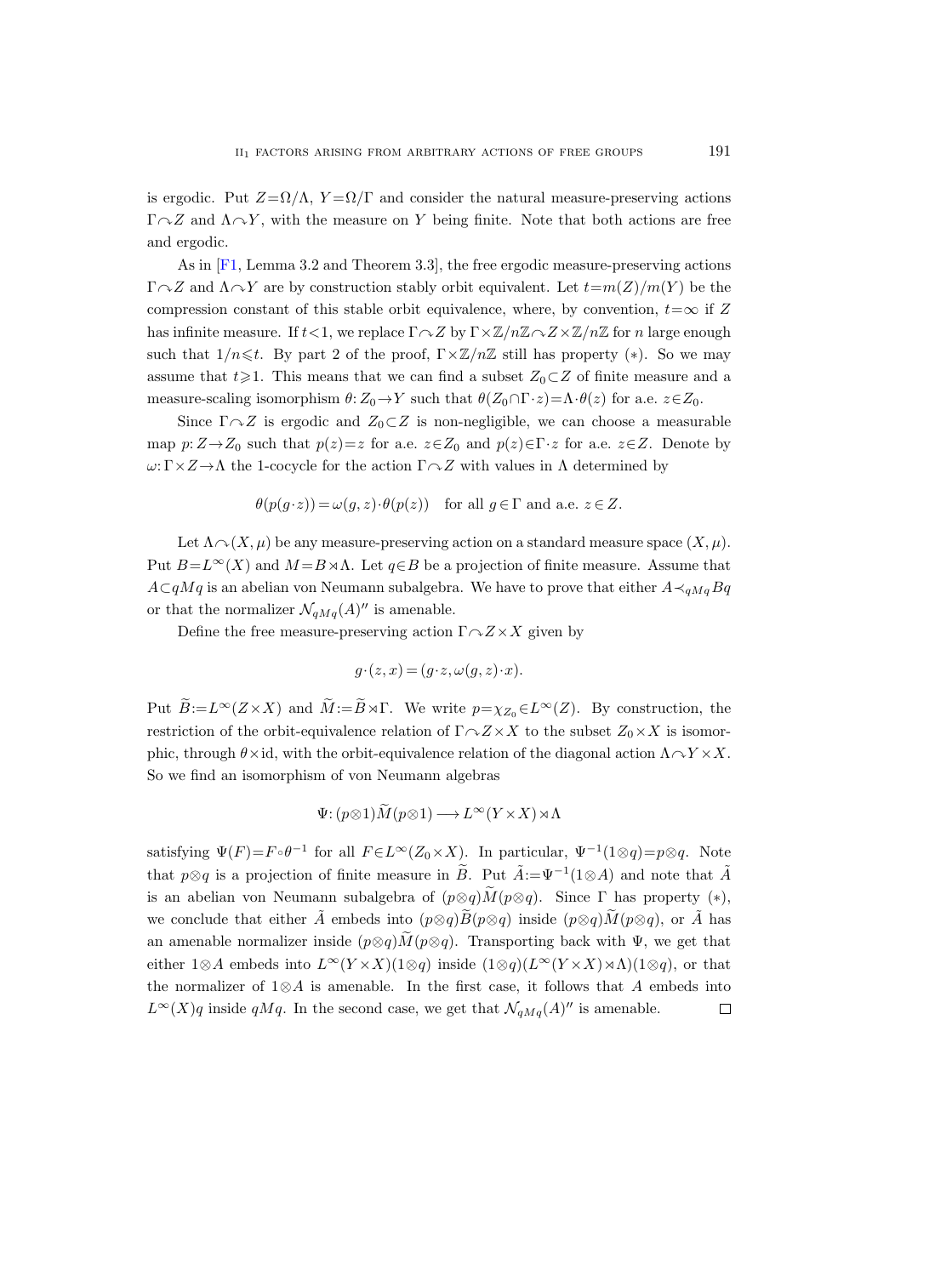# 12. Applications to W<sup>∗</sup> -superrigidity and classification results

<span id="page-51-0"></span>We start this section by proving Theorem [1.5.](#page-4-1)

*Proof of Theorem* [1.5](#page-4-1). (1) If  $L^{\infty}(X) \rtimes \mathbb{F}_n \cong L^{\infty}(Y) \rtimes \mathbb{F}_m$ , it follows from Theorem [1.2](#page-3-0) that the free ergodic pmp actions  $\mathbb{F}_n \cap X$  and  $\mathbb{F}_m \cap Y$  are orbit equivalent. It then follows from [\[G2,](#page-55-4) Théorème 3.2] that  $n=m$ .

(2) In one direction the isomorphism of the  $II_1$  factors together with Theorem [1.2](#page-3-0) implies that the actions  $\mathbb{F}_n \cap X_0^{\mathbb{F}_n}$  and  $\mathbb{F}_m \cap Y_0^{\mathbb{F}_m}$  are stably orbit equivalent with com-pression constant s/t. By [\[G2,](#page-55-4) Théorème 6.3] we get that  $(n-1)/(m-1)=s/t$ . Conversely assume that  $(n-1)/s=(m-1)/t$ . Combining [\[Bo1,](#page-55-5) Corollary 1.2] and [\[Bo2,](#page-55-6) Theorem 1.1], we know that the actions  $\mathbb{F}_n \cap X_0^{\mathbb{F}_n}$  and  $\mathbb{F}_m \cap Y_0^{\mathbb{F}_m}$  are stably orbit equivalent with compression constant  $(n-1)/(m-1)=s/t$ . Hence the crossed product II<sub>1</sub> factors are stably isomorphic with amplification constant  $s/t$ . The result applies in particular to  $L(\mathbb{Z}_{\ell} \mathbb{F}_n) \cong L^{\infty}([0,1]^{\mathbb{F}_n}) \rtimes \mathbb{F}_n$ .

(3) Assume that  $\mathcal{R}_1$  is a treeable countable ergodic pmp equivalence relation and that  $L\mathcal{R}_1 \cong L\mathcal{R}_2$  for another pmp equivalence relation  $\mathcal{R}_2$ . Let  $c \in [1,\infty]$  be the cost of  $\mathcal{R}_1$ . If  $c=1$ , it follows that  $\mathcal{R}_1$  is amenable. Hence also  $L\mathcal{R}_1 \cong L\mathcal{R}_2$  is amenable, so that  $\mathcal{R}_2$  is amenable. Thus  $\mathcal{R}_1 \cong \mathcal{R}_2$ . If  $c \in (1,\infty]$ , take s>0 such that  $n := (c-1)/s$  is a positive integer or  $\infty$ . By [\[G1,](#page-55-3) Proposition 2.6], the amplification  $\mathcal{R}_1^s$  is treeable with cost  $n+1$ . By [\[Hj,](#page-55-18) Corollary 1.2], the equivalence relation  $\mathcal{R}_1^s$  can be implemented by a free action of  $\mathbb{F}_{n+1}$ . This implies that  $L(\mathcal{R}_1^s) = L^{\infty}(Z) \rtimes \mathbb{F}_{n+1}$  for some free ergodic pmp action  $\mathbb{F}_{n+1}\cap Z$ . Since  $L(\mathcal{R}_1^s)\cong L(\mathcal{R}_2^s)$ , it follows from Theorem [1.2](#page-3-0) that  $\mathcal{R}_1^s\cong \mathcal{R}_2^s$ , i.e. that  $\mathcal{R}_1 \cong \mathcal{R}_2$ .  $\Box$ 

As in [\[PV4,](#page-56-3) Definition 6.1], a free ergodic pmp action  $\Gamma \sim (X, \mu)$  is  $W^*$ -superrigid if the following property holds: whenever  $\Lambda \sim (Y, \eta)$  is another free ergodic pmp action and  $\Theta: L^{\infty}(X) \rtimes \Gamma \to L^{\infty}(Y) \rtimes \Lambda$  is an isomorphism, the groups  $\Gamma$  and  $\Lambda$  must be isomorphic, their actions must be conjugate and  $\Theta$  is implemented by this conjugacy. More precisely, we find an isomorphism of groups  $\delta: \Gamma \to \Lambda$  and an isomorphism of probability spaces  $\Delta: X \rightarrow Y$  such that

•  $\Delta(q \cdot x) = \delta(q) \cdot \Delta(x)$  for all  $q \in \Gamma$  and a.e.  $x \in X$ ;

•  $U\Theta(au_g)U^* = \Delta_*(a\omega_g)u_{\delta(g)}$  for all  $a \in L^{\infty}(X)$  and  $g \in \Gamma$ , where  $U \in L^{\infty}(Y) \rtimes \Lambda$  is a unitary element and  $(\omega_g)_{g \in \Gamma}$  is a family of unitary elements in  $L^{\infty}(X)$  defining a 1-cocycle for  $\Gamma \curvearrowright X$  with values in T.

To formulate the next theorem recall that a pmp action  $\Gamma \cap (X, \mu)$  is said to be a quotient (or factor) of the pmp action  $\Gamma \cap (Y, \eta)$  if there exists a measure-preserving map  $p: Y \to X$  such that  $p(g \cdot y) = g \cdot p(y)$  for all  $g \in \Gamma$  and a.e.  $y \in Y$ . Also recall that a group is icc if it has infinite conjugacy classes. Finally recall that a subgroup  $\Lambda \leq \Gamma$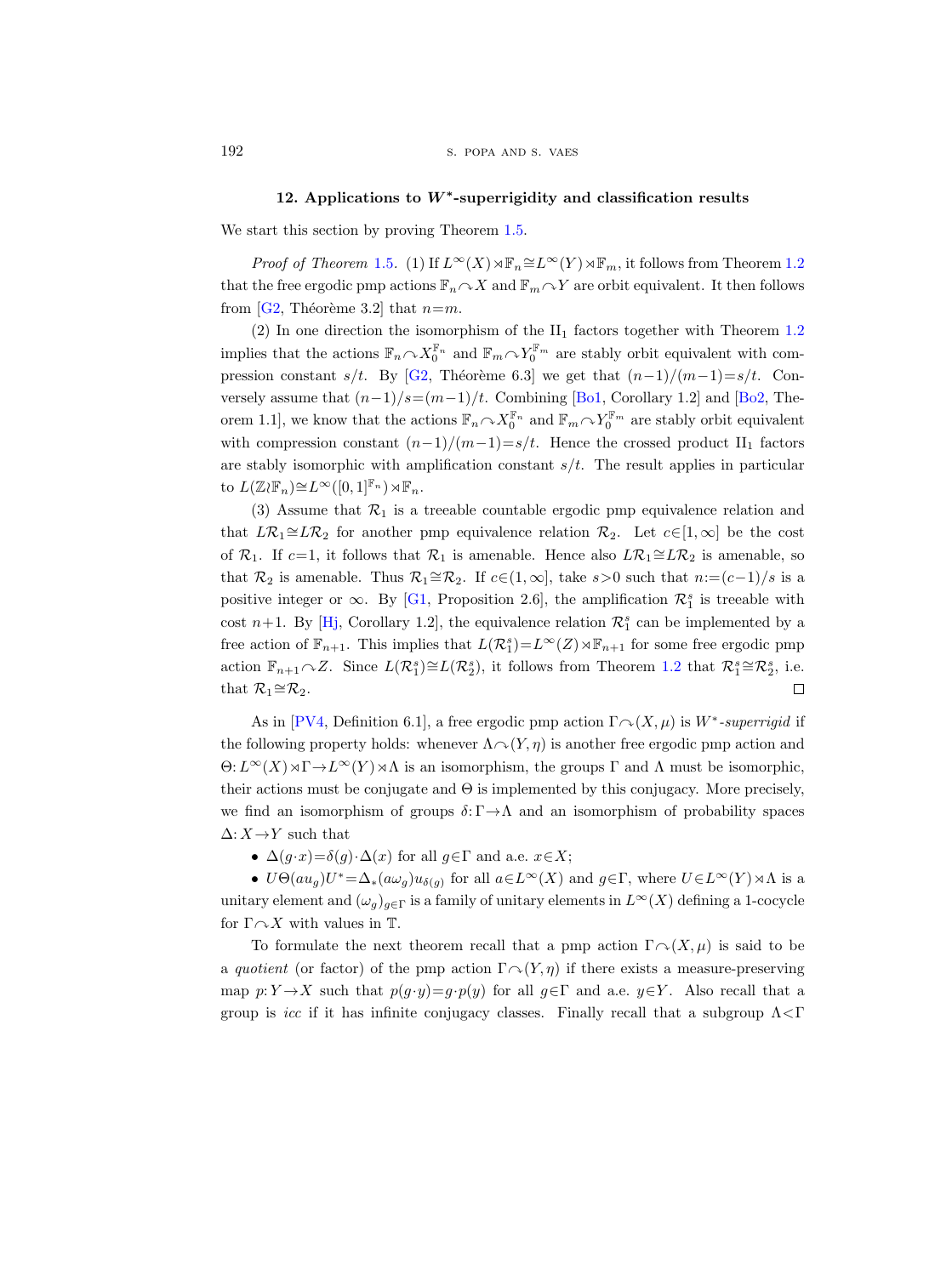is co-amenable if  $\Gamma/\Lambda$  admits a Γ-invariant mean. By [\[MP,](#page-56-20) Proposition 6], a subgroup  $\Lambda \leq \Gamma$  is co-amenable if and only if the subalgebra  $L(\Lambda) \subset L(\Gamma)$  is co-amenable in the sense explained in §[2.5.](#page-12-1)

<span id="page-52-0"></span>THEOREM 12.1. Let  $\Gamma_1$  and  $\Gamma_2$  be icc weakly amenable groups that admit a proper 1-cocycle into a non-amenable representation. Put  $\Gamma = \Gamma_1 \times \Gamma_2$ . Let  $\Gamma \cap I$  be a transitive action and  $i_0 \in I$ . Assume that

- Γ<sub>1</sub>∩Stab  $i_0$ <Γ<sub>1</sub> is not co-amenable;
- $\Gamma_2 \cap \text{Stab } i_0 < \Gamma_2$  is not of finite index.

Then any free ergodic pmp action  $\Gamma \cap (X, \mu)$  that arises as a quotient of the generalized Bernoulli action  $\Gamma \cap [0, 1]^I$  is W<sup>\*</sup>-superrigid.

Theorem [12.1](#page-52-0) will be a consequence of the following similar result for quotients of a Gaussian action  $\Gamma \cap (Y_\pi, \mu_\pi)$  associated with an orthogonal representation  $\pi$  of  $\Gamma$ .

<span id="page-52-2"></span>THEOREM 12.2. Let  $\Gamma_1$  and  $\Gamma_2$  be icc weakly amenable groups that admit a proper 1-cocycle into a non-amenable representation. Put  $\Gamma = \Gamma_1 \times \Gamma_2$ . Let  $\pi: \Gamma \to \mathcal{O}(K_\mathbb{R})$  be any orthogonal representation with corresponding Gaussian action  $\Gamma \cap (Y_\pi, \mu_\pi)$ . Assume that

•  $\pi|_{\Gamma_1}$  is a non-amenable representation;

 $\bullet$   $\pi|_{\Gamma_2}$  is a weakly mixing representation, i.e. a representation without non-zero finite-dimensional invariant subspaces.

Then any free ergodic pmp action  $\Gamma \cap (X, \mu)$  that arises as a quotient of the Gaussian action  $\Gamma \cap (Y_\pi, \mu_\pi)$  is W<sup>\*</sup>-superrigid.

Remark 12.3. Theorem [12.1](#page-52-0) provides large new families of  $W^*$ -superrigid actions.

<span id="page-52-1"></span>• In [\[I1,](#page-56-11) Theorem A] it was shown that a Bernoulli action  $\Gamma \cap (X, \mu)$  is W<sup>\*</sup>-superrigid whenever  $\Gamma$  is an icc property (T) group. In [\[IPV,](#page-56-21) Theorem 10.1] the same was established when  $\Gamma = \Gamma_1 \times \Gamma_2$  is a direct product of a non-amenable icc group  $\Gamma_1$  and an infinite icc group  $\Gamma_2$ . The conditions on  $\Gamma_1$  and  $\Gamma_2$  in Theorem [12.1](#page-52-0) are of course much stricter, but we now also get W<sup>∗</sup> -superrigidity for generalized Bernoulli actions and their quotients.

• The following is an interesting class of generalized Bernoulli actions covered by Theorem [12.1.](#page-52-0) Assume that  $\Gamma$  is an icc weakly amenable group that admits a proper 1-cocycle into a non-amenable representation. Consider the left-right action of  $\Gamma \times \Gamma$  on I=Γ. Since both  $\Gamma \times \{e\}$  and  $\{e\} \times \Gamma$  act freely on Γ, the conditions of Theorem [12.1](#page-52-0) are satisfied and it follows that all free quotient actions of  $\Gamma \times \Gamma \cap [0,1]^\Gamma$  are W<sup>\*</sup>-superrigid.

• Generalized Bernoulli actions typically admit a lot of non-conjugate quotient actions. Indeed, whenever  $K$  is a second countable compact group, consider the diagonal action of K on  $K^I$  which commutes with the generalized Bernoulli action  $\Gamma \curvearrowright K^I$ . Then  $\Gamma \cap K^I/K$  is a quotient action of  $\Gamma \cap K^I$ .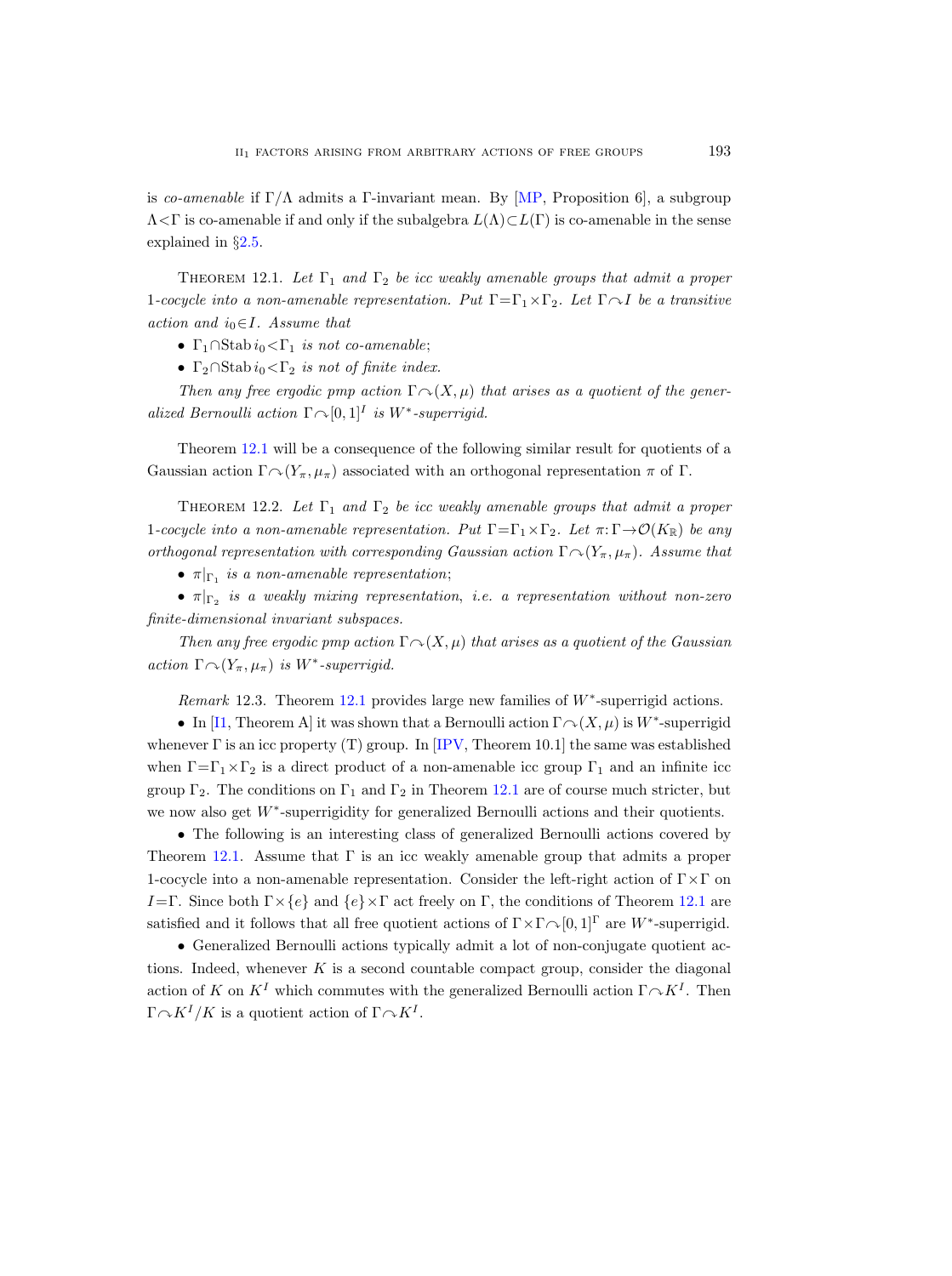When  $\Gamma$  and its action  $\Gamma \cap I$  satisfy the conditions of Theorem [12.1,](#page-52-0) we will see in the proof of Theorem [12.2](#page-52-2) that  $\Gamma \curvearrowright K^I$  is cocycle superrigid. Hence it follows from [\[PV1,](#page-56-22) Lemma 5.2 that varying K, the actions  $\Gamma \sim K^I/K$  are non-conjugate for non-isomorphic compact groups K. So by Theorem [12.1](#page-52-0) also their crossed product  $II_1$  factors are nonisomorphic when K varies.

• As mentioned above, in [\[I1,](#page-56-11) Theorem A] it was shown that the Bernoulli action  $\Gamma \cap (X, \mu)$  is W<sup>\*</sup>-superrigid for all icc property (T) groups  $\Gamma$ . Theorem [12.1](#page-52-0) does not cover property (T) groups, but in our forthcoming paper [\[PV5\]](#page-57-1), we will cover generalized Bernoulli actions of hyperbolic property (T) groups, as well as all their quotient actions.

*Proof of Theorem [12.2](#page-52-2).* Let  $\Gamma \cap (X, \mu)$  be a free ergodic pmp action that arises as the quotient of a Gaussian action  $\Gamma \cap (Y_\pi, \mu_\pi)$  satisfying the assumptions in the theorem. Note that also  $\Gamma = \Gamma_1 \times \Gamma_2$  is a weakly amenable group that admits a proper 1-cocycle into a non-amenable representation. Thus, because of Theorem [1.2,](#page-3-0) any isomorphism  $\Theta: L^{\infty}(X) \rtimes \Gamma \to L^{\infty}(Y) \rtimes \Lambda$  with another group measure space construction satisfies, after a unitary conjugacy,  $\Theta(L^{\infty}(X))=L^{\infty}(Y)$ . This means that  $\Theta$  is given by a scalar 1cocycle (i.e. an automorphism of  $L^{\infty}(X) \rtimes \Gamma$  that is the identity on  $L^{\infty}(X)$ ) and an isomorphism coming from an orbit equivalence between  $\Gamma \cap X$  and  $\Lambda \cap Y$ . It therefore only remains to argue that  $\Gamma \cap (X, \mu)$  is OE superrigid, i.e. that this orbit equivalence between  $\Gamma \cap X$  and  $\Lambda \cap Y$  comes from a conjugacy of the actions.

We claim that the action  $\Gamma \cap Y_\pi$  satisfies the hypotheses of [\[Po5,](#page-56-13) Theorem 1.1]. By [\[F2,](#page-55-19) Theorem 1.2], this Gaussian action is s-malleable. Next we have to check that  $\Gamma_1 \cap Y_\pi$  has stable spectral gap, i.e. that the unitary representation

$$
\Gamma_1 \curvearrowright L^2(Y_\pi) \ominus \mathbb{C} 1
$$

is non-amenable. This unitary representation is the direct sum of all  $k$ -fold  $(k \geq 1)$  symmetric tensor powers of  $\pi|_{\Gamma_1}$ . Hence it is a subrepresentation of  $\pi|_{\Gamma_1}\otimes \varrho$ , where  $\varrho$  is defined as the direct sum of all k-fold  $(k\geq 0)$  tensor powers of  $\pi|_{\Gamma_1}$ . Since  $\pi|_{\Gamma_1}$  is nonamenable, also  $\pi|_{\Gamma_1}\otimes\rho$  is non-amenable and it follows that  $\Gamma_1\curvearrowright Y_\pi$  has stable spectral gap. Finally we have to check that  $\Gamma_2 \cap Y_\pi$  is weakly mixing, i.e. that the unitary representation  $\Gamma_2 \cap L^2(Y_\pi) \ominus \mathbb{C}1$  has no non-zero finite-dimensional invariant subspaces. This follows with a similar reasoning by using that  $\pi|_{\Gamma_2}$  is weakly mixing.

So it follows from [\[Po5,](#page-56-13) Theorem 1.1] that  $\Gamma \cap Y_\pi$  is cocycle superrigid with countable (and even more generally,  $U_{fin}$ ) target groups. Since  $\Gamma$  is icc and since  $\Gamma \curvearrowright Y_\pi$  is weakly mixing (because even  $\Gamma_2 \sim Y_\pi$  is weakly mixing as explained above), it follows from [\[Po4,](#page-56-12) Theorem 5.6] that  $\Gamma \cap (X, \mu)$  is OE superrigid. So the theorem is proven.  $\Box$ 

*Proof of Theorem* [12.1](#page-52-0). The generalized Bernoulli action  $\Gamma \sim [0, 1]^I$  is isomorphic to the Gaussian action associated with the representation  $\Gamma \stackrel{\pi}{\sim} \ell_{\mathbb{R}}^2(I)$ . Since  $\Gamma \sim I$  is transi-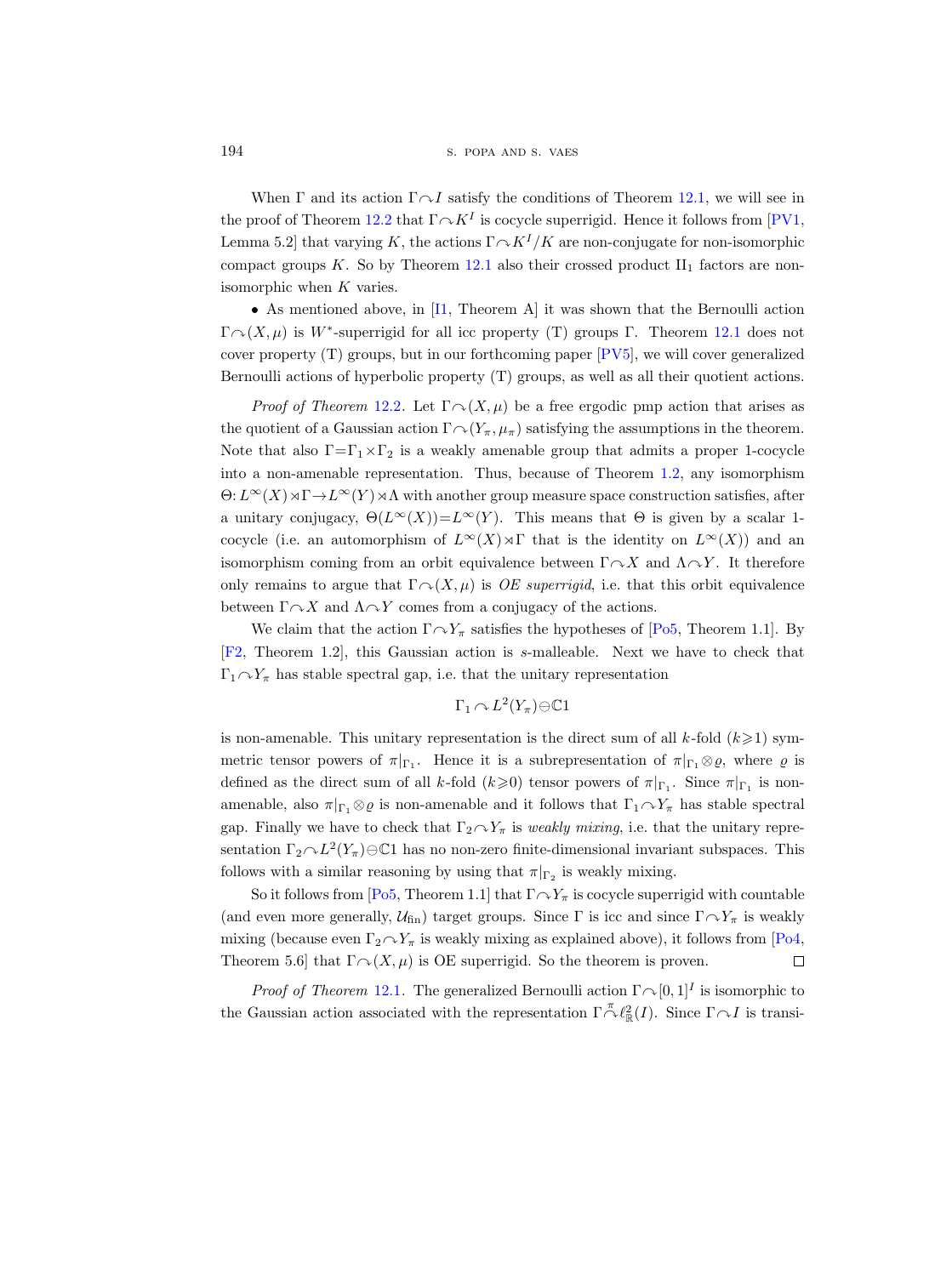tive, one has for any  $i_0 \in I$  that  $\pi|_{\Gamma_1}$  is a multiple of  $\Gamma_1 \cap \ell^2(\Gamma_1/(\Gamma_1 \cap \text{Stab } i_0))$  and that  $\pi|_{\Gamma_2}$  is a multiple of  $\Gamma_2 \sim \ell^2(\Gamma_2/(\Gamma_2 \cap \text{Stab } i_0)).$  We conclude that

- $\pi|_{\Gamma_1}$  is non-amenable if and only if  $\Gamma_1 \cap \text{Stab } i_0 \lt \Gamma_1$  is not co-amenable,
- $\pi|_{\Gamma_2}$  is weakly mixing if and only if  $\Gamma_2 \cap \text{Stab } i_0 \lt \Gamma_2$  is not of finite index.
- So Theorem [12.1](#page-52-0) is a direct consequence of Theorem [12.2.](#page-52-2)

Our unique Cartan decomposition (Theorem [1.2\)](#page-3-0) can also be coupled with the work of Monod and Shalom [\[MS\]](#page-56-23) yielding the result below. To formulate it, recall that an ergodic pmp action  $\Gamma \cap (X, \mu)$  is *aperiodic* if all finite-index subgroups of Γ still act ergodically. Following [\[MS,](#page-56-23) Definition 1.8], an ergodic pmp action  $\Lambda \sim (Y, \eta)$  is mildly mixing if there are no non-trivial recurrent subsets: if  $A\subset Y$  is measurable and lim inf<sub>g→∞</sub>  $\eta(g \cdot A\Delta A) = 0$ , then  $\eta(A)=0$  or  $\eta(A)=1$ . Note that, for a mildly mixing action  $\Lambda \sim (Y, \eta)$ , all infinite subgroups of  $\Lambda$  act ergodically on  $(Y, \eta)$ .

THEOREM 12.4. Let  $\Gamma = \mathbb{F}_n \times \mathbb{F}_m$ , for some  $2 \leq n, m \leq \infty$ . Assume that  $\Gamma \cap (X, \mu)$  is a free ergodic pmp action that is aperiodic and irreducible, meaning that both  $\mathbb{F}_n$  and  $\mathbb{F}_m$ act ergodically on  $(X, \mu)$ .

If  $L^{\infty}(X) \rtimes \Gamma \cong L^{\infty}(Y) \rtimes \Lambda$  for any free mildly mixing pmp action  $\Lambda \sim (Y, \eta)$ , then Γ≅ $Λ$  and the actions  $Γ \sim X$  and  $Λ \sim Y$  are conjugate.

*Proof.* Since  $\Gamma$  is a product of free groups, Theorem [1.2](#page-3-0) applies. So the existence of an isomorphism  $L^{\infty}(X) \rtimes \Gamma \cong L^{\infty}(Y) \rtimes \Lambda$  implies that  $\Gamma \curvearrowright (X, \mu)$  and  $\Lambda \curvearrowright (Y, \eta)$  are orbit equivalent. Since free groups belong to the class  $\mathcal{C}_{reg}$  of Monod and Shalom, it follows from [\[MS,](#page-56-23) Theorem 1.10] that the groups  $\Gamma$  and  $\Lambda$  must be isomorphic and that their actions must be conjugate.  $\Box$ 

We finally prove Theorem [1.10.](#page-7-0)

*Proof of Theorem* [1.10](#page-7-0). Assume that  $\theta: R \rtimes \Gamma \to R \rtimes \Lambda$  is a  $*$ -isomorphism. As in the proof of Theorem [1.2](#page-3-0) it follows that  $\theta(R) \prec R$  and  $R \prec \theta(R)$ . By [\[IPP,](#page-56-19) Lemma 8.4], the subfactors  $\theta(R)$  and R are unitarily conjugate. So after a unitary conjugacy we may assume that  $\theta(R)=R$ . This precisely means that the actions  $\Gamma \cap R$  and  $\Lambda \cap R$  are cocycle  $\Box$ conjugate.

Remark 12.5. Theorems [1.5](#page-4-1) and [1.10](#page-7-0) say that for  $n \neq m$  we have  $P \rtimes \mathbb{F}_n \not\cong Q \rtimes \mathbb{F}_m$ , both in the case of free ergodic pmp actions on abelian von Neumann algebras, and in the case of outer actions on the hyperfinite  $II_1$  factor. As illustrated by the following natural example, the result fails for arbitrary properly outer trace-preserving actions.

Let  $\pi: \mathbb{F}_2 \to \mathbb{Z}/2\mathbb{Z}$  be a surjective homomorphism and let  $\mathbb{Z}/2\mathbb{Z}$  act non-trivially on a set with two points. Denote the composition with  $\pi$  by  $(\sigma_g)_{g \in \mathbb{F}_2}$ . Take any outer action  $(\alpha_g)_{g\in\mathbb{F}_2}$  of  $\mathbb{F}_2$  on the hyperfinite II<sub>1</sub> factor R. Consider the action  $\alpha_g \otimes \sigma_g$  of  $\mathbb{F}_2$ 

 $\Box$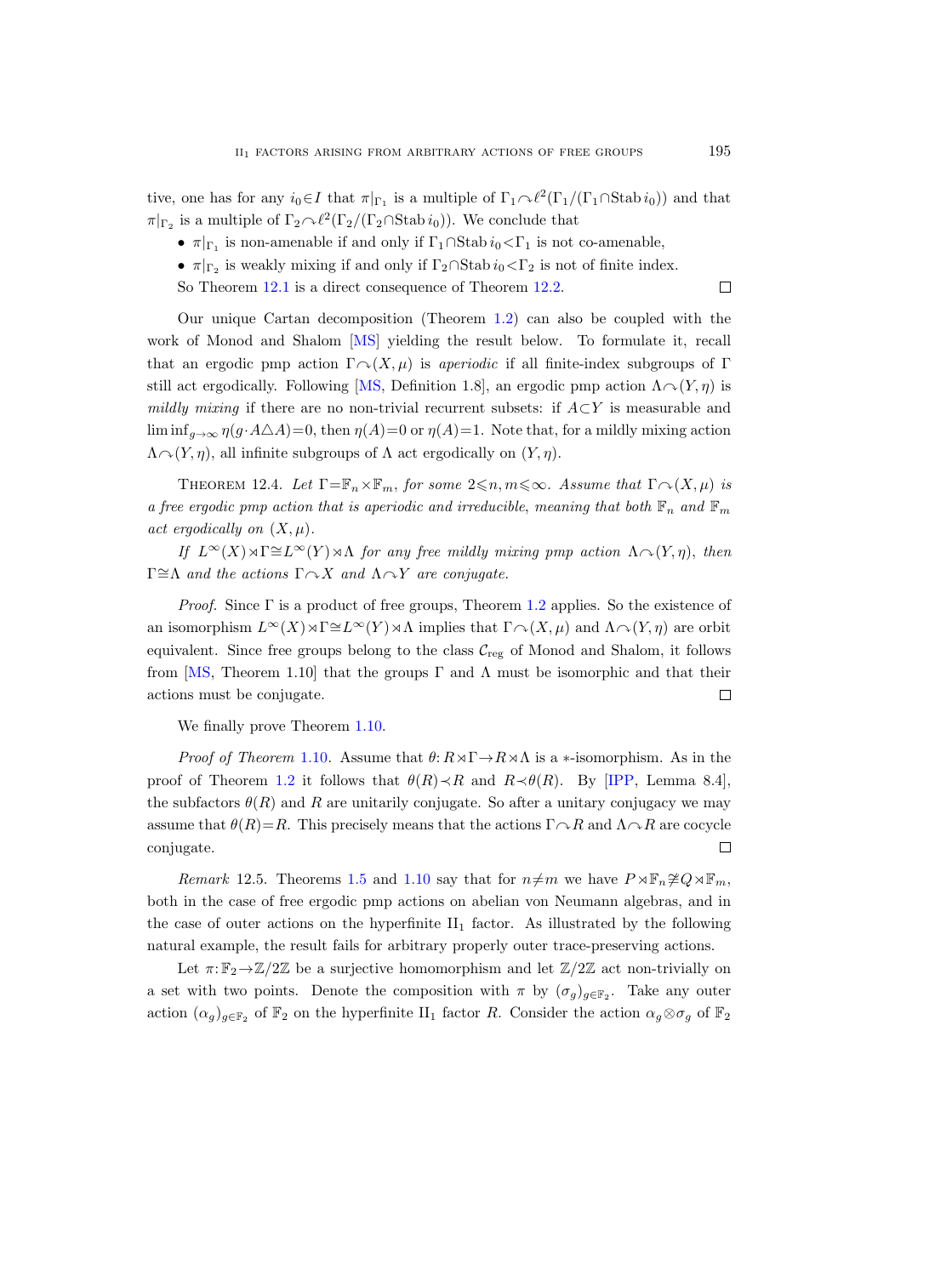on  $R\otimes\mathbb{C}^2$ . Identify  $\mathbb{F}_3 = \text{Ker }\pi$  and consider the action id $\otimes \alpha_g$  of  $\mathbb{F}_3$  on  $M_2(\mathbb{C})\otimes R$ . One canonically has

$$
(R \otimes \mathbb{C}^2) \rtimes \mathbb{F}_2 \cong (\mathbf{M}_2(\mathbb{C}) \otimes R) \rtimes \mathbb{F}_3.
$$

## References

- <span id="page-55-15"></span>[A] Anantharaman-Delaroche, C., Amenable correspondences and approximation properties for von Neumann algebras. Pacific J. Math., 171 (1995), 309–341.
- <span id="page-55-14"></span>[Be] Bekka, M. E. B., Amenable unitary representations of locally compact groups. Invent. Math., 100 (1990), 383–401.
- <span id="page-55-5"></span>[Bo1] Bowen, L., Orbit equivalence, coinduced actions and free products. Groups Geom.  $Dyn., 5 (2011), 1–15.$
- <span id="page-55-6"></span>[Bo2] — Stable orbit equivalence of Bernoulli shifts over free groups. Groups Geom. Dyn., 5 (2011), 17–38.
- <span id="page-55-16"></span>[BO] BROWN, N.P. & OZAWA, N., C<sup>\*</sup>-Algebras and Finite-Dimensional Approximations. Graduate Studies in Mathematics, 88. Amer. Math. Soc., Providence, RI, 2008.
- <span id="page-55-11"></span>[CG] Cheeger, J. & Gromov, M., L2-cohomology and group cohomology. Topology, 25 (1986), 189–215.
- <span id="page-55-7"></span>[CP] Chifan, I. & Peterson, J., Some unique group-measure space decomposition results. Duke Math. J., 162 (2013), 1923–1966.
- <span id="page-55-8"></span>[CS] CHIFAN, I. & SINCLAIR, T., On the structural theory of  $\Pi_1$  factors of negatively curved groups. Ann. Sci. Ec. Norm. Supér.,  $46$  (2013), 1–33.
- <span id="page-55-9"></span>[CSU] Chifan, I., Sinclair, T. & Udrea, B., On the structural theory of II<sup>1</sup> factors of negatively curved groups, II: Actions by product groups. Adv. Math., 245 (2013), 208–236.
- <span id="page-55-1"></span>[C] CONNES, A., Classification of injective factors. Cases  $II_1$ ,  $II_{\infty}$ ,  $III_{\lambda}$ ,  $\lambda \neq 1$ . Ann. of Math., 104 (1976), 73–115.
- <span id="page-55-2"></span>[CFW] CONNES, A., FELDMAN, J. & WEISS, B., An amenable equivalence relation is generated by a single transformation. Ergodic Theory Dynam. Systems, 1 (1981), 431–450 (1982).
- <span id="page-55-10"></span>[CJ] Connes, A. & Jones, V., A II<sup>1</sup> factor with two nonconjugate Cartan subalgebras. Bull. Amer. Math. Soc., 6 (1982), 211–212.
- <span id="page-55-12"></span>[CH] Cowling, M. & Haagerup, U., Completely bounded multipliers of the Fourier algebra of a simple Lie group of real rank one. Invent. Math., 96 (1989), 507–549.
- <span id="page-55-0"></span>[FM] Feldman, J. & Moore, C. C., Ergodic equivalence relations, cohomology, and von Neumann algebras. I, II. Trans. Amer. Math. Soc., 234 (1977), 289–324, 325–359.
- <span id="page-55-17"></span>[F1] Furman, A., Orbit equivalence rigidity. Ann. of Math., 150 (1999), 1083–1108.
- <span id="page-55-19"></span>[F2] — On Popa's cocycle superrigidity theorem. Int. Math. Res. Not. IMRN, 2007 (2007), Art. ID rnm073, 46 pp.
- <span id="page-55-3"></span>[G1] GABORIAU, D., Coût des relations d'équivalence et des groupes. Invent. Math., 139 (2000), 41–98.
- <span id="page-55-4"></span> $[G2]$  — Invariants l<sup>2</sup> de relations d'équivalence et de groupes. Publ. Math. Inst. Hautes  $\acute{E}tudes\; Sci.,\; 95\; (2002),\; 93\text{--}150.$
- <span id="page-55-13"></span>[Ha] HAAGERUP, U., An example of a nonnuclear  $C^*$ -algebra, which has the metric approximation property. Invent. Math., 50 (1978/79), 279–293.
- <span id="page-55-18"></span>[Hj] HJORTH, G., A lemma for cost attained. Ann. Pure Appl. Logic, 143 (2006), 87-102.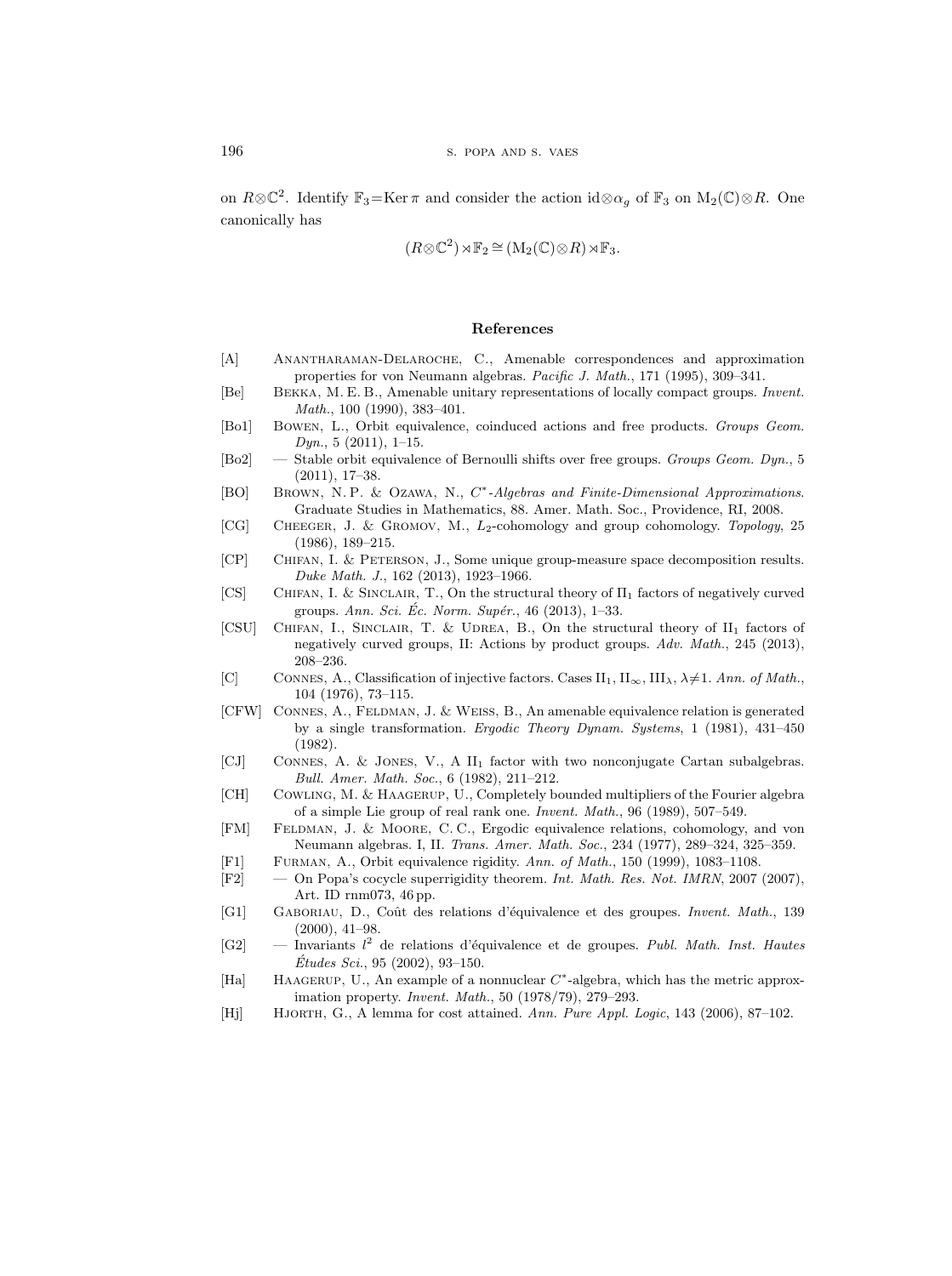- <span id="page-56-11"></span>[I1] IOANA, A., W\*-superrigidity for Bernoulli actions of property (T) groups. J. Amer. Math. Soc., 24 (2011), 1175–1226.
- <span id="page-56-4"></span>[I2]  $\blacksquare$  — Uniqueness of the group measure space decomposition for Popa's  $\mathcal{HT}$  factors. Geom. Funct. Anal., 22 (2012), 699–732.
- <span id="page-56-19"></span>[IPP] Ioana, A., Peterson, J. & Popa, S., Amalgamated free products of weakly rigid factors and calculation of their symmetry groups. Acta Math., 200 (2008), 85–153.
- <span id="page-56-21"></span>[IPV] Ioana, A., Popa, S. & Vaes, S., A class of superrigid group von Neumann algebras. Ann. of Math., 178 (2013), 231–286.
- <span id="page-56-6"></span>[L] LÜCK, W.,  $L^2$ -Invariants: Theory and Applications to Geometry and K-Theory. Ergebnisse der Mathematik und ihrer Grenzgebiete, 44. Springer, Berlin–Heidelberg, 2002.
- <span id="page-56-20"></span>[MP] MONOD, N. & POPA, S., On co-amenability for groups and von Neumann algebras. C. R. Math. Acad. Sci. Soc. R. Can., 25 (2003), 82–87.
- <span id="page-56-23"></span>[MS] MONOD, N. & SHALOM, Y., Orbit equivalence rigidity and bounded cohomology. Ann. of Math., 164 (2006), 825–878.
- <span id="page-56-0"></span>[MvN] MURRAY, F. J. & VON NEUMANN, J., On rings of operators. Ann. of Math., 37 (1936), 116–229.
- <span id="page-56-9"></span>[O1] Ozawa, N., Solid von Neumann algebras. Acta Math., 192 (2004), 111–117.
- <span id="page-56-16"></span>[O2] — Examples of groups which are not weakly amenable. Kyoto J. Math., 52 (2012), 333–344.
- <span id="page-56-2"></span>[OP1] Ozawa, N. & POPA, S., On a class of  $II_1$  factors with at most one Cartan subalgebra. Ann. of Math., 172 (2010), 713–749.
- <span id="page-56-5"></span> $[OP2]$  — On a class of  $II_1$  factors with at most one Cartan subalgebra, II. Amer. J. Math., 132 (2010), 841–866.
- <span id="page-56-17"></span>[Pe1] PETERSON, J.,  $L^2$ -rigidity in von Neumann algebras. Invent. Math., 175 (2009), 417– 433.
- <span id="page-56-10"></span>[Pe2] — Examples of group actions which are virtually W<sup>\*</sup>-superrigid. Preprint, 2010. [arXiv:1002.1745 \[math.OA\]](http://arxiv.org/abs/1002.1745).
- <span id="page-56-18"></span>[PP] PIMSNER, M. & POPA, S., Entropy and index for subfactors. Ann. Sci. École Norm. Sup., 19 (1986), 57-106.
- <span id="page-56-15"></span>[Po1] Popa, S., Correspondences. INCREST Preprint, 56, 1986. Available at www.math.ucla.edu/<sup>∼</sup>[popa/preprints.html](www.math.ucla.edu/~popa/preprints.html).
- <span id="page-56-1"></span>[Po2] — On a class of type II<sub>1</sub> factors with Betti numbers invariants. Ann. of Math., 163 (2006), 809–899.
- <span id="page-56-14"></span> $[P_03]$  — Strong rigidity of  $II_1$  factors arising from malleable actions of w-rigid groups. I, II. Invent. Math., 165 (2006), 369–408, 409–451.
- <span id="page-56-12"></span>[Po4] — Cocycle and orbit equivalence superrigidity for malleable actions of w-rigid groups. Invent. Math., 170 (2007), 243–295.
- <span id="page-56-13"></span> $[Po5]$  — On the superrigidity of malleable actions with spectral gap. J. Amer. Math. Soc., 21 (2008), 981–1000.
- <span id="page-56-22"></span>[PV1] Popa, S. & Vaes, S., Strong rigidity of generalized Bernoulli actions and computations of their symmetry groups. Adv. Math., 217 (2008), 833–872.
- <span id="page-56-8"></span> $[PV2]$  — Actions of  $\mathbb{F}_{\infty}$  whose  $II_1$  factors and orbit equivalence relations have prescribed fundamental group. J. Amer. Math. Soc., 23 (2010), 383–403.
- <span id="page-56-7"></span> $[PV3]$  — On the fundamental group of  $II_1$  factors and equivalence relations arising from group actions, in Quanta of Maths, Clay Math. Proc., 11, pp. 519–541. Amer. Math. Soc., Providence, RI, 2010.
- <span id="page-56-3"></span>[PV4] — Group measure space decomposition of  $II_1$  factors and  $W^*$ -superrigidity. Invent. Math., 182 (2010), 371–417.